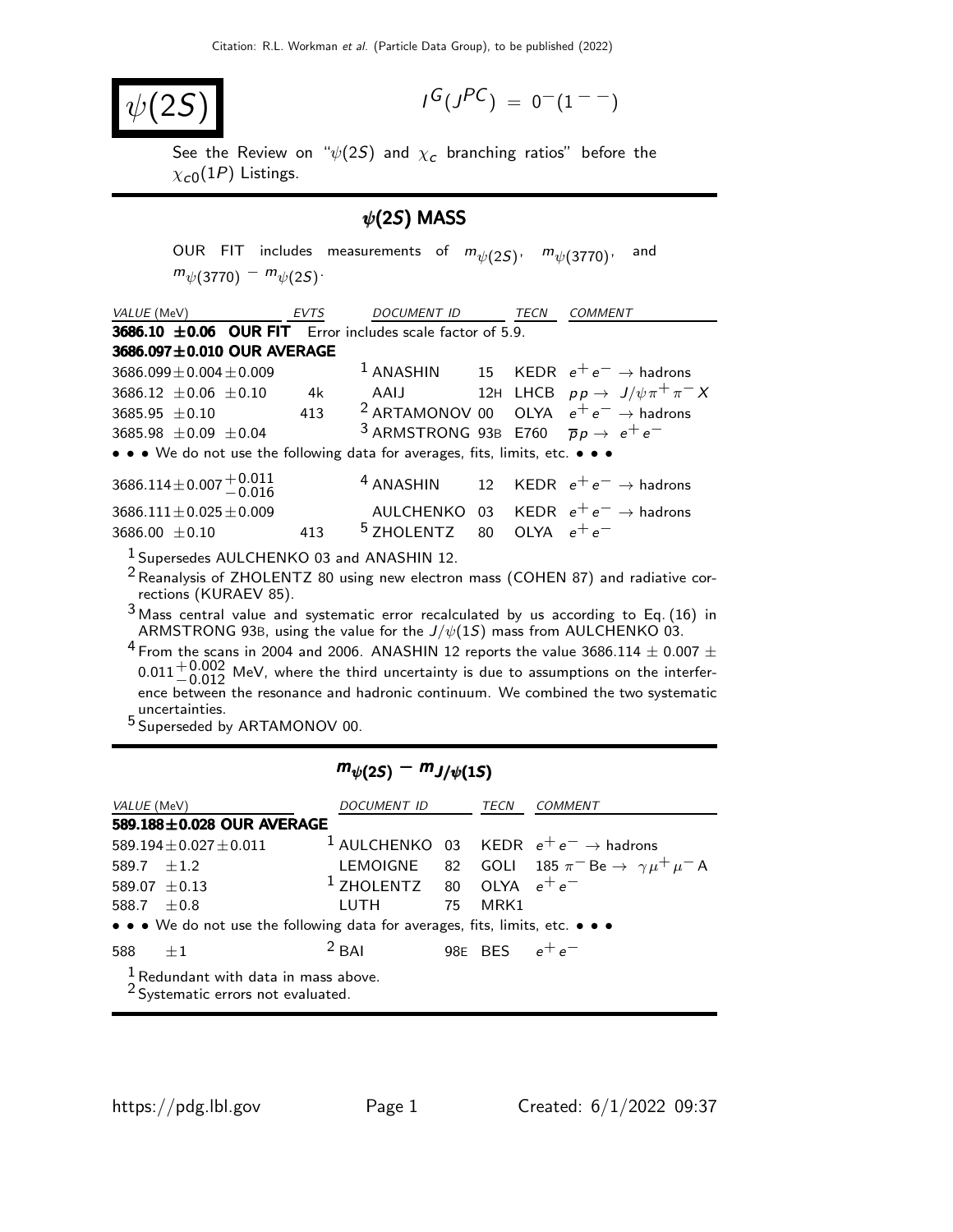## $\psi$ (2S) WIDTH

| VALUE (keV) EVTS                                                                                                |      | DOCUMENT ID                                                        | TECN | <i>COMMENT</i>                                                    |
|-----------------------------------------------------------------------------------------------------------------|------|--------------------------------------------------------------------|------|-------------------------------------------------------------------|
| $294 \pm 8$ OUR FIT                                                                                             |      |                                                                    |      |                                                                   |
| $286 \pm 16$ OUR AVERAGE                                                                                        |      |                                                                    |      |                                                                   |
| $358 \pm 88 \pm 4$                                                                                              |      | ABLIKIM                                                            |      | 08B BES2 $e^+e^- \rightarrow$ hadrons                             |
| $290 \pm 25 \pm 4$                                                                                              | 2.7k |                                                                    |      | ANDREOTTI 07 E835 $p\overline{p} \rightarrow e^+e^-$ , $J/\psi X$ |
| $331 \pm 58 \pm 2$                                                                                              |      |                                                                    |      | ABLIKIM 06L BES2 $e^+e^- \rightarrow$ hadrons                     |
| $264 + 27$                                                                                                      |      | <sup>1</sup> BAI 02B BES2 $e^+e^-$                                 |      |                                                                   |
| $287 \pm 37 \pm 16$                                                                                             |      | <sup>2</sup> ARMSTRONG 93B E760 $\overline{p}p \rightarrow e^+e^-$ |      |                                                                   |
| - 이 미스 - The Contract Active Active Active Active Active Active Active Active Active Active Active Active Activ |      |                                                                    |      |                                                                   |

<sup>1</sup> From a simultaneous fit to the hadronic and  $\mu^+ \mu^-$  cross section, assuming  $\Gamma = \Gamma_h$  +  $\Gamma_{\sf e}+\Gamma_{\mu}+\Gamma_{\tau}$  and lepton universality. Does not include vacuum polarization correction. 2 The initial-state radiation correction reevaluated by ANDREOTTI 07 in its Ref. [4].

|                                                                                  | Mode                                                                                                                                                                                                                                                                                                                                                                                       | Fraction $(\Gamma_i/\Gamma)$                                                                                                                                                                                                                                                                                                                                | Scale factor/<br>Confidence level                             |
|----------------------------------------------------------------------------------|--------------------------------------------------------------------------------------------------------------------------------------------------------------------------------------------------------------------------------------------------------------------------------------------------------------------------------------------------------------------------------------------|-------------------------------------------------------------------------------------------------------------------------------------------------------------------------------------------------------------------------------------------------------------------------------------------------------------------------------------------------------------|---------------------------------------------------------------|
| $\Gamma_1$<br>$\Gamma_2$<br>$\Gamma_3$<br>$\Gamma_4$<br>$\Gamma_5$<br>$\Gamma_6$ | hadrons<br>virtual $\gamma \rightarrow \;$ hadrons<br>$g\,g\,g$<br>$\gamma$ g g<br>light hadrons<br>$K^0_S$ anything<br>$\Gamma_7$ $e^+e^-$<br>$\Gamma_8$ $\mu^+ \mu^-$<br>$\Gamma_9$ $\tau^+\tau^-$                                                                                                                                                                                       | $(97.85 \pm 0.13)$ %<br>$(1.73 \pm 0.14)$ %<br>$(10.6 \pm 1.6)$ %<br>$(1.03 \pm 0.29)$ %<br>$(15.4 \pm 1.5)$ %<br>$(16.0 \pm 1.1)$ %<br>$(7.93 \pm 0.17) \times 10^{-3}$<br>$(8.0 \pm 0.6) \times 10^{-3}$<br>$(3.1 \pm 0.4) \times 10^{-3}$                                                                                                                | $S = 1.5$                                                     |
|                                                                                  | Decays into $J/\psi(1S)$ and anything                                                                                                                                                                                                                                                                                                                                                      |                                                                                                                                                                                                                                                                                                                                                             |                                                               |
|                                                                                  | $\Gamma_{10}$ $J/\psi(15)$ anything<br>$\Gamma_{11}$ J/ $\psi(1S)$ neutrals<br>$\Gamma_{12}$ $J/\psi(15)\pi^{+}\pi^{-}$<br>$\Gamma_{13}$ $J/\psi(15)\pi^0\pi^0$<br>$\Gamma_{14}$ $J/\psi(15)\eta$<br>$\Gamma_{15}$ $J/\psi(15)\pi^0$                                                                                                                                                       | $(61.4 \pm 0.6)$ %<br>$(25.38 \pm 0.32)$ %<br>$(34.68 \pm 0.30)$ %<br>$(18.24 \pm 0.31)$ %<br>$(3.37 \pm 0.05)$ %<br>$(1.268 \pm 0.032) \times 10^{-3}$                                                                                                                                                                                                     |                                                               |
|                                                                                  | Hadronic decays                                                                                                                                                                                                                                                                                                                                                                            |                                                                                                                                                                                                                                                                                                                                                             |                                                               |
|                                                                                  | $\Gamma_{16}$ $\pi^{+}\pi^{-}$<br>$\Gamma_{17}$ $\pi^+ \pi^- \pi^0$<br>$\Gamma_{18}$ $\rho(770)\pi \to \pi^+\pi^-\pi^0$<br>$\Gamma_{19}$ $\rho(2150)\pi \to \pi^{+}\pi^{-}\pi^{0}$<br>$\Gamma_{20}$ 2( $\pi^{+}\pi^{-}$ )<br>$\Gamma_{21}$ $\rho^0 \pi^+ \pi^-$<br>$\Gamma_{22}$ $2(\pi^{+}\pi^{-})\pi^{0}$<br>$\Gamma_{23}$ $\rho a_2(1320)$<br>$\Gamma_{24}$ $\pi^+\pi^-\pi^0\pi^0\pi^0$ | $(7.8 \pm 2.6) \times 10^{-6}$<br>$(2.01 \pm 0.17) \times 10^{-4}$<br>$(3.2 \pm 1.2) \times 10^{-5}$<br>$(1.9 \tfrac{+1.2}{-0.4}) \times 10^{-4}$<br>$(2.4 \pm 0.6) \times 10^{-4}$<br>$(2.2 \pm 0.6) \times 10^{-4}$<br>$(\begin{array}{cc} 2.9 & \pm 1.0 \end{array}) \times 10^{-3}$<br>$(2.6 \pm 0.9) \times 10^{-4}$<br>$(5.3 \pm 0.9) \times 10^{-3}$ | $S = 1.7$<br>$S = 1.8$<br>$S = 2.2$<br>$S = 1.4$<br>$S = 4.7$ |
|                                                                                  | https://pdg.lbl.gov<br>Page 2                                                                                                                                                                                                                                                                                                                                                              |                                                                                                                                                                                                                                                                                                                                                             | Created: 6/1/2022 09:37                                       |

# $\psi$ (2S) DECAY MODES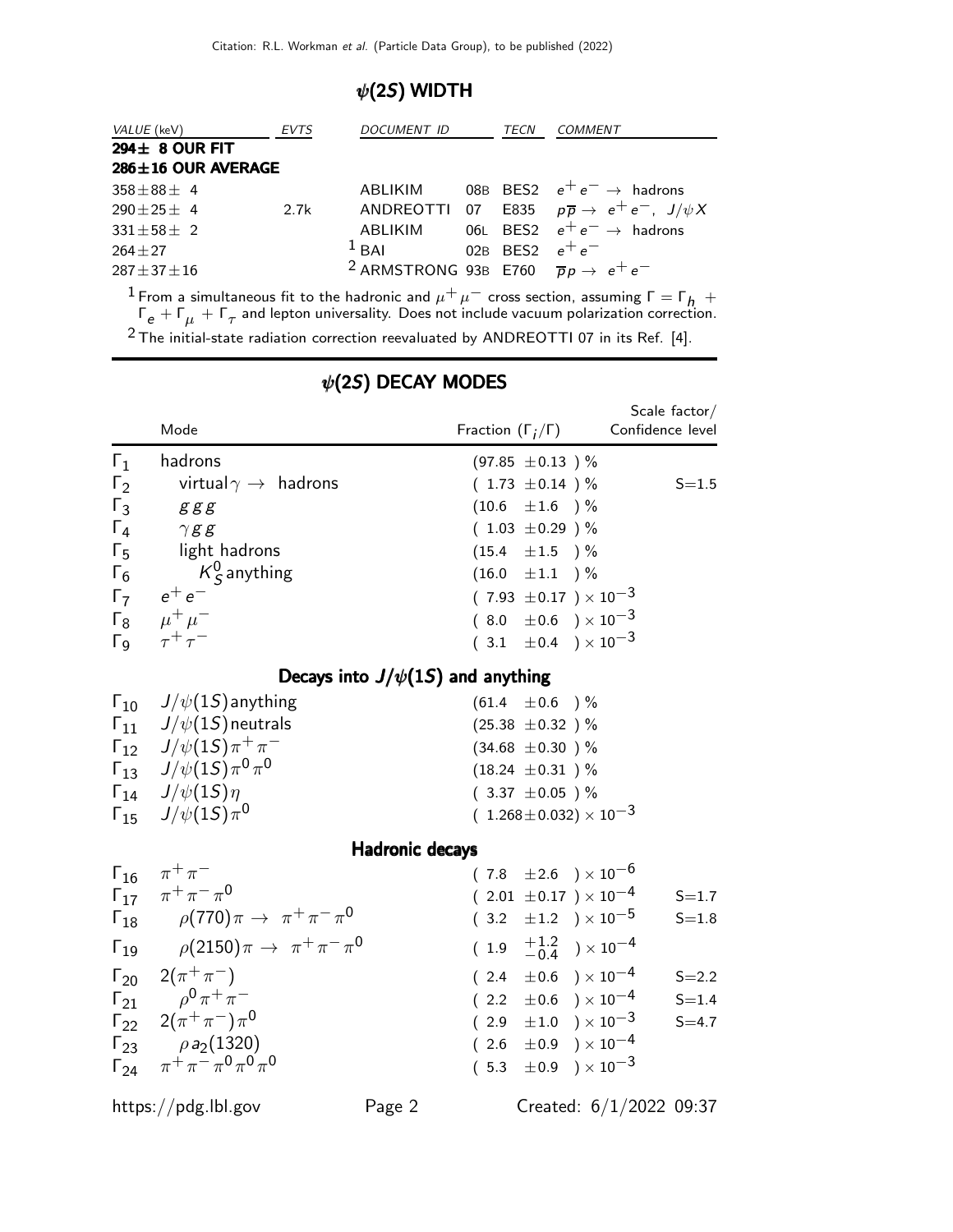| $\Gamma_{26}$                | $\Gamma_{25}$ $\pi^{+}\pi^{-}4\pi^{0}$<br>$\rho^{\pm} \pi^{\mp} \pi^0 \pi^0$                                                       | $\langle$ 2.7   | $(1.4 \pm 1.0) \times 10^{-3}$<br>$\times$ $10^{-3}$ | $CL = 90\%$ |
|------------------------------|------------------------------------------------------------------------------------------------------------------------------------|-----------------|------------------------------------------------------|-------------|
|                              | $\Gamma_{27}$ 3( $\pi^{+}\pi^{-}$ )                                                                                                |                 | $(3.5 \pm 2.0) \times 10^{-4}$                       | $S = 2.8$   |
|                              | $\Gamma_{28}$ 2( $\pi^{+}\pi^{-}\pi^{0}$ )                                                                                         |                 | $(4.8 \pm 1.5) \times 10^{-3}$                       |             |
|                              | $\Gamma_{29}$ 3( $\pi^{+}\pi^{-}$ ) $\pi^{0}$                                                                                      |                 | $(3.5 \pm 1.6) \times 10^{-3}$                       |             |
|                              | $2(\pi^{+}\pi^{-})3\pi^{0}$                                                                                                        |                 | $(1.42 \pm 0.31) \%$                                 |             |
| $\Gamma_{30}$                | $\eta \pi^+ \pi^-$                                                                                                                 |                 | $\times$ 10 <sup>-4</sup>                            | $CL = 90\%$ |
| $\Gamma_{31}$                | $\eta \pi^+ \pi^- \pi^0$                                                                                                           |                 | < 1.6                                                |             |
| $\Gamma_{32}$                |                                                                                                                                    |                 | $(9.5 \pm 1.7) \times 10^{-4}$                       |             |
|                              | $\begin{matrix} \Gamma_{33} & \eta 2(\pi^+\pi^-) \\ \Gamma_{34} & \eta \pi^+\pi^-\pi^0\pi^0 \end{matrix}$                          | $(1.2 \pm 0.6)$ | $)\times10^{-3}$                                     |             |
|                              | $\eta \pi^+ \pi^- 3 \pi^0$                                                                                                         | < 4             | $\times$ 10 $^{-4}$                                  | $CL = 90\%$ |
| $\Gamma_{35}$                |                                                                                                                                    | < 2.1           | $\times$ 10 $^{-3}$                                  | $CL = 90\%$ |
| $\Gamma_{36}$                | $\eta 2(\pi^+\pi^-\pi^0)$                                                                                                          | $\langle$ 2.1   | $\times$ 10 $^{-3}$                                  | $CL = 90\%$ |
| $\Gamma_{37}$                | $\rho\eta$                                                                                                                         |                 | $(2.2 \pm 0.6) \times 10^{-5}$                       | $S = 1.1$   |
| $\Gamma_{38}$                | $\eta^\prime \pi^+ \pi^- \pi^0$                                                                                                    |                 | $(4.5 \pm 2.1) \times 10^{-4}$                       |             |
| $\Gamma_{39}$                | $\eta' \rho$                                                                                                                       |                 | $(1.9 \tfrac{+1.7}{-1.2}) \times 10^{-5}$            |             |
| $\Gamma_{40}$ $\omega \pi^0$ |                                                                                                                                    |                 | $(2.1 \pm 0.6) \times 10^{-5}$                       |             |
|                              | $\Gamma_{41}$ $\omega \pi^+ \pi^-$                                                                                                 |                 | $(7.3 \pm 1.2) \times 10^{-4}$                       | $S = 2.1$   |
|                              | $\Gamma_{42}$ $\omega \pi^+ \pi^- 2 \pi^0$                                                                                         |                 | $(8.7 \pm 2.4) \times 10^{-3}$                       |             |
| $\Gamma_{43}$                | $b_1^{\pm} \pi^{\mp}$                                                                                                              |                 | $(4.0 \pm 0.6) \times 10^{-4}$                       | $S = 1.1$   |
| $\Gamma_{44}$                | $\omega f_2(1270)$                                                                                                                 |                 | $(2.2 \pm 0.4) \times 10^{-4}$                       |             |
|                              | $\Gamma_{45}$ $\omega \pi^0 \pi^0$                                                                                                 |                 | $(1.11 \pm 0.35) \times 10^{-3}$                     |             |
| $\Gamma_{46}$                | $\omega 3\pi^0$                                                                                                                    | < 8             | $\times$ 10 <sup>-4</sup>                            | $CL = 90\%$ |
| $\Gamma_{47}$                | $b_1^0 \pi^0$                                                                                                                      |                 | $(2.4 \pm 0.6) \times 10^{-4}$                       |             |
| $\Gamma_{48}$                | $\omega \eta$                                                                                                                      | < 1.1           | $\times$ 10 $^{-5}$                                  | $CL = 90\%$ |
| $\Gamma_{49}$                | $\omega \eta'$                                                                                                                     |                 | $(3.2 \tfrac{+2.5}{-2.1}) \times 10^{-5}$            |             |
| $\Gamma_{50}$ $\phi \pi^0$   |                                                                                                                                    | < 4             | $\times$ 10 $^{-7}$                                  | $CL = 90\%$ |
|                              | $\Gamma_{51}$ $\phi \pi^+ \pi^-$                                                                                                   |                 | $(1.18 \pm 0.26) \times 10^{-4}$                     | $S = 1.5$   |
| $\Gamma_{52}$                | $\phi f_0(980) \to \pi^+ \pi^-$                                                                                                    |                 | $(7.5 \pm 3.3) \times 10^{-5}$                       | $S = 1.6$   |
| $\Gamma_{53}$                | $\phi\eta$                                                                                                                         |                 | $(3.10 \pm 0.31) \times 10^{-5}$                     |             |
|                              | $\Gamma_{54}$ $\eta \phi(2170)$ , $\phi(2170) \rightarrow$<br>$\phi f_0(980)$ , $f_0 \to \pi^+ \pi^-$                              |                 | $< 2.2$ $\times 10^{-6}$ CL=90%                      |             |
| $\Gamma_{55}$                | $\phi\eta'$                                                                                                                        |                 | $(1.54 \pm 0.20) \times 10^{-5}$                     |             |
|                              | $\Gamma_{56}$ $\phi f_1(1285)$                                                                                                     |                 | $(3.0 \pm 1.3) \times 10^{-5}$                       |             |
|                              | $\Gamma_{57}$ $\phi \eta(1405) \rightarrow \phi \pi^+ \pi^- \eta$                                                                  |                 | $(8.5 \pm 1.7) \times 10^{-6}$                       |             |
|                              | $\Gamma_{58}$ $\phi f'_2(1525)$                                                                                                    |                 | $(4.4 \pm 1.6) \times 10^{-5}$                       |             |
|                              | $\Gamma_{59}$ $K^{+}K^{-}$                                                                                                         |                 | $(7.5 \pm 0.5) \times 10^{-5}$                       |             |
|                              | $\Gamma_{60}$ $K^+ K^- \pi^+$                                                                                                      |                 | $(7.3 \pm 0.5) \times 10^{-4}$                       |             |
|                              | $\Gamma_{61}$ $K^+ K^- \pi^0$                                                                                                      |                 | $(4.07 \pm 0.31) \times 10^{-5}$                     |             |
|                              |                                                                                                                                    |                 | $< 4.6 \times 10^{-6}$                               |             |
|                              | $\begin{array}{ccc} \n\Gamma_{62} & K_S^0 & K_S^0\\ \n\Gamma_{63} & K_S^0 & K_L^0\\ \n\Gamma_{64} & K_S^0 & K_L^0 & \n\end{array}$ |                 | $(5.34 \pm 0.33) \times 10^{-5}$                     |             |
|                              |                                                                                                                                    |                 |                                                      |             |
|                              |                                                                                                                                    |                 | $< 3.0$ $\times 10^{-4}$ CL=90%                      |             |
|                              | $\Gamma_{65}$ $K^+ K^- \pi^0 \pi^0$                                                                                                |                 | $(2.6 \pm 1.3) \times 10^{-4}$                       |             |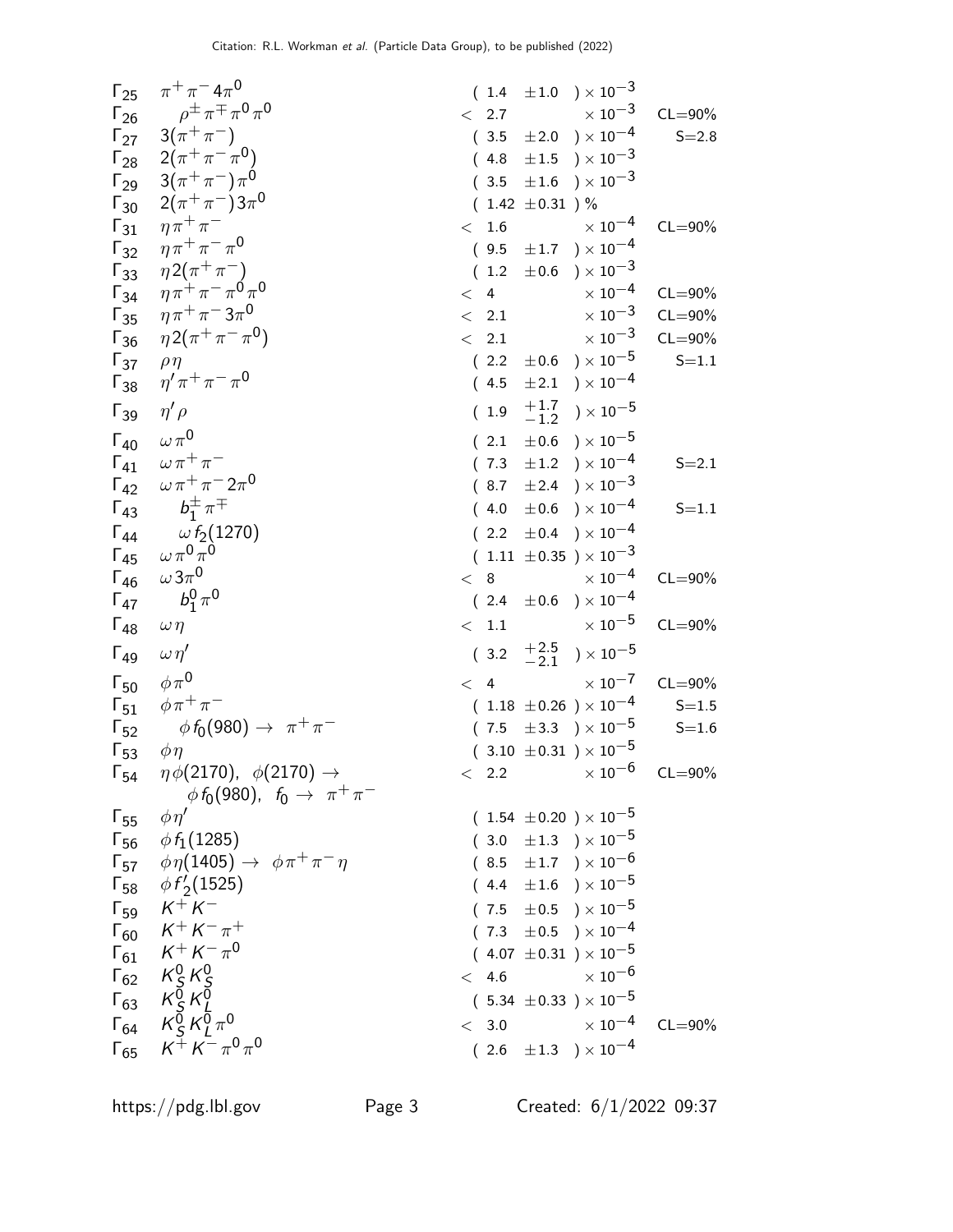$$
\Gamma_{66} \begin{array}{rcl}\n\text{F}_{67} & \omega f_6(\text{710}) \rightarrow \omega K^+ K^- & (1.25 \pm 0.09) \times 10^{-3} \\
\text{F}_{68} & K^*(892)^+ K^- \pi^+ \pi^- + \text{c.c.} & (8.6 \pm 2.2) \times 10^{-4} \\
\text{F}_{69} & K^*(892)^+ K^- \pi^+ \pi^- + \text{c.c.} & (8.6 \pm 2.8) \times 10^{-4} \\
\text{F}_{70} & K^*(892)^+ K^- \rho^0 + \text{c.c.} & (7.3 \pm 2.6) \times 10^{-4} \\
\text{F}_{71} & K^*(892)^+ K^- \rho^0 + \text{c.c.} & (7.3 \pm 2.6) \times 10^{-4} \\
\text{F}_{72} & K^2_K \sqrt{r} \pi^0 \pi^0 & (2.2 \pm 0.4) \times 10^{-4} \\
\text{F}_{73} & K^2_K \sqrt{r} \pi^0 \pi^0 & (1.3 \pm 0.5) \times 10^{-3} \\
\text{F}_{74} & K^*(892)^0 \overline{K}_2^*(1430)^0 & (1.9 \pm 0.9) \times 10^{-3} \\
\text{F}_{75} & K^+ K^- \rho^0 & (1.3 \pm 0.7) \times 10^{-3} \\
\text{F}_{76} & K^+ K^- \pi^+ \pi^- \pi^0 & (1.9 \pm 0.9) \times 10^{-3} \\
\text{F}_{78} & K^+ K^- (892)^- + \text{c.c.} & (2.2 \pm 0.4) \times 10^{-4} \\
\text{F}_{78} & K^+ K^* (892)^- + \text{c.c.} & (2.2 \pm 0.4) \times 10^{-5} \\
\text{F}_{82} & 2(K^+ K^-) \pi^0 & (1.00 \pm 0.31) \times 10^{-3} \\
\text{F}_{83} & K^+(K^*(992)^- + \text{c.c.} & (2.9 \pm 0.4) \times 10
$$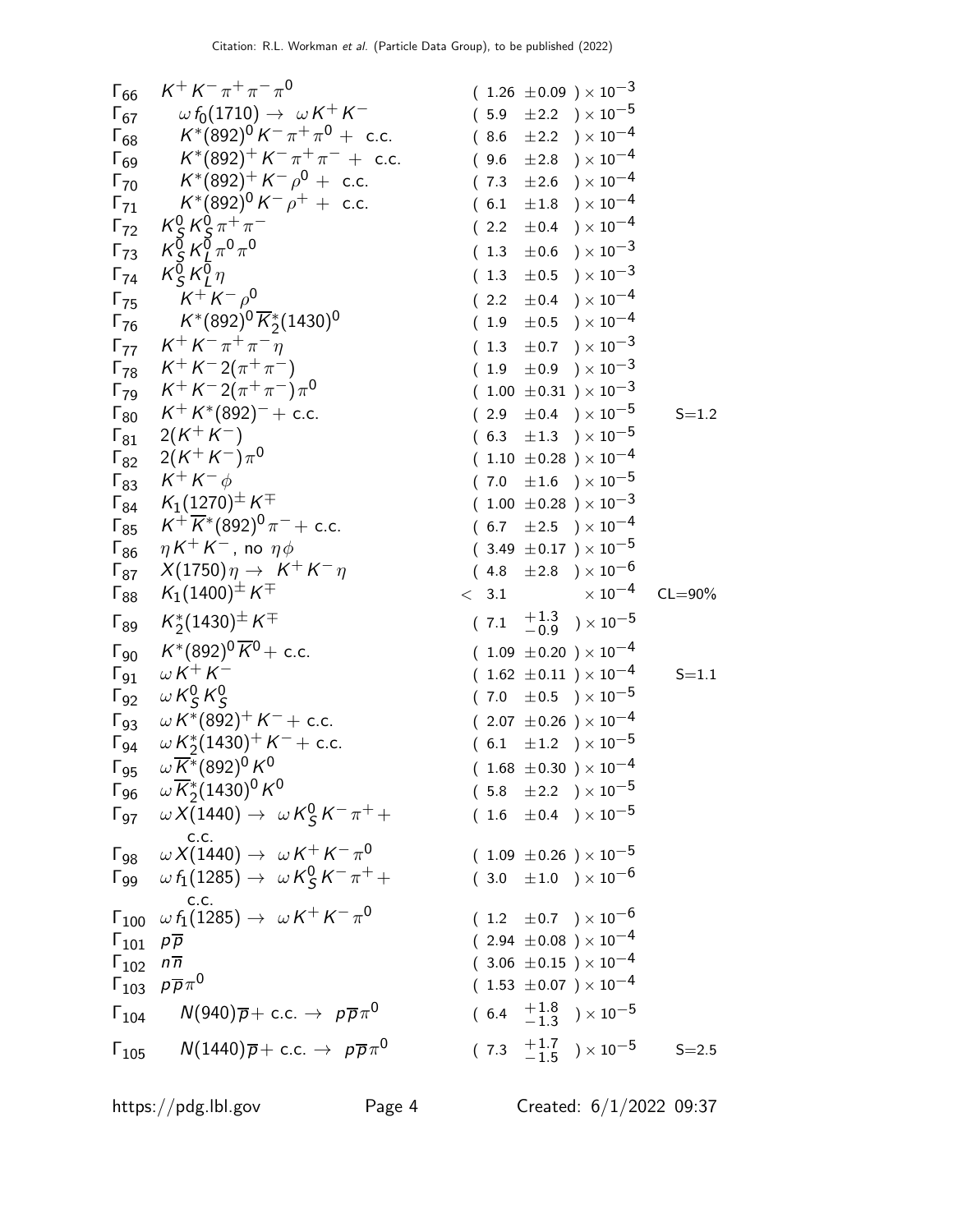| $\Gamma_{106}$                             | $N(1520)\overline{p} + \text{c.c.} \rightarrow p\overline{p}\pi^0$                  |        | $(6.4 \tfrac{+2.3}{-1.8}) \times 10^{-6}$    |             |
|--------------------------------------------|-------------------------------------------------------------------------------------|--------|----------------------------------------------|-------------|
| $\Gamma_{107}$                             | $N(1535)\overline{p} + \text{c.c.} \rightarrow p\overline{p}\pi^0$                  |        | $(2.5 \pm 1.0) \times 10^{-5}$               |             |
| $\Gamma_{108}$                             | $N(1650)\overline{p} + \text{c.c.} \rightarrow p\overline{p}\pi^0$                  |        | $(3.8 \tfrac{+1.4}{-1.7}) \times 10^{-5}$    |             |
| $\Gamma_{109}$                             | $N(1720)\overline{p} + \text{c.c.} \rightarrow p\overline{p}\pi^0$                  |        | $(1.79 \tfrac{+0.26}{-0.70}) \times 10^{-5}$ |             |
| $\Gamma_{110}$                             | $N(2300)\overline{p} + \text{c.c.} \rightarrow p\overline{p}\pi^0$                  |        | $(2.6 \tfrac{+1.2}{-0.7}) \times 10^{-5}$    |             |
| $\mathsf{\Gamma}_{111}$                    | $N(2570)\overline{p} + \text{c.c.} \rightarrow p\overline{p}\pi^0$                  |        | $(2.13 \frac{+0.40}{-0.31}) \times 10^{-5}$  |             |
|                                            | $\Gamma_{112}$ $p\overline{p}\pi^{+}\pi^{-}$                                        |        | $(6.0 \pm 0.4) \times 10^{-4}$               |             |
|                                            | $\Gamma_{113}$ $p\overline{p}K^+K^-$                                                |        | $(2.7 \pm 0.7) \times 10^{-5}$               |             |
| $\Gamma_{114}$ $p\overline{p}\eta$         |                                                                                     |        | $(6.0 \pm 0.4) \times 10^{-5}$               |             |
| $\Gamma_{115}$                             | $N(1535)\overline{p} + \text{c.c.} \rightarrow p\overline{p}\eta$                   | (4.5)  | $^{+0.7}_{-0.6}$ ) $\times$ 10 $^{-5}$       |             |
|                                            | $\Gamma_{116}$ $\rho \overline{\rho} \pi^+ \pi^- \pi^0$                             |        | $(7.3 \pm 0.7) \times 10^{-4}$               |             |
|                                            | $\Gamma_{117}$ $\rho \overline{p} \rho^0$                                           |        | $(5.0 \pm 2.2) \times 10^{-5}$               |             |
|                                            | $\Gamma_{118}$ $p\overline{p}\omega$                                                |        | $(6.9 \pm 2.1) \times 10^{-5}$               |             |
|                                            |                                                                                     |        | $(1.10 \pm 0.13) \times 10^{-5}$             |             |
|                                            | $\Gamma_{119}$ $p\overline{p}\eta'$                                                 |        |                                              |             |
| $\Gamma_{120}$ $\rho \overline{\rho} \phi$ |                                                                                     |        | $(6.1 \pm 0.6) \times 10^{-6}$               |             |
|                                            | $\Gamma_{121}$ $\phi X(1835) \rightarrow p\overline{p}\phi$                         | < 1.82 | $\times$ 10 <sup>-7</sup>                    | $CL = 90\%$ |
|                                            | $\Gamma_{122}$ $p\overline{n}\pi$ <sup>-</sup> or c.c.                              |        | $(2.48 \pm 0.17) \times 10^{-4}$             |             |
|                                            | $\Gamma_{123}$ $\rho \overline{n} \pi^- \pi^0$                                      |        | $(3.2 \pm 0.7) \times 10^{-4}$               |             |
| $\Gamma_{124}$                             | $\overline{\Lambda}$                                                                |        | $(3.81 \pm 0.13) \times 10^{-4}$             | $S = 1.4$   |
| $\Gamma_{125}$                             | $\Lambda \overline{\Lambda} \pi^0$                                                  | < 2.9  | $\times$ $10^{-6}$                           | $CL = 90\%$ |
|                                            | $\Gamma_{126}$ $\Lambda \overline{\Lambda} \eta$                                    |        | $(2.5 \pm 0.4) \times 10^{-5}$               |             |
|                                            | $\Gamma_{127}$ $\ \varLambda \overline{\varLambda}\pi^{+}\pi^{-}$                   |        | $(2.8 \pm 0.6) \times 10^{-4}$               |             |
|                                            | $\Gamma_{128}$ $\Lambda \overline{\rho} K^+$                                        |        | $(1.00 \pm 0.14) \times 10^{-4}$             |             |
|                                            | $\Gamma_{129}$ $\Lambda \overline{p} K^{*}(892)^{+}$ + c.c.                         | (6.3)  | $\pm 0.7$ ) $\times$ $10^{-5}$               |             |
|                                            | $\Gamma_{130} \ \Lambda \overline{\rho} K^+ \pi^+ \pi^-$                            | (1.8)  | $\pm 0.4$ ) $\times$ $10^{-4}$               |             |
|                                            | $\Gamma_{131}$ $\overline{A}$ nK <sup>0</sup> <sub>S</sub> + c.c.                   |        | $(8.1 \pm 1.8) \times 10^{-5}$               |             |
|                                            | $\Gamma_{132}$ $\Delta^{++} \overline{\Delta}^{--}$                                 |        | $(1.28 \pm 0.35) \times 10^{-4}$             |             |
|                                            | $\Gamma_{133}$ $\Lambda \overline{\Sigma}^{+} \pi^{-}$ + c.c.                       |        | $(1.40 \pm 0.13) \times 10^{-4}$             |             |
|                                            | $\Gamma_{134}$ $\Lambda \overline{\Sigma}^- \pi^+ +$ c.c.                           |        | $(1.54 \pm 0.14) \times 10^{-4}$             |             |
|                                            | $\Gamma_{135}$ $\Lambda \overline{\Sigma}^0$ + c.c.                                 |        | $(1.6 \pm 0.7) \times 10^{-6}$               |             |
|                                            | $\Gamma_{136}$ $\Lambda \overline{\Sigma}^0$                                        |        |                                              |             |
|                                            | $\Gamma_{137}$ $\Sigma^0 \overline{p} K^+$ + c.c.                                   |        | $(1.67 \pm 0.18) \times 10^{-5}$             |             |
|                                            | $\Gamma_{138}$ $\Sigma^+\overline{\Sigma}^-$                                        |        | $(2.43 \pm 0.10) \times 10^{-4}$             | $S = 1.4$   |
|                                            | $\Gamma_{139}$ $\Sigma^{0}$ $\overline{\Sigma}^{0}$                                 |        | $(2.35 \pm 0.09) \times 10^{-4}$             | $S = 1.1$   |
|                                            | $\Gamma_{140} \quad \Sigma (1385)^+ \overline{\Sigma} (1385)^-$                     |        | $(8.5 \pm 0.7) \times 10^{-5}$               |             |
|                                            | $\Gamma_{141} \quad \Sigma (1385)^{-} \overline{\Sigma} (1385)^{+}$                 |        |                                              |             |
|                                            |                                                                                     |        | $(8.5 \pm 0.8) \times 10^{-5}$               |             |
|                                            | $\Gamma_{142} \quad \Sigma (1385)^{0} \overline{\Sigma} (1385)^{0}$                 |        | $(6.9 \pm 0.7) \times 10^{-5}$               |             |
|                                            | $\Gamma_{143}$ $\equiv -\equiv +$                                                   |        | $(2.87 \pm 0.11) \times 10^{-4}$             | $S = 1.1$   |
|                                            | $\Gamma_{144}$ $\equiv 0 \equiv 0$                                                  |        | $(2.3 \pm 0.4) \times 10^{-4}$               | $S = 4.2$   |
|                                            | $\Gamma_{145}$ $\equiv$ (1530) <sup>0</sup> $\overline{\equiv}$ (1530) <sup>0</sup> |        | $(6.8 \pm 0.4) \times 10^{-5}$               |             |
|                                            | $\Gamma_{146}$ $A\overline{\Xi}^{+} K^{-} +$ c.c.                                   |        | $(3.9 \pm 0.4) \times 10^{-5}$               |             |
|                                            |                                                                                     |        |                                              |             |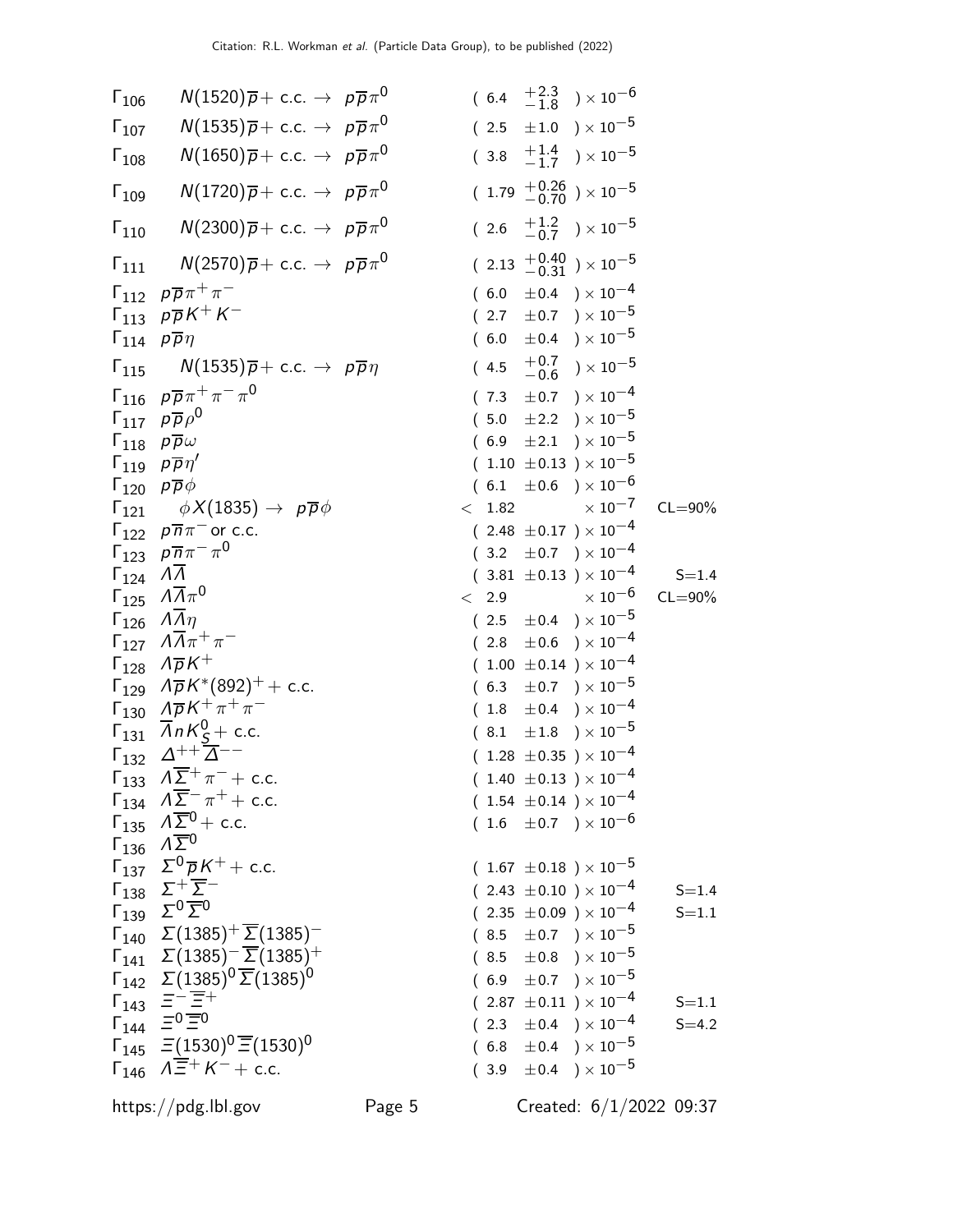| $\Gamma_{147}$ $\equiv$ (1530) <sup>-</sup> $\overline{\equiv}$ (1530) <sup>+</sup>                                                  | $(1.15 \pm 0.07) \times 10^{-4}$         |                         |
|--------------------------------------------------------------------------------------------------------------------------------------|------------------------------------------|-------------------------|
| $\Gamma_{148}$ $\Xi(1530)^{-}$ $\overline{\Xi}^{+}$                                                                                  | $(7.0 \pm 1.2) \times 10^{-6}$           |                         |
| $\Gamma_{149}$ $\equiv$ (1530) <sup>0</sup> $\equiv$ <sup>0</sup>                                                                    | $(5.3 \pm 0.5) \times 10^{-6}$           |                         |
| $\Gamma_{150}$ $\Xi(1690)^{-} \overline{\Xi}^{+} \rightarrow K^{-} \Lambda \overline{\Xi}^{+} +$                                     | $(5.2 \pm 1.6) \times 10^{-6}$           |                         |
| C.C.<br>$\Gamma_{151}$ $\Xi(1820)^{-} \overline{\Xi}^{+}$ $\rightarrow$ $K^{-} \Lambda \overline{\Xi}^{+}$ +                         | $(1.20 \pm 0.32) \times 10^{-5}$         |                         |
| $\Gamma_{152}$ $\Sigma^0 \overline{\Xi}^+ K^-$ + c.c.                                                                                | $(3.7 \pm 0.4) \times 10^{-5}$           |                         |
| $\Gamma_{153}$ $\Omega^{-} \overline{\Omega}{}^{+}$                                                                                  | $(5.66 \pm 0.30) \times 10^{-5}$ S=1.3   |                         |
| $\Gamma_{154}$ $\eta_c \pi^+ \pi^- \pi^0$                                                                                            | $< 1.0$ $\times 10^{-3}$ CL=90%          |                         |
| $\Gamma_{155}$ $h_c(1P)\pi^0$                                                                                                        | $(8.6 \pm 1.3) \times 10^{-4}$           |                         |
| $\Gamma_{156}$ $\Lambda_c^+ \overline{\rho} e^+ e^- +$ c.c.                                                                          | $<$ 1.7 $\times$ 10 <sup>-6</sup> CL=90% |                         |
| $\Gamma_{157}$ $\Theta(1540)\overline{\Theta}(1540)$ $\rightarrow$                                                                   | $[a] < 8.8$ $\times 10^{-6}$ CL=90%      |                         |
| $K^0_{\ S} \rho K^- \overline{n} +$ c.c.                                                                                             |                                          |                         |
| $\Gamma_{158}$ $\Theta(1540)K^{-} \overline{n} \rightarrow K_{S}^{0} pK^{-} \overline{n}$                                            | [a] < 1.0                                | $\times 10^{-5}$ CL=90% |
| $\Gamma_{159}$ $\Theta(1540)K_S^0\overline{p} \rightarrow K_S^0\overline{p}K^+n$                                                     | [a] < 7.0                                | $\times 10^{-6}$ CL=90% |
| $\Gamma_{160}$ $\overline{\Theta}$ (1540) K <sup>+</sup> n $\rightarrow$ K <sup>0</sup> <sub>S</sub> $\overline{p}$ K <sup>+</sup> n | $[a]< 2.6$                               | $\times 10^{-5}$ CL=90% |
| $\Gamma_{161}$ $\overline{\Theta}$ (1540) $K_S^0 p \rightarrow K_S^0 p K^- \overline{n}$                                             | [a] < 6.0                                | $\times 10^{-6}$ CL=90% |
|                                                                                                                                      |                                          |                         |

## Radiative decays

|                             | $\Gamma_{162}$ $\gamma \chi_{c0}(1P)$                                    |        |     | $(9.79 \pm 0.20)$ %  |                                             |                         |
|-----------------------------|--------------------------------------------------------------------------|--------|-----|----------------------|---------------------------------------------|-------------------------|
|                             | $\Gamma_{163}$ $\gamma \chi_{c1}(1P)$                                    |        |     | $(9.75 \pm 0.24) \%$ |                                             |                         |
|                             | $\Gamma_{164}$ $\gamma \chi_{c2}(1P)$                                    |        |     | $(9.52 \pm 0.20)$ %  |                                             |                         |
|                             | $\Gamma_{165}$ $\gamma \eta_c(15)$                                       |        |     |                      | $(3.4 \pm 0.5) \times 10^{-3}$              | $S = 1.3$               |
|                             | $\Gamma_{166}$ $\gamma\eta_c(2S)$                                        |        |     |                      | $(7 \t\pm 5) \times 10^{-4}$                |                         |
|                             | $\Gamma_{167}$ $\gamma \pi^0$                                            |        |     |                      | $(1.04 \pm 0.22) \times 10^{-6}$            | $S = 1.4$               |
|                             | $\Gamma_{168}$ $\gamma 2(\pi^+\pi^-)$                                    |        |     |                      | $(4.0 \pm 0.6) \times 10^{-4}$              |                         |
|                             | $\Gamma_{169}$ $\gamma 3(\pi^{+}\pi^{-})$                                |        |     |                      | $< 1.7 \times 10^{-4}$                      | $CL = 90\%$             |
|                             | $\Gamma_{170}$ $\gamma\eta'(958)$                                        |        |     |                      | $(1.24 \pm 0.04) \times 10^{-4}$            |                         |
|                             | $\Gamma_{171}$ $\gamma f_2(1270)$                                        |        |     |                      | $(2.73 \frac{+0.29}{-0.25}) \times 10^{-4}$ | $S = 1.8$               |
|                             | $\Gamma_{172}$ $\gamma f_0(1370) \rightarrow \gamma K \overline{K}$      |        |     |                      | $(3.1 \pm 1.7) \times 10^{-5}$              |                         |
|                             | $\Gamma_{173}$ $\gamma f_0(1500)$                                        |        |     |                      | $(9.3 \pm 1.9) \times 10^{-5}$              |                         |
|                             | $\Gamma_{174}$ $\gamma f_2'(1525)$                                       |        |     |                      | $(3.3 \pm 0.8) \times 10^{-5}$              |                         |
|                             | $\Gamma_{175}$ $\gamma f_0(1710)$                                        |        |     |                      |                                             |                         |
|                             | $\Gamma_{176}$ $\gamma f_0(1710) \rightarrow \gamma \pi \pi$             |        |     |                      | $(3.5 \pm 0.6) \times 10^{-5}$              |                         |
|                             | $\Gamma_{177}$ $\gamma f_0(1710) \rightarrow \gamma K \overline{K}$      |        |     |                      | $(6.6 \pm 0.7) \times 10^{-5}$              |                         |
|                             | $\Gamma_{178}$ $\gamma f_0(2100) \rightarrow \gamma \pi \pi$             |        |     |                      | $(4.8 \pm 1.0) \times 10^{-6}$              |                         |
|                             | $\Gamma_{179}$ $\gamma f_0(2200) \rightarrow \gamma K \overline{K}$      |        |     |                      | $(3.2 \pm 1.0) \times 10^{-6}$              |                         |
|                             | $\Gamma_{180}$ $\gamma f_J(2220) \rightarrow \gamma \pi \pi$             |        |     |                      | $<$ 5.8 $\times 10^{-6}$                    | $CL = 90\%$             |
|                             | $\Gamma_{181}$ $\gamma f_J(2220) \rightarrow \gamma K \overline{K}$      |        |     |                      | $< 9.5 \times 10^{-6}$                      | $CL = 90\%$             |
| $\Gamma_{182}$ $\gamma\eta$ |                                                                          |        |     |                      | $(9.2 \pm 1.8) \times 10^{-7}$              |                         |
|                             | $\Gamma_{183}$ $\gamma \eta \pi^+ \pi^-$                                 |        |     |                      | $(8.7 \pm 2.1) \times 10^{-4}$              |                         |
|                             | $\Gamma_{184}$ $\gamma \eta (1405)$                                      |        |     |                      |                                             |                         |
|                             | $\Gamma_{185}$ $\gamma \eta(1405) \rightarrow \gamma K \overline{K} \pi$ |        | < 9 |                      |                                             | $\times 10^{-5}$ CL=90% |
|                             | https://pdg.lbl.gov                                                      | Page 6 |     |                      | Created: $6/1/2022$ 09:37                   |                         |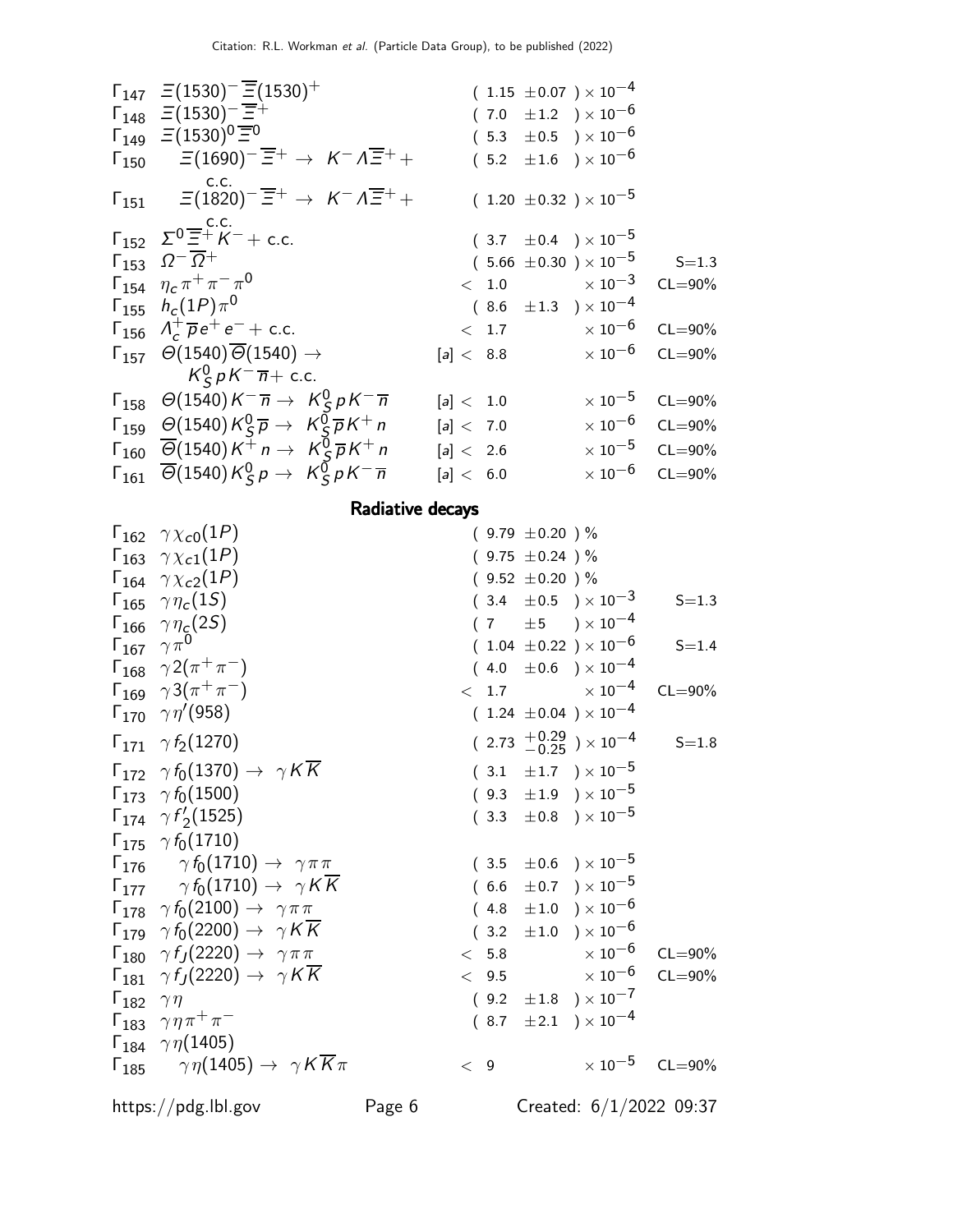|                               | $\Gamma_{186}$ $\gamma \eta(1405) \rightarrow \gamma \eta \pi^+ \pi^-$<br>$\Gamma_{187}$ $\gamma \eta(1405) \rightarrow \gamma f_0(980) \pi^0 \rightarrow$<br>$\gamma \pi^+ \pi^- \pi^0$                                                                                                                                                                                                                                                                                                                                                                   | $(\begin{array}{cc} 3.6 & \pm 2.5 \end{array}) \times 10^{-5}$<br>$< 5.0$ $\times 10^{-7}$ CL=90%                                                                                                                           |                                                                                          |                                                                       |
|-------------------------------|------------------------------------------------------------------------------------------------------------------------------------------------------------------------------------------------------------------------------------------------------------------------------------------------------------------------------------------------------------------------------------------------------------------------------------------------------------------------------------------------------------------------------------------------------------|-----------------------------------------------------------------------------------------------------------------------------------------------------------------------------------------------------------------------------|------------------------------------------------------------------------------------------|-----------------------------------------------------------------------|
|                               | $\Gamma_{188}$ $\gamma \eta(1475)$<br>$\Gamma_{189}$ $\gamma \eta(1475) \rightarrow \gamma K \overline{K} \pi$<br>$\Gamma_{190}$ $\gamma \eta(1475) \rightarrow \gamma \eta \pi^{+} \pi^{-}$<br>$\Gamma_{191}$ $\gamma K^{*0} K^{+} \pi^{-} +$ c.c.<br>$\Gamma_{192}$ $\gamma K^{*0} \overline{K}^{*0}$<br>$\Gamma_{193}$ $\gamma K_S^0 K^+ \pi^-$ + c.c.<br>$\Gamma_{194}$ $\gamma K^{+} K^{-} \pi^{+} \pi^{-}$<br>$\Gamma_{195}$ $\gamma K^{+} K^{-} 2(\pi^{+} \pi^{-})$<br>$\Gamma_{196}$ $\gamma 2(K^+ K^-)$<br>$\Gamma_{197}$ $\gamma p \overline{p}$ | $< 1.4 \times 10^{-4}$<br>$< 8.8$ $\times 10^{-5}$<br>$(3.7 \pm 0.9) \times 10^{-4}$<br>$(2.4 \pm 0.7) \times 10^{-4}$<br>(2.6)<br>$(1.9 \pm 0.5) \times 10^{-4}$<br>$\langle$ 2.2<br>< 4<br>$(3.9 \pm 0.5) \times 10^{-5}$ | $\pm 0.5$ ) $\times$ $10^{-4}$<br>$\times$ 10 <sup>-4</sup><br>$\times$ 10 <sup>-5</sup> | $CL = 90\%$<br>$CL = 90\%$<br>$CL = 90\%$<br>$CL = 90\%$<br>$S = 2.0$ |
|                               | $\Gamma_{198}$ $\gamma f_2(1950) \rightarrow \gamma \rho \overline{\rho}$<br>$\Gamma_{199}$ $\gamma f_2(2150) \rightarrow \gamma p \overline{p}$<br>$\Gamma_{200}$ $\gamma X(1835) \rightarrow \gamma p \overline{p}$                                                                                                                                                                                                                                                                                                                                      | $(1.20 \pm 0.22) \times 10^{-5}$<br>$(7.2 \pm 1.8) \times 10^{-6}$<br>$(4.6 \tfrac{+1.8}{-4.0}) \times 10^{-6}$                                                                                                             |                                                                                          |                                                                       |
| $\Gamma_{203}$ $\gamma\gamma$ | $\Gamma_{201}$ $\gamma X \rightarrow \gamma p \overline{p}$<br>$\Gamma_{202}$ $\gamma p \overline{p} \pi^+ \pi^-$                                                                                                                                                                                                                                                                                                                                                                                                                                          | $[b] < 2 \times 10^{-6}$<br>$(2.8 \pm 1.4) \times 10^{-5}$<br>$< 1.5 \times 10^{-4}$                                                                                                                                        |                                                                                          | $CL = 90\%$<br>$CL = 90\%$                                            |
|                               | $\Gamma_{204}$ $\gamma \gamma J/\psi$<br>$\Gamma_{205}$ $e^+e^-\eta'$<br>$\Gamma_{206}$ $e^+e^- \chi_{c0}(1P)$<br>$\Gamma_{207}$ $e^+e^- \chi_{c1}(1P)$<br>$\Gamma_{208}$ $e^+e^- \chi_{c2}(1P)$                                                                                                                                                                                                                                                                                                                                                           | $(3.1 \t +1.0 \t -1.2) \times 10^{-4}$<br>$(1.90 \pm 0.26) \times 10^{-6}$<br>$(1.06 \pm 0.24) \times 10^{-3}$<br>$(8.5 \pm 0.6) \times 10^{-4}$<br>$(7.0 \pm 0.8) \times 10^{-4}$                                          |                                                                                          |                                                                       |
|                               | Weak decays                                                                                                                                                                                                                                                                                                                                                                                                                                                                                                                                                |                                                                                                                                                                                                                             |                                                                                          |                                                                       |
|                               | $\Gamma_{209}$ $D^0 e^+ e^- +$ c.c.                                                                                                                                                                                                                                                                                                                                                                                                                                                                                                                        | < 1.4                                                                                                                                                                                                                       |                                                                                          | $\times 10^{-7}$ CL=90%                                               |
|                               | Other decays                                                                                                                                                                                                                                                                                                                                                                                                                                                                                                                                               |                                                                                                                                                                                                                             |                                                                                          |                                                                       |
|                               | $\Gamma_{210}$ invisible                                                                                                                                                                                                                                                                                                                                                                                                                                                                                                                                   | < 1.6                                                                                                                                                                                                                       | $\%$                                                                                     | $CL = 90\%$                                                           |
|                               | [a] $O(1540)$ is a bunatle stice contaminate state of 1.54 $O_2$ // $\frac{2}{3}$ mass and a                                                                                                                                                                                                                                                                                                                                                                                                                                                               |                                                                                                                                                                                                                             |                                                                                          |                                                                       |

- [a]  $\Theta(1540)$  is a hypothetical pentaquark state of 1.54 GeV/c<sup>2</sup> mass and a width of less than 25 MeV/c $^2$ .
- [b] For a narrow resonance in the range  $2.2 < M(X) < 2.8$  GeV.

### CONSTRAINED FIT INFORMATION

A multiparticle fit to  $\chi_{c1}(1P)$ ,  $\chi_{c0}(1P)$ ,  $\chi_{c2}(1P)$ , and  $\psi(2S)$ with 4 total widths, a partial width, 25 combinations of partial widths obtained from integrated cross section, and 84 branching ratios uses 248 measurements to determine 49 parameters. The overall fit has a  $\chi^2 =$  379.8 for 199 degrees of freedom.

The following off-diagonal array elements are the correlation coefficients  $\left<\delta p_i\delta p_j\right>$ /( $\delta p_i\!\cdot\!\delta p_j$ ), in percent, from the fit to parameters  $p_i$ , including the branching fractions,  $x_i \equiv \Gamma_i / \Gamma_{\text{total}}$ .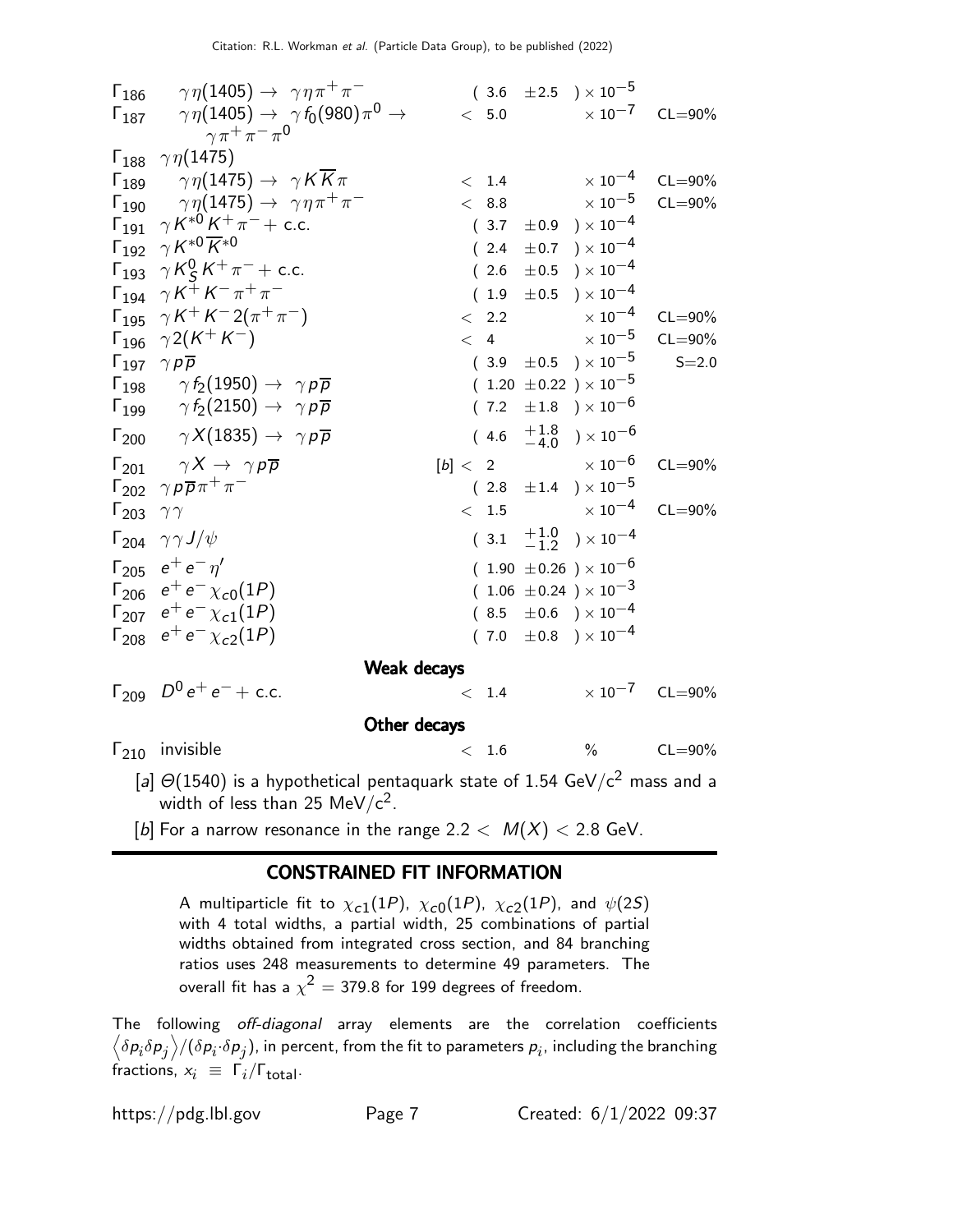| $x_8$<br>$x_{9}$<br>$x_{12}$<br>$x_{13}$<br>$x_{14}$<br>$x_{101}$<br>$x_{162}$<br>$x_{163}$<br>$x_{164}$<br>Г | 3<br>1<br>29<br>28<br>13<br>0<br>$\mathbf{1}$<br>$\mathbf{1}$<br>$\mathbf{1}$<br>$-81$                                                                                                                                                                                                                                                                                                                                                                                                                                                                                                                                                                                                                                                                                                                                                                                                                                                                                                                                                                                                                                                                                                                                                                | 0<br>11<br>6<br>4<br>$\mathbf{0}$<br>0<br>0<br>$\mathbf{0}$<br>$-4$ | 2<br>1<br>1<br>0<br>0<br>0<br>0<br>$-1$ | 48<br>36<br>4<br>2<br>$\overline{2}$<br>3<br>$-38$ $-34$ $-16$ | 15<br>3<br>$\mathbf{1}$<br>$\mathbf{1}$<br>$\mathbf{1}$ | 2<br>$\mathbf{1}$<br>1<br>$\mathbf{1}$ | 0<br>0<br>0<br>$-7$ | 0<br>$\Omega$<br>$^{-1}$                            | 0<br>$^{-1}$ |                |
|---------------------------------------------------------------------------------------------------------------|-------------------------------------------------------------------------------------------------------------------------------------------------------------------------------------------------------------------------------------------------------------------------------------------------------------------------------------------------------------------------------------------------------------------------------------------------------------------------------------------------------------------------------------------------------------------------------------------------------------------------------------------------------------------------------------------------------------------------------------------------------------------------------------------------------------------------------------------------------------------------------------------------------------------------------------------------------------------------------------------------------------------------------------------------------------------------------------------------------------------------------------------------------------------------------------------------------------------------------------------------------|---------------------------------------------------------------------|-----------------------------------------|----------------------------------------------------------------|---------------------------------------------------------|----------------------------------------|---------------------|-----------------------------------------------------|--------------|----------------|
|                                                                                                               | $x_7$                                                                                                                                                                                                                                                                                                                                                                                                                                                                                                                                                                                                                                                                                                                                                                                                                                                                                                                                                                                                                                                                                                                                                                                                                                                 | $x_8$                                                               | $x_9$                                   | $x_{12}$                                                       | $x_{13}$                                                | $x_{14}$                               | $x_{101}$           | $x_{162}$                                           | $x_{163}$    | $x_{164}$      |
|                                                                                                               |                                                                                                                                                                                                                                                                                                                                                                                                                                                                                                                                                                                                                                                                                                                                                                                                                                                                                                                                                                                                                                                                                                                                                                                                                                                       |                                                                     |                                         | $\psi$ (2S) PARTIAL WIDTHS                                     |                                                         |                                        |                     |                                                     |              |                |
| $\Gamma$ (hadrons)                                                                                            |                                                                                                                                                                                                                                                                                                                                                                                                                                                                                                                                                                                                                                                                                                                                                                                                                                                                                                                                                                                                                                                                                                                                                                                                                                                       |                                                                     |                                         |                                                                |                                                         |                                        |                     |                                                     |              | $\mathsf{r}_1$ |
| VALUE (keV)                                                                                                   | • • • We do not use the following data for averages, fits, limits, etc. • • •                                                                                                                                                                                                                                                                                                                                                                                                                                                                                                                                                                                                                                                                                                                                                                                                                                                                                                                                                                                                                                                                                                                                                                         |                                                                     |                                         | DOCUMENT ID                                                    |                                                         |                                        | TECN                | COMMENT                                             |              |                |
| $258 + 26$                                                                                                    |                                                                                                                                                                                                                                                                                                                                                                                                                                                                                                                                                                                                                                                                                                                                                                                                                                                                                                                                                                                                                                                                                                                                                                                                                                                       |                                                                     |                                         | <b>BAI</b>                                                     |                                                         | 02B                                    | BES <sub>2</sub>    | $e^+e^-$                                            |              |                |
| $224 \pm 56$                                                                                                  |                                                                                                                                                                                                                                                                                                                                                                                                                                                                                                                                                                                                                                                                                                                                                                                                                                                                                                                                                                                                                                                                                                                                                                                                                                                       |                                                                     |                                         | LUTH                                                           |                                                         | 75                                     | MRK1 $e^+e^-$       |                                                     |              |                |
| $\Gamma(e^+e^-)$                                                                                              |                                                                                                                                                                                                                                                                                                                                                                                                                                                                                                                                                                                                                                                                                                                                                                                                                                                                                                                                                                                                                                                                                                                                                                                                                                                       |                                                                     |                                         |                                                                |                                                         |                                        |                     |                                                     |              | Г7             |
|                                                                                                               |                                                                                                                                                                                                                                                                                                                                                                                                                                                                                                                                                                                                                                                                                                                                                                                                                                                                                                                                                                                                                                                                                                                                                                                                                                                       |                                                                     |                                         | <i>DOCUMENT ID</i>                                             |                                                         | TECN                                   | <b>COMMENT</b>      |                                                     |              |                |
| $\frac{VALUE (keV)}{2.33 \pm 0.04}$<br>$2.29 \pm 0.06$                                                        | <b>OUR FIT</b>                                                                                                                                                                                                                                                                                                                                                                                                                                                                                                                                                                                                                                                                                                                                                                                                                                                                                                                                                                                                                                                                                                                                                                                                                                        | <b>OUR AVERAGE</b>                                                  |                                         |                                                                |                                                         |                                        |                     |                                                     |              |                |
|                                                                                                               | 2.23 $\pm$ 0.10 $\pm$ 0.02                                                                                                                                                                                                                                                                                                                                                                                                                                                                                                                                                                                                                                                                                                                                                                                                                                                                                                                                                                                                                                                                                                                                                                                                                            |                                                                     | <sup>1</sup> ABLIKIM                    |                                                                | 15V                                                     |                                        |                     | BES3 4.0–4.4 $e^+e^- \rightarrow \pi^+\pi^- J/\psi$ |              |                |
|                                                                                                               | $2.338 \pm 0.037 \pm 0.096$                                                                                                                                                                                                                                                                                                                                                                                                                                                                                                                                                                                                                                                                                                                                                                                                                                                                                                                                                                                                                                                                                                                                                                                                                           |                                                                     | ABLIKIM                                 |                                                                | 08 <sub>B</sub>                                         | BES <sub>2</sub>                       |                     | $e^+e^- \rightarrow$ hadrons                        |              |                |
|                                                                                                               | $2.330 \pm 0.036 \pm 0.110$                                                                                                                                                                                                                                                                                                                                                                                                                                                                                                                                                                                                                                                                                                                                                                                                                                                                                                                                                                                                                                                                                                                                                                                                                           |                                                                     | <b>ABLIKIM</b>                          |                                                                | 06L                                                     | BES <sub>2</sub>                       |                     | $e^+e^- \rightarrow$ hadrons                        |              |                |
| 2.44 $\pm$ 0.21                                                                                               |                                                                                                                                                                                                                                                                                                                                                                                                                                                                                                                                                                                                                                                                                                                                                                                                                                                                                                                                                                                                                                                                                                                                                                                                                                                       |                                                                     | $2$ BAI                                 |                                                                | 02B                                                     | BES <sub>2</sub>                       | $e^+e^-$            |                                                     |              |                |
| 2.14 $\pm$ 0.21                                                                                               |                                                                                                                                                                                                                                                                                                                                                                                                                                                                                                                                                                                                                                                                                                                                                                                                                                                                                                                                                                                                                                                                                                                                                                                                                                                       |                                                                     |                                         | ALEXANDER                                                      | 89                                                      | <b>RVUE</b>                            |                     | See $\gamma$ mini-review                            |              |                |
|                                                                                                               | • • We do not use the following data for averages, fits, limits, etc. • • •                                                                                                                                                                                                                                                                                                                                                                                                                                                                                                                                                                                                                                                                                                                                                                                                                                                                                                                                                                                                                                                                                                                                                                           |                                                                     |                                         |                                                                |                                                         |                                        |                     |                                                     |              |                |
|                                                                                                               | $2.279 \pm 0.015 \pm 0.042$                                                                                                                                                                                                                                                                                                                                                                                                                                                                                                                                                                                                                                                                                                                                                                                                                                                                                                                                                                                                                                                                                                                                                                                                                           |                                                                     | <sup>3</sup> ANASHIN                    |                                                                | 18                                                      |                                        | KEDR $e^+e^-$       |                                                     |              |                |
|                                                                                                               | $2.282 \pm 0.015 \pm 0.042$                                                                                                                                                                                                                                                                                                                                                                                                                                                                                                                                                                                                                                                                                                                                                                                                                                                                                                                                                                                                                                                                                                                                                                                                                           |                                                                     | <sup>4</sup> ANASHIN                    | BRANDELIK 79 $c$ DASP $e^+e^-$                                 | 18                                                      |                                        | KEDR $e^+e^-$       |                                                     |              |                |
| 2.0<br>$\pm 0.3$<br>$\pm 0.3$<br>2.1                                                                          |                                                                                                                                                                                                                                                                                                                                                                                                                                                                                                                                                                                                                                                                                                                                                                                                                                                                                                                                                                                                                                                                                                                                                                                                                                                       |                                                                     | <sup>5</sup> LUTH                       |                                                                |                                                         |                                        | 75 MRK1 $e^+e^-$    |                                                     |              |                |
|                                                                                                               | $^1$ ABLIKIM 15V reports 2.213 $\pm$ 0.018 $\pm$ 0.099 keV from a measurement of [F $(\psi(2S) \rightarrow$<br>$(e^+e^-)] \times [B(\psi(2S) \to J/\psi(1S)\pi^+\pi^-)]$ assuming $B(\psi(2S) \to J/\psi(1S)\pi^+\pi^-)$ =<br>$(34.95\pm0.45)\times10^{-2}$ , which we rescale to our best value B $(\psi(2S)\rightarrow J/\psi(1S)\pi^{+}\pi^{-})$<br>$=$ (34.68 $\pm$ 0.30) $\times$ 10 <sup>-2</sup> . Our first error is their experiment's error and our second error<br>is the systematic error from using our best value.<br><sup>2</sup> From a simultaneous fit to $e^+e^-, \mu^+\mu^-$ , and hadronic channel, assuming $\Gamma_e = \Gamma_\mu =$<br>$\Gamma_{\tau}/0.38847$ .<br><sup>3</sup> Combining $\Gamma_{e^+e^-}$ · B( $\mu^+\mu^-$ ) from ANASHIN 18 with $\Gamma_{e^+e^-}$ · B(hadrons) from ANASHIN 12 and assuming lepton universality.<br>$^4$ From the sum of $\Gamma_{e^+e^-}$ $\cdot$ B(hadrons) from ANASHIN 12, $\Gamma_{e^+e^-}$ $\cdot$ B( $e^+e^-$ ) and $\Gamma_{e^+e^-}$ $\cdot$<br>$B(\mu^+\mu^-)$ from ANASHIN 18, and $\Gamma_{e^+e^-}$ · $B(\tau^+\tau^-)$ from ANASHIN 07.<br>5 From a simultaneous fit to $e^+e^-$ , $\mu^+\mu^-$ , and hadronic channels assuming $\Gamma(e^+e^-)$<br>$=\Gamma(\mu^+\mu^-).$ |                                                                     |                                         |                                                                |                                                         |                                        |                     |                                                     |              |                |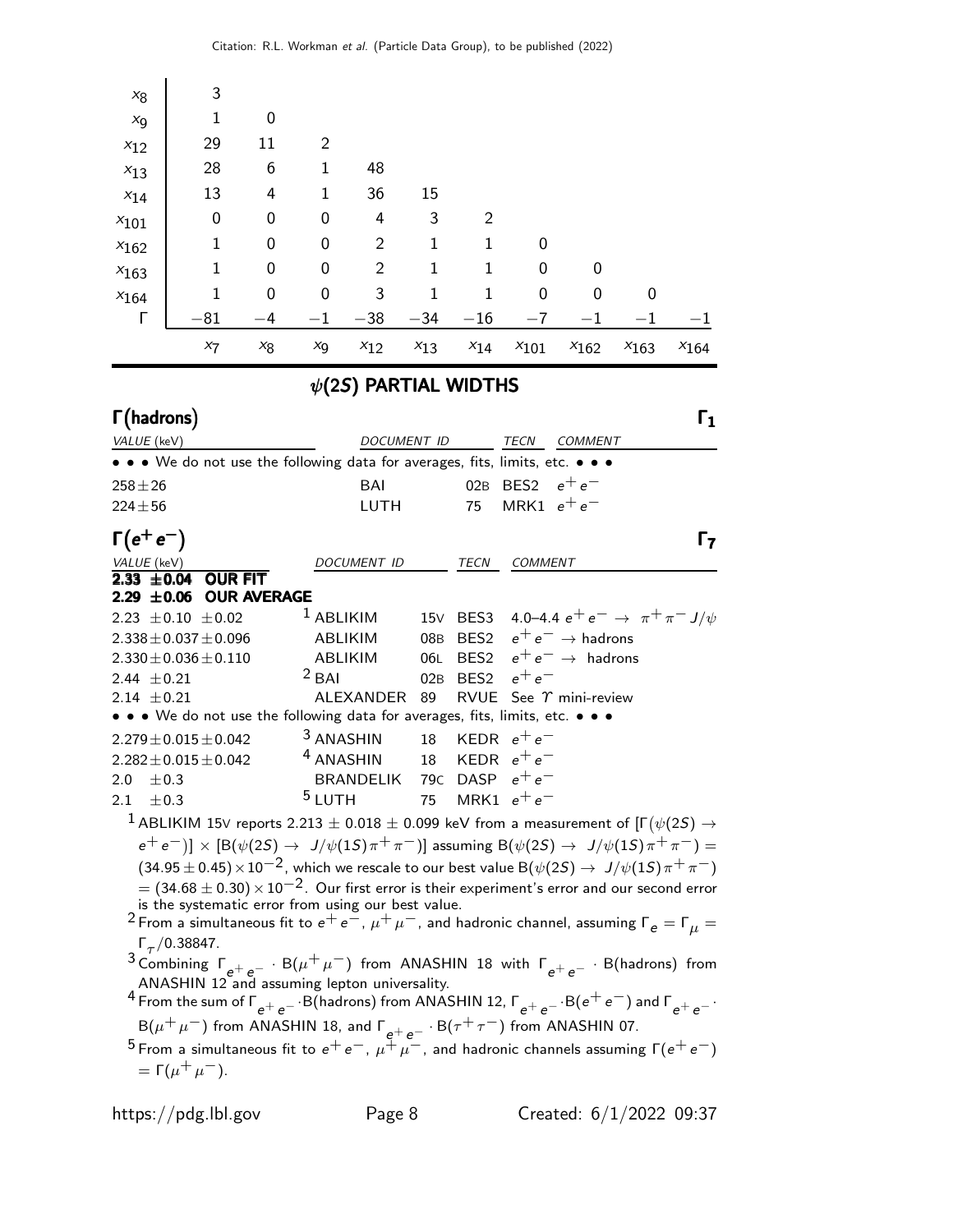| $\Gamma(\gamma\gamma)$ |        |                             |      |                | 1203 |
|------------------------|--------|-----------------------------|------|----------------|------|
| VALUE (eV)             | $CL\%$ | DOCUMENT ID                 | TECN | <i>COMMENT</i> |      |
| $<$ 43                 | 90     | BRANDELIK 790 DASP $e^+e^-$ |      |                |      |

# $\psi(2S)$  Γ(i)Γ( $e^+e^-)$ /Γ(total)

This combination of a partial width with the partial width into  $e^+e^$ and with the total width is obtained from the integrated cross section into channel(i) in the  $e^+e^-$  annihilation. We list only data that have not been used to determine the partial width  $\Gamma(i)$  or the branching ratio  $\Gamma(i)/\text{total}$ .

| $\Gamma(\text{hadrons}) \times \Gamma(e^+e^-)/\Gamma_{\text{total}}$                                            |                                                                                                                                                                                                                                                          |      |                                     |                                                        | $\Gamma_1\Gamma_7/\Gamma$                                                               |
|-----------------------------------------------------------------------------------------------------------------|----------------------------------------------------------------------------------------------------------------------------------------------------------------------------------------------------------------------------------------------------------|------|-------------------------------------|--------------------------------------------------------|-----------------------------------------------------------------------------------------|
| VALUE (keV)                                                                                                     | DOCUMENT ID TECN COMMENT                                                                                                                                                                                                                                 |      |                                     |                                                        |                                                                                         |
| $2.233 \pm 0.015 \pm 0.042$                                                                                     | $1$ ANASHIN                                                                                                                                                                                                                                              | 12   |                                     | KEDR $e^+e^- \rightarrow$ hadrons                      |                                                                                         |
| • • • We do not use the following data for averages, fits, limits, etc. • • •                                   |                                                                                                                                                                                                                                                          |      |                                     |                                                        |                                                                                         |
| ±0.4<br>2.2                                                                                                     | <b>ABRAMS</b>                                                                                                                                                                                                                                            | 75   |                                     | MRK1 $e^+e^-$                                          |                                                                                         |
|                                                                                                                 | $^1$ ANASHIN 12 reports the value 2.233 $\pm$ 0.015 $\pm$ 0.037 $\pm$ 0.020 keV, where the third<br>uncertainty is due to assumptions on the interference between the resonance and hadronic<br>continuum. We combined the two systematic uncertainties. |      |                                     |                                                        |                                                                                         |
| $\Gamma(K_S^0$ anything) $\times \Gamma(e^+e^-)/\Gamma_{\text{total}}$                                          |                                                                                                                                                                                                                                                          |      |                                     |                                                        | $\Gamma_6\Gamma_7/\Gamma$                                                               |
| VALUE (keV)                                                                                                     |                                                                                                                                                                                                                                                          |      |                                     |                                                        | <u>DOCUMENT ID</u> TECN COMMENT<br>ABLIKIM 215 BES3 $e^+e^- \rightarrow K^0_S$ anything |
| $0.3738 \pm 0.0067 \pm 0.0200$                                                                                  |                                                                                                                                                                                                                                                          |      |                                     |                                                        |                                                                                         |
| $\Gamma(e^+e^-) \times \Gamma(e^+e^-)/\Gamma_{\text{total}}$                                                    |                                                                                                                                                                                                                                                          |      |                                     |                                                        | $\Gamma_7\Gamma_7/\Gamma$                                                               |
| VALUE (eV)                                                                                                      | DOCUMENT ID TECN COMMENT                                                                                                                                                                                                                                 |      |                                     |                                                        |                                                                                         |
| $21.2 \pm 0.7 \pm 1.2$                                                                                          | $1$ ANASHIN                                                                                                                                                                                                                                              |      | 18 $\,$ KEDR $\,$ e $^{+}$ e $^{-}$ |                                                        |                                                                                         |
| $^1$ From the average of nine scans of the $\psi(2S)$ .                                                         |                                                                                                                                                                                                                                                          |      |                                     |                                                        |                                                                                         |
| $\Gamma(\mu^+\mu^-)\,\times\,\Gamma(e^+e^-)/\Gamma_{\rm total}$                                                 |                                                                                                                                                                                                                                                          |      |                                     |                                                        | $\Gamma_8 \Gamma_7 / \Gamma$                                                            |
| VALUE (eV)                                                                                                      | DOCUMENT ID TECN COMMENT<br><sup>1</sup> ANASHIN 18 KEDR $\psi(2S) \rightarrow \mu^+ \mu^-$                                                                                                                                                              |      |                                     |                                                        |                                                                                         |
| $19.3 \pm 0.3 \pm 0.5$                                                                                          |                                                                                                                                                                                                                                                          |      |                                     |                                                        |                                                                                         |
| <sup>1</sup> From the average of nine scans of the $\psi(2S)$ .                                                 |                                                                                                                                                                                                                                                          |      |                                     |                                                        |                                                                                         |
| $\Gamma(\tau^+\tau^-) \times \Gamma(e^+e^-)/\Gamma_{\text{total}}$<br>VALUE (eV)<br>EVTS                        | DOCUMENT ID TECN COMMENT                                                                                                                                                                                                                                 |      |                                     |                                                        | ГоГ7/Г                                                                                  |
| • • • We do not use the following data for averages, fits, limits, etc. • • •                                   |                                                                                                                                                                                                                                                          |      |                                     |                                                        |                                                                                         |
| 79<br>$9.0 \pm 2.6$                                                                                             | <sup>1</sup> ANASHIN 07 KEDR $e^+e^- \rightarrow \psi(2S) \rightarrow \tau^+\tau^-$                                                                                                                                                                      |      |                                     |                                                        |                                                                                         |
|                                                                                                                 | $^1$ Using $\psi(2S)$ total width of 337 $\pm$ 13 keV. Systematic errors not evaluated.                                                                                                                                                                  |      |                                     |                                                        |                                                                                         |
| $\Gamma\left(\frac{J}{\psi(1S)}\pi^{+}\pi^{-}\right)\times \Gamma\left(e^{+}e^{-}\right)/\Gamma_{\text{total}}$ |                                                                                                                                                                                                                                                          |      |                                     |                                                        | $\Gamma_{12}\Gamma_{7}/\Gamma$                                                          |
| VALUE (keV)<br>EVTS                                                                                             | DOCUMENT ID                                                                                                                                                                                                                                              | TECN | <i>COMMENT</i>                      |                                                        |                                                                                         |
| $0.808 \pm 0.013$ OUR FIT<br>$0.837 \pm 0.025$ OUR AVERAGE                                                      | Error includes scale factor of 1.3. See the ideogram below.                                                                                                                                                                                              |      |                                     |                                                        |                                                                                         |
| $0.837 \pm 0.028 \pm 0.005$                                                                                     | $1$ LEES                                                                                                                                                                                                                                                 |      |                                     | 12E BABR 10.6 $e^+e^- \rightarrow 2\pi^+2\pi^- \gamma$ |                                                                                         |
| $0.852 \pm 0.010 \pm 0.026$ 19.5k                                                                               | 06<br><b>ADAM</b>                                                                                                                                                                                                                                        |      |                                     | CLEO 3.773 $e^+e^- \rightarrow \gamma \psi(2S)$        |                                                                                         |
| $0.68 \pm 0.09$                                                                                                 | $2$ BAI                                                                                                                                                                                                                                                  |      | 98E BES $e^+e^-$                    |                                                        |                                                                                         |
|                                                                                                                 |                                                                                                                                                                                                                                                          |      |                                     |                                                        |                                                                                         |
| https://pdg.lbl.gov                                                                                             | Page 9                                                                                                                                                                                                                                                   |      |                                     |                                                        | Created: $6/1/2022$ 09:37                                                               |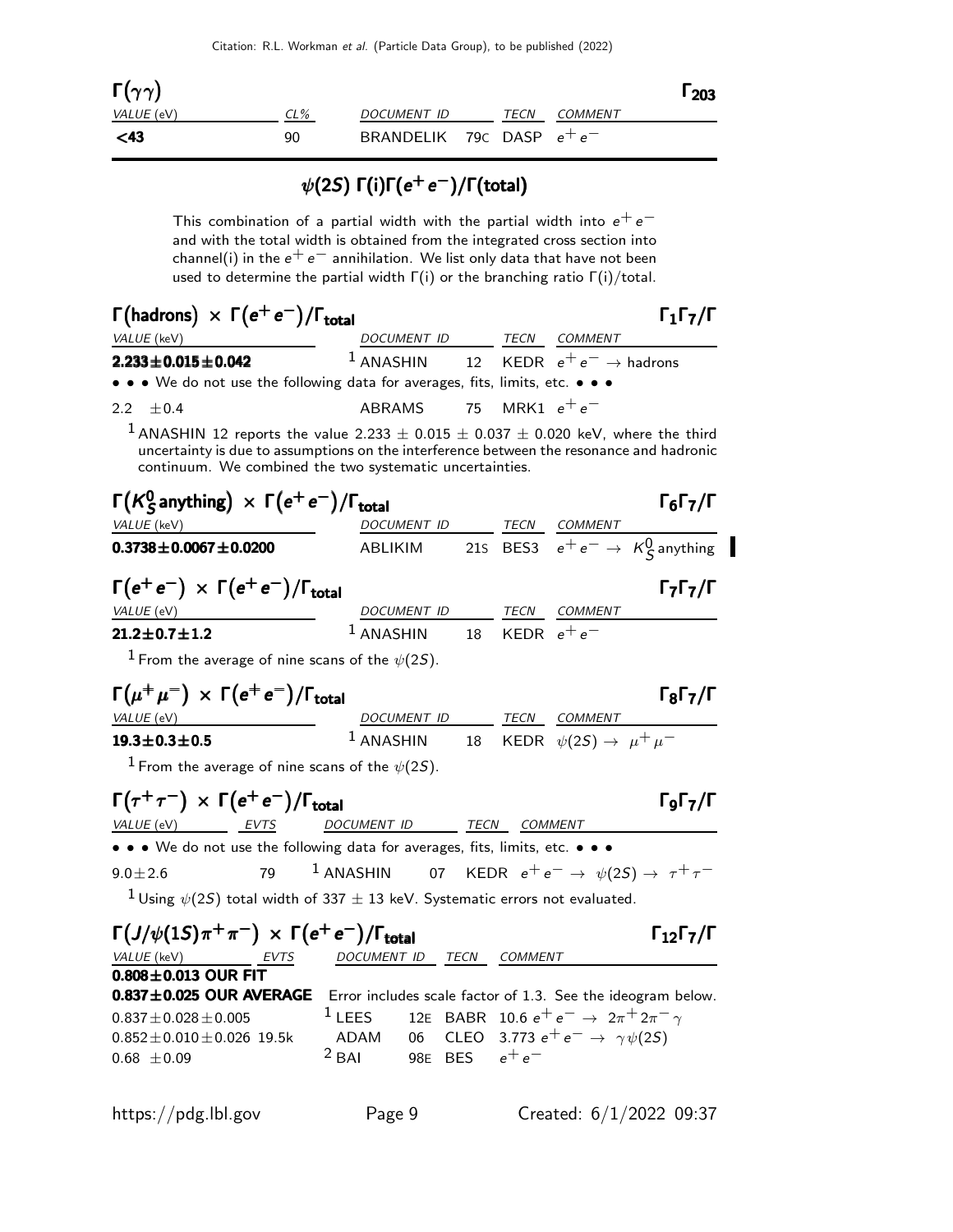• • • We do not use the following data for averages, fits, limits, etc. • • •



- $1$  LEES 12E reports  $[Γ(ψ(2S) → J/ψ(1S)π+π-) × Γ(ψ(2S) → e+e-)/Γ_{total}] ×$  $[\text{B}(J/\psi(1S) \rightarrow \mu^+ \mu^-)] = (49.9 \pm 1.3 \pm 1.0) \times 10^{-3}$  keV which we divide by our best value B(J/ $\psi$ (1S)  $\rightarrow \mu^+ \mu^-$ ) = (5.961  $\pm$  0.033) × 10<sup>-2</sup>. Our first error is their experiment's error and our second error is the systematic error from using our best value.
- <sup>2</sup> The value of  $\Gamma(e^+e^-)$  quoted in BAI 98E is derived using B $(\psi(2S)$  →  $J/\psi(1S)\pi^+\pi^-)$  = (32.4 ± 2.6) × 10<sup>-2</sup> and B( $J/\psi(1S) \to \ell^+\ell^-)$  = 0.1203 ± 0.0038. Recalculated by us using B( $J/\psi(1S) \rightarrow \ell^+ \ell^- = 0.1181 \pm 0.0020$ .
- $^3$  AUBERT 07AU reports  $[\Gamma(\psi(2S) \to \ J/\psi(1S) \pi^+ \pi^-) \ \times \ \Gamma(\psi(2S) \to \ e^+ \, e^-)/\Gamma_{\rm total}]$  $\times$   $[ B(J/\psi(15) \rightarrow \pi^{+}\pi^{-}\pi^{0})] = 0.0186 \pm 0.0012 \pm 0.0011$  keV which we divide by our best value B $(J/\psi(1S) \to -\pi^+ \pi^- \pi^0) = (2.10 \pm 0.08) \times 10^{-2}$ . Our first error is their experiment's error and our second error is the systematic error from using our best value.
- <sup>4</sup> AUBERT 05D reports [Γ $(\psi(2S) \rightarrow J/\psi(1S) \pi^+ \pi^-)$  × Γ $(\psi(2S) \rightarrow e^+ e^-)/\Gamma_{\text{total}}$ ]  $\times$  [B(J/ $\psi$ (1S)  $\rightarrow$   $\mu^+ \mu^-$ ]] = 0.0450  $\pm$  0.0018  $\pm$  0.0022 keV which we divide by our best value B(J/ $\psi$ (1S)  $\rightarrow \mu^+ \mu^-$ ) = (5.961 ± 0.033) × 10<sup>-2</sup>. Our first error is their experiment's error and our second error is the systematic error from using our best value. Superseded by LEES 12E.

 $\Gamma\left(J/\psi(1S)\pi^+\pi^-\right) \times \Gamma\left(e^+e^-\right)/\Gamma_{\text{total}}$  (keV)

| $\Gamma\left(J/\psi(1S)\pi^0\pi^0\right)\times \Gamma(e^+e^-)/\Gamma_{\text{total}}$ |      |             |      |                                            | $\Gamma_{13}\Gamma_{7}/\Gamma$ |
|--------------------------------------------------------------------------------------|------|-------------|------|--------------------------------------------|--------------------------------|
| <i>VALUE</i> (keV)                                                                   | EVTS | DOCUMENT ID | TECN | COMMENT                                    |                                |
| $0.425 \pm 0.009$ OUR FIT                                                            |      |             |      |                                            |                                |
| $0.411 \pm 0.008 \pm 0.018$                                                          | 3.6k | ADAM        |      | 06 CLEO 3.773 $e^+e^- \to \gamma \psi(25)$ |                                |
|                                                                                      |      |             |      |                                            |                                |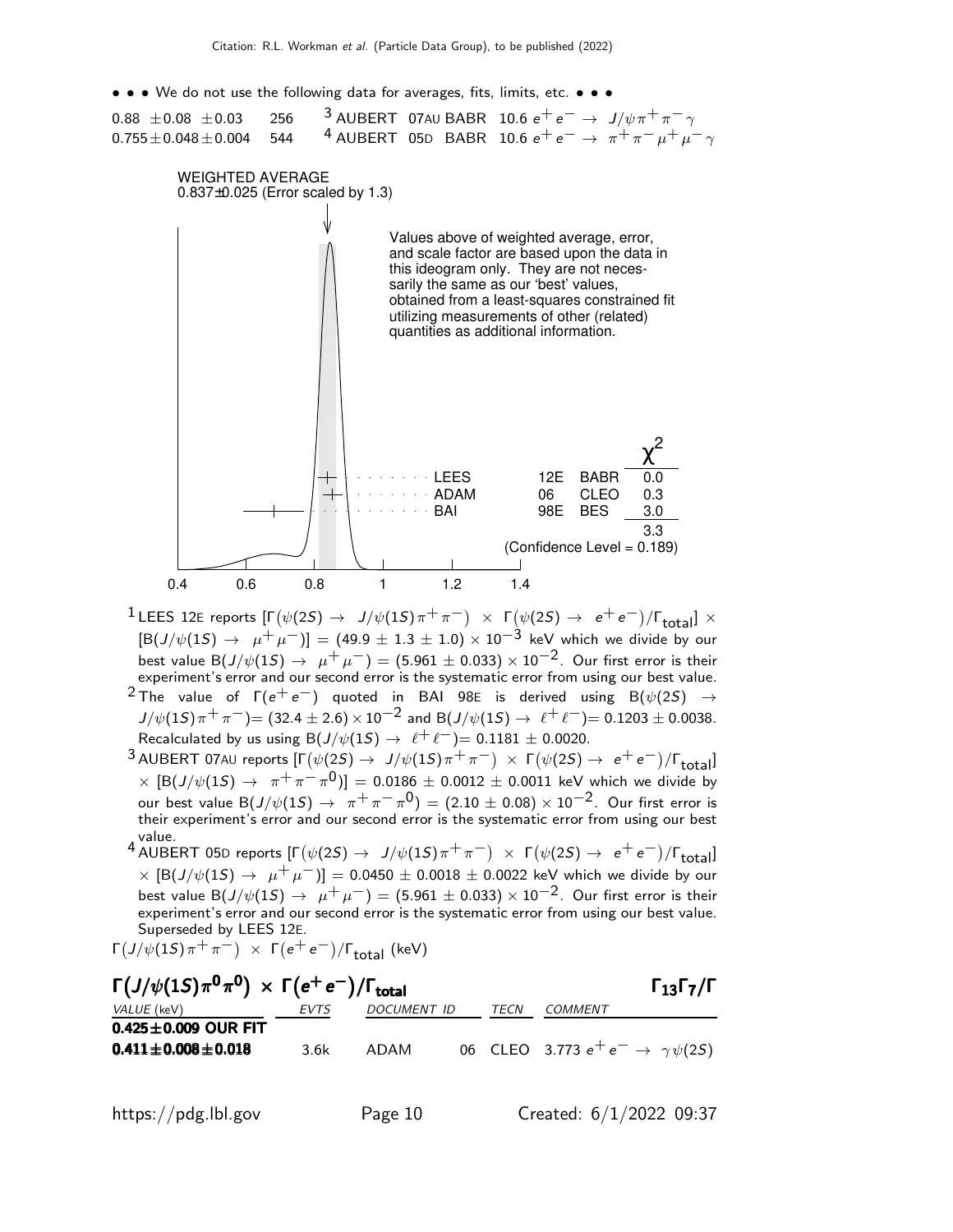| • • We do not use the following data for averages, fits, limits, etc. • • •                                                                                         |              |                                                                                                               |             |              |                                                                                                                                                         |                                                      |
|---------------------------------------------------------------------------------------------------------------------------------------------------------------------|--------------|---------------------------------------------------------------------------------------------------------------|-------------|--------------|---------------------------------------------------------------------------------------------------------------------------------------------------------|------------------------------------------------------|
| $0.48 \pm 0.09 \pm 0.02$                                                                                                                                            |              | 142 $\frac{1}{2}$ LEES                                                                                        |             |              | 18E BABR 10.6 $e^+e^- \rightarrow$<br>$J/\psi \pi^0 \pi^0 \gamma$                                                                                       |                                                      |
| <sup>1</sup> LEES 18E reports $[\Gamma(\psi(2S) \to J/\psi(1S)\pi^0\pi^0) \times \Gamma(\psi(2S) \to e^+e^-)/\Gamma_{\text{total}}] \times$                         |              |                                                                                                               |             |              |                                                                                                                                                         |                                                      |
|                                                                                                                                                                     |              | $[{\rm B}(J/\psi(1S) \to \pi^+\pi^-\pi^0)] = 0.0101 \pm 0.0015 \pm 0.0011$ keV which we divide by our         |             |              |                                                                                                                                                         |                                                      |
|                                                                                                                                                                     |              | best value B $(J/\psi(1S) \to \pi^+ \pi^- \pi^0) = (2.10 \pm 0.08) \times 10^{-2}$ . Our first error is their |             |              |                                                                                                                                                         |                                                      |
|                                                                                                                                                                     |              | experiment's error and our second error is the systematic error from using our best value.                    |             |              |                                                                                                                                                         |                                                      |
| $\Gamma(J/\psi(1S)\eta) \times \Gamma(e^+e^-)/\Gamma_{\rm total}$                                                                                                   |              |                                                                                                               |             | TECN         |                                                                                                                                                         | $\Gamma_{14}\Gamma_{7}/\Gamma$                       |
| VALUE (eV)<br>78.6± 1.6 OUR FIT                                                                                                                                     | EVIS         |                                                                                                               | DOCUMENT ID |              | COMMENT                                                                                                                                                 |                                                      |
| ± 9 OUR AVERAGE<br>87                                                                                                                                               |              |                                                                                                               |             |              |                                                                                                                                                         |                                                      |
| $±25$ $±5$<br>83 -                                                                                                                                                  | 14           | $1$ AUBERT                                                                                                    |             |              | 07AU BABR 10.6 $e^+e^- \rightarrow$<br>$J/\psi \pi^+ \pi^- \pi^0 \gamma$                                                                                |                                                      |
| $88 \pm 6 \pm 7$                                                                                                                                                    | 29 $1\pm 24$ | <b>ADAM</b>                                                                                                   |             |              | 06 CLEO 3.773 $e^+e^- \to \gamma \psi(25)$                                                                                                              |                                                      |
| $1$ AUBERT 07AU quotes $\Gamma^{\psi(2S)}_{ee} \cdot$ B $(\psi(2S) \rightarrow J/\psi \eta) \cdot$ B $(J/\psi \rightarrow \mu^+ \mu^-) \cdot$ B $(\eta \rightarrow$ |              |                                                                                                               |             |              |                                                                                                                                                         |                                                      |
| $\pi^+ \pi^- \pi^0$ ) = 1.11 $\pm$ 0.33 $\pm$ 0.07 eV.                                                                                                              |              |                                                                                                               |             |              |                                                                                                                                                         |                                                      |
|                                                                                                                                                                     |              |                                                                                                               |             |              |                                                                                                                                                         |                                                      |
| $\Gamma\left(J/\psi(1S)\pi^0\right) \times \Gamma\left(e^+e^-\right)/\Gamma_{\rm total}$                                                                            |              |                                                                                                               |             |              |                                                                                                                                                         | $\Gamma_{15}\Gamma_{7}/\Gamma$                       |
| VALUE (eV) CL% EVTS                                                                                                                                                 |              | DOCUMENT ID                                                                                                   |             |              | TECN COMMENT                                                                                                                                            |                                                      |
| $\leq 8$                                                                                                                                                            | 90 $<$ 37    | ADAM                                                                                                          | 06          |              | CLEO 3.773 $e^+e^- \rightarrow \gamma \psi(2S)$                                                                                                         |                                                      |
| $\Gamma(2(\pi^+\pi^-)\pi^0) \, \times \, \Gamma(e^+e^-)/\Gamma_{\rm total}$                                                                                         |              |                                                                                                               |             |              |                                                                                                                                                         | $\Gamma_{22}\Gamma_{7}/\Gamma$                       |
| VALUE (eV) EVTS                                                                                                                                                     |              | DOCUMENT ID                                                                                                   | <b>TECN</b> | COMMENT      |                                                                                                                                                         |                                                      |
| $29.7 \pm 2.2 \pm 1.8$                                                                                                                                              | 410          | AUBERT                                                                                                        |             |              | 07AU BABR $\,$ 10.6 $\mathrm{e^+e^-} \rightarrow \,$ 2( $\pi^+\pi^-$ ) $\pi^0\gamma$                                                                    |                                                      |
|                                                                                                                                                                     |              |                                                                                                               |             |              |                                                                                                                                                         |                                                      |
| $\Gamma(\pi^+\pi^-\pi^0\pi^0\pi^0) \times \Gamma(e^+e^-)/\Gamma_{\text{total}}$                                                                                     |              |                                                                                                               |             |              |                                                                                                                                                         | $\Gamma_{24}\Gamma_{7}/\Gamma$                       |
| $VALUE$ (eV) EVTS                                                                                                                                                   |              | <b>DOCUMENT ID</b>                                                                                            |             | TECN COMMENT |                                                                                                                                                         |                                                      |
| $12.4 \pm 1.8 \pm 1.2$ 177                                                                                                                                          |              | <b>LEES</b>                                                                                                   |             |              | 18E BABR 10.6 $e^+e^- \rightarrow \pi^+\pi^-\overline{3\pi^0\gamma}$                                                                                    |                                                      |
| $\Gamma(\pi^+\pi^-4\pi^0) \times \Gamma(e^+e^-)/\Gamma_{\text{total}}$                                                                                              |              |                                                                                                               |             |              |                                                                                                                                                         | $\Gamma_{25}\Gamma_{7}/\Gamma$                       |
| VALUE (eV)<br>EVTS                                                                                                                                                  |              | DOCUMENT ID                                                                                                   |             | TECN COMMENT |                                                                                                                                                         |                                                      |
| $3.3 \pm 2.3 \pm 0.5$                                                                                                                                               | 18           | LEES                                                                                                          |             |              |                                                                                                                                                         | 21C BABR $e^+e^- \to \gamma_{ISR}(\pi^+\pi^-4\pi^0)$ |
|                                                                                                                                                                     |              |                                                                                                               |             |              |                                                                                                                                                         |                                                      |
| $\Gamma(\rho^{\pm}\pi^{\mp}\pi^{0}\pi^{0}) \times \Gamma(e^{+}e^{-})/\Gamma_{\text{total}}$                                                                         |              |                                                                                                               |             |              |                                                                                                                                                         | $\Gamma_{26}\Gamma_{7}/\Gamma$                       |
| $VALUE$ (eV) $CL\%$                                                                                                                                                 |              | DOCUMENT ID TECN COMMENT                                                                                      |             |              |                                                                                                                                                         |                                                      |
| < 6.2                                                                                                                                                               | 90           | <b>LEES</b>                                                                                                   |             |              | $\frac{12 \text{ EUV}}{18}$ $\frac{12 \text{ EUV}}{188}$ $\frac{12 \text{ EUV}}{10.6 \text{ e}^+ \text{ e}^-}$ $\rightarrow \pi^+ \pi^- 3 \pi^0 \gamma$ |                                                      |
|                                                                                                                                                                     |              |                                                                                                               |             |              |                                                                                                                                                         |                                                      |
| $\Gamma(2(\pi^+\pi^-\pi^0)) \times \Gamma(e^+e^-)/\Gamma_{\text{total}}$                                                                                            |              |                                                                                                               |             |              |                                                                                                                                                         | $\Gamma_{28}\Gamma_{7}/\Gamma$                       |
| VALUE (eV) EVTS                                                                                                                                                     |              | DOCUMENT ID                                                                                                   |             | TECN COMMENT |                                                                                                                                                         |                                                      |
| $11.2 \pm 3.3 \pm 1.3$ 43                                                                                                                                           |              | AUBERT 06D BABR 10.6 $e^+e^- \rightarrow 2(\pi^+\pi^-\pi^0)\gamma$                                            |             |              |                                                                                                                                                         |                                                      |
| $\Gamma(2(\pi^+\pi^-)3\pi^0) \times \Gamma(e^+e^-)/\Gamma_{\text{total}}$                                                                                           |              |                                                                                                               |             |              |                                                                                                                                                         | $\Gamma_{30}\Gamma_{7}/\Gamma$                       |
| VALUE (eV) EVTS                                                                                                                                                     |              |                                                                                                               |             |              | DOCUMENT ID TECN COMMENT                                                                                                                                |                                                      |
| $33 + 5 + 5$                                                                                                                                                        | 14k          | <b>LEES</b>                                                                                                   | 21          |              | BABR 10.6 $e^+e^- \rightarrow$                                                                                                                          |                                                      |
|                                                                                                                                                                     |              |                                                                                                               |             |              | $2(\pi^+\pi^-)3\pi^0\gamma$                                                                                                                             |                                                      |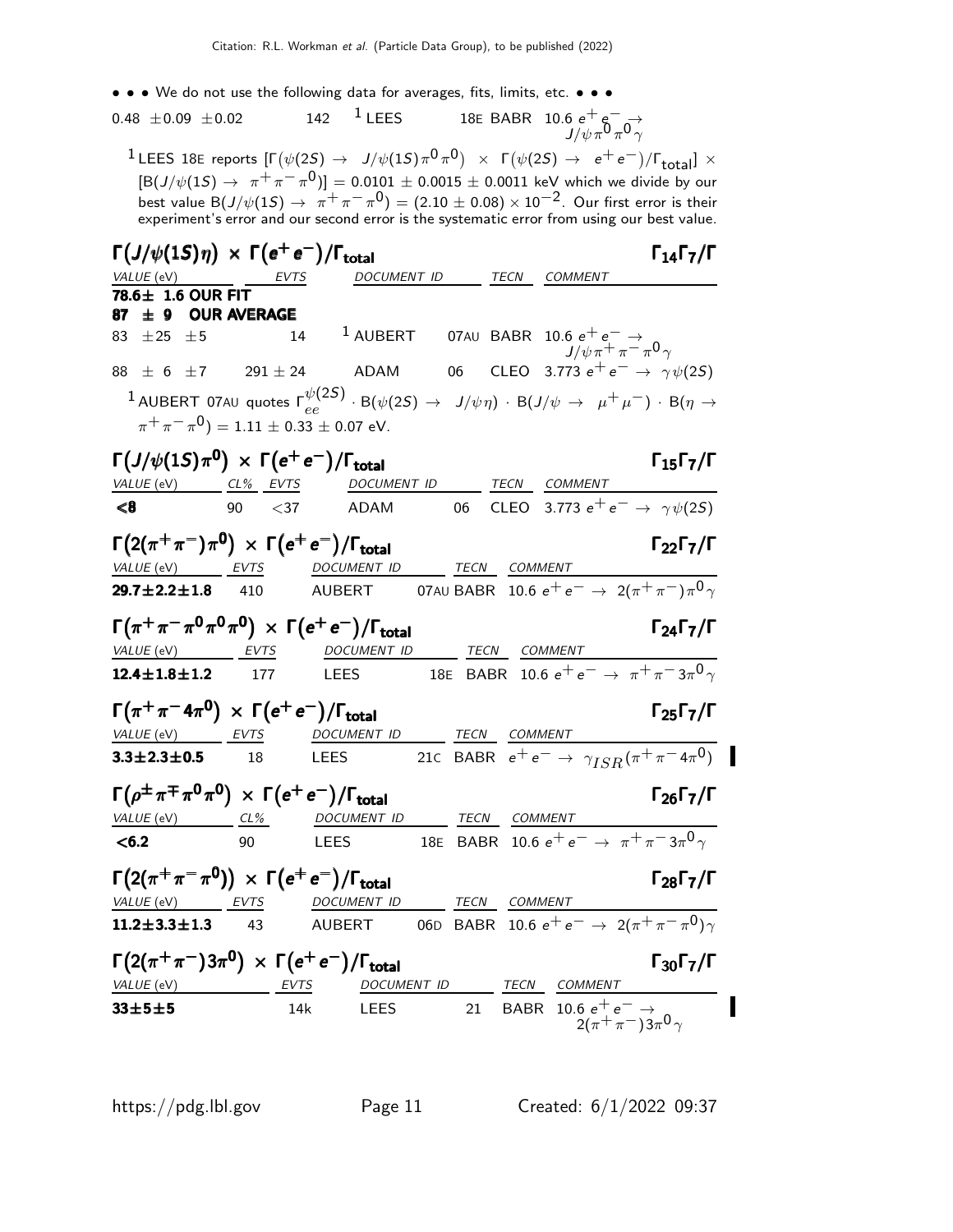$\Gamma(\eta 2(\pi^+\pi^-)) \times \Gamma(e^+e^-)/\Gamma_{\text{total}}$  Γ<sub>33</sub>Γ<sub>7</sub>/Γ  $\Gamma_{33}\Gamma_{7}/\Gamma$ VALUE (eV) CL% EVTS DOCUMENT ID TECN COMMENT **2.87±1.41±0.01** 16 <sup>1</sup> AUBERT 07AU BABR 10.6  $e^+e^- \rightarrow$  $2(\pi^+\pi^-)\eta\gamma$ • • • We do not use the following data for averages, fits, limits, etc. • •  $<$ 7 90 14k  $^2$  LEES 21 BABR 10.6 e<sup>+</sup> e<sup>−</sup> → I  $2(\pi^{+}\pi^{-})3\pi^{0}\gamma$ **1** AUBERT 07AU reports  $[\Gamma(\psi(2S) \rightarrow \eta 2(\pi^+\pi^-)) \times \Gamma(\psi(2S) \rightarrow e^+e^-)/\Gamma_{\text{total}}] \times [\mathsf{B}(\eta \rightarrow 2\gamma)] = 1.13 \pm 0.55 \pm 0.08$  eV which we divide by our best value  $\mathsf{B}(\eta \rightarrow 2\gamma) =$  $(39.36 \pm 0.18) \times 10^{-2}$ . Our first error is their experiment's error and our second error is the systematic error from using our best value. <sup>2</sup> LEES 21 reports [Γ( $ψ$ (2*S*) →  $η$ 2( $π$ <sup>+</sup>  $π$ <sup>-</sup>)) × Γ( $ψ$ (2*S*) →  $e^+e^-$ )/Γ<sub>total</sub>] × [Β( $η$  →  $(3\pi^0)] <~2.3$  eV which we divide by our best value B $(\eta\to~3\pi^0)=32.57\times 10^{-2}.$ Γ $(\eta \pi^+ \pi^- \pi^0 \pi^0) \times \Gamma(e^+ e^-)/\Gamma_{\text{total}}$  Γ $_{34}$ Γ $_{7}/\Gamma$ VALUE (eV) CL% DOCUMENT ID TECN COMMENT **<0.85** 90 LEES 18E BABR 10.6  $e^+ e^-$  →  $\frac{1}{\pi} + \frac{1}{\pi} - \frac{1}{\pi}0 + \frac{1}{\pi}$ 0  $_{\eta\gamma}$ Γ $(\eta \pi^+ \pi^- 3 \pi^0) \times \Gamma(e^+ e^-)/\Gamma_{\text{total}}$  Γ $_{35}$ Γ $_{7}$ /Γ Γ<sub>35</sub>Γ<sub>7</sub>/Γ VALUE (eV) CL% DOCUMENT ID TECN COMMENT  $5$  90 <sup>1</sup> LEES 21c BABR  $e^+e^-$  →  $\gamma_{ISR}(\pi^+\pi^-3\pi^0\gamma\gamma)$  $^{1}$  LEES 21C reports [Γ $(\psi(2S) \rightarrow \eta \pi^+ \pi^- 3 \pi^0) \times$  Γ $(\psi(2S) \rightarrow e^+ e^-)/$ Γ $_{\rm total}$ ]  $\times$  [Β $(\eta \rightarrow$  $|2\gamma\rangle$ ] < 1.9 eV which we divide by our best value B( $\eta \to 2\gamma$ ) = 39.36 × 10<sup>-2</sup>.  $\Gamma(\eta 2(\pi^+\pi^-\pi^0)) \times \Gamma(e^+e^-)/\Gamma_{\rm total}$  Γ<sub>36</sub>Γ<sub>7</sub>/Γ  $\Gamma_{36}\Gamma_{7}/\Gamma$ VALUE (eV) CL% EVTS DOCUMENT ID TECN COMMENT  $\textsf{\textbf{<5}}$  90 14k  $^1$  LEES 21 BABR 10.6  $e^+$  e<sup>−</sup> →  $2(\pi^{+}\pi^{-})3\pi^{0}\gamma$ <sup>1</sup>LEES 21 reports  $[\Gamma(\psi(2S) \rightarrow \eta 2(\pi^+\pi^-\pi^0)) \times \Gamma(\psi(2S) \rightarrow e^+e^-)/\Gamma_{\text{total}}] \times$  $[B(\eta \to 2\gamma)] < 1.9$  eV which we divide by our best value  $B(\eta \to 2\gamma) = 39.36 \times 10^{-2}$ .  $\Gamma(\omega \pi^+ \pi^-) \times \Gamma(e^+ e^-) / \Gamma_{\text{total}}$  Γ<sub>41</sub>Γ<sub>7</sub>/Γ VALUE (eV) EVTS DOCUMENT ID TECN COMMENT **3.01±0.84±0.02** 37 <sup>1</sup> AUBERT 07AU BABR 10.6  $e^+e^- \rightarrow \omega \pi^+ \pi^- \gamma$  $^1$  AUBERT 07A∪ reports  $[Γ(ψ(2S) → ωπ+π-) × Γ(ψ(2S) → e+e-)/Γ_{total}] ×$  $[{\rm B}(\omega(782) \rightarrow \pi^+\pi^-\pi^0)] = 2.69 \pm 0.73 \pm 0.16$  eV which we divide by our best value  ${\cal B}(\omega(782)\to~\pi^+\pi^-\pi^0)=(89.2\pm 0.7)\times 10^{-2}.$  Our first error is their experiment's error and our second error is the systematic error from using our best value.  $\Gamma(\omega \pi^+ \pi^- 2\pi^0) \times \Gamma(e^+ e^-)/\Gamma_{\rm total}$  Γ<sub>42</sub>Γ<sub>7</sub>/Γ VALUE (eV) EVTS DOCUMENT ID TECN COMMENT 20.2 $\pm$ 5.6 $\pm$ 0.1 14k  $^1$  LEES 21 BABR 10.6  $e^+$   $e^ \rightarrow$  $2(\pi^{+}\pi^{-})3\pi^{0}\gamma$  $1$  LEES 21 reports  $[Γ(ψ(2S) → ωπ+π−2π<sup>0</sup>) × Γ(ψ(2S) → e+e−)/Γ$ <sub>total</sub>] ×  $[\hbox{B}(\omega(782)\to\pi^+\pi^-\pi^0)]=$   $18\pm4\pm3$  eV which we divide by our best value  $\hbox{B}(\omega(782)\to$  $(\pi^+\pi^-\pi^0)=(89.2\pm 0.7)\times 10^{-2}.$  Our first error is their experiment's error and our second error is the systematic error from using our best value.

https://pdg.lbl.gov Page 12 Created: 6/1/2022 09:37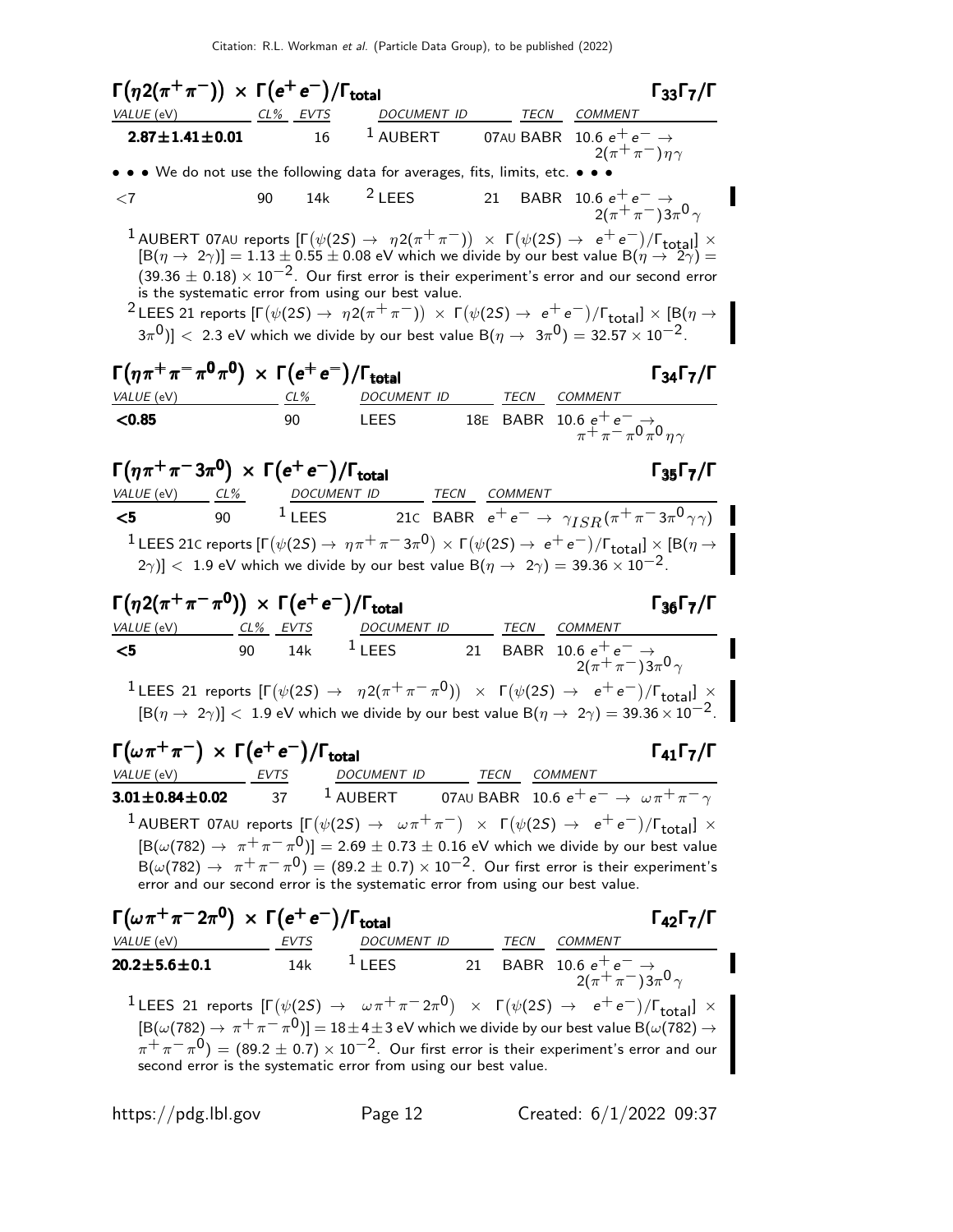Γ $(\omega \pi^0 \pi^0) \times \Gamma(e^+ e^-)/\Gamma_{\text{total}}$  Γ<sub>45</sub>Γ<sub>7</sub>/Γ VALUE (eV) **EVTS** DOCUMENT ID TECN COMMENT  $\textbf{2.58} \pm \textbf{0.82} \pm \textbf{0.02}$  33  $^1$  LEES 18E BABR 10.6  $e^+ \, e^- \rightarrow \, \pi^+ \pi^- \, 3 \pi^0 \, \gamma$  $^1$  LEES 18E reports  $[\Gamma(\psi(2S) \to \omega \pi^0 \pi^0) \times \Gamma(\psi(2S) \to e^+e^-)/\Gamma_{\rm total}] \times [B(\omega(782) \to e^+e^-)]$  $(\pi^+\pi^-\pi^0)]=2.3\pm0.7\pm0.2$  eV which we divide by our best value B( $\omega(782)\rightarrow0$  $(\pi^+\pi^-\pi^0)=(89.2\pm 0.7)\times 10^{-2}.$  Our first error is their experiment's error and our second error is the systematic error from using our best value.  $\Gamma(\omega 3\pi^{\mathbf{0}}) \; \times \; \Gamma(e^+e^-)/\Gamma_{\text{total}}$  Γ<sub>46</sub>Γ<sub>7</sub>/Γ VALUE (eV) CL% DOCUMENT ID TECN COMMENT **<1.8** 90 <sup>1</sup> LEES 21C BABR  $e^+e^- \to \gamma_{ISR}(\pi^+\pi^-4\pi^0)$  $^1$  LEES 21C reports  $[Γ(ψ(2S) → ω3π<sup>0</sup>) × Γ(ψ(2S) → e<sup>+</sup>e<sup>-</sup>)/Γ<sub>total</sub>] × [B(ω(782) →$  $(\pi^+\pi^-\pi^0)] <~1.6$  eV which we divide by our best value B $(\omega(782) \rightarrow~\pi^+\pi^-\pi^0) = 0$  $89.2 \times 10^{-2}$ .  $\Gamma(\phi \pi^+ \pi^-) \times \Gamma(e^+ e^-) / \Gamma_{\text{total}}$  Γ<sub>51</sub>Γ<sub>7</sub>/Γ VALUE (eV) EVTS DOCUMENT ID TECN COMMENT **0.55±0.19±0.01** 19 <sup>1</sup> LEES 12F BABR 10.6  $e^+e^- \to K^+K^-\pi^+\pi^-\gamma$ • • • We do not use the following data for averages, fits, limits, etc. • • •  $0.57\pm0.23\pm0.01$  10 <sup>2</sup> AUBERT, BE 06D BABR 10.6  $e^+e^- \rightarrow K^+K^-\pi^+\pi^-\gamma$  $1$  LEES 12F reports  $[Γ(ψ(2S) → φπ+π-) × Γ(ψ(2S) → e+e-)/Γ_{total}] ×$  $[B(\phi(1020) \to K^+ K^-)] = 0.27 \pm 0.09 \pm 0.02$  eV which we divide by our best value  ${\sf B}(\phi(1020)\to~$  K $^+$  K $^-)$   $=$   $(49.1\pm0.5)\times10^{-2}.$  Our first error is their experiment's error and our second error is the systematic error from using our best value. <sup>2</sup> Superseded by LEES 12F. AUBERT, BE 06D reports  $[\Gamma(\psi(2S) \rightarrow \phi \pi^+ \pi^-) \times$  $\Gamma(\psi(2S) \to e^+e^-)/\Gamma_{\text{total}}] \times [B(\phi(1020) \to K^+K^-)] = 0.28 \pm 0.11 \pm 0.02$  eV which we divide by our best value B( $\phi$ (1020)  $\rightarrow$  K<sup>+</sup>K<sup>-</sup>) = (49.1 ± 0.5) × 10<sup>-2</sup>. Our first error is their experiment's error and our second error is the systematic error from using our best value.  $\Gamma(\phi f_0(980) \rightarrow \pi^+ \pi^-) \times \Gamma(e^+ e^-)/\Gamma_{\text{total}}$  Γ<sub>52</sub>Γ<sub>7</sub>/Γ  $\Gamma_{52}\Gamma_{7}/\Gamma$ 

| <i>VALUE</i> (eV)                                                             | EVTS | DOCUMENT ID        | <b>TFCN</b> | <i>COMMENT</i>                                                |
|-------------------------------------------------------------------------------|------|--------------------|-------------|---------------------------------------------------------------|
| $0.346 \pm 0.129 \pm 0.004$                                                   | 12   | $\frac{1}{2}$ LEES |             | 12F BABR 10.6 $e^+e^- \rightarrow \pi^+ \pi^- K^+ K^- \gamma$ |
| • • • We do not use the following data for averages, fits, limits, etc. • • • |      |                    |             |                                                               |

 $0.346 \pm 0.168 \pm 0.004$  6  $\pm$  3  $^2$  AUBERT 07AK BABR  $10.6$   $e^+$   $e^ \rightarrow$  $\tilde{\pi} + \pi - \kappa + \kappa - \gamma$ 

 $^1$ LEES 12F reports [Γ $(\psi(2S) \rightarrow \phi f_0(980) \rightarrow \pi^+ \pi^-)$  × Γ $(\psi(2S) \rightarrow e^+ e^-)/$ Γ<sub>total</sub>]  $\times$  [B( $\phi(1020)\rightarrow$  K $^+$  K $^-)$ ] = 0.17  $\pm$  0.06  $\pm$  0.02 eV which we divide by our best value  $B(\phi(1020) \rightarrow K^+K^-) = (49.1 \pm 0.5) \times 10^{-2}$ . Our first error is their experiment's error and our second error is the systematic error from using our best value.

 $^2$ Superseded by LEES 12F. AUBERT 07AK reports  $[\Gamma(\psi(2S) \to \; \phi\, f_0(980) \to \; \pi^+ \, \pi^-) \; \times]$  $\Gamma(\psi(2S) \to e^+e^-)/\Gamma_{\rm total} \times [\rm B(\phi(1020) \to K^+K^-)] = 0.17 \pm 0.08 \pm 0.02$  eV which we divide by our best value B( $\phi$ (1020)  $\rightarrow$  K<sup>+</sup>K<sup>-</sup>) = (49.1 ± 0.5) × 10<sup>-2</sup>. Our first error is their experiment's error and our second error is the systematic error from using our best value.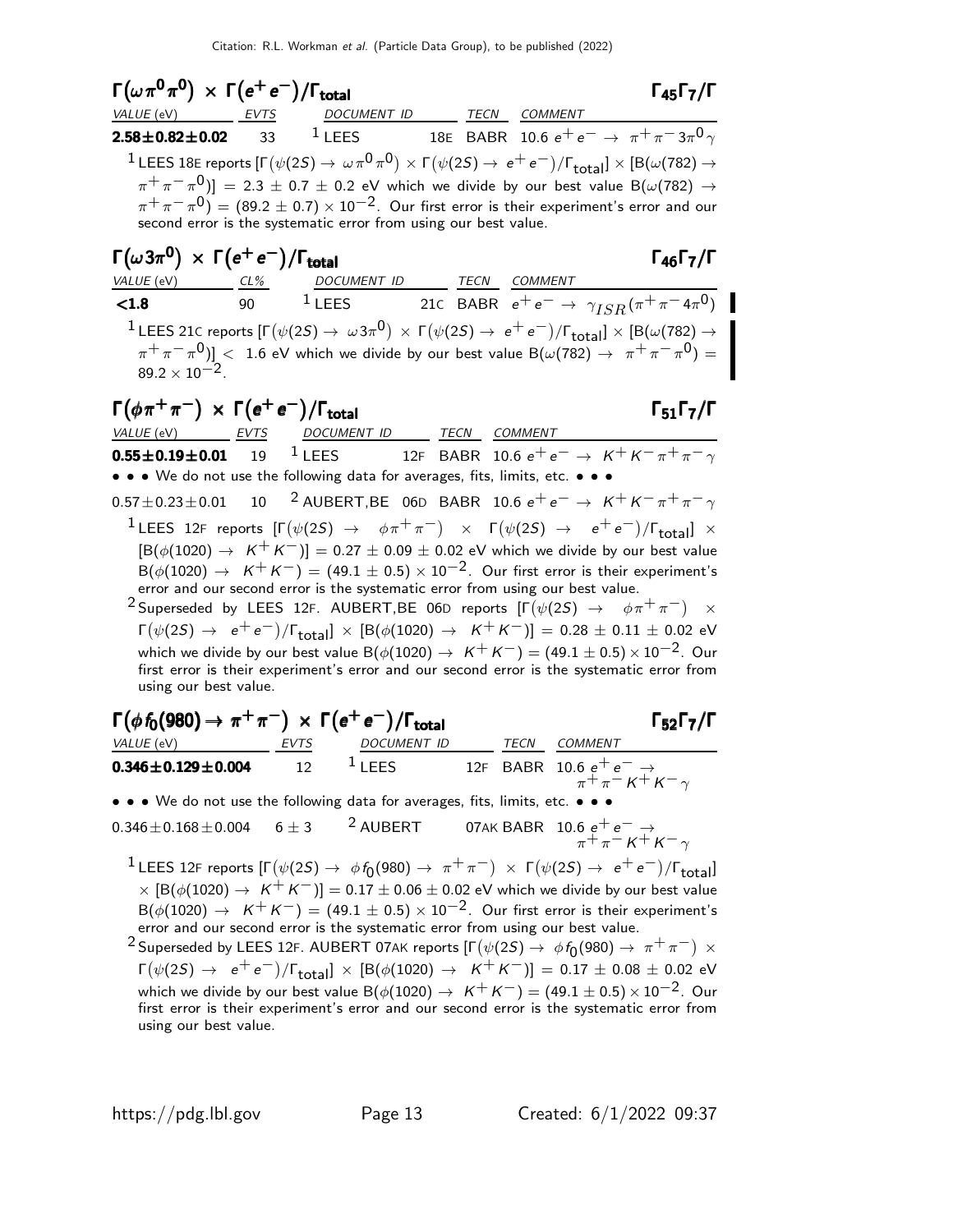| $\Gamma(K^+K^-) \times \Gamma(e^+e^-)/\Gamma_{\rm total}$                                                                                                                                                                                                                                                                                                                                                                                                                                                                      | $\Gamma_{59}\Gamma_{7}/\Gamma$    |
|--------------------------------------------------------------------------------------------------------------------------------------------------------------------------------------------------------------------------------------------------------------------------------------------------------------------------------------------------------------------------------------------------------------------------------------------------------------------------------------------------------------------------------|-----------------------------------|
| VALUE (eV) EVTS DOCUMENT ID TECN COMMENT                                                                                                                                                                                                                                                                                                                                                                                                                                                                                       |                                   |
| • • • We do not use the following data for averages, fits, limits, etc. • • •                                                                                                                                                                                                                                                                                                                                                                                                                                                  |                                   |
| $1$ LEES<br>15J BABR $e^+e^- \rightarrow K^+K^-\gamma$<br>66<br>$0.147 \pm 0.035 \pm 0.005$                                                                                                                                                                                                                                                                                                                                                                                                                                    |                                   |
| $2$ LEES<br>15J BABR $e^+e^- \rightarrow K^+K^- \gamma$<br>66<br>$0.197 \pm 0.035 \pm 0.005$                                                                                                                                                                                                                                                                                                                                                                                                                                   |                                   |
| $3$ LEES<br>130 BABR $e^+e^- \rightarrow K^+K^-\gamma$<br>$0.35 \pm 0.14 \pm 0.03$ 11                                                                                                                                                                                                                                                                                                                                                                                                                                          |                                   |
| $1 \sin \phi > 0$ .<br>$2 \sin \phi < 0$ .<br><sup>3</sup> Interference with non-resonant $K^+K^-$ production not taken into account.                                                                                                                                                                                                                                                                                                                                                                                          |                                   |
| $\Gamma(K^+K^-\pi^+) \times \Gamma(e^+e^-)/\Gamma_{\rm total}$                                                                                                                                                                                                                                                                                                                                                                                                                                                                 | $\Gamma_{60}\Gamma_{7}/\Gamma$    |
| VALUE (eV) EVTS DOCUMENT ID TECN COMMENT                                                                                                                                                                                                                                                                                                                                                                                                                                                                                       |                                   |
| <b>1.92±0.30±0.06</b> 133 LEES 12F BABR 10.6 $e^+e^- \rightarrow \pi^+\pi^-K^+K^-\gamma$                                                                                                                                                                                                                                                                                                                                                                                                                                       |                                   |
| • • • We do not use the following data for averages, fits, limits, etc. • • •                                                                                                                                                                                                                                                                                                                                                                                                                                                  |                                   |
| <sup>1</sup> AUBERT 07AK BABR 10.6 $e^+e^- \rightarrow \pi^+\pi^-K^+K^-\gamma$<br>85<br>$2.56 \pm 0.42 \pm 0.16$                                                                                                                                                                                                                                                                                                                                                                                                               |                                   |
| <sup>1</sup> Superseded by LEES 12F.                                                                                                                                                                                                                                                                                                                                                                                                                                                                                           |                                   |
| $\Gamma(K_S^0 K_I^0 \pi^0) \times \Gamma(e^+ e^-)/\Gamma_{\rm total}$                                                                                                                                                                                                                                                                                                                                                                                                                                                          | $\Gamma_{64}\Gamma_{7}/\Gamma$    |
| <u>DOCUMENT ID TECN</u> COMMENT<br>LEES 17A BABR $e^+e^- \rightarrow K^0_S K^0_I \pi^0 \gamma$<br>$VALUE (eV)$ $CL\%$ $EVTS$                                                                                                                                                                                                                                                                                                                                                                                                   |                                   |
| < 0.7<br>90 — 10<br>8                                                                                                                                                                                                                                                                                                                                                                                                                                                                                                          |                                   |
| $\Gamma(K^+K^-\pi^0\pi^0) \times \Gamma(e^+e^-)/\Gamma_{\rm total}$                                                                                                                                                                                                                                                                                                                                                                                                                                                            | $\Gamma_{65}$ $\Gamma_{7}/\Gamma$ |
| VALUE (eV) EVTS<br>DOCUMENT ID TECN COMMENT                                                                                                                                                                                                                                                                                                                                                                                                                                                                                    |                                   |
| LEES 12F BABR $10.6 e^+ e^- \rightarrow$<br>$\pi^0 \pi^0 K^+ K^- \gamma$<br>$0.60 \pm 0.31 \pm 0.03$ 17                                                                                                                                                                                                                                                                                                                                                                                                                        |                                   |
| $\Gamma(K^+K^-\pi^+\pi^-\pi^0) \times \Gamma(e^+e^-)/\Gamma_{\text{total}}$                                                                                                                                                                                                                                                                                                                                                                                                                                                    | $\Gamma_{66}\Gamma_{7}/\Gamma$    |
| VALUE (eV) EVTS DOCUMENT ID TECN COMMENT                                                                                                                                                                                                                                                                                                                                                                                                                                                                                       |                                   |
| <b>4.4±1.3±0.3</b> 32 AUBERT 07AU BABR 10.6 $e^+e^- \to K^+K^-\pi^+\pi^-\pi^0\gamma$                                                                                                                                                                                                                                                                                                                                                                                                                                           |                                   |
| $\Gamma(K^0_S K^0_I \pi^0 \pi^0) \times \Gamma(e^+ e^-)/\Gamma_{\text{total}}$                                                                                                                                                                                                                                                                                                                                                                                                                                                 | $\Gamma_{73}\Gamma_{7}/\Gamma$    |
| VALUE (eV) EVTS DOCUMENT ID TECN COMMENT                                                                                                                                                                                                                                                                                                                                                                                                                                                                                       |                                   |
| <b>2.92±1.27±0.15</b> 14 LEES 17A BABR $e^+e^- \to K^0_S K^0_I \pi^0 \pi^0 \gamma$                                                                                                                                                                                                                                                                                                                                                                                                                                             |                                   |
| $\Gamma(K_S^0 K_I^0 \eta) \times \Gamma(e^+ e^-)/\Gamma_{\text{total}}$                                                                                                                                                                                                                                                                                                                                                                                                                                                        | $\Gamma_{74}\Gamma_{7}/\Gamma$    |
| DOCUMENT ID<br>VALUE (eV)<br>TECN COMMENT<br>EVTS                                                                                                                                                                                                                                                                                                                                                                                                                                                                              |                                   |
| 17A BABR $\frac{12 \text{C} \cdot \text{C} \cdot \text{C} \cdot \text{C} \cdot \text{C} \cdot \text{C} \cdot \text{C} \cdot \text{C} \cdot \text{C} \cdot \text{C} \cdot \text{C} \cdot \text{C} \cdot \text{C} \cdot \text{C} \cdot \text{C} \cdot \text{C} \cdot \text{C} \cdot \text{C} \cdot \text{C} \cdot \text{C} \cdot \text{C} \cdot \text{C} \cdot \text{C} \cdot \text{C} \cdot \text{C} \cdot \text{C} \cdot \text{C} \cdot \text{C} \cdot \text{C} \cdot \text{$<br>$3.14 \pm 1.08 \pm 0.16$<br>16<br><b>LEES</b> |                                   |
| $\Gamma(K^+K^-\pi^+\pi^-\eta) \times \Gamma(e^+e^-)/\Gamma_{\text{total}}$                                                                                                                                                                                                                                                                                                                                                                                                                                                     | $\Gamma_{77}\Gamma_{7}/\Gamma$    |
| $\frac{\textit{VALUE (eV)}}{3.05 \pm 1.80 \pm 0.01} \frac{\textit{EVTS}}{7} \frac{\textit{DOCUMENT ID}}{1 \text{ AUBERT O7AU BABR 10.6 e}^+ e^-} \times \frac{\textit{COMMENT}}{10.6 \pm 1.80 \pm 0.01}$                                                                                                                                                                                                                                                                                                                       |                                   |
|                                                                                                                                                                                                                                                                                                                                                                                                                                                                                                                                |                                   |
| 1 AUBERT 07AU reports $[\Gamma(\psi(2S) \to K^+ K^- \pi^+ \pi^- \eta) \times \Gamma(\psi(2S) \to e^+ e^-)/\Gamma_{\text{total}}] \times [B(\eta \to 2\gamma)] = 1.2 \pm 0.7 \pm 0.1$ eV which we divide by our best value $B(\eta \to 2\gamma) =$<br>$(39.36 \pm 0.18) \times 10^{-2}$ . Our first error is their experiment's error and our second error<br>is the systematic error from using our best value.                                                                                                                |                                   |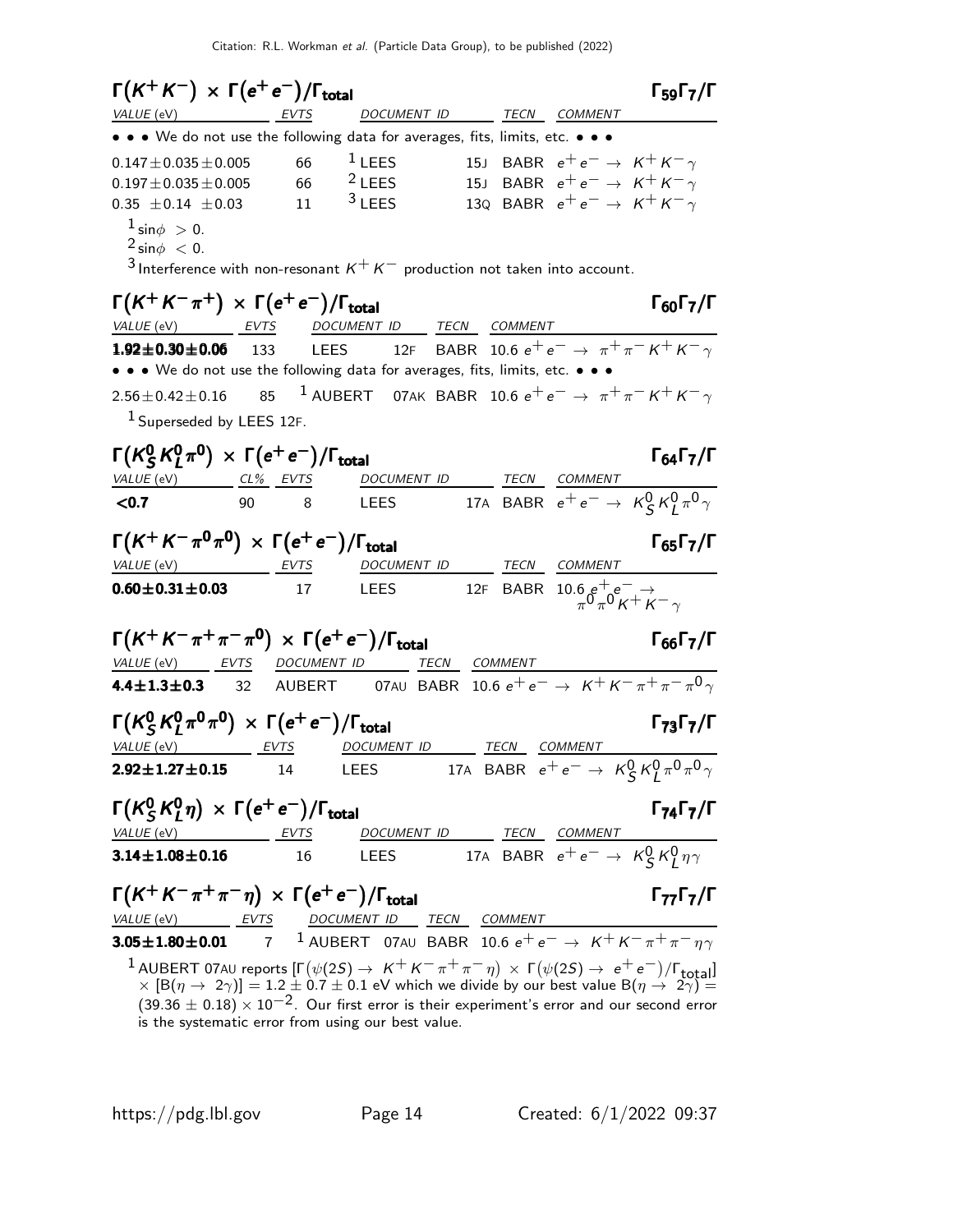Citation: R.L. Workman et al. (Particle Data Group), to be published (2022)

| $\Gamma(K^+K^-2(\pi^+\pi^-)) \times \Gamma(e^+e^-)/\Gamma_{\text{total}}$                                                 |      |                                                               |  | $\Gamma_{78}\Gamma_{7}/\Gamma$                                                |
|---------------------------------------------------------------------------------------------------------------------------|------|---------------------------------------------------------------|--|-------------------------------------------------------------------------------|
| VALUE (eV)                                                                                                                | EVTS | DOCUMENT ID                                                   |  | TECN COMMENT                                                                  |
| $4.4 \pm 2.1 \pm 0.3$                                                                                                     | 26   | AUBERT                                                        |  | 06D BABR 10.6 $e^+e^- \rightarrow$<br>$K^{+} K^{-} 2(\pi^{+} \pi^{-}) \gamma$ |
| $\Gamma(2(K^+K^-)) \times \Gamma(e^+e^-)/\Gamma_{\text{total}}$                                                           |      |                                                               |  | $\Gamma_{81}\Gamma_{7}/\Gamma$                                                |
| $VALUE$ (eV) EVTS                                                                                                         |      | DOCUMENT ID TECN COMMENT                                      |  |                                                                               |
| $0.22 \pm 0.10 \pm 0.02$                                                                                                  | 13   | <b>LEES</b>                                                   |  | 12F BABR 10.6 $e^+e^- \rightarrow$<br>$K^{+}K^{-}K^{+}K^{-}$                  |
| $\Gamma(p\overline{p}) \times \Gamma(e^+e^-)/\Gamma_{\text{total}}$                                                       |      |                                                               |  | $\Gamma_{101}\Gamma_{7}/\Gamma$                                               |
| VALUE (eV) ____________________ EVTS                                                                                      |      | DOCUMENT ID                                                   |  | TECN COMMENT                                                                  |
| $0.686 \pm 0.019$ OUR FIT                                                                                                 |      |                                                               |  |                                                                               |
| 0.63 $\pm$ 0.05 OUR AVERAGE Error includes scale factor of 1.2.                                                           |      |                                                               |  |                                                                               |
| $0.67 \pm 0.12 \pm 0.02$                                                                                                  | 43   | $1$ LEES                                                      |  | 130 BABR $e^+e^- \rightarrow p\overline{p}\gamma$                             |
| $0.74 \pm 0.07 \pm 0.04$ 142                                                                                              |      | $^2$ LEES 13Y BABR $e^+e^- \rightarrow p \overline{p} \gamma$ |  |                                                                               |
| $0.579 \pm 0.038 \pm 0.036$                                                                                               | 2.7k |                                                               |  | ANDREOTTI 07 E835 $p\overline{p}\rightarrow\ e^+e^-$ , J/ $\psi X$            |
| • • • We do not use the following data for averages, fits, limits, etc. • • •                                             |      |                                                               |  |                                                                               |
| $0.70 \pm 0.17 \pm 0.03$ 22                                                                                               |      |                                                               |  | <sup>3</sup> AUBERT 06B BABR $e^+e^- \rightarrow p\overline{p}\gamma$         |
| $1$ ISR photon reconstructed in the detector<br><sup>2</sup> ISR photon undetected<br><sup>3</sup> Superseded by LEES 130 |      |                                                               |  |                                                                               |
| $\Gamma(\Lambda \overline{\Lambda}) \times \Gamma(e^+e^-)/\Gamma_{\text{total}}$                                          |      |                                                               |  | $\Gamma_{124}\Gamma_{7}/\Gamma$                                               |
| VALUE (eV)                                                                                                                |      | DOCUMENT ID                                                   |  | TECN COMMENT                                                                  |
| $1.5 \pm 0.4 \pm 0.1$                                                                                                     |      |                                                               |  | AUBERT 07BD BABR 10.6 $e^+e^- \rightarrow A\overline{A}\gamma$                |
|                                                                                                                           |      | 16(25) RRANCHING RATIOS                                       |  |                                                                               |

### $\psi$ (2S) BRANCHING RATIOS

| $\Gamma\text{(hadrons)} / \Gamma_\text{total}$          |             |    |                   |         | $\Gamma_1/\Gamma$ |
|---------------------------------------------------------|-------------|----|-------------------|---------|-------------------|
| <i>VALUE</i>                                            | DOCUMENT ID |    | TECN              | COMMENT |                   |
| $0.9785 \pm 0.0013$ OUR AVERAGE                         |             |    |                   |         |                   |
| $0.9779 \!\pm\! 0.0015$                                 | $1$ BAI     |    | 02B BFS2 $e^+e^-$ |         |                   |
| $0.981 \pm 0.003$                                       | $1_{LUTH}$  | 75 | MRK1 $e^+e^-$     |         |                   |
| <sup>1</sup> Includes cascade decay into $J/\psi(1S)$ . |             |    |                   |         |                   |

 $\Gamma(\text{virtual } \gamma \rightarrow \text{ hadrons}) / \Gamma_{\text{total}}$  (virtual  $\gamma$  → hadrons)  $\Gamma$ <sub>total</sub> total and the contract of the contract of  $\mathsf{Z}/\mathsf{I}$ VALUE DOCUMENT ID TECN COMMENT  $0.0173 \pm 0.0014$  OUR AVERAGE Error includes scale factor of 1.5.  $1,2$  SETH  $1,2$  SETH  $0.0166 \pm 0.0010$   $1,2$  SETH  $0.04$  RVUE  $e^+e^-$ <br> $0.0199 \pm 0.0019$   $1$  BAI  $0.02$ B BES2  $e^+e^ 0.0199 \pm 0.0019$   $1 \text{ BAI}$  02B BES2  $e^+ e^-$ • • • We do not use the following data for averages, fits, limits, etc. • • •  $0.029 \pm 0.004$  1 LUTH 75 MRK1  $e^+e^-$ 

 $\frac{1}{\sqrt{1}}$  Included in  $\Gamma(\text{hadrons})/\Gamma_{\text{total}}$ .

<sup>2</sup>Using B( $\psi(2S)$  →  $\ell^+ \ell^-)$  = (0.73  $\pm$  0.04)% from RPP-2002 and R = 2.28  $\pm$  0.04 determined by a fit to data from BAI 00 and BAI 02C.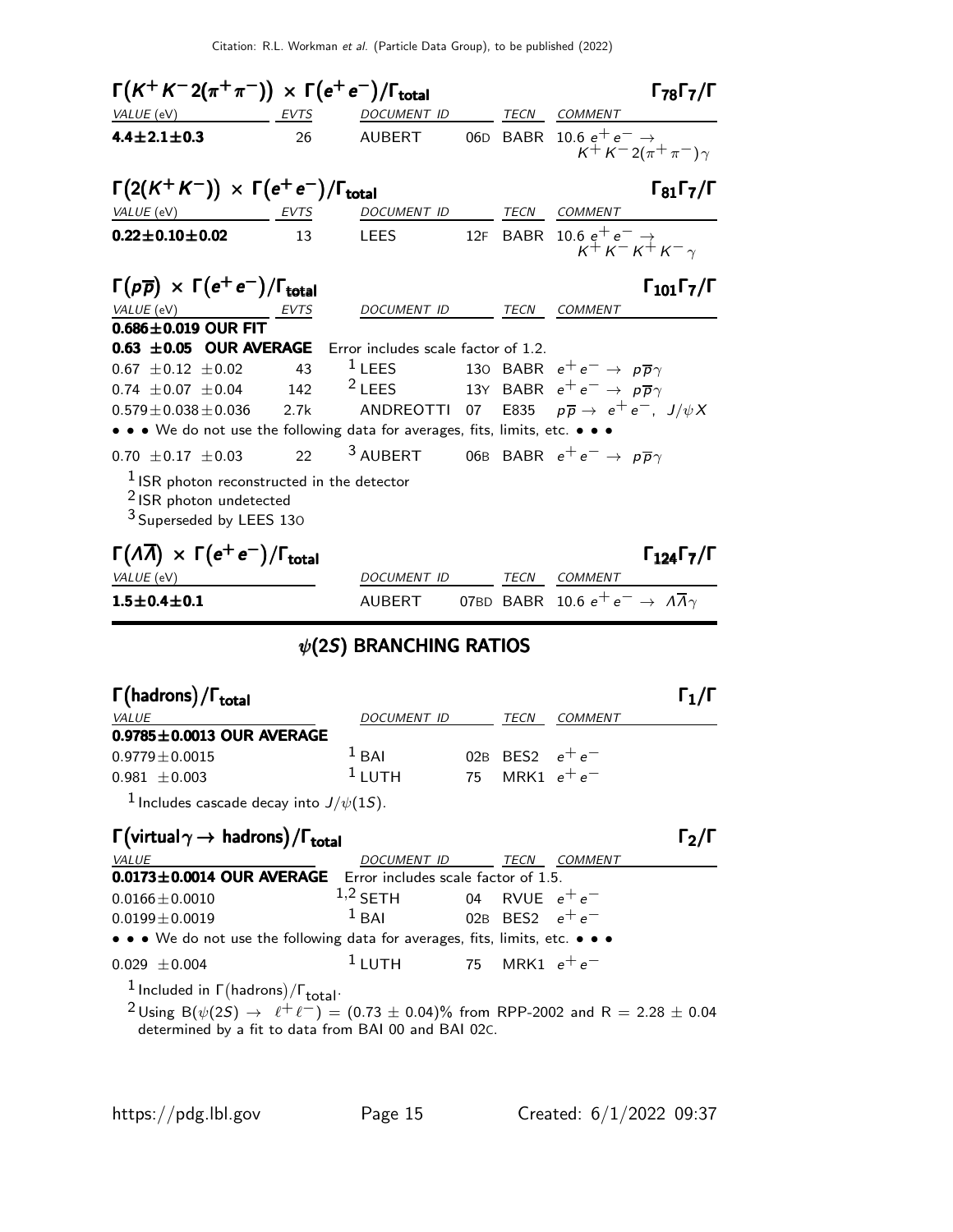# Γ $(ggg)/\Gamma_{\text{total}}$  Γ3/Γ

| VALUE (units $10^{-2}$ ) | EVTS  | <i>DOCUMENT ID</i>   | <b>TFCN</b> | COMMENT                                |
|--------------------------|-------|----------------------|-------------|----------------------------------------|
| $10.58 \pm 1.62$         | 2.9 M | $\overline{1}$ LIBBY |             | 09 CLEO $\psi(2S) \rightarrow$ hadrons |

 $1$  Calculated using  $\Gamma(\gamma g g)/\Gamma(g g g) = 0.097 \pm 0.026 \pm 0.016$  from LIBBY 09, B( $\psi(2S) \rightarrow$  $X J/\psi$ ) relative and absolute branching fractions from MENDEZ 08, B( $\psi(2S) \rightarrow \gamma \eta_c$ ) from MITCHELL 09, and B $(\psi(2S) \to \psi$ irtual  $\gamma \to$  hadrons), B $(\psi(2S) \to \gamma \chi_{cJ})$ , and  $B(\psi(2S) \to \ell^+ \ell^-)$  from PDG 08. The statistical error is negligible and the systematic error is largely uncorrelated with that of  $\Gamma(\gamma gg)/\Gamma_{total}$  LIBBY 09 measurement.

### Γ $(\gamma gg)/\Gamma_{\rm total}$  Γ $_4/\Gamma$ /Γ<sub>total</sub> Γ<sub>4</sub>/Γ

|--|

| VALUE (units $10^{-2}$ ) | <b>EVTS</b> | <i>DOCUMENT ID</i>   | TFCN | <i>COMMENT</i>                                  |
|--------------------------|-------------|----------------------|------|-------------------------------------------------|
| $1.025 \pm 0.288$        | 200 k       | $\frac{1}{2}$ I IBBY |      | 09 CLEO $\psi(2S) \rightarrow \gamma +$ hadrons |

<sup>1</sup> Calculated using  $\Gamma(\gamma g g)/\Gamma(g g g) = 0.097 \pm 0.026 \pm 0.016$  from LIBBY 09. The statistical error is negligible and the systematic error is largely uncorrelated with that of Γ $(ggg)/\Gamma_{\text{total}}$  LIBBY 09 measurement.

### $\Gamma(\gamma gg)/\Gamma(ggg)$   $\Gamma_4/\Gamma_3$  $ggg$ ) Γ<sub>4</sub>/Γ

| .<br>VALUE (units $10^{-2}$ ) | EVTS  | <i>DOCUMENT ID</i> | TECN. | <i>COMMENT</i>                                    |
|-------------------------------|-------|--------------------|-------|---------------------------------------------------|
| $9.7\!\pm\!2.6\!\pm\!1.6$     | 2.9 M | LIBBY              |       | 09 CLEO $\psi(2S) \rightarrow (\gamma +)$ hadrons |

### Γ (light hadrons) / Γ<sub>total</sub> Γ του Σεντριανό του Γενικό Γ<sub>5</sub>/Γ total and  $\overline{5}/1$

| <i>VALUE</i>                                                                  | <i>DOCUMENT ID</i> |  | TECN | <i>COMMENT</i>                                            |  |
|-------------------------------------------------------------------------------|--------------------|--|------|-----------------------------------------------------------|--|
| $0.154 \pm 0.015$                                                             |                    |  |      | <sup>1</sup> MENDEZ 08 CLEO $e^+e^- \rightarrow \psi(2S)$ |  |
| • • • We do not use the following data for averages, fits, limits, etc. • • • |                    |  |      |                                                           |  |
| $0.160 + 0.026$                                                               |                    |  |      | $2ADAM$ OFA CLEO $a^+e^ ab(25)$                           |  |

 $0.169 \pm 0.026$  2 ADAM 05A CLEO e<sup>+</sup> e<sup>-</sup>  $\rightarrow \psi(25)$  $1$  Uses B $(\psi(2S) \rightarrow J/\psi X)$  from MENDEZ 08 and other branching fractions from PDG 07.

<sup>2</sup> Uses B(J/ $\psi$ X) from ADAM 05A, B( $\chi_{c,J}$  $\gamma$ ), B( $\eta_c$  $\gamma$ ) from ATHAR 04 and B( $\ell^+ \ell^-$ ) from PDG 04. Superseded by MENDEZ 08.

| $\Gamma(e^+e^-)/\Gamma_{\rm total}$                                                                                                                                                                                                       |                                       |      |                |                     |
|-------------------------------------------------------------------------------------------------------------------------------------------------------------------------------------------------------------------------------------------|---------------------------------------|------|----------------|---------------------|
| VALUE (units $10^{-4}$ )                                                                                                                                                                                                                  | <i>DOCUMENT ID</i>                    | TECN | <b>COMMENT</b> |                     |
| 79.3± 1.7 OUR FIT                                                                                                                                                                                                                         |                                       |      |                |                     |
| • • • We do not use the following data for averages, fits, limits, etc. • • •                                                                                                                                                             |                                       |      |                |                     |
| $88 + 13$                                                                                                                                                                                                                                 | <sup>1</sup> FELDMAN 77 RVUE $e^+e^-$ |      |                |                     |
| <sup>1</sup> From an overall fit assuming equal partial widths for $e^+e^-$ and $\mu^+\mu^-$ . For a mea-<br>surement of the ratio see the entry $\Gamma(\mu^+\mu^-)/\Gamma(e^+e^-)$ below. Includes LUTH 75,<br>HILGER 75, BURMESTER 77. |                                       |      |                |                     |
| $\Gamma(\mu^+\mu^-)/\Gamma_{\rm total}$<br>VALUE (units $10^{-4}$ )<br>$80\pm 6$ OUR FIT                                                                                                                                                  | DOCUMENT ID                           |      |                | $\Gamma_8$ /I       |
| $\Gamma(\mu^+\mu^-)/\Gamma(e^+e^-)$<br><b>VALUE</b><br>$1.00\pm0.08$ OUR FIT                                                                                                                                                              | DOCUMENT ID                           | TECN | <b>COMMENT</b> | $\Gamma_8/\Gamma_7$ |
| $\bullet \bullet \bullet$ We do not use the following data for averages, fits, limits, etc. $\bullet \bullet \bullet$                                                                                                                     |                                       |      |                |                     |
| $0.89 \pm 0.16$                                                                                                                                                                                                                           | BOYARSKI 75C MRK1 $e^+e^-$            |      |                |                     |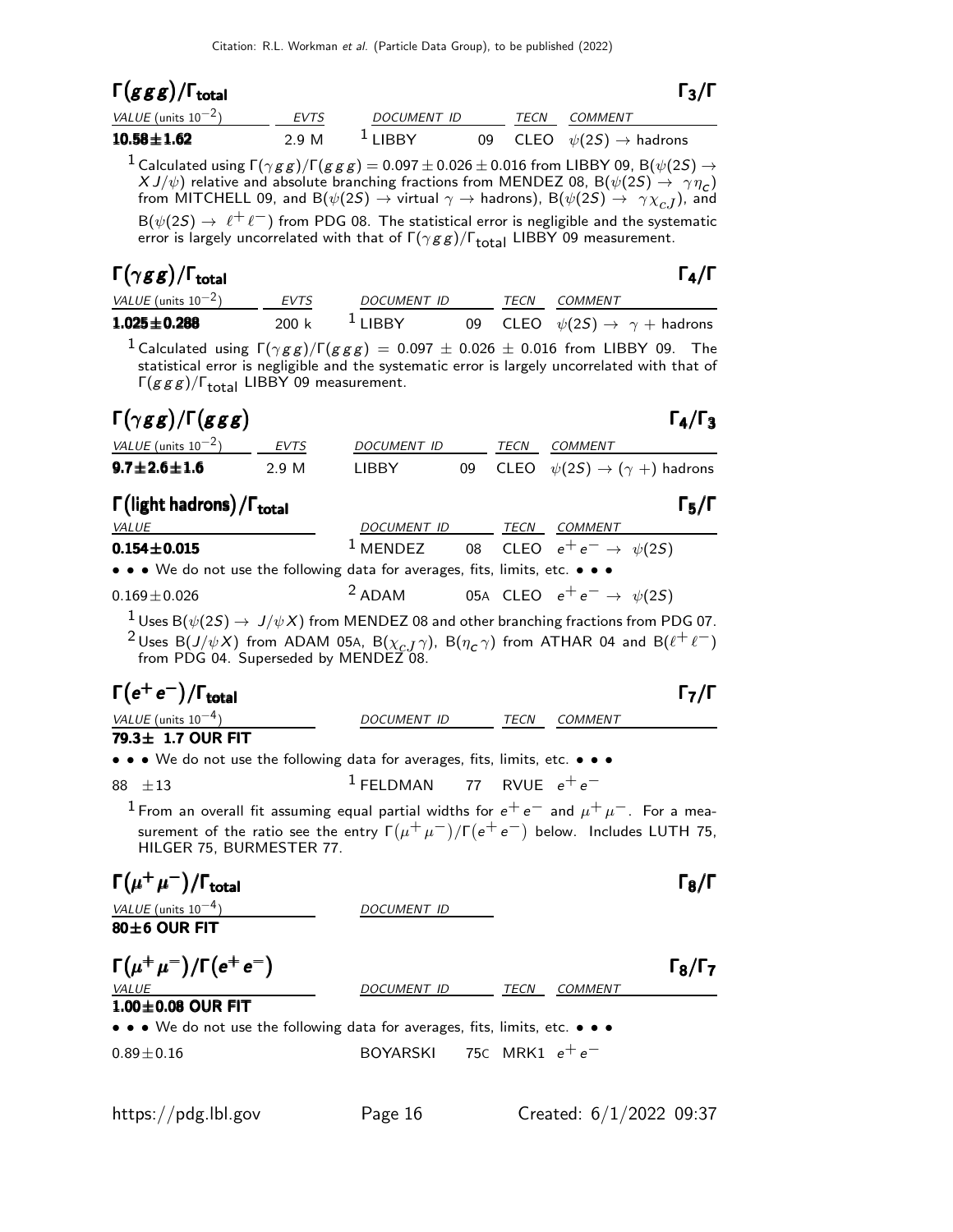Citation: R.L. Workman et al. (Particle Data Group), to be published (2022)

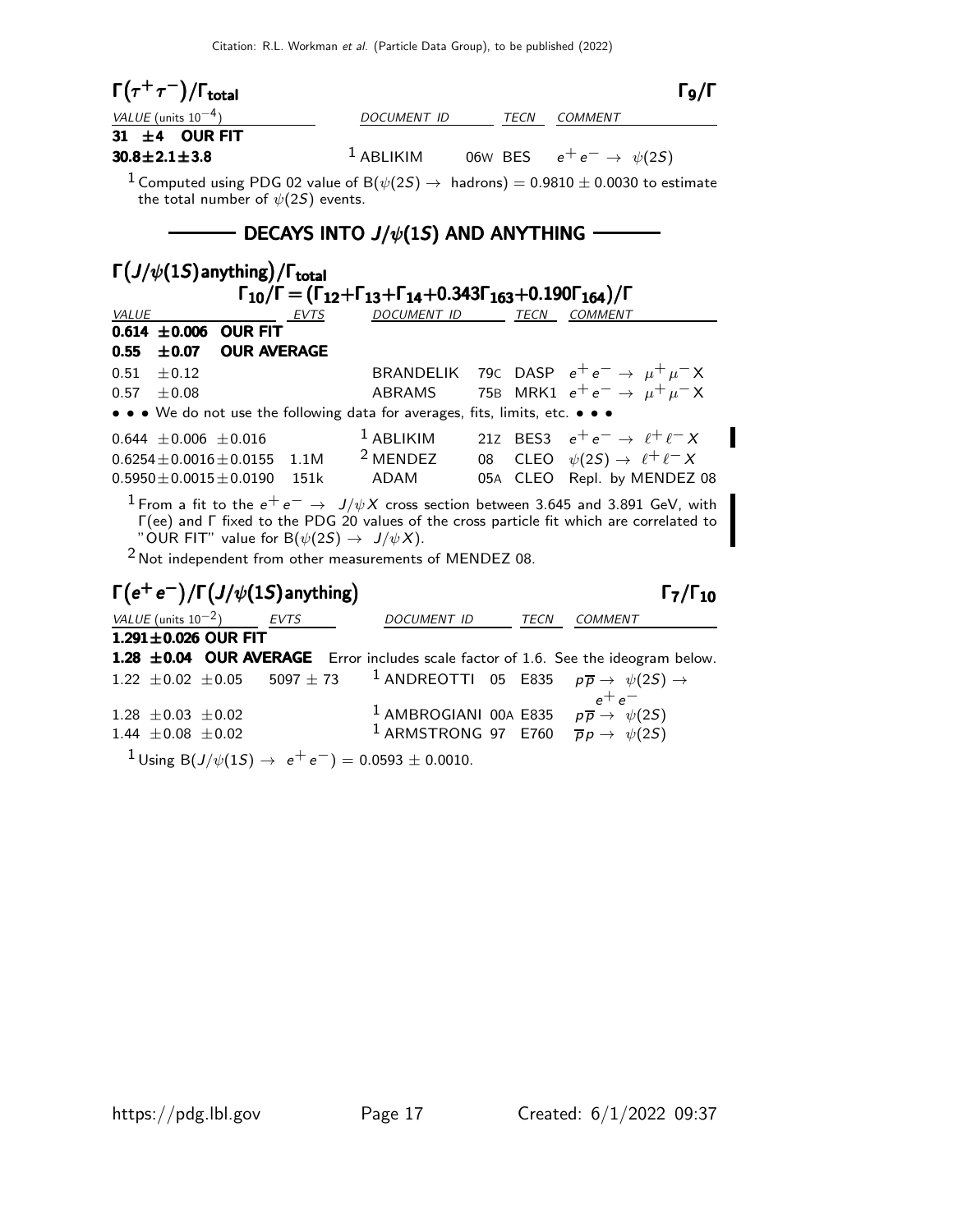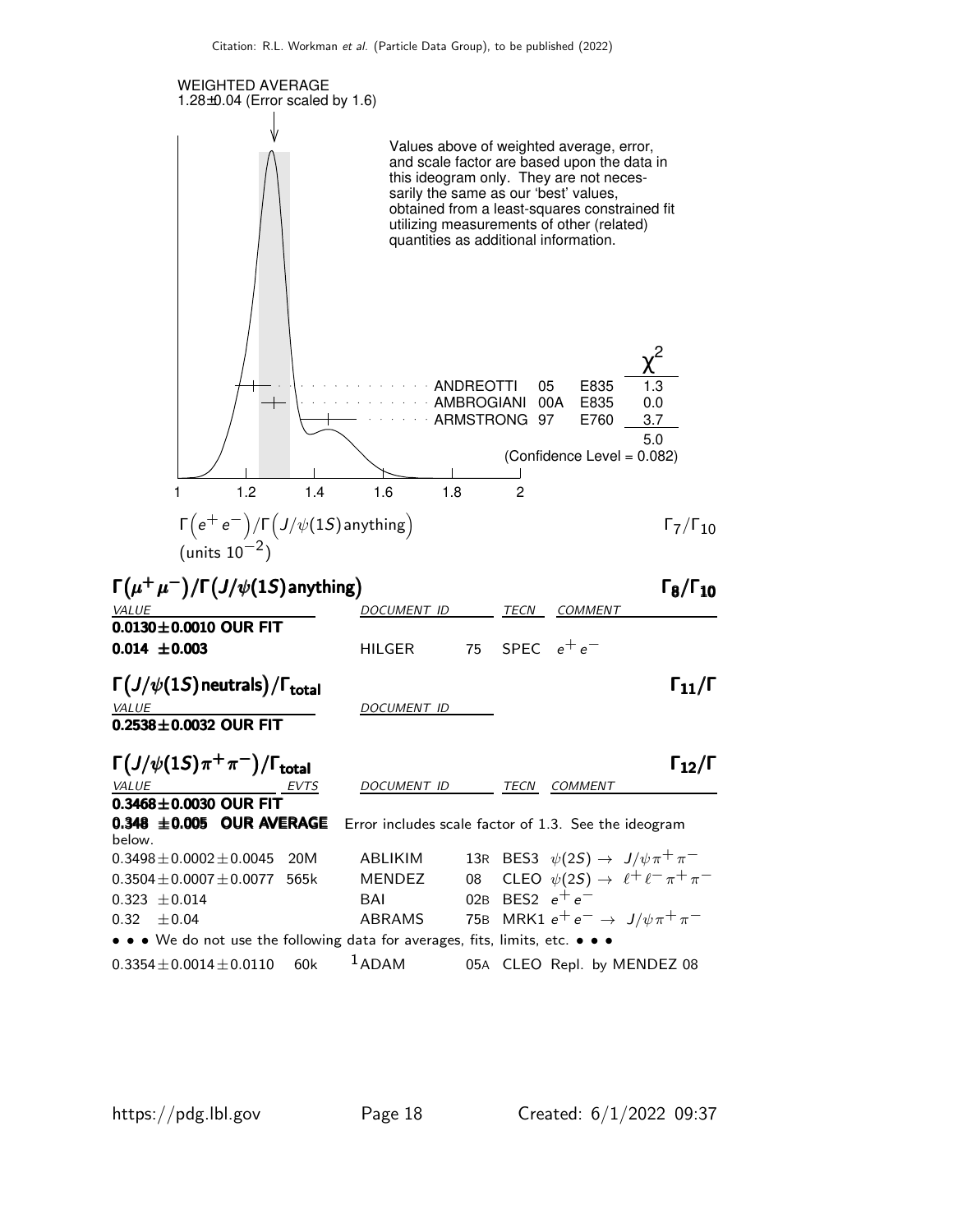

 $1$  Not independent from other values reported by ADAM 05A. Γ $(J/\psi(1S)\,\pi^+\,\pi^-)/\Gamma_{\text{total}}$ 

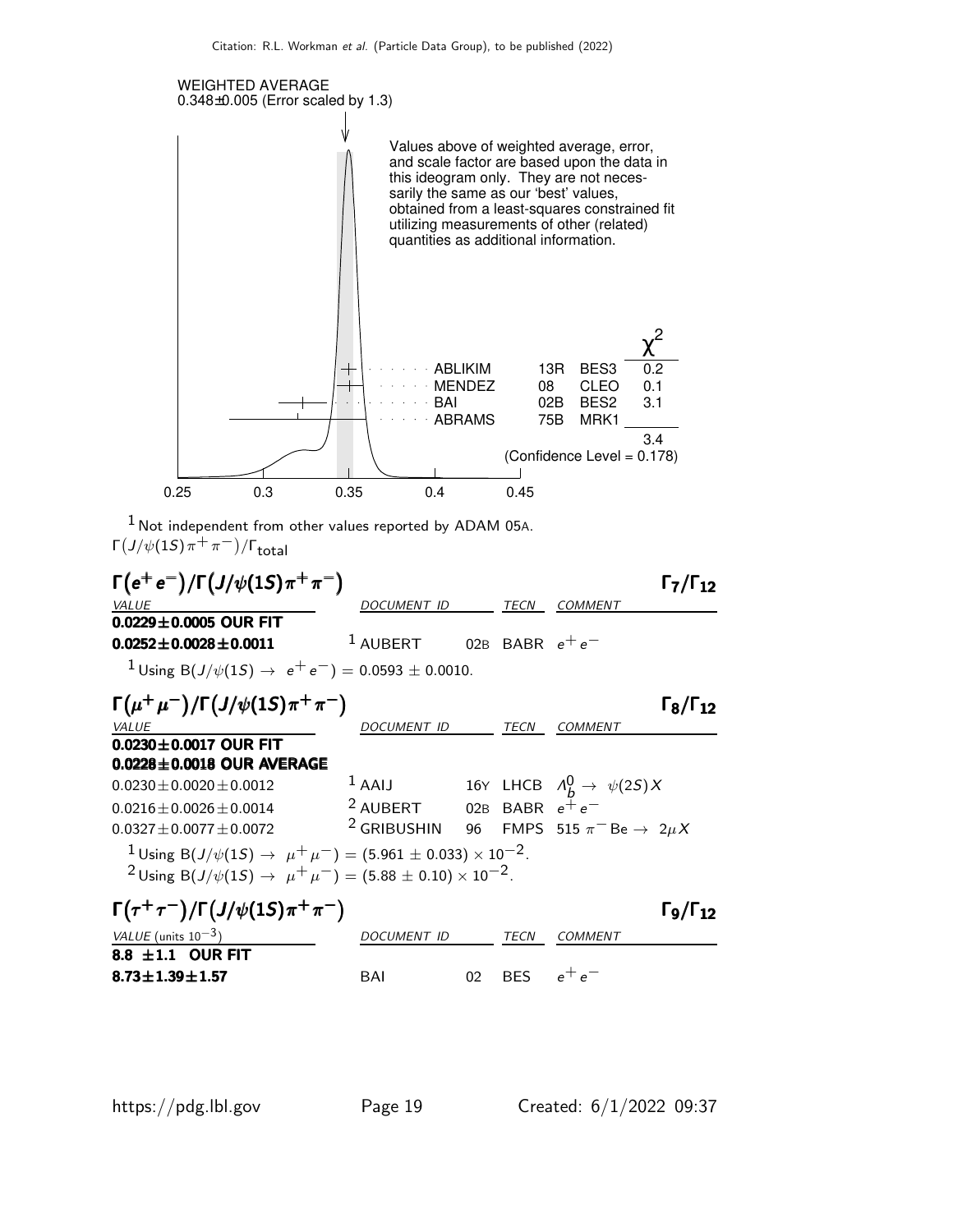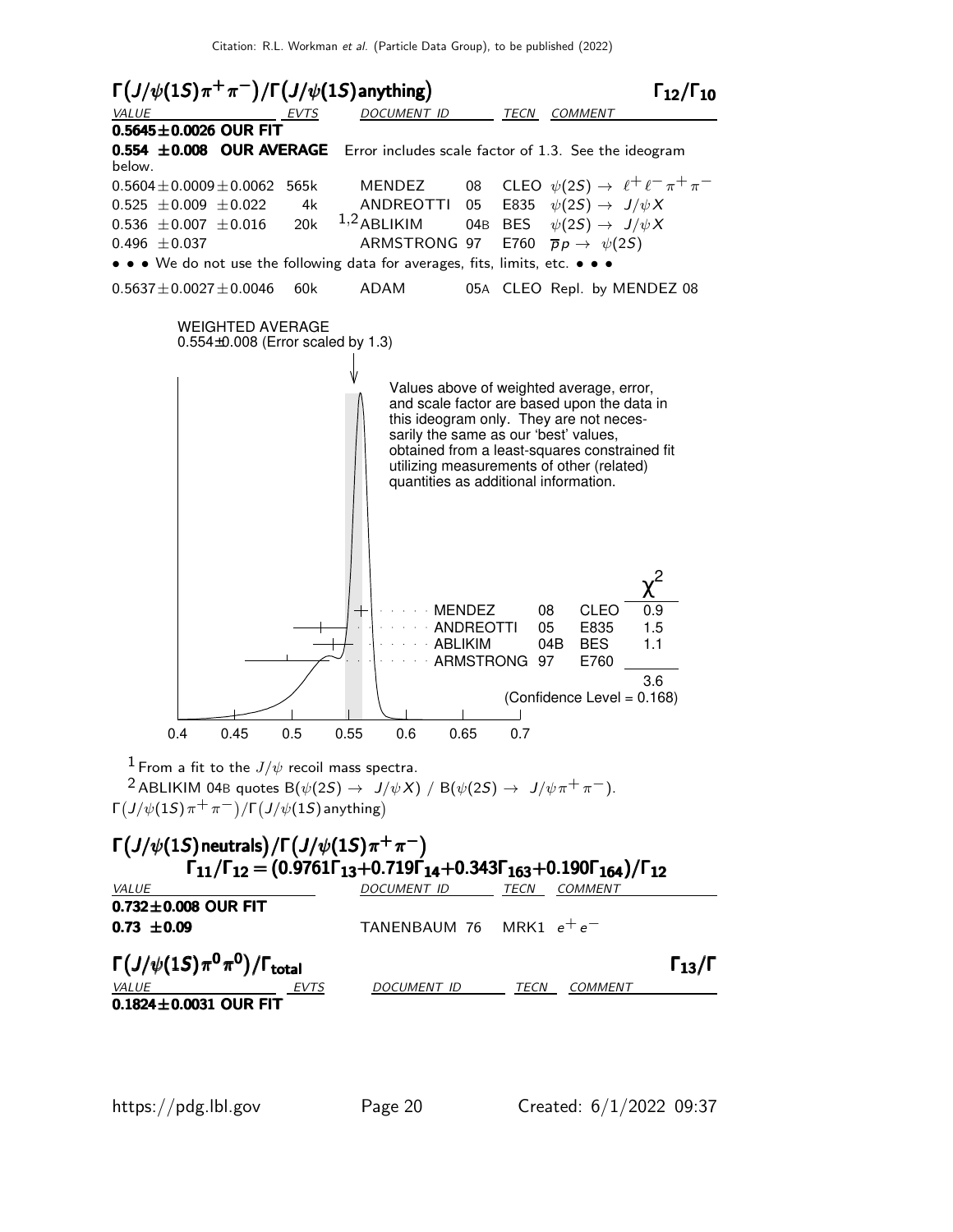• • • We do not use the following data for averages, fits, limits, etc. • • •

| $0.1769 \pm 0.0008 \pm 0.0053$ 61k   | $1$ MENDEZ        |  | 08 CLEO $\psi(2S) \rightarrow \ell^+ \ell^- 2\pi^0$ |
|--------------------------------------|-------------------|--|-----------------------------------------------------|
| $0.1652 \pm 0.0014 \pm 0.0058$ 13.4k | <sup>2</sup> ADAM |  | 05A CLEO Repl. by MENDEZ 08                         |

 $1$  Not independent from other measurements of MENDEZ 08.

 $2$  Not independent from other values reported by ADAM 05A.

|       |                                             | $\Gamma\left(J/\psi(1S)\pi^0\pi^0\right)/\Gamma\left(J/\psi(1S)\text{anything}\right)$ |               |                                                                                        |         |                   |                                                | $\Gamma_{13}/\Gamma_{10}$ |
|-------|---------------------------------------------|----------------------------------------------------------------------------------------|---------------|----------------------------------------------------------------------------------------|---------|-------------------|------------------------------------------------|---------------------------|
| VALUE |                                             |                                                                                        | EVTS          | DOCUMENT ID                                                                            |         | TECN              | <b>COMMENT</b>                                 |                           |
|       |                                             | $0.2968 \pm 0.0031$ OUR FIT                                                            |               |                                                                                        |         |                   |                                                |                           |
|       |                                             | $0.320 \pm 0.012$ OUR AVERAGE                                                          |               |                                                                                        |         |                   |                                                |                           |
|       | $0.300 \pm 0.008 \pm 0.022$                 |                                                                                        | $1655 \pm 44$ | ANDREOTTI                                                                              |         | 05 E835           | $\psi(2S) \rightarrow J/\psi X$                |                           |
|       | $0.328 \pm 0.013 \pm 0.008$                 |                                                                                        |               | AMBROGIANI 00A E835                                                                    |         |                   | $p\overline{p} \rightarrow \psi(2S)$           |                           |
|       | $0.323 \pm 0.033$                           |                                                                                        |               | ARMSTRONG 97 E760                                                                      |         |                   | $\overline{p}p \rightarrow \psi(2S)$           |                           |
|       |                                             |                                                                                        |               | • • • We do not use the following data for averages, fits, limits, etc. •              |         |                   |                                                |                           |
|       |                                             | $0.2829 \pm 0.0012 \pm 0.0056$                                                         | 61k           | MENDEZ                                                                                 |         | 08 CLEO           | $\psi(2S) \rightarrow \ell^+ \ell^- 2\pi^0$    |                           |
|       |                                             | $0.2776 \pm 0.0025 \pm 0.0043$ 13.4k                                                   |               | ADAM                                                                                   |         | 05A CLEO          | Repl. by MENDEZ 08                             |                           |
|       |                                             | $\Gamma(J/\psi(1S)\pi^{0}\pi^{0})/\Gamma(J/\psi(1S)\pi^{+}\pi^{-})$                    |               |                                                                                        |         |                   |                                                | $\Gamma_{13}/\Gamma_{12}$ |
|       | <b>VALUE</b>                                | EVTS                                                                                   |               | DOCUMENT ID TECN COMMENT                                                               |         |                   |                                                |                           |
|       |                                             | $0.526 \pm 0.008$ OUR FIT                                                              |               |                                                                                        |         |                   |                                                |                           |
|       |                                             | $0.513 \pm 0.022$ OUR AVERAGE                                                          |               | Error includes scale factor of 2.2.                                                    |         |                   |                                                |                           |
|       |                                             | $0.5047 \pm 0.0022 \pm 0.0102$                                                         | 61k           | MENDEZ                                                                                 | 08      | <b>CLEO</b>       | $\psi(2S) \rightarrow \ell^+ \ell^- 2\pi^0$    |                           |
|       | $0.570 \pm 0.009 \pm 0.026$                 |                                                                                        | 14k           | $1$ ABLIKIM                                                                            | 04B BES |                   | $\psi(2S) \rightarrow J/\psi X$                |                           |
|       |                                             |                                                                                        |               | • • • We do not use the following data for averages, fits, limits, etc. • • •          |         |                   |                                                |                           |
|       |                                             | $0.4924 \pm 0.0047 \pm 0.0086$                                                         | 73k           | $2,3$ ADAM                                                                             |         |                   | 05A CLEO Repl. by MENDEZ 08                    |                           |
|       | $0.571 \pm 0.018 \pm 0.044$                 |                                                                                        |               | <sup>4</sup> ANDREOTTI 05                                                              |         | E835              | $\psi(2S) \rightarrow J/\psi X$                |                           |
| 0.53  | ±0.06                                       |                                                                                        |               | TANENBAUM 76                                                                           |         | MRK1 $e^+e^-$     |                                                |                           |
| 0.64  | $\pm 0.15$                                  |                                                                                        |               | $5$ HILGER                                                                             | 75      | SPEC              | $e^+e^-$                                       |                           |
|       |                                             | $^1$ From a fit to the $J/\psi$ recoil mass spectra.                                   |               |                                                                                        |         |                   |                                                |                           |
|       |                                             |                                                                                        |               | <sup>2</sup> Not independent from other values reported by ADAM 05A.                   |         |                   |                                                |                           |
|       |                                             |                                                                                        |               | $3$ Using 13,217 J/ $\psi \pi^0 \pi^0$ and 60,010 J/ $\psi \pi^+ \pi^-$ events.        |         |                   |                                                |                           |
|       |                                             |                                                                                        |               | <sup>4</sup> Not independent from other values reported by ANDREOTTI 05.               |         |                   |                                                |                           |
|       |                                             |                                                                                        |               | $^5$ Ignoring the $J/\psi(1S)\, \eta$ and $J/\psi(1S)\, \gamma\, \gamma$ decays.       |         |                   |                                                |                           |
|       | $\Gamma(J/\psi(1S)\eta)/\Gamma_{\rm total}$ |                                                                                        |               |                                                                                        |         |                   |                                                | $\Gamma_{14}/\Gamma$      |
|       |                                             |                                                                                        |               |                                                                                        |         |                   |                                                |                           |
|       | <i>VALUE</i> (units $10^{-3}$ )             |                                                                                        | <b>EVTS</b>   | DOCUMENT ID                                                                            |         | TECN              | <b>COMMENT</b>                                 |                           |
|       | 33.7 $\pm$ 0.5 OUR FIT                      |                                                                                        |               | 32.9 $\pm$ 1.7 OUR AVERAGE Error includes scale factor of 2.1. See the ideogram below. |         |                   |                                                |                           |
|       | $33.75 \pm 0.17 \pm 0.86$                   |                                                                                        | 68.2k         | <b>ABLIKIM</b>                                                                         |         | 12M BES3          | $e^+e^- \rightarrow \ell^+\ell^-2\gamma$       |                           |
|       | 29.8 $\pm$ 0.9 $\pm$ 2.3                    |                                                                                        | 5.7k          | BAI                                                                                    | 041     | BES <sub>2</sub>  | $\psi(2S) \rightarrow J/\psi \gamma \gamma$    |                           |
|       | 25.5 $\pm$ 2.9                              |                                                                                        | 386           | $1$ OREGLIA                                                                            | 80      |                   | CBAL $e^+e^- \rightarrow J/\psi 2\gamma$       |                           |
| 45    | $\pm 12$                                    |                                                                                        | 17            | <sup>2</sup> BRANDELIK                                                                 |         |                   | 79B DASP $e^+e^- \rightarrow J/\psi 2\gamma$   |                           |
| 42    | ± 6                                         |                                                                                        | 164           | <sup>2</sup> BARTEL                                                                    |         | 78B CNTR $e^+e^-$ |                                                |                           |
|       |                                             |                                                                                        |               | • • • We do not use the following data for averages, fits, limits, etc. • • •          |         |                   |                                                |                           |
|       | 34.3 $\pm$ 0.4 $\pm$ 0.9                    |                                                                                        | 18.4k         | <sup>3</sup> MENDEZ                                                                    | 08      |                   | CLEO $\psi(2S) \rightarrow \ell^+ \ell^- \eta$ |                           |
|       | 32.5 $\pm$ 0.6 $\pm$ 1.1                    |                                                                                        | 2.8k          | <sup>4</sup> ADAM                                                                      |         |                   | 05A CLEO Repl. by MENDEZ 08                    |                           |
| 43    | $\pm$ 8                                     |                                                                                        | 44            | TANENBAUM 76                                                                           |         | MRK1 $e^+e^-$     |                                                |                           |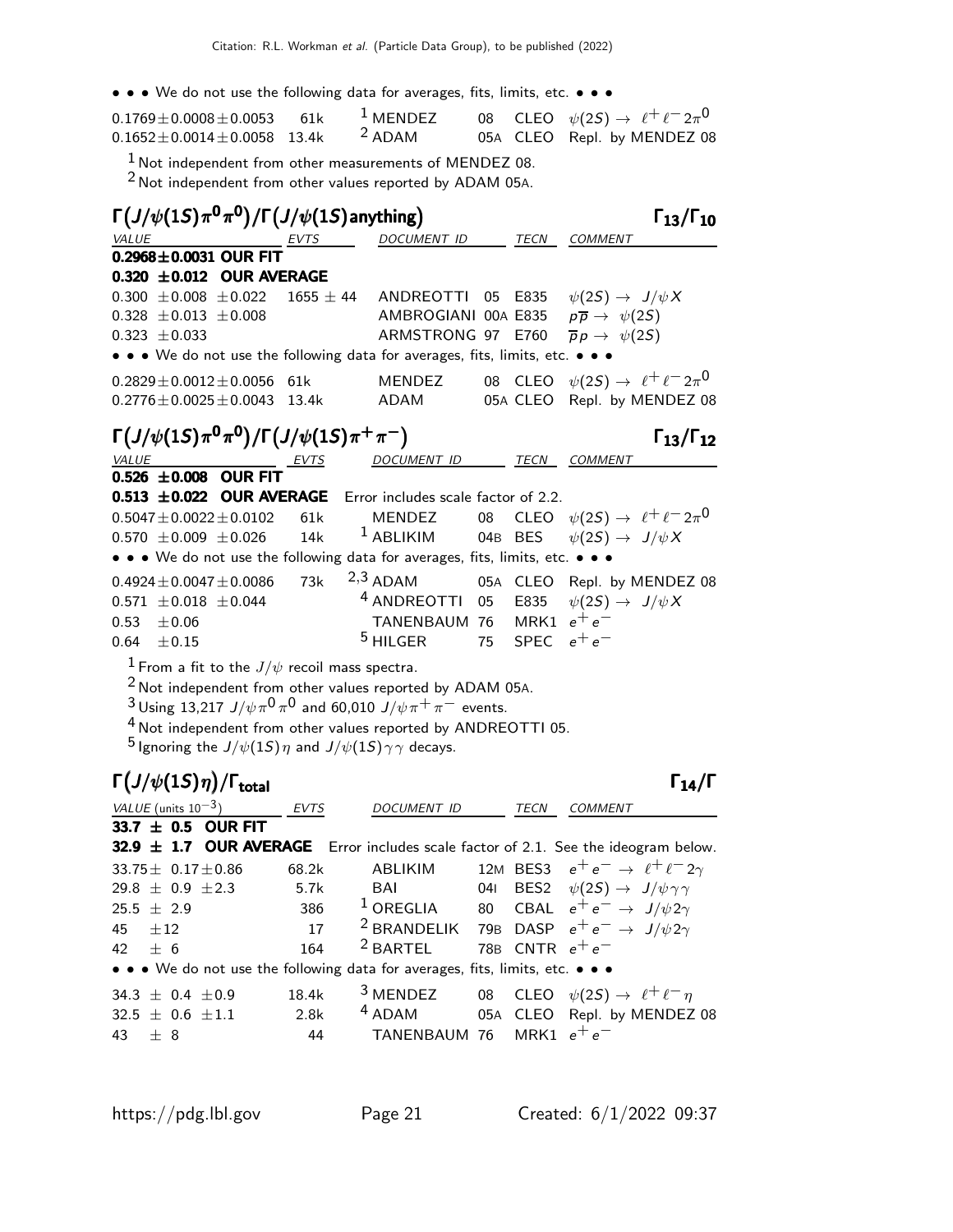

<sup>1</sup> Recalculated by us using B( $J/\psi(1S) \rightarrow \ell^+ \ell^-$ ) = 0.1181 ± 0.0020.

2 Recalculated by us using B(J/ $\psi$ (1S)  $\rightarrow \mu^+ \mu^-$ ) = 0.0588 ± 0.0010.

3 Not independent from other measurements of MENDEZ 08.

4 Not independent from other values reported by ADAM 05A.

Γ $(J/\psi(1S)\eta)/\Gamma_{\rm total}$  (units  $10^{-3})$ 

### Γ $(J/\psi(1S)\eta)/\Gamma\bigl(J/\psi(1S)$ anything) Γ<sub>14</sub>/Γ<sub>10</sub>

VALUE EVTS DOCUMENT ID TECN COMMENT  $0.0549 \pm 0.0008$  OUR FIT **0.058**  $\pm$ **0.007 OUR AVERAGE** Error includes scale factor of 1.4. See the ideogram below. 0.050  $\pm$ 0.006  $\pm$ 0.003 298  $\pm$  20 ANDREOTTI 05 E835  $\psi(2S) \rightarrow J/\psi X$ 0.072  $\pm$ 0.009 AMBROGIANI 00A E835  $p\overline{p} \rightarrow \psi(2S)$ 0.061  $\pm$ 0.015 ARMSTRONG 97 E760  $\overline{p}p \rightarrow \psi(2S)$ • • • We do not use the following data for averages, fits, limits, etc. • • •

| $0.0549 \pm 0.0006 \pm 0.0009$ 18.4k | $1$ MENDEZ | 08 CLEO $\psi(2S) \rightarrow \ell^+ \ell^- \eta$ |
|--------------------------------------|------------|---------------------------------------------------|
| $0.0546 \pm 0.0010 \pm 0.0007$ 2.8k  | ADAM       | 05A CLEO Repl. by MENDEZ 08                       |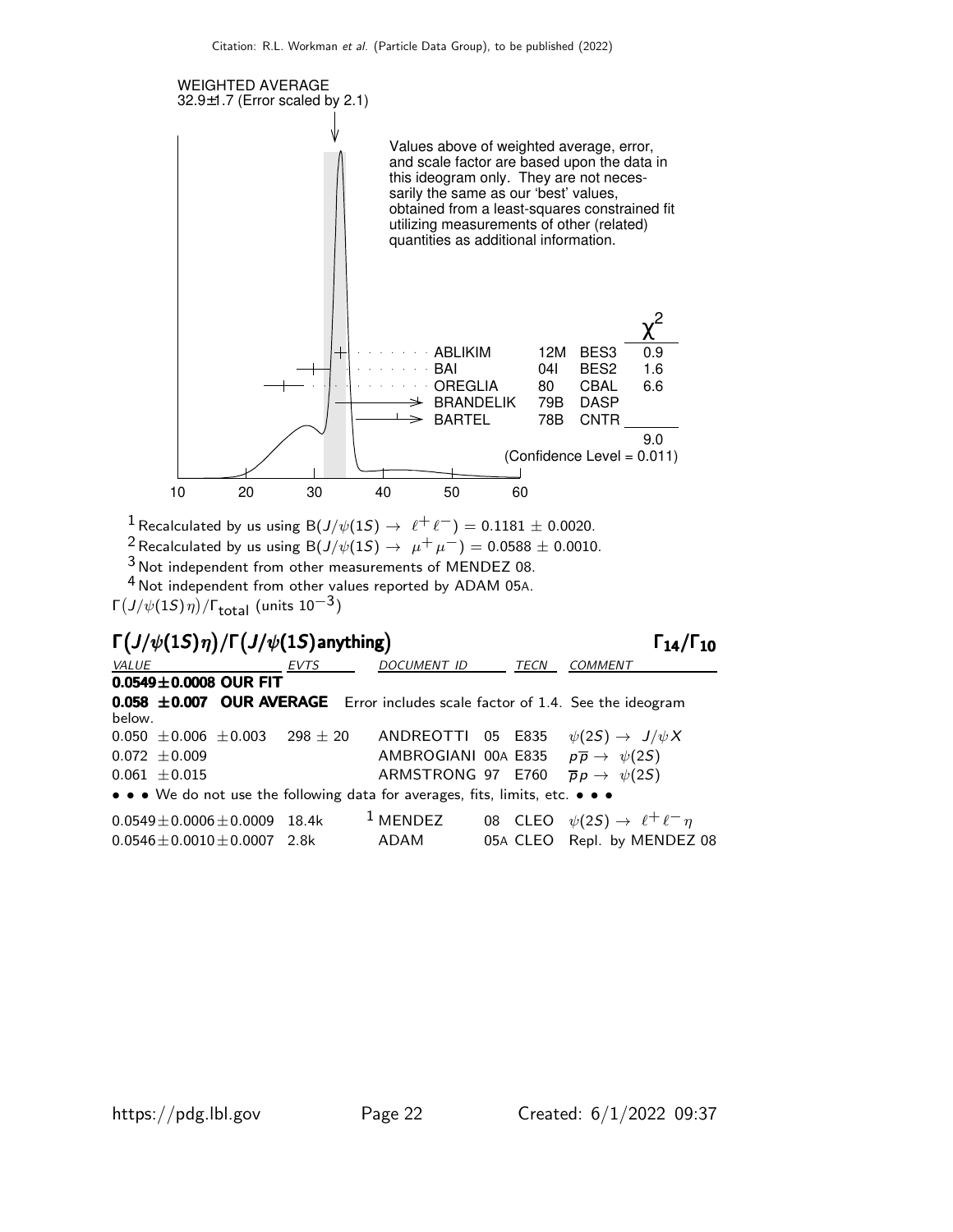

 $1$  Not independent from other measurements of MENDEZ 08. Γ $(J/\psi(1S)\, \eta)/\Gamma(J/\psi(1S)$  anything)



<sup>2</sup> The value for B( $\psi$ (2S)  $\rightarrow$  J/ $\psi$ (1s)  $\eta$ ) reported in HIMEL 80 is derived using B( $\psi$ (2S))  $\rightarrow$  $J/\psi(1S)\pi^{+}\pi^{-}) = (33 \pm 3)$ % and B $(J/\psi(1S) \rightarrow \ell^{+}\ell^{-}) = 0.138 \pm 0.018$ . Calculated by us using B( $J/\psi(1S) \to \ell^+ \ell^-$ ) = (0.1181  $\pm$  0.0020).

3 Not independent from other values reported by ADAM 05A.

4 Not independent from other values reported by ANDREOTTI 05.

|          |                          | $\Gamma\left(J/\psi(1S)\pi^0\right)/\Gamma_{\rm total}$ |                        |                |     |               | $\Gamma_{15}/\Gamma$                              |
|----------|--------------------------|---------------------------------------------------------|------------------------|----------------|-----|---------------|---------------------------------------------------|
|          | VALUE (units $10^{-4}$ ) |                                                         | <b>EVTS</b>            | DOCUMENT ID    |     | <b>TECN</b>   | <b>COMMENT</b>                                    |
|          |                          |                                                         | 12.68±0.32 OUR AVERAGE |                |     |               |                                                   |
|          | 12.6 $\pm$ 0.2 $\pm$ 0.3 |                                                         | 4.1k                   | <b>ABLIKIM</b> |     |               | 12M BES3 $e^+e^- \rightarrow \ell^+\ell^-2\gamma$ |
|          | 13.3 $\pm$ 0.8 $\pm$ 0.3 |                                                         | 530                    | <b>MENDEZ</b>  | 08  |               | CLEO $\psi(2S) \rightarrow \ell^+ \ell^- 2\gamma$ |
|          | 14.3 $\pm$ 1.4 $\pm$ 1.2 |                                                         | 280                    | BAI            | 041 |               | BES2 $\psi(2S) \rightarrow J/\psi \gamma \gamma$  |
| $14 + 6$ |                          |                                                         | 7                      | <b>HIMEL</b>   | 80  | MRK2 $e^+e^-$ |                                                   |
|          | $9 + 2 + 1$              |                                                         | 23                     | $1$ OREGLIA    | 80  |               | CBAL $\psi(2S) \rightarrow J/\psi 2\gamma$        |
|          |                          | https://pdg.lbl.gov                                     |                        | Page 23        |     |               | Created: 6/1/2022 09:37                           |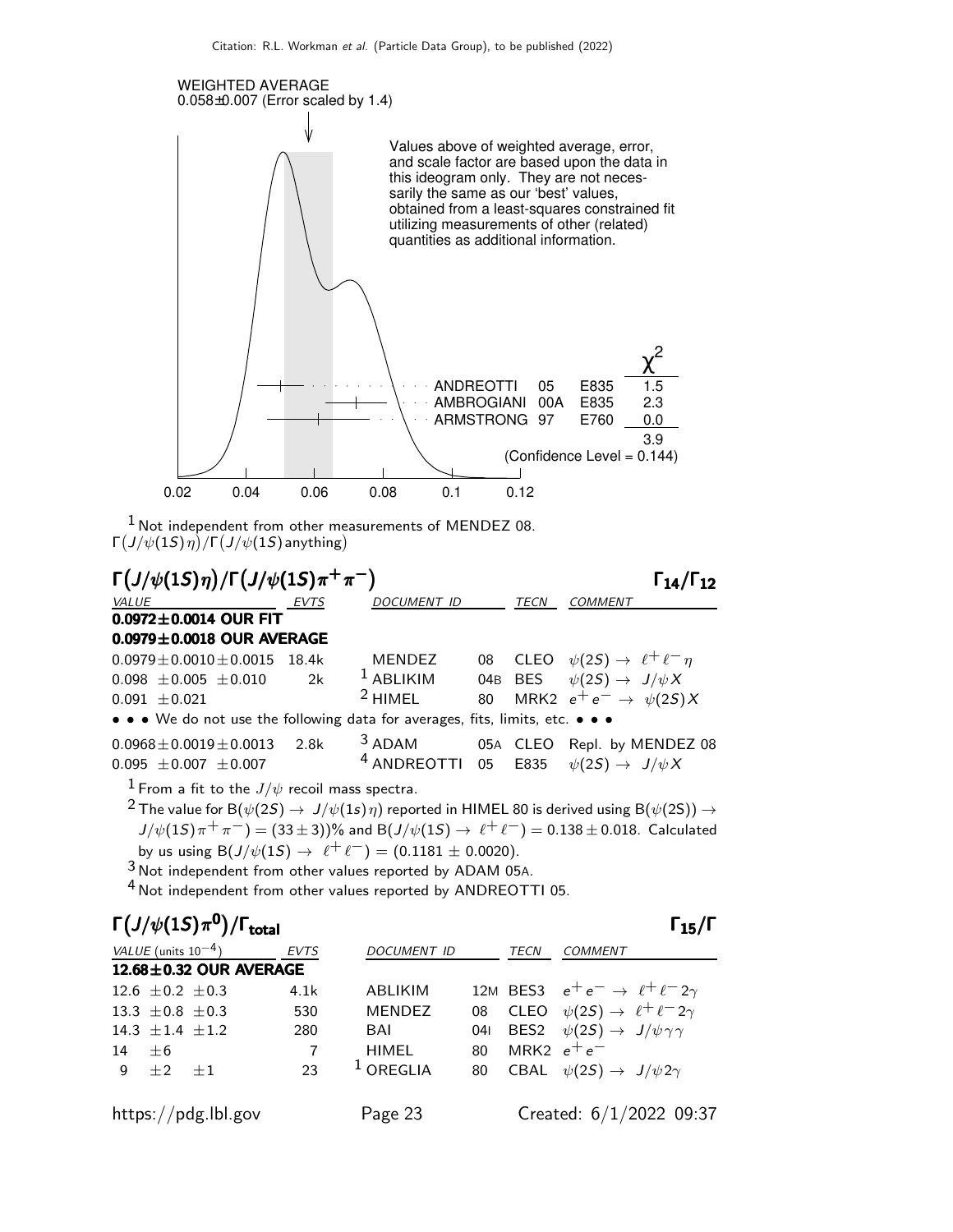• • • We do not use the following data for averages, fits, limits, etc. • • •

 $13 \pm 1 \pm 1$  88 ADAM 05A CLEO Repl. by MENDEZ 08

<sup>1</sup> Recalculated by us using B( $J/\psi(1S) \rightarrow \ell^+ \ell^-$ ) = 0.1181  $\pm$  0.0020.

### $\Gamma\left(J/\psi(1S)\pi^{\mathbf{0}}\right)/\Gamma\left(J/\psi(1S)\text{anything}\right)$  $\Gamma_{15}/\Gamma_{10} = \Gamma_{15}/(\Gamma_{12}+\Gamma_{13}+\Gamma_{14}+0.343\Gamma_{163}+0.190\Gamma_{164})$  $VALUE$  (units 10<sup>-2</sup>) EVTS DOCUMENT ID TECN COMMENT • • • We do not use the following data for averages, fits, limits, etc. • • •  $0.213 \pm 0.012 \pm 0.003$  527 <sup>1</sup> MENDEZ 08 CLEO  $e^+ e^- \rightarrow J/\psi \gamma \gamma$ <br>0.22  $\pm 0.02 \pm 0.01$  <sup>2</sup> ADAM 05A CLEO  $e^+ e^- \rightarrow \psi(2S)$  $0.22 \pm 0.02 \pm 0.01$  2 ADAM 05A CLEO  $e^+e^- \rightarrow \psi(2S) \rightarrow$  $J/\psi \gamma \gamma$  $1$  Not independent from other values reported by MENDEZ 08. Supersedes ADAM 05A.

2 Not independent from other values reported by ADAM 05A.

| $\Gamma(J/\psi(1S)\pi^0)/\Gamma(J/\psi(1S)\pi^+\pi^-)$                                                                |      |                                                                       |             |                                                    | $\Gamma_{15}/\Gamma_{12}$ |
|-----------------------------------------------------------------------------------------------------------------------|------|-----------------------------------------------------------------------|-------------|----------------------------------------------------|---------------------------|
| VALUE (units $10^{-2}$ )                                                                                              | EVTS | <b>DOCUMENT ID</b>                                                    | <b>TECN</b> | <b>COMMENT</b>                                     |                           |
| $\bullet \bullet \bullet$ We do not use the following data for averages, fits, limits, etc. $\bullet \bullet \bullet$ |      |                                                                       |             |                                                    |                           |
| $0.380 \pm 0.022 \pm 0.005$                                                                                           | 527  | <sup>1</sup> MENDEZ 08 CLEO $e^+e^- \rightarrow J/\psi \gamma \gamma$ |             |                                                    |                           |
| $0.39 \pm 0.04 \pm 0.01$                                                                                              |      | $2$ ADAM                                                              |             | 05A CLEO $e^+e^- \rightarrow \psi(2S) \rightarrow$ |                           |
| $\frac{1}{2}$ Not independent from other values reported by MENDEZ 08. Supersedes ADAM 054                            |      |                                                                       |             | $J/\psi \gamma \gamma$                             |                           |

Not independent from other values reported by MENDEZ 08. Supersedes ADAM 05A. 2 Not independent from other values reported by ADAM 05A.

 $-$  HADRONIC DECAYS  $-$ 

| $\Gamma(\pi^+\pi^-)/\Gamma_{\rm total}$                                       |    |    |                             |      | $\mathsf{\Gamma}_{16}/\mathsf{\Gamma}$                       |
|-------------------------------------------------------------------------------|----|----|-----------------------------|------|--------------------------------------------------------------|
| VALUE (units $10^{-5}$ ) CL% EVTS                                             |    |    | DOCUMENT ID                 | TECN | <b>COMMENT</b>                                               |
| $0.78 \pm 0.26$ OUR AVERAGE                                                   |    |    |                             |      |                                                              |
| $0.76 \pm 0.25 \pm 0.06$                                                      |    | 30 |                             |      | <sup>1</sup> METREVELI 12 $\psi(2S) \rightarrow \pi^+ \pi^-$ |
| $8 + 5$                                                                       |    |    | BRANDELIK 79C DASP $e^+e^-$ |      |                                                              |
| • • • We do not use the following data for averages, fits, limits, etc. • • • |    |    |                             |      |                                                              |
| $\langle 2.1$                                                                 | 90 |    | DOBBS                       |      | 06A CLEO $e^+e^- \rightarrow \psi(2S)$                       |
| $<$ 5                                                                         | 90 |    | FELDMAN 77 MRK1 $e^+e^-$    |      |                                                              |
| $\mathbf{I}$                                                                  |    |    |                             |      |                                                              |

 $1$  Obtained by analyzing CLEO-c data but not authored by the CLEO Collaboration. Using  $\psi(3770) \rightarrow \pi^+\pi^-$  for continuum subtraction.

| $\Gamma(\pi^+\pi^-\pi^0)/\Gamma_{\rm total}$                                             |                        |                        | $\Gamma_{17}/\Gamma$                                                                                                                                                                                 |
|------------------------------------------------------------------------------------------|------------------------|------------------------|------------------------------------------------------------------------------------------------------------------------------------------------------------------------------------------------------|
| VALUE (units $10^{-4}$ )                                                                 | EVTS                   | DOCUMENT ID TECN       | COMMENT                                                                                                                                                                                              |
| 2.01±0.17 OUR AVERAGE Error includes scale factor of 1.7. See the ideogram below.        |                        |                        |                                                                                                                                                                                                      |
| $2.14\pm0.03\frac{+0.12}{-0.11}$                                                         | 7k $1$ ABLIKIM         |                        | 12H BES3 $e^+e^- \to \psi(2S)$                                                                                                                                                                       |
| $1.81 \pm 0.18 \pm 0.19$                                                                 |                        | $260 \pm 19$ 2 ABLIKIM | 05J BES2 $e^+e^- \to \psi(25)$                                                                                                                                                                       |
| $1.88 + 0.16 + 0.28$                                                                     |                        |                        | 194 ADAM 05 CLEO $e^+e^- \rightarrow \psi(2S)$                                                                                                                                                       |
| $0.85 + 0.46$                                                                            | $4 \quad \blacksquare$ | <b>FRANKLIN</b>        | 83 MRK2 $e^+e^- \rightarrow$ hadrons                                                                                                                                                                 |
| events.<br><sup>2</sup> From a PW analysis of $\psi(2S) \rightarrow \pi^+ \pi^- \pi^0$ . |                        |                        | $1$ From $\psi(2S) \rightarrow \pi^+\pi^-\pi^0$ events directly. The quoted systematic error includes a<br>contribution of 4% (added in quadrature) from the uncertainty on the number of $\psi(2S)$ |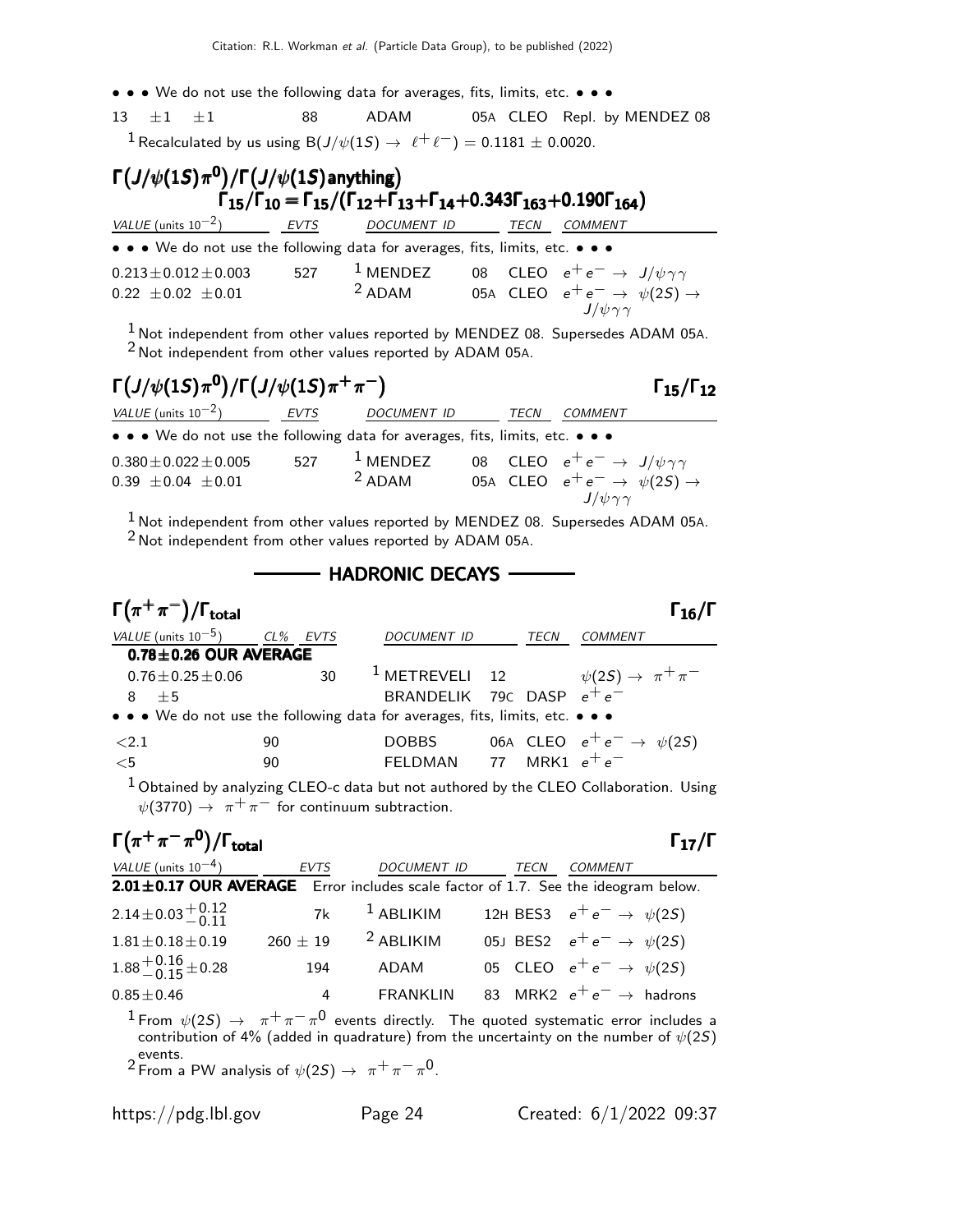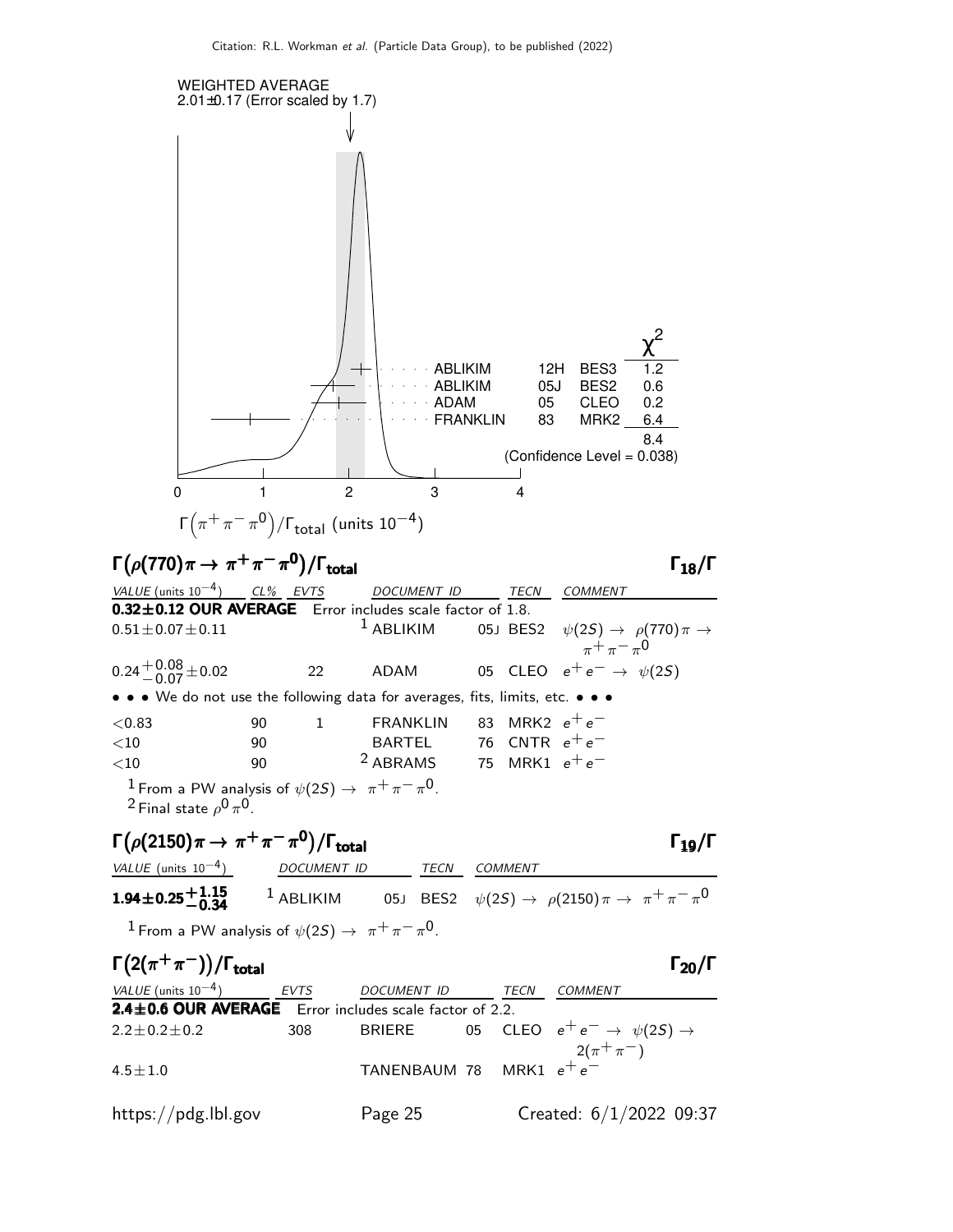

 $1$  AUBERT 07AU reports  $[\Gamma(\psi(2S) \to~2(\pi^+\pi^-)\pi^0)/\Gamma_{\rm total}]\times[\Gamma(\psi(2S) \to~e^+e^-)]=$  $(297 \pm 22 \pm 18) \times 10^{-4}$  keV which we divide by our best value  $\Gamma(\psi(2S) \rightarrow e^+e^-)$  $= 2.33 \pm 0.04$  keV. Our first error is their experiment's error and our second error is the systematic error from using our best value. Γ $(2(\pi^+\pi^-)\pi^0)/$ Γ $_{\rm total}$  (units 10 $^{-4})$ 

### Γ $(\rho a_2(1320))$ /Γ<sub>total</sub> 23/Γ VALUE (units  $10^{-4}$ ) CL% EVTS DOCUMENT ID TECN COMMENT **2.55** $\pm$ **0.73** $\pm$ **0.47** 112  $\pm$  31 BAI 04c BES2  $\psi(2S) \to 2(\pi^+\pi^-)\pi^0$ • • • We do not use the following data for averages, fits, limits, etc.  $\lt$ 2.3 90 BAI 98J BES  $e^+e^$ https://pdg.lbl.gov Page 26 Created: 6/1/2022 09:37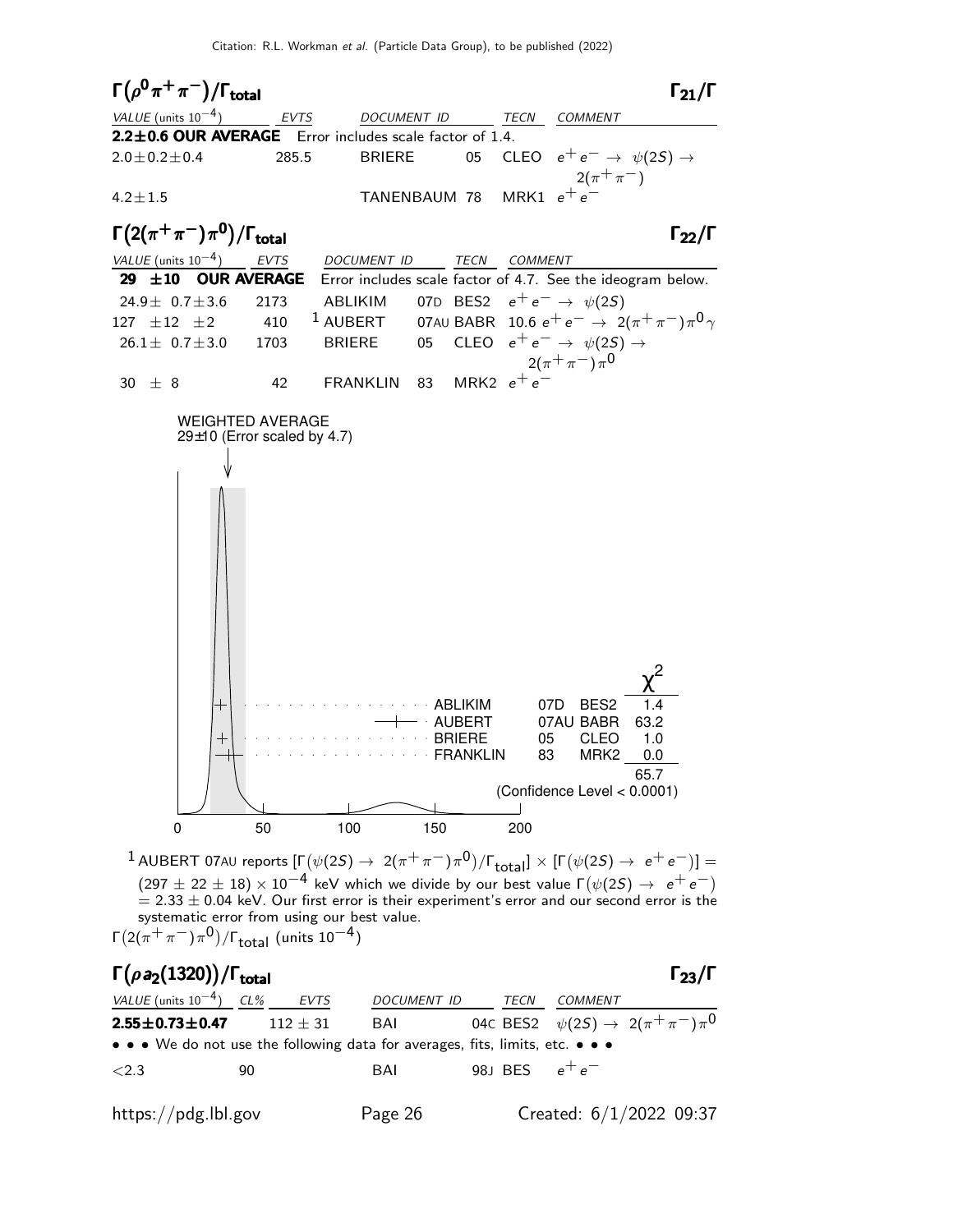| $\Gamma(3(\pi^+\pi^-))/\Gamma_{\text{total}}$                                 |     |                                                                       |      |      |                                                    | $\Gamma_{27}/\Gamma$ |
|-------------------------------------------------------------------------------|-----|-----------------------------------------------------------------------|------|------|----------------------------------------------------|----------------------|
| VALUE (units $10^{-4}$ ) EVTS                                                 |     | DOCUMENT ID                                                           |      | TECN | <b>COMMENT</b>                                     |                      |
| 3.5 ±2.0 OUR AVERAGE Error includes scale factor of 2.8.                      |     |                                                                       |      |      |                                                    |                      |
| $5.45 \pm 0.42 \pm 0.87$                                                      | 671 | ABLIKIM                                                               |      |      | 05H BES2 $e^+e^- \rightarrow \psi(2S) \rightarrow$ |                      |
|                                                                               |     |                                                                       |      |      | $3(\pi^{+}\pi^{-})$                                |                      |
| $1.5 + 1.0$                                                                   |     | $1$ TANENBAUM 78 MRK1 $e^+e^-$                                        |      |      |                                                    |                      |
| <sup>1</sup> Assuming entirely strong decay.                                  |     |                                                                       |      |      |                                                    |                      |
| $\Gamma(3(\pi^+\pi^-)\pi^0)/\Gamma_{\rm total}$                               |     |                                                                       |      |      |                                                    | $\Gamma_{29}/\Gamma$ |
| VALUE (units $10^{-4}$ ) EVTS                                                 |     | DOCUMENT ID                                                           |      |      | TECN COMMENT                                       |                      |
| $35 + 16$                                                                     | 6   | FRANKLIN                                                              |      |      | 83 MRK2 $e^+e^- \rightarrow$ hadrons               |                      |
| $\Gamma(\eta \pi^+\pi^-)/\Gamma_{\rm total}$                                  |     |                                                                       |      |      |                                                    | $\Gamma_{31}/\Gamma$ |
| VALUE (units $10^{-4}$ ) CL%                                                  |     | DOCUMENT ID                                                           |      |      | TECN COMMENT                                       |                      |
| < 1.6                                                                         | 90  | BRIERE                                                                |      |      | 05 CLEO $e^+e^- \rightarrow \psi(2S) \rightarrow$  |                      |
|                                                                               |     |                                                                       |      |      | $2(\pi^+\pi^-)\pi^0$                               |                      |
| $\Gamma(\eta \pi^+ \pi^- \pi^0)/\Gamma_{\rm total}$                           |     |                                                                       |      |      |                                                    | $\Gamma_{32}/\Gamma$ |
| VALUE (units $10^{-4}$ ) EVTS                                                 |     | DOCUMENT ID                                                           | TECN |      | COMMENT                                            |                      |
| $9.5 \pm 0.7 \pm 1.5$                                                         |     | <sup>1</sup> BRIERE 05 CLEO $e^+e^- \rightarrow \psi(2S) \rightarrow$ |      |      | hadr                                               |                      |
| • • • We do not use the following data for averages, fits, limits, etc. • • • |     |                                                                       |      |      |                                                    |                      |
| $100100111$ $2017$ $201707$ $2501707$ $2507$                                  |     |                                                                       |      |      |                                                    |                      |

| $10.3 \pm 0.8 \pm 1.4$ | 201.7 | $^2$ BRIERE |  | 05 CLEO $e^+e^- \rightarrow \psi(2S) \rightarrow$                                                                                                       |
|------------------------|-------|-------------|--|---------------------------------------------------------------------------------------------------------------------------------------------------------|
| $8.1 \pm 1.4 \pm 1.6$  | 50.0  | $^2$ BRIERE |  | $\eta 3\pi (\eta \rightarrow \gamma \gamma)$<br>05 $\mathsf{CLEO}^- e^+ e^- \rightarrow \ \psi(2\mathcal{S}) \rightarrow$<br>$\eta 3\pi(\eta \to 3\pi)$ |

 $^{\text{1}}$  Average of  $\eta\rightarrow~\gamma\gamma$  and  $\eta\rightarrow~3\pi.$ 

 $2$  Not independent from other values reported by BRIERE 05.

### Γ $(\rho \eta)/\Gamma_{\textsf{total}}$  Γ $_3$ 7/Γ /Γ<sub>total</sub> Γ<sub>37</sub>/Γ

| VALUE (units $10^{-5}$ ) EVTS                                 |    | DOCUMENT ID TECN |  | <i>COMMENT</i>                                |
|---------------------------------------------------------------|----|------------------|--|-----------------------------------------------|
| 2.2 $\pm$ 0.6 OUR AVERAGE Error includes scale factor of 1.1. |    |                  |  |                                               |
| 3.0 $\pm 1.1$ $\pm 0.2$                                       |    |                  |  | 18 ADAM 05 CLEO $e^+e^- \rightarrow \psi(2S)$ |
| $1.78 + 0.67 + 0.17$                                          | 13 | ABLIKIM          |  | 04L BES $e^+e^- \rightarrow \psi(25)$         |

| $\Gamma(\eta^{\prime}\pi^+\pi^-\pi^0)/\Gamma_{\rm total}$ |             |               |             |                                                   | $\Gamma_{38}/\Gamma$ |
|-----------------------------------------------------------|-------------|---------------|-------------|---------------------------------------------------|----------------------|
| <i>VALUE</i> (units $10^{-4}$ )                           | <b>EVTS</b> | DOCUMENT ID   | <b>TFCN</b> | COMMENT                                           |                      |
| $4.5 \pm 1.6 \pm 1.3$                                     | 12 R        | <b>BRIFRE</b> |             | 05 CLEO $e^+e^- \rightarrow \psi(2S) \rightarrow$ |                      |
|                                                           |             |               |             | hadr                                              |                      |

| $\Gamma(\eta^\prime\,\rho)/\Gamma_{\rm total}$                                                                        |                         |                                                                  |      |                                       | $\Gamma_{39}/\Gamma$ |
|-----------------------------------------------------------------------------------------------------------------------|-------------------------|------------------------------------------------------------------|------|---------------------------------------|----------------------|
| VALUE (units $10^{-5}$ )                                                                                              | EVTS                    | <b>DOCUMENT ID</b>                                               | TECN | <b>COMMENT</b>                        |                      |
| 1.87 $\frac{+1.64}{-1.11}$ ±0.33                                                                                      | $\overline{\mathbf{2}}$ | ABLIKIM                                                          |      | 04L BES $e^+e^- \rightarrow \psi(2S)$ |                      |
| $\bullet \bullet \bullet$ We do not use the following data for averages, fits, limits, etc. $\bullet \bullet \bullet$ |                         |                                                                  |      |                                       |                      |
| $1.02 \pm 0.11 \pm 0.24$                                                                                              | 143                     | $^{-1}$ ABLIKIM $\qquad$ 17AK BES3 $e^+e^- \rightarrow \psi(2S)$ |      |                                       |                      |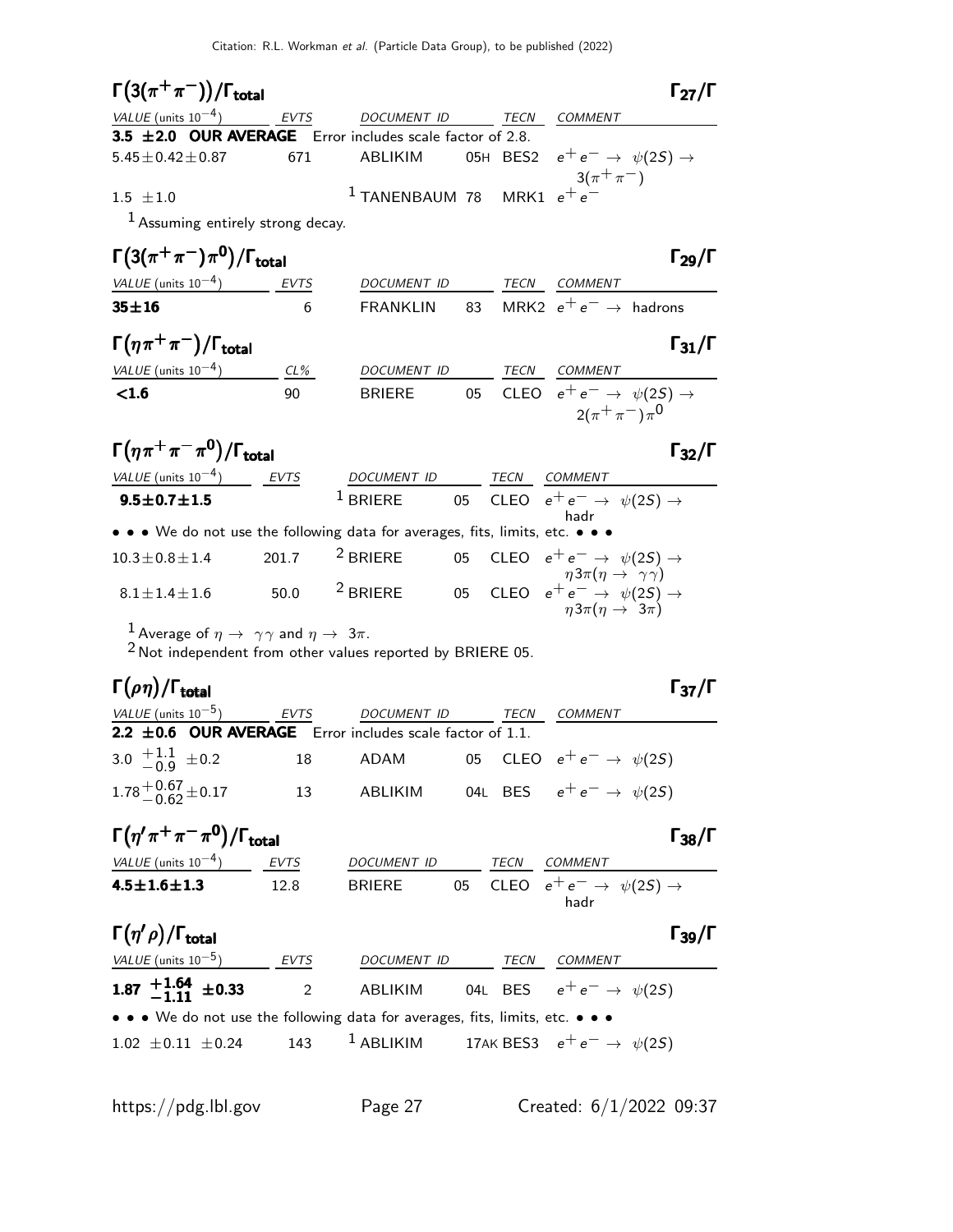

 $^1$  Destructive-interference solution of a partial wave analysis of the decay  $\psi(2S)$   $\rightarrow$  $\pi^+ \pi^- \eta'$ .

<sup>2</sup> Constructive-interference solution of a partial wave analysis of the decay  $\psi(2S) \rightarrow$  $\pi^+ \pi^- \eta'$ .

| $\Gamma(\omega\pi^0)/\Gamma_{\rm total}$ |      |                    |      |                                       | $\Gamma_{40}/\Gamma$ |
|------------------------------------------|------|--------------------|------|---------------------------------------|----------------------|
| <i>VALUE</i> (units $10^{-5}$ )          | EVTS | <b>DOCUMENT ID</b> | TECN | COMMENT                               |                      |
| 2.1 $\pm$ 0.6 OUR AVERAGE                |      |                    |      |                                       |                      |
| 2.5 $\pm 1.2$ $\pm 0.2$                  | 14   | ADAM               |      | 05 CLEO $e^+e^- \rightarrow \psi(2S)$ |                      |
| $1.87^{+0.68}_{-0.62}$ ± 0.28            | 14   | ABLIKIM            |      | 04L BES $e^+e^- \rightarrow \psi(2S)$ |                      |

 $\Gamma(\omega \, \pi^+ \, \pi^-)/\Gamma_{\rm total}$  Γ<sub>41</sub>/Γ



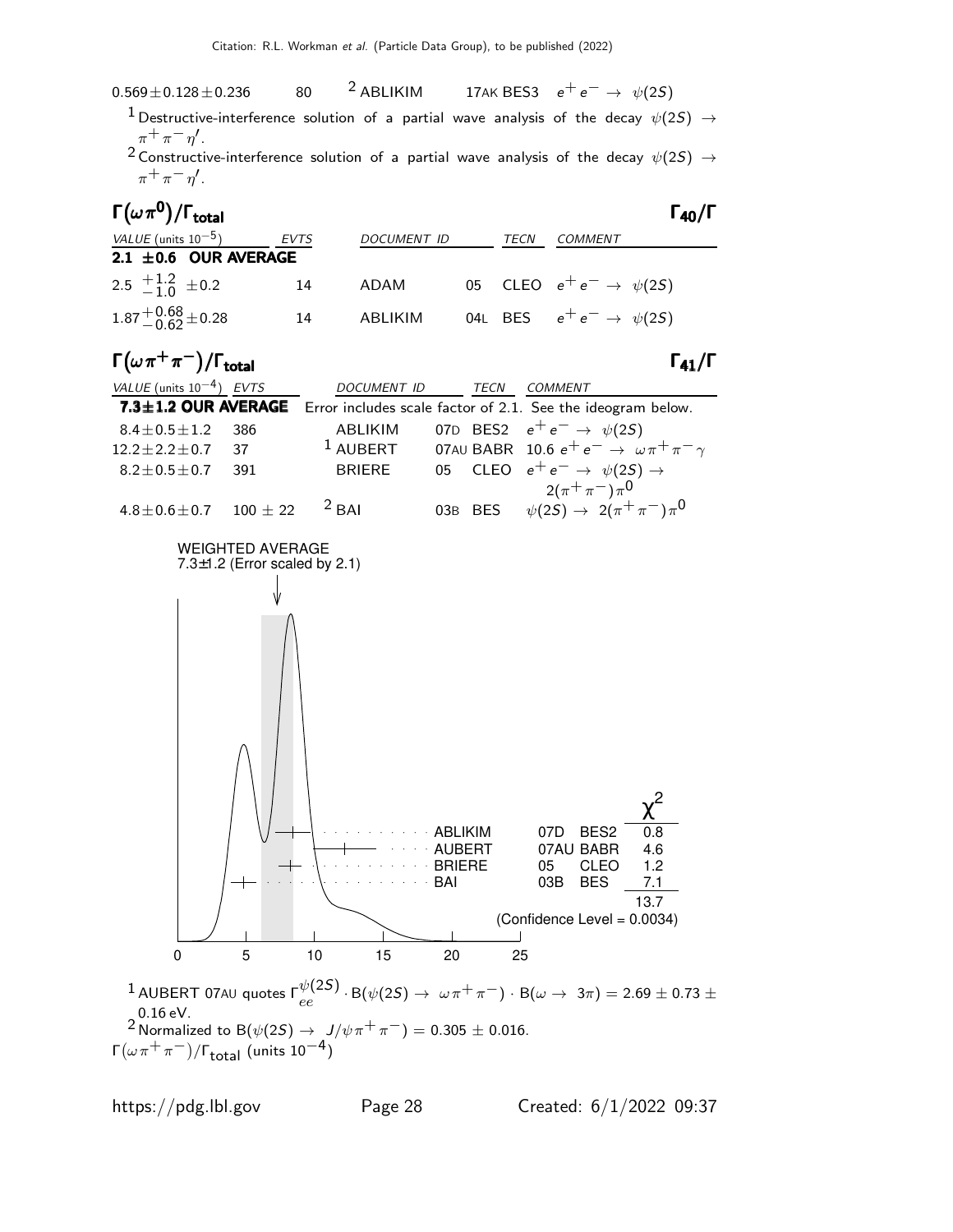| $\Gamma(b_1^{\pm}\pi^{\mp})/\Gamma_{\rm total}$                               |               |                                                                                                    |    | $\Gamma_{43}/\Gamma$                                           |  |
|-------------------------------------------------------------------------------|---------------|----------------------------------------------------------------------------------------------------|----|----------------------------------------------------------------|--|
| $VALUE$ (units $10^{-4}$ ) EVTS                                               |               | DOCUMENT ID                                                                                        |    | TECN COMMENT                                                   |  |
| 4.0 ±0.6 OUR AVERAGE Error includes scale factor of 1.1.                      |               |                                                                                                    |    |                                                                |  |
| 5.1 $\pm 0.6 \pm 0.8$                                                         | 202           | ABLIKIM                                                                                            |    | 07D BES2 $e^+e^- \rightarrow \psi(2S)$                         |  |
| 4.18 $^{+0.43}_{-0.42}$ ± 0.92                                                | 170           | ADAM                                                                                               |    | 05 CLEO $e^+e^- \rightarrow \psi(2S)$                          |  |
| 3.2 $\pm$ 0.6 $\pm$ 0.5                                                       | $61\,\pm\,11$ | $1,2$ BAI                                                                                          |    | 03B BES $\psi(2S) \to 2(\pi^+\pi^-)\pi^0$                      |  |
|                                                                               |               | • • • We do not use the following data for averages, fits, limits, etc. • • •                      |    |                                                                |  |
| 5.2 $\pm$ 0.8 $\pm$ 1.0                                                       |               | $1$ BAI                                                                                            |    | 99C BES Repl. by BAI 03B                                       |  |
| <sup>1</sup> Assuming B( $b_1 \rightarrow \omega \pi$ )=1.                    |               |                                                                                                    |    |                                                                |  |
|                                                                               |               | <sup>2</sup> Normalized to B( $\psi(2S) \to J/\psi \pi^+ \pi^-) = 0.305 \pm 0.016$ .               |    |                                                                |  |
| $\Gamma(\omega f_2(1270))/\Gamma_{\rm total}$                                 |               |                                                                                                    |    | $\Gamma_{44}/\Gamma$                                           |  |
| VALUE (units $10^{-4}$ ) CL% EVTS                                             |               |                                                                                                    |    | COMMENT                                                        |  |
| 2.2 ±0.4 OUR AVERAGE                                                          |               | DOCUMENT ID TECN                                                                                   |    |                                                                |  |
| 2.3 $\pm 0.5 \pm 0.4$                                                         | 57            |                                                                                                    |    | ABLIKIM 07D BES2 $e^+e^- \rightarrow \psi(2S)$                 |  |
| $2.05 \pm 0.41 \pm 0.38$                                                      | $62 \pm 12$   | BAI                                                                                                |    | 04c BES2 $\psi(2S) \to 2(\pi^+\pi^-)\pi^0$                     |  |
| • • • We do not use the following data for averages, fits, limits, etc. • • • |               |                                                                                                    |    |                                                                |  |
| ${<}1.5$                                                                      | 90            | $1$ BAI                                                                                            |    | 03B BES $\psi(2S) \rightarrow 2(\pi^+\pi^-)\pi^0$              |  |
| ${<}1.7$                                                                      | 90            | BAI                                                                                                |    | 98J BES Repl. by BAI 03B                                       |  |
|                                                                               |               | <sup>1</sup> Normalized to B( $\psi(2S) \to J/\psi \pi^+ \pi^-$ ) = 0.305 ± 0.016.                 |    |                                                                |  |
| $\Gamma(b_1^0\pi^0)/\Gamma_{\rm total}$                                       |               |                                                                                                    |    | $\Gamma_{47}/\Gamma$                                           |  |
| VALUE (units $10^{-4}$ ) EVTS                                                 |               |                                                                                                    |    | DOCUMENT ID TECN COMMENT                                       |  |
|                                                                               |               |                                                                                                    |    |                                                                |  |
| $2.35^{+0.47}_{-0.42}$ ±0.40                                                  | 45            | ADAM                                                                                               |    | 05 CLEO $e^+e^- \rightarrow \psi(2S)$                          |  |
| $\Gamma(\omega\eta)/\Gamma_{\rm total}$                                       |               |                                                                                                    |    | $\Gamma_{48}/\Gamma$                                           |  |
| VALUE (units $10^{-5}$ ) CL%                                                  |               | DOCUMENT ID TECN COMMENT                                                                           |    |                                                                |  |
| $\leq 1.1$                                                                    | 90            | ADAM                                                                                               |    | 05 CLEO $e^+e^- \rightarrow \psi(2S)$                          |  |
|                                                                               |               | • • • We do not use the following data for averages, fits, limits, etc. • • •                      |    |                                                                |  |
| $<$ 3.1                                                                       | 90            | ABLIKIM                                                                                            |    | 04K BES $e^+e^- \rightarrow \psi(2S)$                          |  |
| $\Gamma(\omega\eta')/\Gamma_{\rm total}$                                      |               |                                                                                                    |    | $\Gamma_{49}/\Gamma$                                           |  |
|                                                                               |               |                                                                                                    |    | $VALU E$ (units $10^{-5}$ ) EVTS DOCUMENT ID TECN COMMENT      |  |
| $3.2^{+2.4}_{-2.0}$ ± 0.7                                                     |               |                                                                                                    |    | 4 <sup>1</sup> ABLIKIM 04K BES $e^+e^- \rightarrow \psi(2S)$   |  |
|                                                                               |               |                                                                                                    |    |                                                                |  |
|                                                                               |               | <sup>1</sup> Calculated combining $\eta' \rightarrow \gamma \rho$ and $\eta \pi^+ \pi^-$ channels. |    |                                                                |  |
| $\Gamma(\phi\pi^0)/\Gamma_{\rm total}$                                        |               |                                                                                                    |    | $\Gamma_{50}/\Gamma$                                           |  |
|                                                                               |               |                                                                                                    |    | $VALUE$ (units 10 <sup>-5</sup> ) CL% DOCUMENT ID TECN COMMENT |  |
| < 0.04                                                                        | 90            |                                                                                                    |    | ABLIKIM 12L BES3 $e^+e^- \rightarrow \psi(2S)$                 |  |
|                                                                               |               | • • • We do not use the following data for averages, fits, limits, etc. • • •                      |    |                                                                |  |
| ${<}0.7$                                                                      | 90            | ADAM                                                                                               | 05 | CLEO $e^+e^- \rightarrow \psi(2S)$                             |  |
| ${<}0.4$                                                                      | 90            |                                                                                                    |    | ABLIKIM 04K BES $e^+e^- \rightarrow \psi(2S)$                  |  |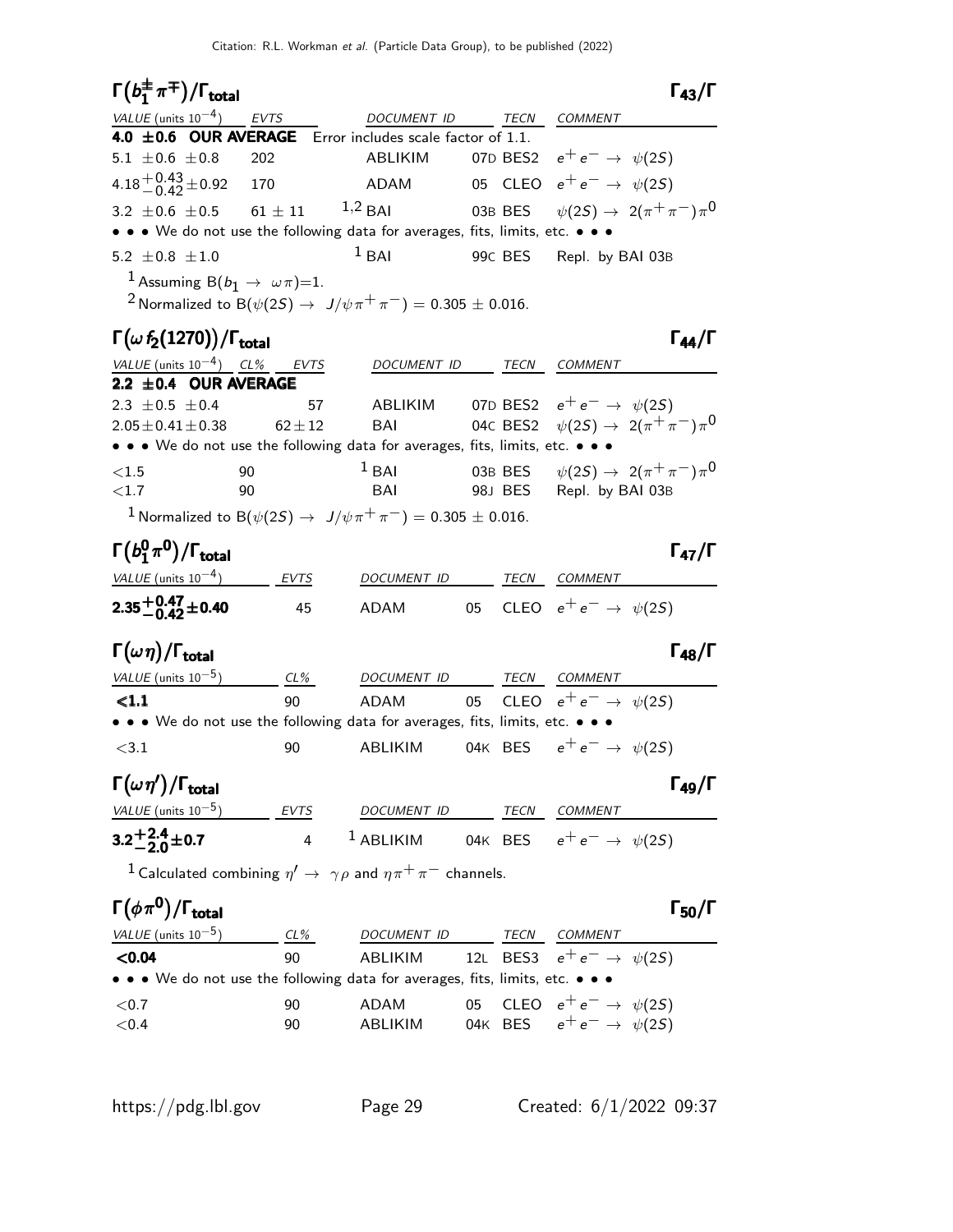$\Gamma(\phi \pi^+ \pi^-)/\Gamma_{\rm total}$  Γ<sub>51</sub>/Γ total $\begin{bmatrix}1 & 51/6 \end{bmatrix}$ VALUE (units  $10^{-4}$ ) EVTS DOCUMENT ID TECN COMMENT  $1.18\pm0.26$  OUR AVERAGE Error includes scale factor of 1.5. See the ideogram below. 2.3 ±0.8 ±0.1 19 ± 6 LEES 12F BABR 10.6  $e^+e^-$  →  $\frac{1}{2} \pi \frac{1}{2} K^{\frac{1}{2}} K^{-\gamma}$ 0.9  $\pm$ 0.2  $\pm$ 0.1 47.6 BRIERE 05 CLEO  $e^+e^- \rightarrow \psi(2S) \rightarrow$  $K^+ K^- \pi^+ \pi^-$ <br> $\psi(2S) \rightarrow K^+ K$ 1.5  $\pm$  0.2  $\pm$  0.2 51.5  $\pm$  8.3  $1$  BAI 03B BES  $\psi(2S) \rightarrow K$ • • • We do not use the following data for averages, fits, limits, etc.  $2.45 \pm 0.96 \pm 0.04$  10  $\pm$  4  $^{2,3}$  AUBERT 07AK BABR 10.6  $e^+e^-\rightarrow$  $\frac{1}{\pi}+\frac{1}{\pi}-\kappa+\kappa-\gamma$ WEIGHTED AVERAGE 1.18±0.26 (Error scaled by 1.5) BAI 03B BES 1.2 BRIERE 05 CLEO 1.6 LEES 12F BABR 1.9 χ 2 4.8 (Confidence Level = 0.092) 0 1 2 3 4 5 <sup>1</sup> Normalized to B( $ψ$ (2*S*) →  $J/ψ$ π<sup>+</sup>π<sup>-</sup>) = 0.305 ± 0.016.

 $^2$ Superseded by LEES 12F. AUBERT 07AK reports  $[\Gamma(\psi(2S) \rightarrow \phi \pi^+ \pi^-)/\Gamma_{\rm total}]\times$  $[\Gamma(\psi(2S) \to e^+e^-)] = (0.57 \pm 0.22 \pm 0.04) \times 10^{-3}$  keV which we divide by our best value Γ $(\psi(2S) \rightarrow e^+e^-)=$  2.33  $\pm$  0.04 keV. Our first error is their experiment's error and our second error is the systematic error from using our best value.  $3$  Using B( $\phi \to K^+ K^-$ ) = (49.3 ± 0.6)%. Γ $(\phi \pi^+ \pi^-)/$ Γ $_{\rm total}$  (units 10 $^{-4})$ 

| $\Gamma(\phi f_0(980) \rightarrow \pi^+\pi^-)/\Gamma_{\text{total}}$ |             |      | $\Gamma_{52}/\Gamma$                                                                           |
|----------------------------------------------------------------------|-------------|------|------------------------------------------------------------------------------------------------|
| VALUE (units $10^{-4}$ ) EVTS                                        | DOCUMENT ID | TECN | COMMENT                                                                                        |
| 0.75±0.33 OUR AVERAGE Error includes scale factor of 1.6.            |             |      |                                                                                                |
|                                                                      |             |      | 1.5 ± 0.5 ± 0.1 12 ± 4 LEES 12F BABR 10.6 $e^+e^- \rightarrow$<br>$\pi^+ \pi^- K^+ K^- \gamma$ |
| $0.6 \pm 0.2 \pm 0.1$ 18.4 $\pm$ 6.4 <sup>1</sup> BAI                |             |      | 03B BES $\psi(2S) \rightarrow K^+ K^- \pi^+ \pi^-$                                             |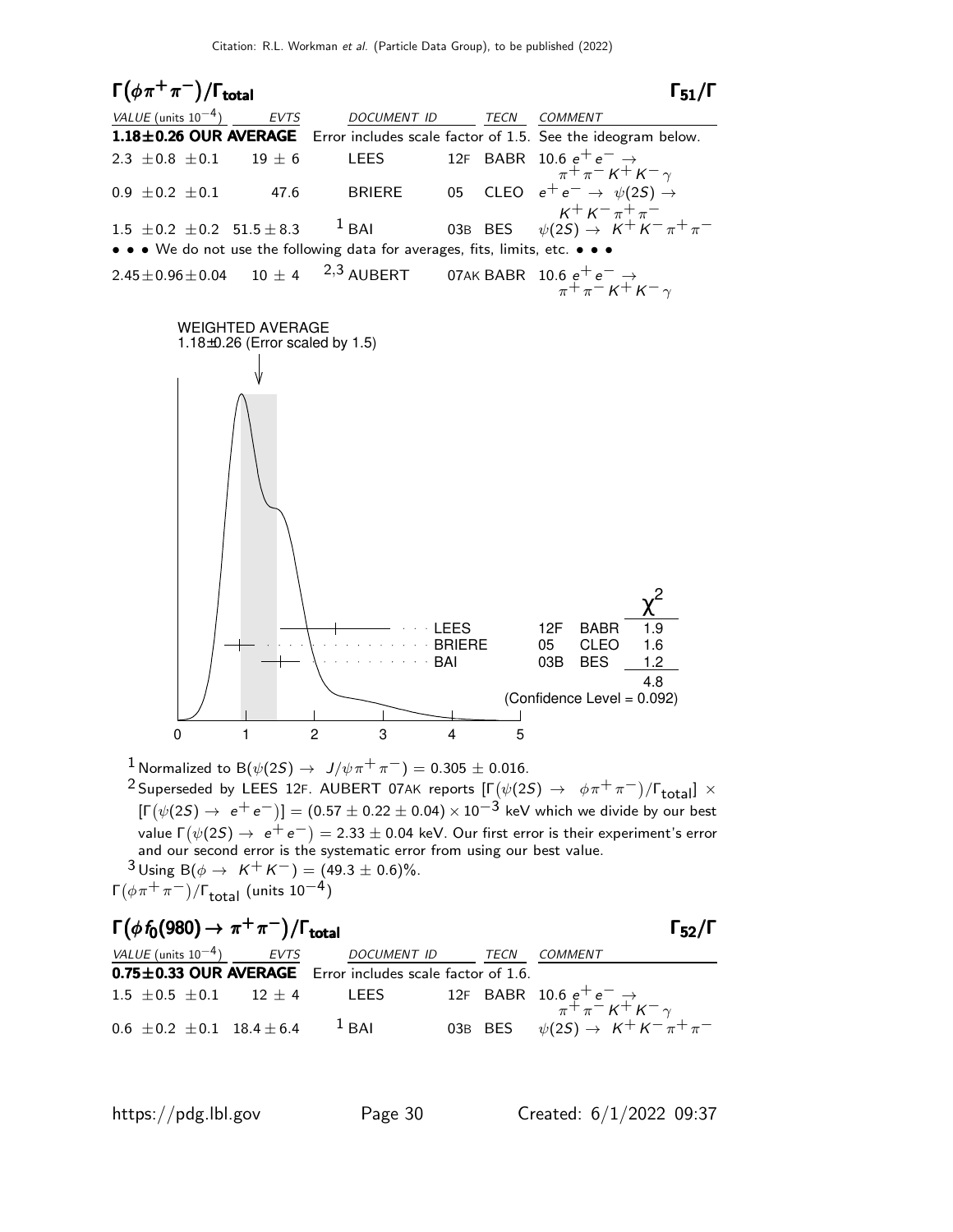• • • We do not use the following data for averages, fits, limits, etc. • • •

1.46 $\pm$ 0.71 $\pm$ 0.02 6  $\pm$  3 <sup>2,3</sup> AUBERT  $^{2,3}$  AUBERT 07AK BABR 10.6  $e^+e^-\rightarrow$  $\frac{1}{\pi}+\frac{1}{\pi}-\kappa+\kappa-\gamma$ 

1 Normalized to B( $\psi(2S) \rightarrow J/\psi \pi^+ \pi^-$ ) = 0.305 ± 0.016.

 $^2$ Superseded by LEES 12F. AUBERT 07AK reports  $[\Gamma(\psi(2S) \to \phi f_0(980) \to \pi^+ \pi^-)/\psi(2S)]$  $\lceil \frac{\text{Total}}{\text{Total}} \rceil \times \lceil \Gamma(\psi(2S) \to e^+e^-) \rceil = (0.34 \pm 0.16 \pm 0.04) \times 10^{-3} \text{ keV which we divide}$ by our best value  $\Gamma(\psi(2S) \rightarrow e^+e^-) = 2.33 \pm 0.04$  keV. Our first error is their experiment's error and our second error is the systematic error from using our best value.  $3 \text{ Using } B(\phi \to K^+ K^-) = (49.3 \pm 0.6)\%$ .

### Γ $(\phi \eta)/\Gamma_{\text{total}}$  Γ $_{53}/\Gamma$  $\Gamma$ <sub>total</sub> Γ<sub>53</sub>/Γ

| <i>VALUE</i> (units $10^{-5}$ ) | EVTS | DOCUMENT ID | TECN | COMMENT                                |
|---------------------------------|------|-------------|------|----------------------------------------|
| $3.10 \pm 0.31$ OUR AVERAGE     |      |             |      |                                        |
| $3.14 + 0.23 + 0.23$            | 0.2k | ABI IKIM    |      | 12L BES3 $e^+e^- \rightarrow \psi(2S)$ |
| 2.0 $\frac{+1.5}{-1.1}$ ± 0.4   | 6    | ADAM        |      | 05 CLEO $e^+e^- \rightarrow \psi(2S)$  |
| $3.3 + 1.1 + 0.5$               | 17   | ABLIKIM     |      | 04K BES $e^+e^- \rightarrow \psi(2S)$  |

| $\Gamma(\eta \phi(2170), \phi(2170) \to \phi f_0(980), f_0 \to \pi^+ \pi^-)/\Gamma_{\text{total}}$ |     |             |  |  |                                          |  |  |
|----------------------------------------------------------------------------------------------------|-----|-------------|--|--|------------------------------------------|--|--|
| <i>VALUE</i>                                                                                       | CL% | DOCUMENT ID |  |  | TECN COMMENT                             |  |  |
| ${<}2.2 \times 10^{-6}$                                                                            | ۹N  | ABLIKIM     |  |  | 191 BES3 $e^+e^- \to \eta \phi f_0(980)$ |  |  |

| $\Gamma(\phi\eta')/\Gamma_{\rm total}$ |      |                    |      | $\Gamma_{55}/\Gamma$                    |
|----------------------------------------|------|--------------------|------|-----------------------------------------|
| VALUE (units $10^{-5}$ )               | EVTS | <b>DOCUMENT ID</b> | TECN | COMMENT                                 |
| $1.54 \pm 0.20$ OUR AVERAGE            |      |                    |      |                                         |
| $1.51 \pm 0.16 \pm 0.12$               | 201  | ABI IKIM           |      | 19BA BES3 $e^+e^- \rightarrow \psi(25)$ |
| 3.1 $\pm$ 1.4 $\pm$ 0.7                |      | $1$ ABLIKIM        |      | 04K BES $e^+e^- \rightarrow \psi(25)$   |

 $^1$  Calculated combining  $\eta' \rightarrow \ \gamma \rho$  and  $\eta \pi^+ \pi^-$  channels.

### Γ $(\phi f_1(1285))$ /Γ<sub>total</sub> Γ<sub>56</sub>/Γ

 $\Gamma_{56}/\Gamma$ 

VALUE (units 10<sup>-5</sup>) EVTS DOCUMENT ID TECN COMMENT  $\textbf{3.0} \pm \textbf{0.4} \pm \textbf{1.3}$  234  $^1$  ABLIKIM 19BA BES3  $e^+ \, e^- \rightarrow \, \psi(2S)$  $^1$  ABLIKIM 19BA reports  $[\Gamma(\psi(2S) \to \, \phi\,f_1(1285))/\Gamma_{\rm total}]\times[{\rm B}(f_1(1285) \to \, \eta\, \pi^+\, \pi^-)]=$  $(1.03\pm 0.10\pm 0.09)\times 10^{-5}$  which we divide by our best value B $(f_1(1285)\rightarrow~\eta\pi^+\pi^-)$  $= (35 \pm 15) \times 10^{-2}$ . Our first error is their experiment's error and our second error is the systematic error from using our best value.

$$
\Gamma(\phi \eta(1405) \to \phi \pi^+ \pi^- \eta)/\Gamma_{\text{total}}
$$

| VALUE (units $10^{-6}$ )   | <b>EVTS</b> | <i>DOCUMENT ID</i> | TFCN | <i>COMMENT</i>                          |
|----------------------------|-------------|--------------------|------|-----------------------------------------|
| 8.46 $\pm$ 1.37 $\pm$ 0.92 | 195         | ABI IKIM           |      | 19BA BES3 $e^+e^- \rightarrow \psi(2S)$ |

| $\Gamma(\phi f_2'(1525)) / \Gamma_{\text{total}}$ |                                                                               |             |        |                | $\Gamma_{58}/\Gamma$             |
|---------------------------------------------------|-------------------------------------------------------------------------------|-------------|--------|----------------|----------------------------------|
| VALUE (units $10^{-4}$ ) CL%                      | <b>EVTS</b>                                                                   | DOCUMENT ID | TECN   | <i>COMMENT</i> |                                  |
| $0.44 \pm 0.12 \pm 0.11$                          | $20 + 6$                                                                      | BAI         | 04C 04 |                | $\psi(2S) \rightarrow 2(K^+K^-)$ |
|                                                   | • • • We do not use the following data for averages, fits, limits, etc. • • • |             |        |                |                                  |
| ${<}0.45$                                         | 90                                                                            | BAI         |        |                | 98J BES $e^+e^- \to 2(K^+K^-)$   |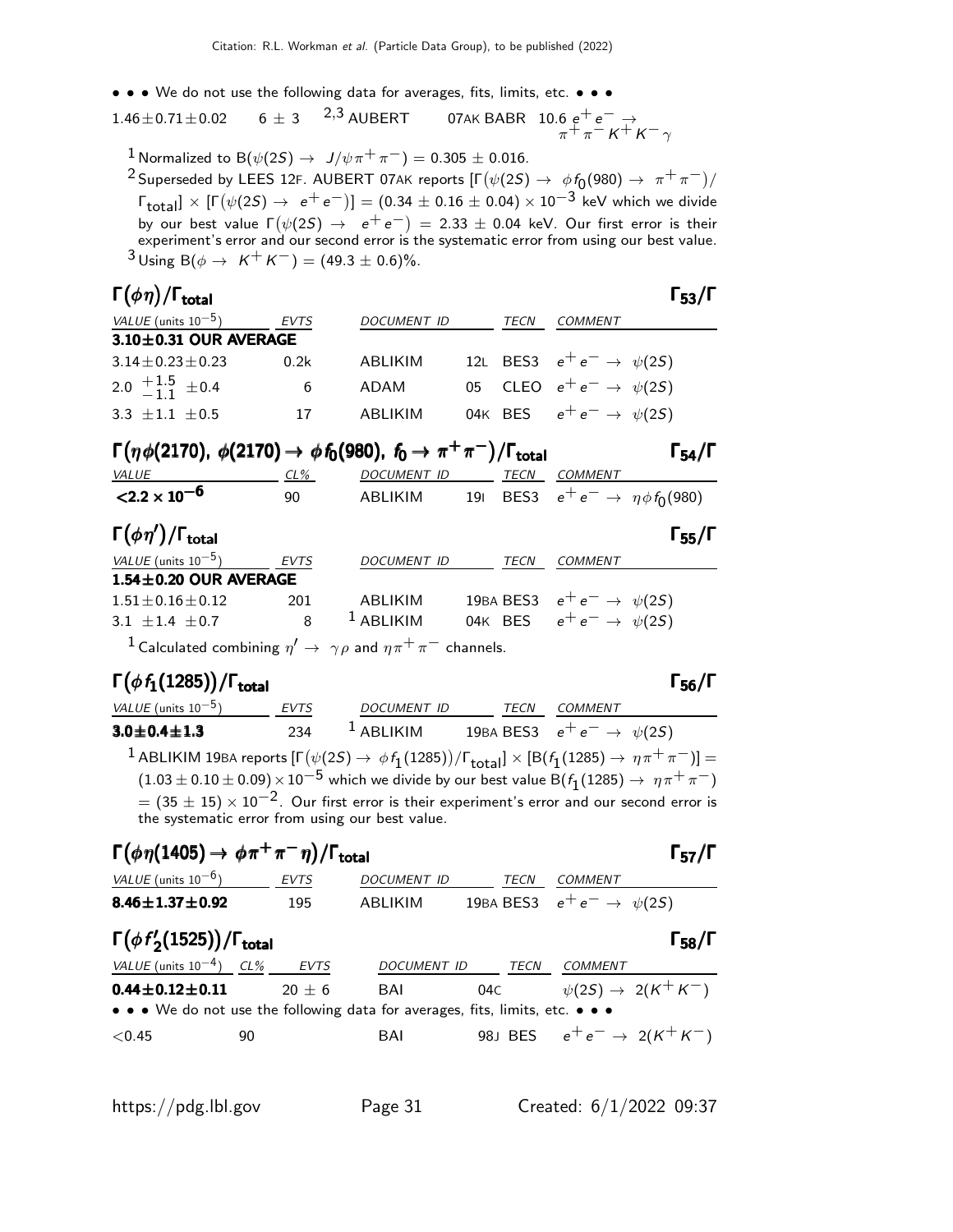| $\Gamma(K^+K^-)/\Gamma_{\text{total}}$                                        |      |                                          |    |               | $\Gamma_{59}/\Gamma$                       |
|-------------------------------------------------------------------------------|------|------------------------------------------|----|---------------|--------------------------------------------|
| VALUE (units $10^{-5}$ ) CL% EVTS                                             |      | <i>DOCUMENT ID</i>                       |    | TECN          | <b>COMMENT</b>                             |
| $7.48 \pm 0.23 \pm 0.39$                                                      | 1.3k | $1$ METREVELI 12                         |    |               | $\psi(2S) \rightarrow K^+K^-$              |
| • • • We do not use the following data for averages, fits, limits, etc. • • • |      |                                          |    |               |                                            |
| 6.2 $\pm 1.5$ $\pm 0.2$                                                       | 66   | $2,3$ LEES                               |    |               | 15J BABR $e^+e^- \rightarrow K^+K^-\gamma$ |
| 8.3 $\pm 1.5$ $\pm 0.2$                                                       | 66   | $3,4$ LEES                               |    |               | 15J BABR $e^+e^- \rightarrow K^+K^-\gamma$ |
| 6.3 $\pm$ 0.6 $\pm$ 0.3                                                       |      | $5$ DOBBS 06A CLEO $e^+e^-$              |    |               |                                            |
| $+7$<br>10                                                                    |      | <sup>5</sup> BRANDELIK 79C DASP $e^+e^-$ |    |               |                                            |
| < 5                                                                           | 90   | <b>FELDMAN</b>                           | 77 | MRK1 $e^+e^-$ |                                            |

1 Obtained by analyzing CLEO-c data but not authored by the CLEO Collaboration.  $2 \sin \phi > 0$ .  $3 \text{ Using } \Gamma(\psi(2S) \to e^+e^-) = (2.37 \pm 0.04) \text{ keV}.$ 

 $4 \sin \phi < 0$ .

5 Interference with non-resonant  $K^+ K^-$  production not taken into account.

| $\Gamma(K^+K^-\pi^+)/\Gamma_{\text{total}}$                                   |       |                    |      |                                                                                                                         |
|-------------------------------------------------------------------------------|-------|--------------------|------|-------------------------------------------------------------------------------------------------------------------------|
| VALUE (units $10^{-4}$ )                                                      | EVTS  | <b>DOCUMENT ID</b> | TECN | <b>COMMENT</b>                                                                                                          |
| 7.3±0.5 OUR AVERAGE                                                           |       |                    |      |                                                                                                                         |
| $8.1 \pm 1.3 \pm 0.3$                                                         | 133   | <b>LEES</b>        |      | 12F BABR 10.6 $e^+e^- \rightarrow$<br>$\pi^+ \pi^- K^+ K^- \gamma$<br>05 CLEO $e^+e^- \rightarrow \psi(2S) \rightarrow$ |
|                                                                               |       |                    |      |                                                                                                                         |
| $7.1 \pm 0.3 \pm 0.4$                                                         | 817.2 | <b>BRIERE</b>      |      |                                                                                                                         |
| $16 \pm 4$                                                                    |       |                    |      | <sup>1</sup> TANENBAUM 78 MRK1 $e^+e^-$                                                                                 |
| • • • We do not use the following data for averages, fits, limits, etc. • • • |       |                    |      |                                                                                                                         |
| $11.0 \pm 1.9 \pm 0.2$                                                        |       |                    |      | 85 <sup>2</sup> AUBERT 07AK BABR $10.6 e^+ e^- \rightarrow \pi^+ \pi^- K^+ K^- \gamma$                                  |

1 Assuming entirely strong decay.

 $\overline{\phantom{0}}$ 

 $^2$ Superseded by LEES 12F. AUBERT 07AK reports  $[\Gamma(\psi(2S) \to~K^+~\!K^-\pi^+)/\Gamma_{\rm total}] \times$  $[\Gamma(\psi(2S) \to e^+e^-)] = (2.56 \pm 0.42 \pm 0.16) \times 10^{-3}$  keV which we divide by our best value Γ $(\psi(2S) \rightarrow e^+e^-)=$  2.33  $\pm$  0.04 keV. Our first error is their experiment's error and our second error is the systematic error from using our best value.

| $\Gamma(K^+K^-\pi^0)/\Gamma_{\rm total}$                                      |    |      |                    |     |            |                                        | $\Gamma_{61}/\Gamma$ |
|-------------------------------------------------------------------------------|----|------|--------------------|-----|------------|----------------------------------------|----------------------|
| VALUE (units $10^{-5}$ ) CL% EVTS                                             |    |      | DOCUMENT ID        |     | TECN       | COMMENT                                |                      |
| $4.07 \pm 0.16 \pm 0.26$                                                      |    | 0.9k | ABLIKIM            |     |            | 12L BES3 $e^+e^- \rightarrow \psi(25)$ |                      |
| • • • We do not use the following data for averages, fits, limits, etc. • • • |    |      |                    |     |            |                                        |                      |
| ${<}8.9$                                                                      | 90 | 1    | FRANKLIN           |     |            | 83 MRK2 $e^+e^- \rightarrow$ hadrons   |                      |
| $\Gamma(K_S^0 K_S^0)/\Gamma_{\text{total}}$                                   |    |      |                    |     |            |                                        | $\Gamma_{62}/\Gamma$ |
| VALUE (units $10^{-4}$ )                                                      |    |      | <b>DOCUMENT ID</b> |     | TECN       | COMMENT                                |                      |
| < 0.046                                                                       |    |      | $\frac{1}{2}$ BAI  | 04D | <b>BFS</b> |                                        |                      |

 $1$  Forbidden by CP.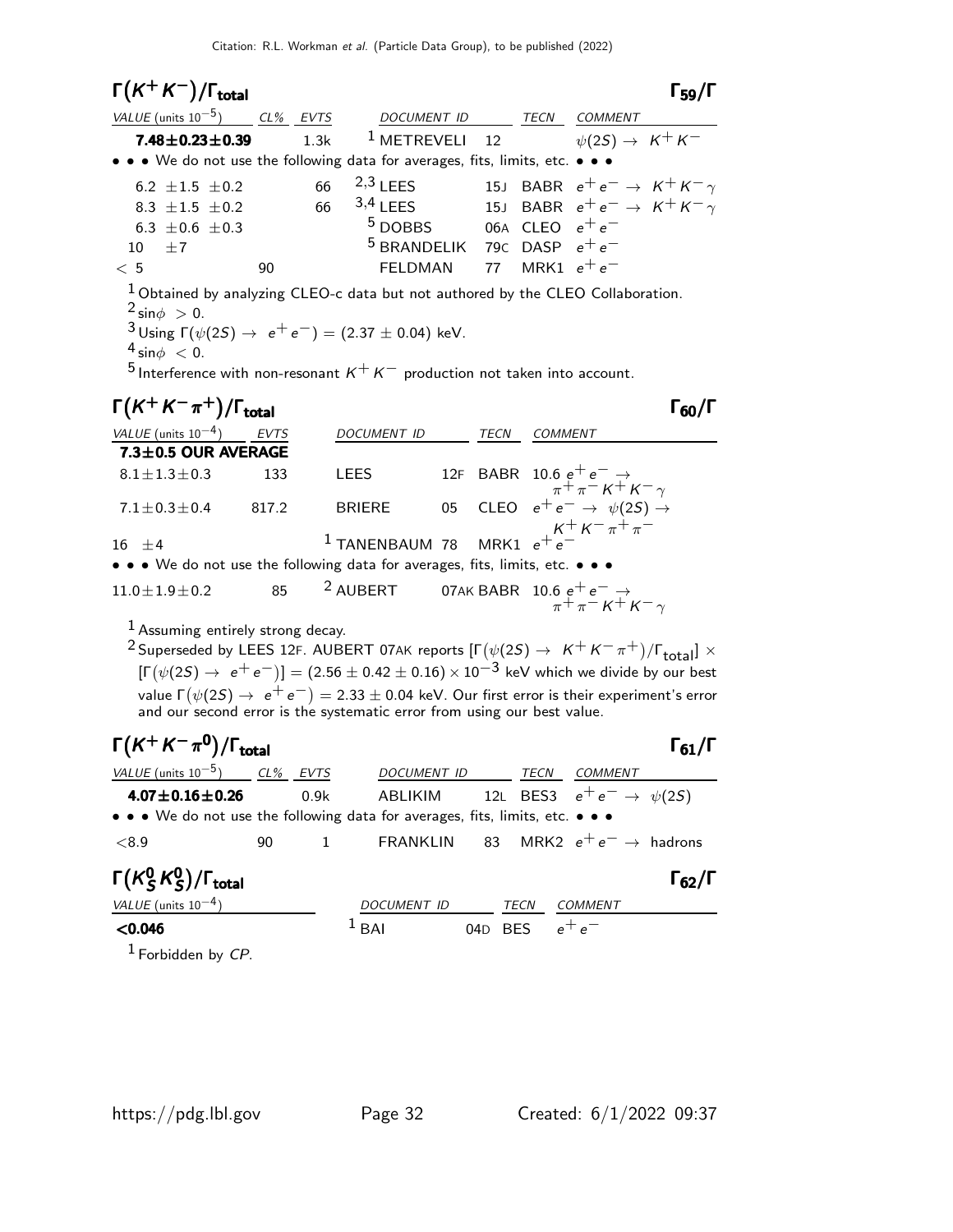### $\mathsf{\Gamma}(\mathsf{K}^0_\mathsf{S})$  $^0_S$ K $^0_L$ Γ(K ${}^{0}$ SK ${}^{0}$ )/Γ<sub>total</sub> 63/Γ

| VALUE (units $10^{-5}$ )    | EVTS           | <b>DOCUMENT ID</b> | TECN              | <b>COMMENT</b>                                          |
|-----------------------------|----------------|--------------------|-------------------|---------------------------------------------------------|
| $5.34 \pm 0.33$ OUR AVERAGE |                |                    |                   |                                                         |
| $5.28 \pm 0.25 \pm 0.34$    | $478 + 23$     | $1$ METREVELI 12   |                   | $\psi(2S) \rightarrow K_S^0 K_I^0$                      |
| 5.8 $\pm$ 0.8 $\pm$ 0.4     |                | <b>DOBBS</b>       | 06A CLEO $e^+e^-$ |                                                         |
| $5.24 \pm 0.47 \pm 0.48$    | $156~{\pm}~14$ | $2$ BAI            |                   | 04B BES2 $\psi(2S) \rightarrow K_S^0 K_I^0 \rightarrow$ |
|                             |                |                    |                   | $\pi^+\pi^- X$                                          |
|                             |                |                    |                   |                                                         |

<sup>1</sup> Obtained by analyzing CLEO-c data but not authored by the CLEO Collaboration.  $2$ Using B( $K_S^0$  →  $π$ <sup>+</sup>π<sup>-</sup>) = 0.6860 ± 0.0027.

# $\Gamma(K^+ K^-\pi^+\pi^-\pi^0)/\Gamma_{\text{total}}$  Γ<sub>66</sub>/Γ

| $I(N \nN \pi^* \pi^* \pi^*)/I$ total      |       |               |             | ا 66/1                                                                                                   |
|-------------------------------------------|-------|---------------|-------------|----------------------------------------------------------------------------------------------------------|
| VALUE (units $10^{-4}$ ) EVTS DOCUMENT ID |       |               | <b>TECN</b> | <b>COMMENT</b>                                                                                           |
| $12.6 \pm 0.9$ OUR AVERAGE                |       |               |             |                                                                                                          |
|                                           |       |               |             | 18.9±5.7±0.3 32 <sup>1</sup> AUBERT 07AU BABR 10.6 $e^+e^- \rightarrow$<br>$K^+K^-\pi^+\pi^-\pi^0\gamma$ |
|                                           |       |               |             |                                                                                                          |
| $11.7 \pm 1.0 \pm 1.5$                    | 597   | ABLIKIM       |             | 06G BES2 $\psi(2S) \to K^+ K^- \pi^+ \pi^- \pi^0$                                                        |
| $12.7 \pm 0.5 \pm 1.0$                    | 711.6 | <b>BRIERE</b> |             | 05 CLEO $e^+e^- \rightarrow \psi(2S) \rightarrow$                                                        |
|                                           |       |               |             | $K^+ K^- \pi^+ \pi^- \pi^0$                                                                              |

 $^1$  AUBERT 07AU reports  $[\Gamma(\psi(2S) \rightarrow K^+K^-\pi^+\pi^-\pi^0)/\Gamma_{\rm total}]\times [\Gamma(\psi(2S) \rightarrow$  $\rm (e^+e^-)] = (44\pm 13\pm 3)\times 10^{-4}$  keV which we divide by our best value  $\Gamma(\psi(2S) \to \psi_1)$  $(e^+e^-) = 2.33 \pm 0.04$  keV. Our first error is their experiment's error and our second error is the systematic error from using our best value.

# $\Gamma(\omega f_0(1710) \rightarrow \omega K^+ K^-)/\Gamma_{\text{total}}$  Γ<sub>67</sub>/Γ

| <i>VALUE</i> (units $10^{-5}$ ) | EVTS | <i>DOCUMENT ID</i> | TECN | <i>COMMENT</i>                                                 |
|---------------------------------|------|--------------------|------|----------------------------------------------------------------|
| $5.9 \pm 2.0 \pm 0.9$           | 19.  | ABLIKIM            |      | 06G BES2 $\psi(2S) \rightarrow$<br>$K^+ K^- \pi^+ \pi^- \pi^0$ |
|                                 |      |                    |      |                                                                |

| $\Gamma(K^*(892)^0 K^-\pi^+\pi^0 + \text{c.c.})/\Gamma_{\text{total}}$ |     |             |      | $\Gamma_{68}/\Gamma$            |
|------------------------------------------------------------------------|-----|-------------|------|---------------------------------|
| VALUE (units $10^{-4}$ ) EVTS                                          |     | DOCUMENT ID | TECN | <i>COMMENT</i>                  |
| $8.6 \pm 1.3 \pm 1.8$                                                  | 238 | ABLIKIM     |      | 06G BES2 $\psi(2S) \rightarrow$ |
|                                                                        |     |             |      | $K^+ K^- \pi^+ \pi^- \pi^0$     |

# $\Gamma(K^*(892)^+ K^-\pi^+\pi^- + \text{ c.c.})/\Gamma_{\text{total}}$  Γ<sub>69</sub>/Γ

| <i>VALUE</i> (units $10^{-4}$ ) | EVTS | <i>DOCUMENT ID</i> | <b>TFCN</b> | <i>COMMENT</i>                  |
|---------------------------------|------|--------------------|-------------|---------------------------------|
| $9.6 \pm 2.2 \pm 1.7$           | 133  | ABLIKIM            |             | 06G BES2 $\psi(2S) \rightarrow$ |
|                                 |      |                    |             | $K^+ K^- \pi^+ \pi^- \pi^0$     |

 $\Gamma(K^*(892)^+ K^- \rho^0 + \text{ c.c.})/\Gamma_{\text{total}}$  Γ<sub>70</sub>/Γ

| VALUE (units 10 <sup>-4</sup> ) | EVTS | DOCUMENT ID | TECN | COMMENT |                        |
|---------------------------------|------|-------------|------|---------|------------------------|
| 7.3±2.2±1.4                     | 78   | ABLIKIM     | 06G  | BES2    | $\psi(2S) \rightarrow$ |
| $K^+ K^- \pi^+ \pi^- \pi^0$     |      |             |      |         |                        |

$$
\Gamma(K^*(892)^0K^-\rho^+ + \text{c.c.})/\Gamma_{\text{total}}
$$

VALUE (units  $10^{-4}$ ) EVTS DOCUMENT ID TECN COMMENT **6.1±1.3±1.2** 125 ABLIKIM 06G BES2  $\psi(2S) \to$  $K^+ K^- \pi^+ \pi^- \pi^0$ 

https://pdg.lbl.gov Page 33 Created: 6/1/2022 09:37

 $\Gamma_{63}/\Gamma$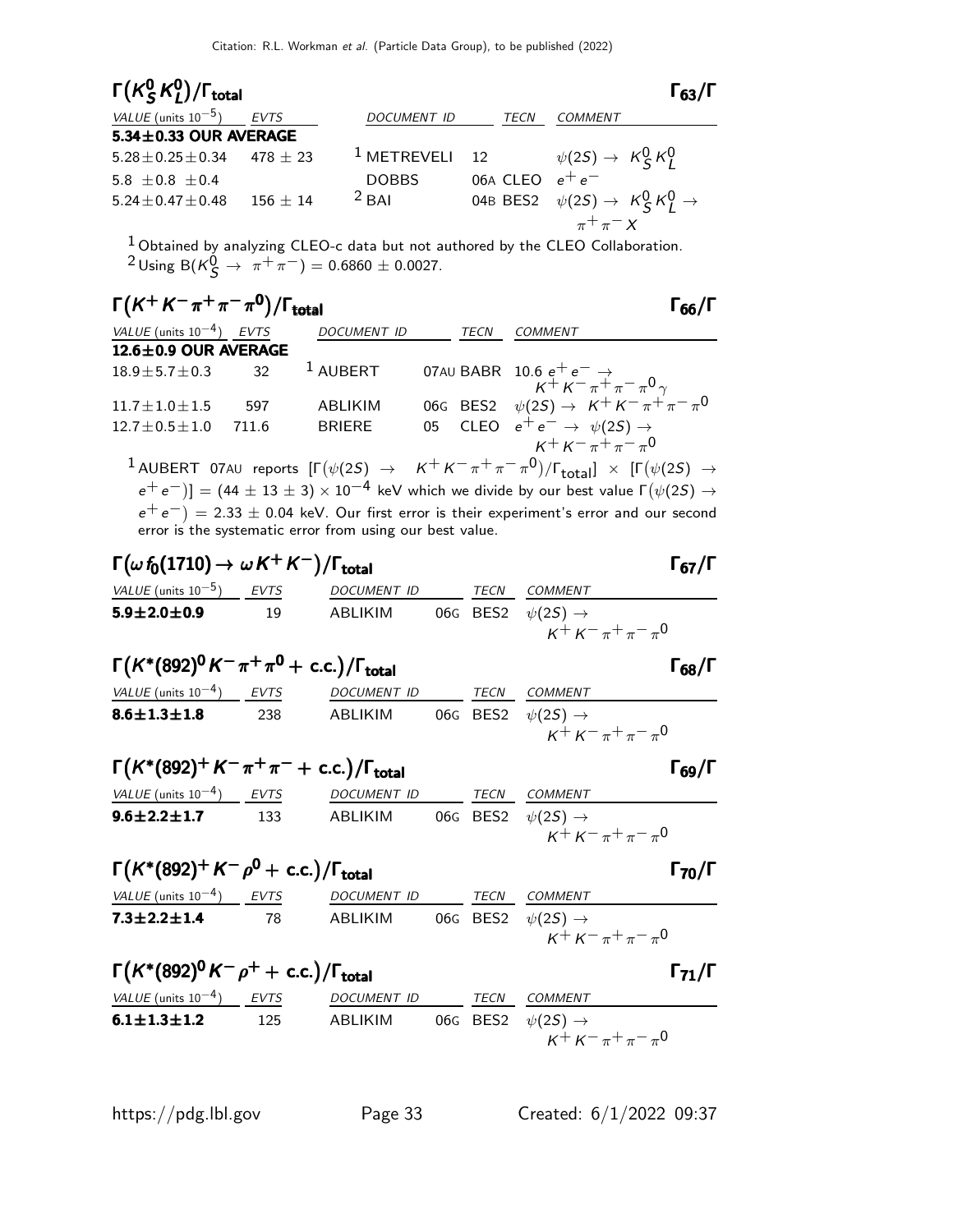| $\Gamma(K_S^0 K_S^0 \pi^+\pi^-)/\Gamma_{\text{total}}$                                                                                           |                |                                                                              |                 |                  |                                                                                                                                  | $\Gamma_{72}/\Gamma$                       |
|--------------------------------------------------------------------------------------------------------------------------------------------------|----------------|------------------------------------------------------------------------------|-----------------|------------------|----------------------------------------------------------------------------------------------------------------------------------|--------------------------------------------|
| VALUE (units $10^{-4}$ )<br>$\mathcal{L}(\mathcal{L})$                                                                                           | EVTS           | DOCUMENT ID                                                                  |                 |                  | TECN COMMENT                                                                                                                     |                                            |
| $2.20 \pm 0.25 \pm 0.37$ 83 ± 9                                                                                                                  |                | ABLIKIM                                                                      |                 |                  | 050 BES2 $e^+e^- \rightarrow \psi(25)$                                                                                           |                                            |
| $\Gamma(K^+K^-\rho^0)/\Gamma_{\rm total}$                                                                                                        |                |                                                                              |                 |                  |                                                                                                                                  | $\Gamma_{75}/\Gamma$                       |
| VALUE (units $10^{-4}$ ) EVTS                                                                                                                    |                | DOCUMENT ID                                                                  |                 | TECN             | <i>COMMENT</i>                                                                                                                   |                                            |
| $2.2 \pm 0.2 \pm 0.4$                                                                                                                            | 223.8          | <b>BRIERE</b>                                                                | 05              |                  | CLEO $e^+e^- \rightarrow \psi(2S) \rightarrow$                                                                                   | $K^+ K^- \pi^+ \pi^-$                      |
| $\Gamma(K^*(892)^0\overline{K}_2^*(1430)^0)/\Gamma_{\rm total}$                                                                                  |                |                                                                              |                 |                  |                                                                                                                                  | $\Gamma_{76}/\Gamma$                       |
| VALUE (units $10^{-4}$ ) CL% EVTS                                                                                                                |                | DOCUMENT ID TECN                                                             |                 |                  | COMMENT                                                                                                                          |                                            |
| $1.86 \pm 0.32 \pm 0.43$                                                                                                                         | $93 \pm 16$    | BAI                                                                          | 04 <sub>C</sub> |                  |                                                                                                                                  | $\psi(2S) \rightarrow K^+ K^- \pi^+ \pi^-$ |
| • • • We do not use the following data for averages, fits, limits, etc. • • •                                                                    |                |                                                                              |                 |                  |                                                                                                                                  |                                            |
| ${<}1.2$<br>90                                                                                                                                   |                | <b>BAI</b>                                                                   |                 | 98J BES $e^+e^-$ |                                                                                                                                  |                                            |
| $\Gamma(K^+K^-\pi^+\pi^-\eta)/\Gamma_{\rm total}$                                                                                                |                |                                                                              |                 |                  |                                                                                                                                  | $\Gamma_{77}/\Gamma$                       |
| $VALUE$ (units $10^{-3}$ ) EVTS DOCUMENT ID TECN COMMENT                                                                                         |                |                                                                              |                 |                  |                                                                                                                                  |                                            |
| $1.3 \pm 0.7 \pm 0.1$                                                                                                                            |                | 7 $^1$ AUBERT 07AU BABR 10.6 $e^+e^- \rightarrow K^+K^-\pi^+\pi^-\eta\gamma$ |                 |                  |                                                                                                                                  |                                            |
| $1$ AUBERT 07AU quotes $\Gamma_{ee}^{\psi(2S)}$ . B $(\psi(2S) \to 2(\pi^+\pi)\eta)$ · B $(\eta \to \gamma\gamma)$ = 1.2 $\pm$ 0.7 $\pm$ 0.1 eV. |                |                                                                              |                 |                  |                                                                                                                                  |                                            |
| $\Gamma(K^+K^-2(\pi^+\pi^-)\pi^0)/\Gamma_{\rm total}$                                                                                            |                |                                                                              |                 |                  |                                                                                                                                  | $\Gamma_{79}/\Gamma$                       |
| VALUE (units $10^{-4}$ ) EVTS                                                                                                                    |                | DOCUMENT ID                                                                  |                 |                  | TECN COMMENT                                                                                                                     |                                            |
| $10.0 \pm 2.5 \pm 1.8$                                                                                                                           | 65             | ABLIKIM                                                                      |                 |                  | 07D BES2 $e^+e^- \rightarrow \psi(2S)$                                                                                           |                                            |
|                                                                                                                                                  |                |                                                                              |                 |                  |                                                                                                                                  |                                            |
| $\Gamma(K^+K^*(892)^- + \text{c.c.})/\Gamma_{\text{total}}$                                                                                      |                |                                                                              |                 |                  |                                                                                                                                  | $\Gamma_{80}/\Gamma$                       |
| VALUE (units $10^{-5}$ ) CL% EVTS<br>2.9 ±0.4 OUR AVERAGE Error includes scale factor of 1.2.                                                    |                | DOCUMENT ID TECN COMMENT                                                     |                 |                  |                                                                                                                                  |                                            |
| $3.18 \pm 0.30 \pm 0.26$                                                                                                                         | 0.2k           | ABLIKIM                                                                      |                 |                  | 12L BES3 $e^+e^- \rightarrow \psi(25)$                                                                                           |                                            |
| 2.9 $\frac{+1.3}{-1.7}$ $\pm$ 0.4 9.6 $\pm$ 4.2                                                                                                  |                | ABLIKIM                                                                      |                 |                  | 051 BES2 $e^+e^- \to \psi(25)$                                                                                                   |                                            |
| 1.3 $\frac{+1.0}{-0.7}$ ±0.3                                                                                                                     | $\overline{7}$ | <b>ADAM</b>                                                                  |                 |                  | 05 CLEO $e^+e^- \rightarrow \psi(2S)$                                                                                            |                                            |
| • • • We do not use the following data for averages, fits, limits, etc. • • •                                                                    |                |                                                                              |                 |                  |                                                                                                                                  |                                            |
| < 5.4<br>90                                                                                                                                      |                | FRANKLIN                                                                     |                 |                  |                                                                                                                                  | 83 MRK2 $e^+e^- \rightarrow$ hadrons       |
| $\Gamma(2(K^+K^-))/\Gamma_{\text{total}}$                                                                                                        |                |                                                                              |                 |                  |                                                                                                                                  | $\Gamma_{81}/\Gamma$                       |
| $VALUE$ (units $10^{-4}$ ) EVTS                                                                                                                  |                | DOCUMENT ID                                                                  |                 | TECN             | COMMENT                                                                                                                          |                                            |
| $0.63 \pm 0.13$ OUR AVERAGE<br>$0.9 \pm 0.4 \pm 0.1$                                                                                             | 13             | LEES                                                                         |                 |                  |                                                                                                                                  |                                            |
| $0.6 \pm 0.1 \pm 0.1$                                                                                                                            | 59.2           | <b>BRIERE</b>                                                                |                 |                  | 12F BABR 10.6 $e^+e^- \rightarrow$<br>2( $K^+K^-$ ) $\gamma$<br>05 CLEO $e^+e^- \rightarrow \psi(2S) \rightarrow$<br>$2(K^+K^-)$ |                                            |
| $\Gamma(2(K^+K^-)\pi^0)/\Gamma_{\rm total}$                                                                                                      |                |                                                                              |                 |                  |                                                                                                                                  | $\Gamma_{82}/\Gamma$                       |
| $VALUE$ (units $10^{-4}$ ) EVTS                                                                                                                  |                | DOCUMENT ID                                                                  |                 |                  | TECN COMMENT                                                                                                                     |                                            |
| $1.1 \pm 0.2 \pm 0.2$                                                                                                                            | 44.7           | <b>BRIERE</b>                                                                | 05              |                  | CLEO $e^+e^- \rightarrow \psi(2S) \rightarrow$<br>$2(K^+ K^-)\pi^0$                                                              |                                            |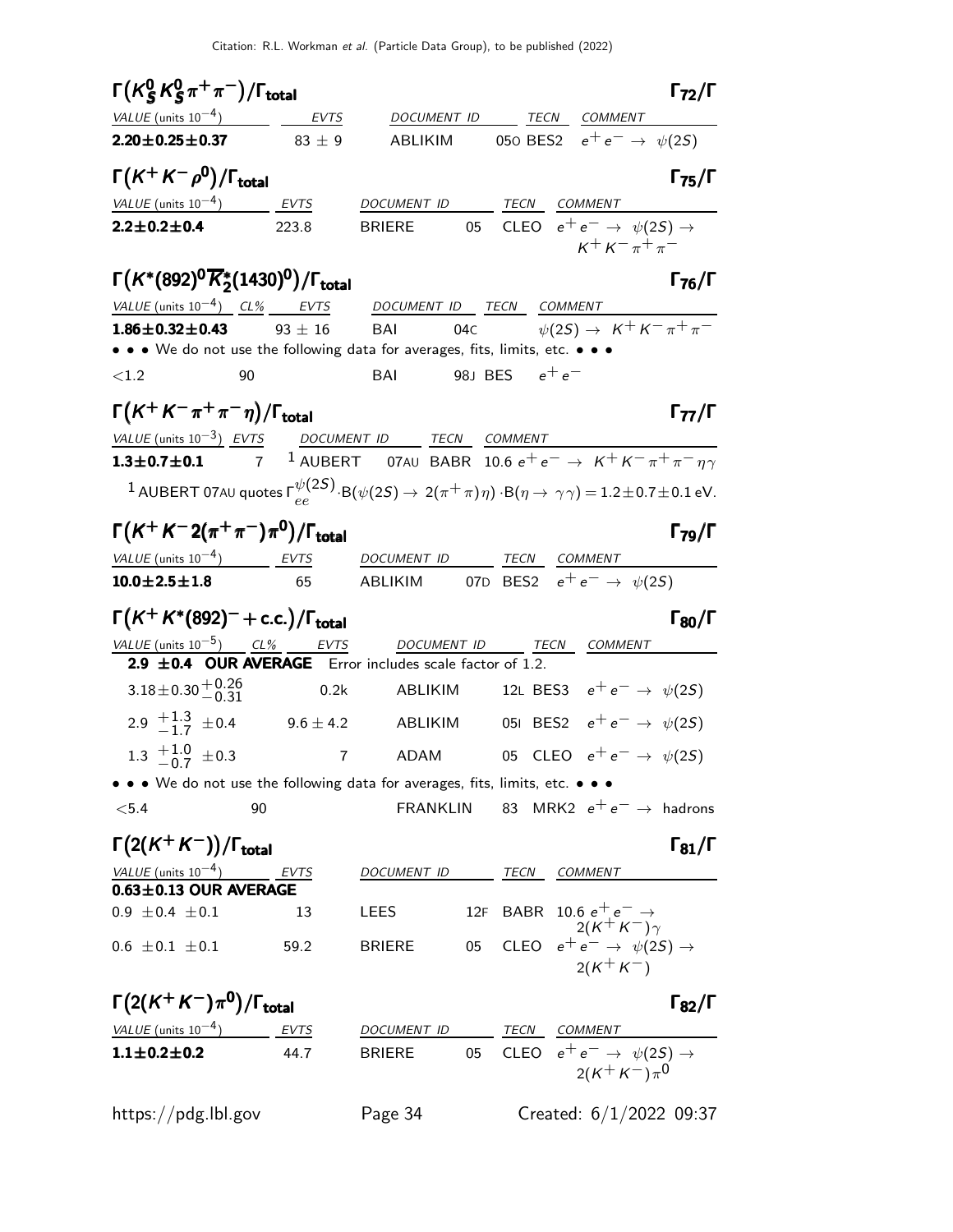| $\Gamma(K^+K^-\phi)/\Gamma_{\rm total}$                                                                         |                            |                  | $\Gamma_{83}/\Gamma$                                                       |
|-----------------------------------------------------------------------------------------------------------------|----------------------------|------------------|----------------------------------------------------------------------------|
| VALUE (units $10^{-4}$ ) EVTS                                                                                   | DOCUMENT ID                | TECN             | <b>COMMENT</b>                                                             |
| $0.70 \pm 0.16$ OUR AVERAGE                                                                                     |                            |                  |                                                                            |
| $0.8 \pm 0.2 \pm 0.1$<br>36.8                                                                                   | BRIERE                     |                  | 05 CLEO $e^+e^- \rightarrow \psi(2S) \rightarrow$<br>$2(K^+K^-)$           |
| $0.6 \pm 0.2 \pm 0.1$ $16.1 \pm 5.0$ $1$ BAI                                                                    |                            | 03B BES          | $\psi(2S) \rightarrow 2(K^+K^-)$                                           |
| <sup>1</sup> Normalized to B( $\psi(2S) \to J/\psi \pi^+ \pi^-$ ) = 0.305 $\pm$ 0.016.                          |                            |                  |                                                                            |
|                                                                                                                 |                            |                  |                                                                            |
| $\Gamma(K_1(1270)^{\pm}\,K^{\mp})/\Gamma_{\rm total}$                                                           |                            |                  | $\Gamma_{84}/\Gamma$                                                       |
| $VALUE$ (units $10^{-4}$ )                                                                                      | DOCUMENT ID<br>$1$ RAI     |                  | TECN COMMENT                                                               |
| $10.0 \pm 1.8 \pm 2.1$                                                                                          |                            | 99c BES $e^+e^-$ |                                                                            |
| <sup>1</sup> Assuming B(K <sub>1</sub> (1270) $\rightarrow$ K $\rho$ )=0.42 ± 0.06                              |                            |                  |                                                                            |
| $\Gamma(K^+\overline{K}{}^*(892)^0\pi^-+$ c.c.)/ $\Gamma_{\rm total}$                                           |                            |                  | $\Gamma_{85}/\Gamma$                                                       |
| VALUE (units $10^{-4}$ )                                                                                        | DOCUMENT ID                |                  | TECN COMMENT                                                               |
| $6.7 + 2.5$                                                                                                     | TANENBAUM 78 MRK1 $e^+e^-$ |                  |                                                                            |
|                                                                                                                 |                            |                  |                                                                            |
| $\Gamma(\eta K^+ K^-$ , no $\eta \phi) / \Gamma_{\rm total}$                                                    |                            |                  | $\Gamma_{86}/\Gamma$                                                       |
| VALUE (units $10^{-5}$ ) CL% EVTS                                                                               | DOCUMENT ID TECN COMMENT   |                  |                                                                            |
| $3.49 \pm 0.09 \pm 0.15$<br>1.8k<br>• • We do not use the following data for averages, fits, limits, etc. • • • |                            |                  | <sup>1</sup> ABLIKIM 20F BES3 $\psi(2S) \rightarrow K^+ K^- \gamma \gamma$ |
| 0.3k<br>$3.08 \pm 0.29 \pm 0.25$                                                                                |                            |                  | 1,2 ABLIKIM 12L BES3 $\psi(2S) \rightarrow K^+ K^- \gamma \gamma$          |
| 90<br>${<}13$                                                                                                   | <b>BRIERE</b>              |                  | 05 CLEO $e^+e^- \rightarrow \psi(2S) \rightarrow$                          |
|                                                                                                                 |                            |                  | $K^+ K^- \pi^+ \pi^- \pi^0$                                                |
| <sup>1</sup> Excluding $\eta \phi$ .<br><sup>2</sup> Superseded by ABLIKIM 20F.                                 |                            |                  |                                                                            |
| $\Gamma(X(1750)\eta \to K^+K^-\eta)/\Gamma_{\rm total}$                                                         |                            |                  | $\Gamma_{87}/\Gamma$                                                       |
| $VALUE$ (units $10^{-6}$ )                                                                                      | DOCUMENT ID                |                  | TECN COMMENT                                                               |
| $4.8 \pm 1.0 \pm 2.6$                                                                                           | <b>ABLIKIM</b>             |                  | 20F BES3 $\psi(2S) \rightarrow K^+ K^- \eta$                               |
|                                                                                                                 |                            |                  |                                                                            |
| $\Gamma(K_1(1400)^{\pm}\,K^{\mp})/\Gamma_{\rm total}$                                                           |                            |                  | $\Gamma_{88}/\Gamma$                                                       |
| <u>VALUE</u> (units $10^{-4}$ ) CL%                                                                             | DOCUMENT ID TECN COMMENT   |                  |                                                                            |
| 90<br>< 3.1                                                                                                     | $1$ BAI 99C BES $e^+e^-$   |                  |                                                                            |
| <sup>1</sup> Assuming B(K <sub>1</sub> (1400) $\rightarrow$ K <sup>*</sup> $\pi$ )=0.94 ± 0.06                  |                            |                  |                                                                            |
| $\Gamma(K_2^*(1430)^{\pm}K^{\mp})/\Gamma_{\text{total}}$                                                        |                            |                  | $\Gamma_{89}/\Gamma$                                                       |
| $VALUE (units 10-5)$ EVTS                                                                                       | DOCUMENT ID TECN COMMENT   |                  |                                                                            |
| <b>7.12±0.62+1.13</b> $251 \pm 22$                                                                              |                            |                  | ABLIKIM 12L BES3 $e^+e^- \rightarrow \psi(2S)$                             |
| $\Gamma(K^*(892)^0\overline{K}^0$ + c.c.)/ $\Gamma_{\text{total}}$                                              |                            |                  | $\Gamma_{90}/\Gamma$                                                       |
| $\frac{\text{VALUE (units 10-5)}{10.9 \pm 2.0 \text{ OUR AVERAGE}}$<br>EVTS                                     | DOCUMENT ID TECN COMMENT   |                  |                                                                            |
|                                                                                                                 |                            |                  |                                                                            |
| $13.3^{+2.4}_{-2.8}$ $\pm$ 1.7 65.6 $\pm$ 9.0                                                                   | ABLIKIM                    |                  | 051 BES2 $e^+e^- \to \psi(2S)$                                             |
| 9.2 <sup>+2.7</sup> ± 0.9<br>25                                                                                 | ADAM                       |                  | 05 CLEO $e^+e^- \rightarrow \psi(2S)$                                      |
| https://pdg.lbl.gov                                                                                             | Page 35                    |                  | Created: $6/1/2022$ 09:37                                                  |

 $\blacksquare$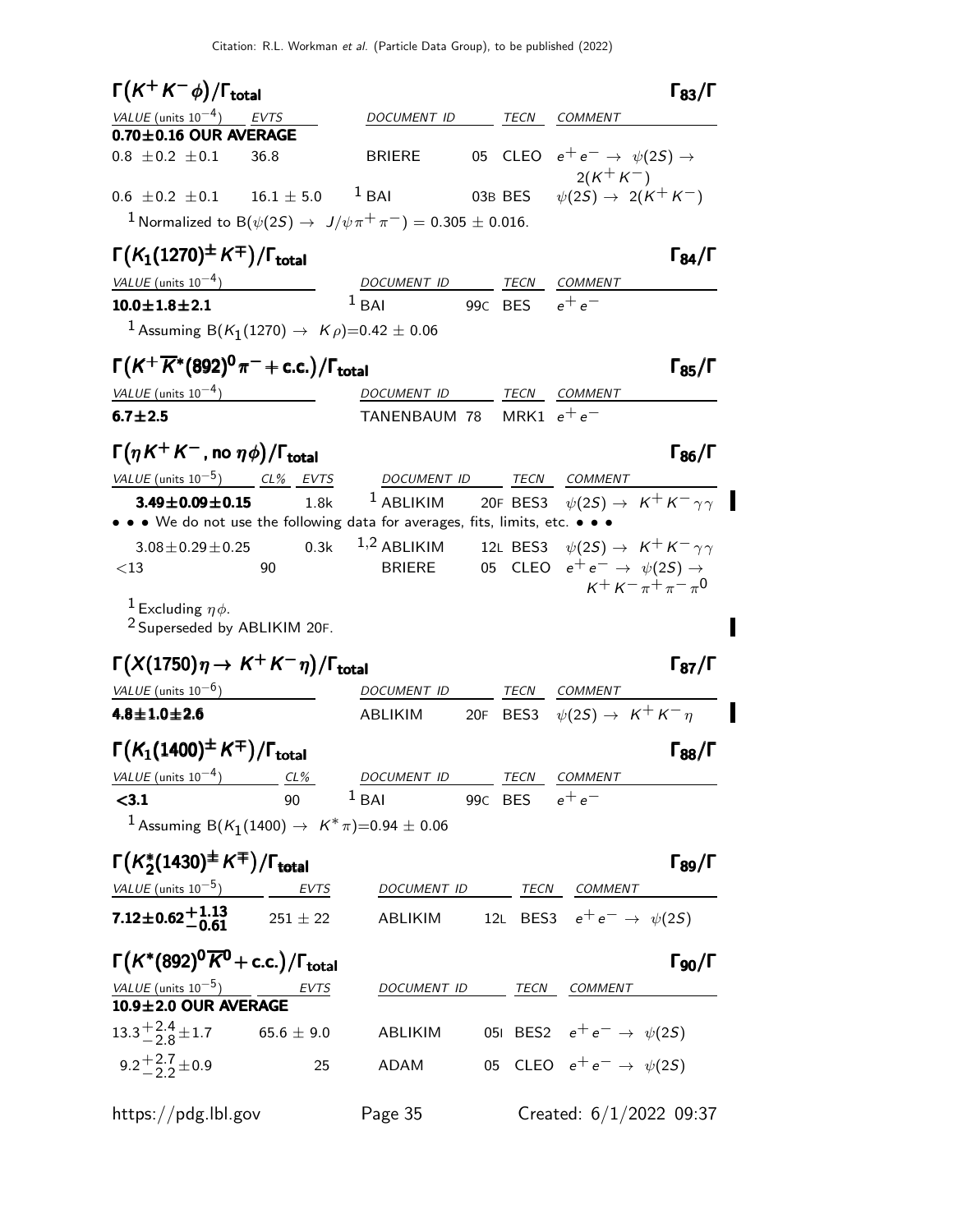| $\Gamma(K^+K^*(892)^- + \text{c.c.})/\Gamma(K^*(892)^0\overline{K}^0 + \text{c.c.})$<br>VALUE |             | DOCUMENT ID                                                                                                       |                         |              | <u>TECN COMMENT</u>                       | $\Gamma_{80}/\Gamma_{90}$                                                                  |
|-----------------------------------------------------------------------------------------------|-------------|-------------------------------------------------------------------------------------------------------------------|-------------------------|--------------|-------------------------------------------|--------------------------------------------------------------------------------------------|
| $0.16 \pm 0.06$ OUR AVERAGE                                                                   |             |                                                                                                                   |                         |              |                                           |                                                                                            |
| $0.22 + 0.10$<br>$-0.14$                                                                      |             | ABLIKIM                                                                                                           | 051                     |              | BES2 $e^+e^- \rightarrow \psi(2S)$        |                                                                                            |
| $0.14 + 0.08$<br>$-0.06$                                                                      |             | ADAM                                                                                                              | 05                      |              | CLEO $e^+e^- \rightarrow \psi(2S)$        |                                                                                            |
| $\Gamma(\omega\,K^+ \,K^-)/\Gamma_{\rm total}$                                                |             |                                                                                                                   |                         |              |                                           | $\Gamma_{91}/\Gamma$                                                                       |
| VALUE (units $10^{-4}$ ) EVTS                                                                 |             | DOCUMENT ID                                                                                                       |                         | TECN COMMENT |                                           |                                                                                            |
| 1.62±0.11 OUR AVERAGE                                                                         |             | Error includes scale factor of 1.1.                                                                               |                         |              |                                           |                                                                                            |
| $1.56 \pm 0.04 \pm 0.11$                                                                      | 2.8k        | ABLIKIM                                                                                                           | 14G BES3                |              |                                           | $\psi(2S) \to K^+ K^- \pi^+ \pi^- \pi^0$                                                   |
| $2.38 \pm 0.37 \pm 0.29$                                                                      | 78          | ABLIKIM                                                                                                           | BES <sub>2</sub><br>06G |              |                                           | $\psi(2S) \to K^+ K^- \pi^+ \pi^- \pi^0$                                                   |
| $1.9 \pm 0.3 \pm 0.3$                                                                         | 76.8        | <b>BRIERE</b>                                                                                                     | <b>CLEO</b><br>05       |              | $e^+e^- \rightarrow \psi(2S) \rightarrow$ |                                                                                            |
| $1.5 \pm 0.3 \pm 0.2$ 23 <sup>1</sup> BAI                                                     |             |                                                                                                                   | 03B BES                 |              | $K^+ K^- \pi^+ \pi^- \pi^0$               | $\psi(2S) \to K^+ K^- \pi^+ \pi^- \pi^0$                                                   |
| <sup>1</sup> Normalized to B( $\psi(2S) \to J/\psi \pi^+ \pi^-) = 0.305 \pm 0.016$ .          |             |                                                                                                                   |                         |              |                                           |                                                                                            |
| $\Gamma(\omega\,{\sf K}^0_{\sf S}\,{\sf K}^0_{\sf S})/\Gamma_{\sf total}$                     |             |                                                                                                                   |                         |              |                                           | $\Gamma_{92}/\Gamma$                                                                       |
| VALUE (units $10^{-5}$ ) EVTS                                                                 |             | DOCUMENT ID                                                                                                       |                         | TECN COMMENT |                                           |                                                                                            |
| $7.04 \pm 0.39 \pm 0.36$                                                                      | 1.5k        | ABLIKIM                                                                                                           |                         |              |                                           | 21AL BES3 $\psi(2S) \to \pi^+ \pi^- \pi^0 K_S^0 K_S^0$                                     |
| $\Gamma(\omega K^{*}(892)^{+} K^{-} + c.c.)/\Gamma_{\rm total}$                               |             |                                                                                                                   |                         |              |                                           | $\Gamma_{93}/\Gamma$                                                                       |
| VALUE (units $10^{-5}$ )                                                                      | EVTS        | DOCUMENT ID                                                                                                       |                         | TECN         | COMMENT                                   |                                                                                            |
| $20.7 \pm 2.6$ OUR AVERAGE                                                                    |             |                                                                                                                   |                         |              |                                           |                                                                                            |
| $18.9 \pm 2.9 \pm 2.2$                                                                        | 396         | ABLIKIM                                                                                                           |                         | 13M BES3     |                                           | $\psi(2S) \rightarrow \omega K_S^0 K^- \pi^+$                                              |
| $22.6 \pm 3.0 \pm 2.4$                                                                        | 535         | ABLIKIM                                                                                                           |                         | 13M BES3     |                                           | $\psi(2S) \rightarrow \omega K^+ K^- \pi^0$                                                |
| $\Gamma(\omega K_2^*(1430)^+ K^- + \text{c.c.})/\Gamma_{\text{total}}$                        |             |                                                                                                                   |                         |              |                                           | $\Gamma_{94}/\Gamma$                                                                       |
| VALUE (units $10^{-5}$ ) EVTS                                                                 |             | DOCUMENT ID TECN COMMENT                                                                                          |                         |              |                                           |                                                                                            |
| 6.1 $\pm$ 1.2 OUR AVERAGE                                                                     |             |                                                                                                                   |                         |              |                                           |                                                                                            |
| $6.39 + 1.50 + 0.78$                                                                          | 128         | ABLIKIM                                                                                                           |                         |              |                                           | 13M BES3 $\psi(2S) \rightarrow \omega K_S^0 K^- \pi^+$                                     |
| $5.86 \pm 1.61 \pm 0.83$                                                                      | 143         | ABLIKIM                                                                                                           |                         | 13M BES3     |                                           | $\psi(2S) \rightarrow \omega K^+ K^- \pi^0$                                                |
| $\Gamma(\omega \overline{K}^*(892)^0 K^0)/\Gamma_{\rm total}$                                 |             |                                                                                                                   |                         |              |                                           | $\Gamma_{95}/\Gamma$                                                                       |
| VALUE (units $10^{-5}$ )                                                                      | <b>EVTS</b> | DOCUMENT ID TECN COMMENT                                                                                          |                         |              |                                           |                                                                                            |
| $16.8 \pm 2.5 \pm 1.6$                                                                        | 356         |                                                                                                                   |                         |              |                                           | ABLIKIM 13M BES3 $\psi(2S) \rightarrow \omega K_S^0 K^- \pi^+$                             |
| $\Gamma(\omega \overline{K}_2^*(1430)^0 K^0)/\Gamma_{\rm total}$                              |             |                                                                                                                   |                         |              |                                           | $\Gamma_{96}/\Gamma$                                                                       |
| $VALUE$ (units $10^{-5}$ ) EVTS                                                               |             |                                                                                                                   |                         |              |                                           |                                                                                            |
| $5.82 \pm 2.08 \pm 0.72$                                                                      | 116         |                                                                                                                   |                         |              |                                           | DOCUMENT ID TECN COMMENT<br>ABLIKIM 13M BES3 $\psi(2S) \rightarrow \omega K_S^0 K^- \pi^+$ |
| $\Gamma(\omega X(1440) \to \omega K_S^0 K^- \pi^+ + \text{c.c.})/\Gamma_{\text{total}}$       |             |                                                                                                                   |                         |              |                                           | $\Gamma_{97}/\Gamma$                                                                       |
| VALUE (units $10^{-5}$ ) EVTS                                                                 |             |                                                                                                                   |                         |              |                                           |                                                                                            |
| $1.60 \pm 0.27 \pm 0.24$                                                                      | 109         | $\frac{DOCUMENT ID}{1 ABLIKIM} \frac{TECN}{13M BES3} \frac{COMMENT}{\psi(2S) \rightarrow \omega K_S^0 K^- \pi^+}$ |                         |              |                                           |                                                                                            |

 $^1$  X(1440) compatible with  $\eta(1405)$  and  $\eta(1475)$ . A  $f_1(1420)$  is also possible.

 $\blacksquare$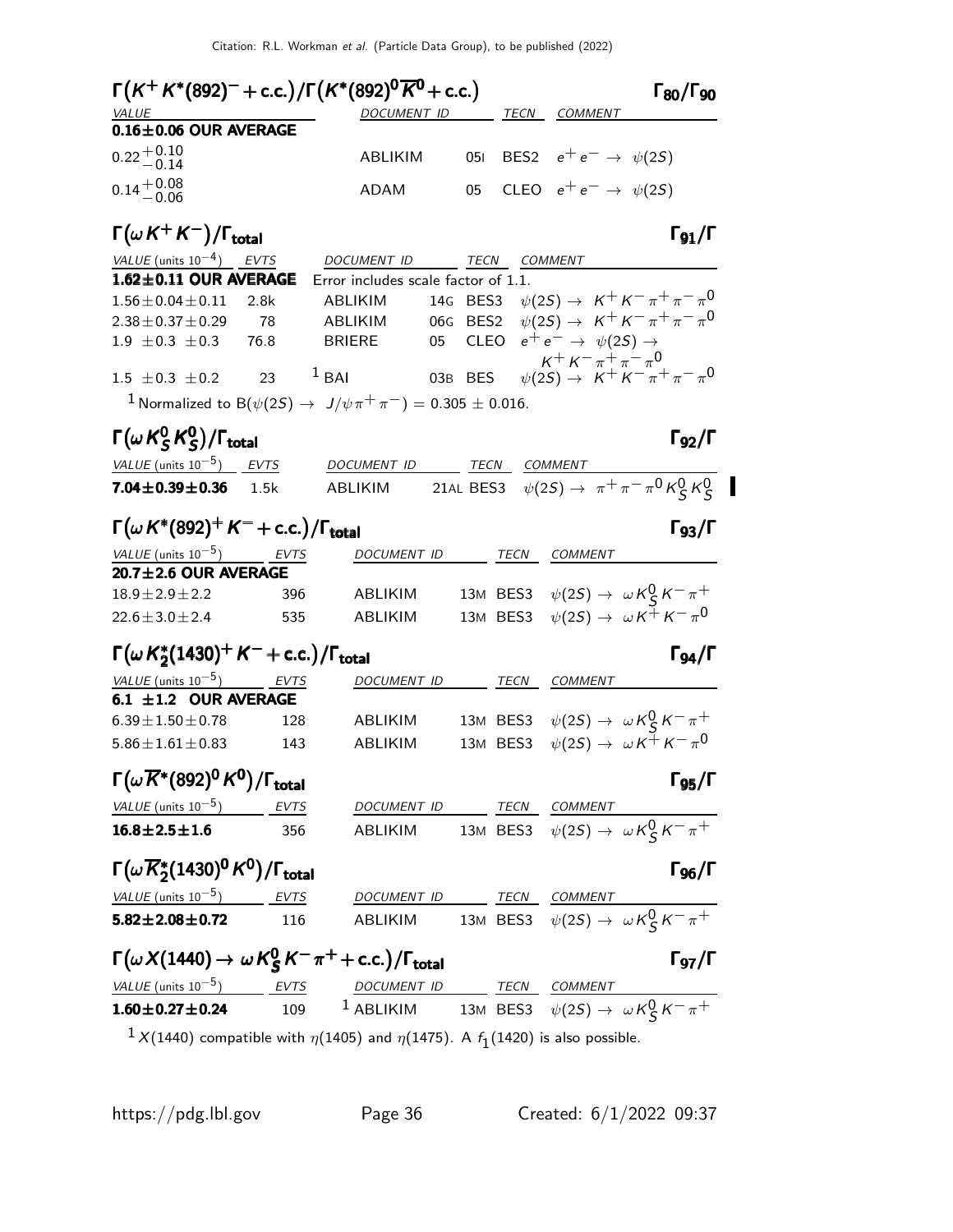| $\Gamma(\omega X(1440)\rightarrow\,\omega\,K^{+}\,K^{-}\,\pi^{0})/\Gamma_{\rm total}$             |             |                          |                 | $\Gamma_{98}/\Gamma$                                                                                              |
|---------------------------------------------------------------------------------------------------|-------------|--------------------------|-----------------|-------------------------------------------------------------------------------------------------------------------|
| VALUE (units $10^{-5}$ ) EVTS                                                                     |             | DOCUMENT ID TECN COMMENT |                 |                                                                                                                   |
| $1.09 \pm 0.20 \pm 0.16$                                                                          | 82          |                          |                 | <sup>1</sup> ABLIKIM 13M BES3 $\psi(2S) \rightarrow \omega K^+ K^- \pi^0$                                         |
| $1 \times (1440)$ compatible with $\eta(1405)$ and $\eta(1475)$ . A $f_1(1420)$ is also possible. |             |                          |                 |                                                                                                                   |
| $\Gamma(\omega f_1(1285) \rightarrow \omega K_S^0 K^- \pi^+ + \text{c.c.})/\Gamma_{\text{total}}$ |             |                          |                 | $\Gamma_{99}/\Gamma$                                                                                              |
| $VALUE$ (units $10^{-5}$ ) EVTS DOCUMENT ID TECN COMMENT                                          |             |                          |                 |                                                                                                                   |
| $0.302 \pm 0.098 \pm 0.027$                                                                       | 22          |                          |                 | <sup>1</sup> ABLIKIM 13M BES3 $\psi(2S) \rightarrow \omega K_S^0 K^- \pi^+$                                       |
| at 90% C.L.                                                                                       |             |                          |                 | $^1$ Statistical signficance 4.5 $\sigma$ . This measurement is equivalent to a limit of $< 0.478 \times 10^{-5}$ |
| $\Gamma(\omega f_1(1285) \to \omega K^+ K^- \pi^0)/\Gamma_{\rm total}$                            |             |                          |                 | $\Gamma_{100}/\Gamma$                                                                                             |
| $VALUE (units 10-5)$ EVTS DOCUMENT ID TECN COMMENT                                                |             |                          |                 |                                                                                                                   |
| $0.125 \pm 0.070 \pm 0.013$                                                                       | 10          |                          |                 | <sup>1</sup> ABLIKIM 13M BES3 $\psi(2S) \rightarrow \omega K^+ K^- \pi^0$                                         |
| at 90% C.L.                                                                                       |             |                          |                 | $^1$ Statistical signficance 3.2 $\sigma$ . This measurement is equivalent to a limit of $< 0.221 \times 10^{-5}$ |
| $\Gamma(p\overline{p})/\Gamma_{\rm total}$                                                        |             |                          |                 | $\Gamma_{101}/\Gamma$                                                                                             |
| VALUE (units $10^{-4}$ )                                                                          | <b>EVTS</b> | DOCUMENT ID TECN COMMENT |                 |                                                                                                                   |
| $2.94\pm0.08$ OUR FIT                                                                             |             |                          |                 |                                                                                                                   |
| 3.02±0.08 OUR AVERAGE                                                                             |             |                          |                 |                                                                                                                   |
| $3.05 \pm 0.02 \pm 0.12$                                                                          | 19k         | <b>ABLIKIM</b>           |                 | 18T BES3 $e^+e^- \rightarrow \psi(2S) \rightarrow p\overline{p}$                                                  |
| $3.08 \pm 0.05 \pm 0.18$                                                                          | 4.5k        | $1$ DOBBS                | 14              | $e^+ \, e^- \, \rightarrow \, \, \psi(2S) \, \rightarrow \, \, \rho \, \overline{\rho}$                           |
| $3.36 \pm 0.09 \pm 0.25$                                                                          | 1.6k        | <b>ABLIKIM</b>           |                 | 07C BES $e^+e^- \rightarrow \psi(2S) \rightarrow p\overline{p}$                                                   |
| $2.87 \pm 0.12 \pm 0.15$                                                                          | 557         | PEDLAR                   | 05              | CLEO $e^+e^- \rightarrow \psi(2S) \rightarrow p\overline{p}$                                                      |
| 1.4 $\pm 0.8$                                                                                     | 4           | <b>BRANDELIK</b>         | 79 <sub>C</sub> | DASP $e^+e^- \rightarrow \psi(2S) \rightarrow p\overline{p}$                                                      |
| 2.3 $\pm$ 0.7                                                                                     |             | <b>FELDMAN</b>           | 77              | MRK1 $e^+e^- \rightarrow \psi(2S) \rightarrow p\overline{p}$                                                      |

 $1$  Using CLEO-c data but not authored by the CLEO Collaboration.

| $\Gamma(p\overline{p})/\Gamma(J/\psi(1S)\pi^+\pi^-)$ |             |                                                                                         |     |               | $\Gamma_{101}/\Gamma_{12}$                                               |
|------------------------------------------------------|-------------|-----------------------------------------------------------------------------------------|-----|---------------|--------------------------------------------------------------------------|
| VALUE (units $10^{-4}$ )                             |             | DOCUMENT ID                                                                             |     | <b>TECN</b>   | <b>COMMENT</b>                                                           |
| 8.49±0.23 OUR FIT                                    |             |                                                                                         |     |               |                                                                          |
| $6.98 \pm 0.49 \pm 0.97$                             |             | BAI                                                                                     | 01  |               | BES $e^+e^- \rightarrow \psi(2S) \rightarrow p\overline{p}$              |
| $\Gamma(n\overline{n})/\Gamma_{\rm total}$           |             |                                                                                         |     |               | $\Gamma_{102}/\Gamma$                                                    |
| VALUE (units $10^{-4}$ ) EVTS                        |             | DOCUMENT ID                                                                             |     | TECN          | <b>COMMENT</b>                                                           |
| $3.06 \pm 0.06 \pm 0.14$                             | 6k          | ABLIKIM                                                                                 |     |               | 18T BES3 $e^+e^- \rightarrow \psi(2S) \rightarrow n\overline{n}$         |
| $\Gamma(p\overline{p}\pi^0)/\Gamma_{\rm total}$      |             |                                                                                         |     |               | $\Gamma_{103}/\Gamma$                                                    |
| VALUE (units $10^{-4}$ )                             | <b>EVTS</b> | <b>DOCUMENT ID</b>                                                                      |     | TECN          | <b>COMMENT</b>                                                           |
| $1.53 \pm 0.07$ OUR AVERAGE                          |             |                                                                                         |     |               |                                                                          |
| $1.65 \pm 0.03 \pm 0.15$                             | 4.5k        | ABLIKIM                                                                                 |     |               | 13A BES3 $\psi(2S) \rightarrow p \overline{p} \pi^0$                     |
| $1.54 \pm 0.06 \pm 0.06$                             | 948         | <b>ALEXANDER</b>                                                                        | 10  |               | CLEO $\psi(2S) \rightarrow \pi^0 p \overline{p}$                         |
| $1.32 \pm 0.10 \pm 0.15$                             | 256         | $1$ ABLIKIM                                                                             | 05E |               | BES2 $e^+e^- \rightarrow \psi(2S) \rightarrow p\overline{p}\gamma\gamma$ |
| 1.4 $\pm$ 0.5                                        | 9           | <b>FRANKLIN</b>                                                                         | 83  | MRK2 $e^+e^-$ |                                                                          |
|                                                      |             | <sup>1</sup> Computed using B( $\pi^{0} \rightarrow \gamma \gamma$ ) = (98.80 ± 0.03)%. |     |               |                                                                          |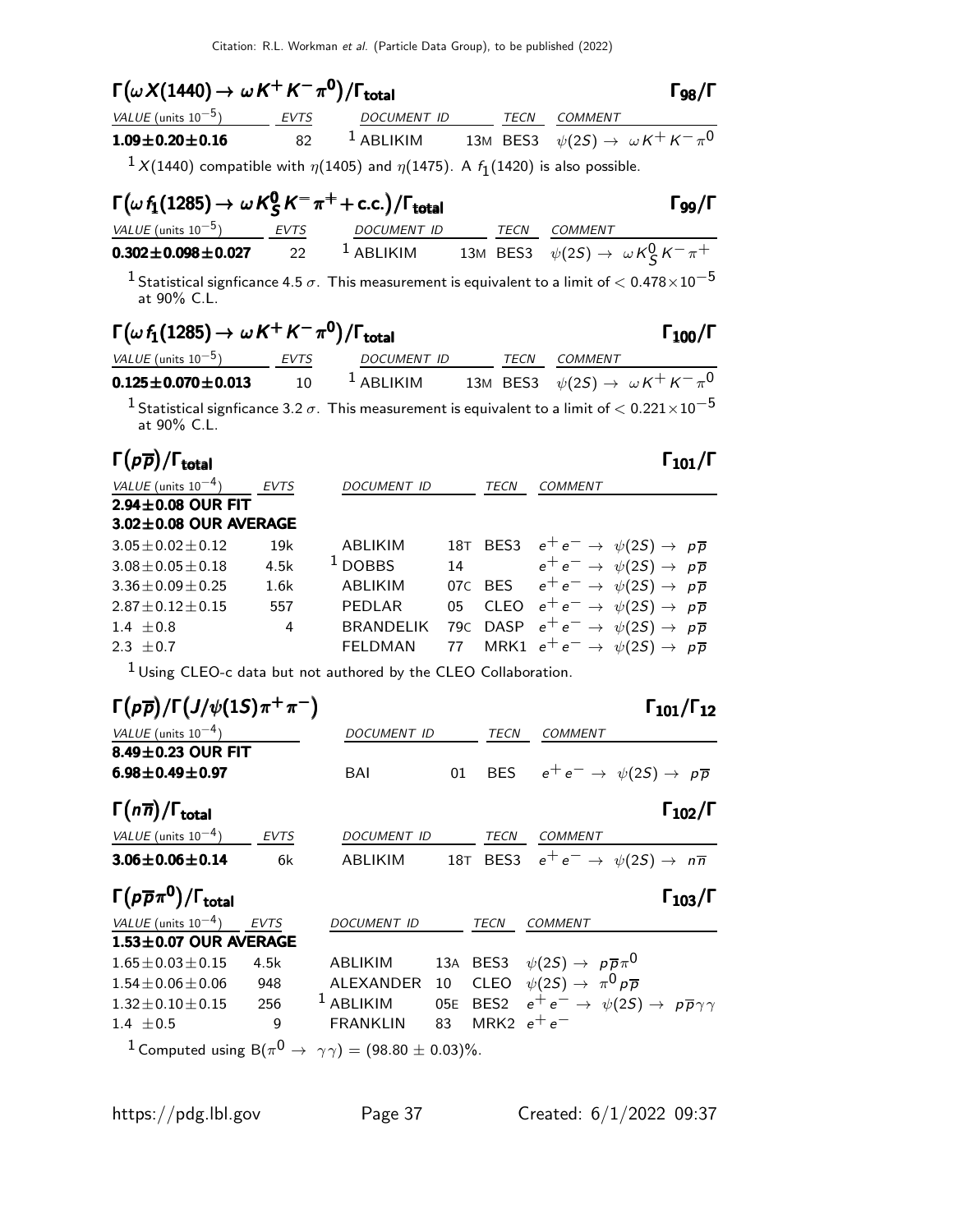| $\Gamma(N(940)\overline{p}+$ c.c. $\rightarrow p\overline{p}\pi^{0})/\Gamma_{\rm total}$                                                                                                                                                                              |                                                                                             |  | $\Gamma_{104}/\Gamma$ |
|-----------------------------------------------------------------------------------------------------------------------------------------------------------------------------------------------------------------------------------------------------------------------|---------------------------------------------------------------------------------------------|--|-----------------------|
| $VALUE$ (units $10^{-5}$ ) EVTS DOCUMENT ID TECN COMMENT                                                                                                                                                                                                              |                                                                                             |  |                       |
| <b>6.42±0.20<sup>+1.78</sup></b> 1.9k <sup>1</sup> ABLIKIM 13A BES3 $\psi(2S) \to p\overline{p}\pi^0$                                                                                                                                                                 |                                                                                             |  |                       |
| <sup>1</sup> From a fit of $\pi^0 p \overline{p}$ data to eight distinct intermediate $N \overline{p}$ resonant states.                                                                                                                                               |                                                                                             |  |                       |
| $\Gamma(N(1440)\overline{p}+c.c. \rightarrow p\overline{p}\pi^0)/\Gamma_{\text{total}}$                                                                                                                                                                               |                                                                                             |  | $\Gamma_{105}/\Gamma$ |
| VALUE (units $10^{-5}$ ) EVTS                                                                                                                                                                                                                                         | DOCUMENT ID ______ TECN COMMENT                                                             |  |                       |
| 7.3 $+1.7$ OUR AVERAGE Error includes scale factor of 2.5.                                                                                                                                                                                                            |                                                                                             |  |                       |
| 3.58 ± 0.25 $^{+1.59}_{-0.84}$ 1.1k <sup>1</sup> ABLIKIM 13A BES3 $\psi(25) \rightarrow p\overline{p}\pi^0$                                                                                                                                                           |                                                                                             |  |                       |
| 8.1 $\pm$ 0.7 $\pm$ 0.3                                                                                                                                                                                                                                               | 474 $^2$ ALEXANDER 10 CLEO $\psi(2S) \rightarrow \pi^0 p \overline{p}$                      |  |                       |
| $^1$ From a fit of $\pi^0\!\not{\rm p}\overline{\rho}$ data to eight distinct intermediate $N\overline{\rho}$ resonant states.<br><sup>2</sup> From a fit of the $p\overline{p}$ and $p\pi^0$ mass distributions to a combination of N(1440) $\overline{p}$ , a broad | $p\overline{p}$ enhancement around 2100 MeV, and two other broad, unestablished resonances. |  |                       |
| $\Gamma(N(1520)\overline{p}+c.c. \rightarrow p\overline{p}\pi^0)/\Gamma_{\text{total}}$                                                                                                                                                                               |                                                                                             |  | $\Gamma_{106}/\Gamma$ |
| $VALUE$ (units $10^{-5}$ ) EVTS DOCUMENT ID TECN COMMENT                                                                                                                                                                                                              |                                                                                             |  |                       |
| <b>0.64±0.05<sup>+</sup>0.22</b> 0.2k <sup>1</sup> ABLIKIM 13A BES3 $\psi(2S) \to p\overline{p}\pi^0$                                                                                                                                                                 |                                                                                             |  |                       |
| <sup>1</sup> From a fit of $\pi^0 p \overline{p}$ data to eight distinct intermediate $N\overline{p}$ resonant states.                                                                                                                                                |                                                                                             |  |                       |
| $\Gamma(N(1535)\overline{p}+c.c. \rightarrow p\overline{p}\pi^0)/\Gamma_{\text{total}}$                                                                                                                                                                               |                                                                                             |  | $\Gamma_{107}/\Gamma$ |
| $VALUE$ (units $10^{-5}$ ) EVTS                                                                                                                                                                                                                                       | DOCUMENT ID TECN COMMENT                                                                    |  |                       |
| <b>2.47±0.28 + 0.99</b> 0.7k <sup>1</sup> ABLIKIM 13A BES3 $\psi(2S) \to p\overline{p}\pi^0$                                                                                                                                                                          |                                                                                             |  |                       |
| <sup>1</sup> From a fit of $\pi^0 p \overline{p}$ data to eight distinct intermediate $N \overline{p}$ resonant states.                                                                                                                                               |                                                                                             |  |                       |
| $\Gamma(N(1650)\overline{p}+c.c. \rightarrow p\overline{p}\pi^0)/\Gamma_{\rm total}$                                                                                                                                                                                  |                                                                                             |  | $\Gamma_{108}/\Gamma$ |
| <u>VALUE</u> (units $10^{-5}$ ) EVTS                                                                                                                                                                                                                                  | DOCUMENT ID TECN COMMENT                                                                    |  |                       |
| <b>3.76±0.28<math>+1.37</math></b> 1.1k <sup>1</sup> ABLIKIM 13A BES3 $\psi(2S) \to p\overline{p}\pi^0$                                                                                                                                                               |                                                                                             |  |                       |
| <sup>1</sup> From a fit of $\pi^0 p \overline{p}$ data to eight distinct intermediate $N \overline{p}$ resonant states.                                                                                                                                               |                                                                                             |  |                       |
| $\Gamma(N(1720)\overline{p}+c.c. \rightarrow p\overline{p}\pi^0)/\Gamma_{\text{total}}$                                                                                                                                                                               |                                                                                             |  | $\Gamma_{109}/\Gamma$ |
| $VALUE$ (units $10^{-5}$ ) EVTS DOCUMENT ID TECN COMMENT                                                                                                                                                                                                              |                                                                                             |  |                       |
| <b>1.79±0.10<sup>+</sup>0.24</b> 0.5k <sup>1</sup> ABLIKIM 13A BES3 $\psi(2S) \to p\overline{p}\pi^0$                                                                                                                                                                 |                                                                                             |  |                       |
| <sup>1</sup> From a fit of $\pi^0 p \overline{p}$ data to eight distinct intermediate $N \overline{p}$ resonant states.                                                                                                                                               |                                                                                             |  |                       |
| $\Gamma(N(2300)\overline{p}+c.c. \rightarrow p\overline{p}\pi^0)/\Gamma_{\text{total}}$                                                                                                                                                                               |                                                                                             |  | $\Gamma_{110}/\Gamma$ |
| $VALUE$ (units $10^{-5}$ ) EVTS DOCUMENT ID TECN COMMENT                                                                                                                                                                                                              |                                                                                             |  |                       |
| <b>2.62±0.28<sup>+1.12</sup></b> 0.9k <sup>1</sup> ABLIKIM 13A BES3 $\psi(2S) \to p\overline{p}\pi^0$                                                                                                                                                                 |                                                                                             |  |                       |

 $^1$  From a fit of  $\pi^0\!\,p\overline{\rho}$  data to eight distinct intermediate  $N\overline{\rho}$  resonant states.

I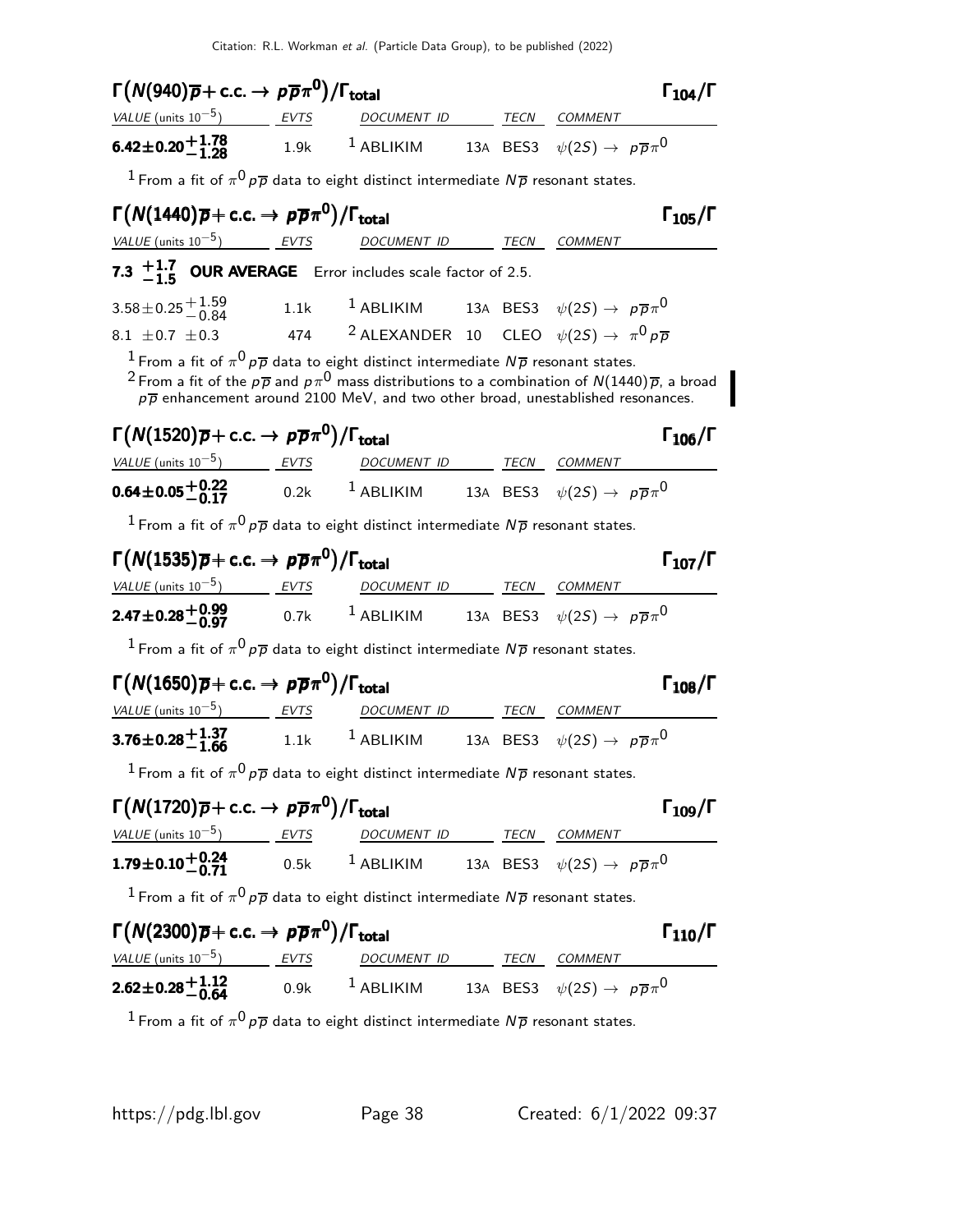| $\Gamma(N(2570)\overline{p}+c.c. \rightarrow p\overline{p}\pi^0)/\Gamma_{\rm total}$                                                    |                |                                                                                    |    |         | $\Gamma_{111}/\Gamma$                                                                                                                        |
|-----------------------------------------------------------------------------------------------------------------------------------------|----------------|------------------------------------------------------------------------------------|----|---------|----------------------------------------------------------------------------------------------------------------------------------------------|
| VALUE (units $10^{-5}$ ) EVTS                                                                                                           |                | DOCUMENT ID TECN COMMENT                                                           |    |         |                                                                                                                                              |
| $2.13\pm0.08^{+0.40}_{-0.30}$                                                                                                           | 0.8k           |                                                                                    |    |         | <sup>1</sup> ABLIKIM 13A BES3 $\psi(2S) \rightarrow p\overline{p}\pi^0$                                                                      |
| <sup>1</sup> From a fit of $\pi^0 p \overline{p}$ data to eight distinct intermediate $N \overline{p}$ resonant states.                 |                |                                                                                    |    |         |                                                                                                                                              |
| $\Gamma(p\overline{p}\pi^+\pi^-)/\Gamma_{\rm total}$                                                                                    |                |                                                                                    |    |         | $\Gamma_{112}/\Gamma$                                                                                                                        |
| $VALUE$ (units $10^{-4}$ ) EVTS                                                                                                         |                | DOCUMENT ID                                                                        |    |         | TECN COMMENT                                                                                                                                 |
| $6.0 \pm 0.4$ OUR AVERAGE                                                                                                               |                |                                                                                    |    |         | CLEO $e^+e^- \rightarrow \psi(2S) \rightarrow$                                                                                               |
| $5.9 \pm 0.2 \pm 0.4$                                                                                                                   | 904.5          | <b>BRIERE</b>                                                                      | 05 |         |                                                                                                                                              |
| 8 $\pm 2$                                                                                                                               |                | <sup>1</sup> TANENBAUM 78 MRK1 $e^+e^-$                                            |    |         |                                                                                                                                              |
| $1$ Assuming entirely strong decay.                                                                                                     |                |                                                                                    |    |         |                                                                                                                                              |
| $\Gamma(p\overline{p}K^+K^-)/\Gamma_{\rm total}$                                                                                        |                |                                                                                    |    |         | $\Gamma_{113}/\Gamma$                                                                                                                        |
| VALUE (units $10^{-5}$ ) EVTS                                                                                                           |                | DOCUMENT ID                                                                        |    |         | TECN COMMENT                                                                                                                                 |
| $2.7 \pm 0.6 \pm 0.4$                                                                                                                   | 30.1           | <b>BRIERE</b>                                                                      |    |         | 05 CLEO $e^+e^- \rightarrow \psi(2S) \rightarrow$<br>$p\overline{p}K^+K^-$                                                                   |
| $\Gamma(p\overline{p}\eta)/\Gamma_{\rm total}$                                                                                          |                |                                                                                    |    |         | $\Gamma_{114}/\Gamma$                                                                                                                        |
| VALUE (units $10^{-5}$ )                                                                                                                | EVTS           |                                                                                    |    |         | DOCUMENT ID TECN COMMENT                                                                                                                     |
| 6.0±0.4 OUR AVERAGE                                                                                                                     |                |                                                                                    |    |         |                                                                                                                                              |
| $6.4 \pm 0.2 \pm 0.6$                                                                                                                   | 679<br>154     | $1$ ABLIKIM                                                                        |    |         | 13s BES3 $\psi(2S) \rightarrow \eta \rho \overline{\rho}$<br><sup>1</sup> ALEXANDER 10 CLEO $\psi(2S) \rightarrow \eta \rho \overline{\rho}$ |
| $5.6 \pm 0.6 \pm 0.3$<br>$5.8 \pm 1.1 \pm 0.7$                                                                                          | 44.8 $\pm$ 8.5 | <sup>2</sup> ABLIKIM                                                               |    |         | 05E BES2 $e^+e^- \rightarrow \psi(2S) \rightarrow$                                                                                           |
| $8 \pm 3 \pm 3$                                                                                                                         | 9.8            | <b>BRIERE</b>                                                                      |    | 05 CLEO | $e^+e^- \rightarrow \psi(2S) \rightarrow$                                                                                                    |
|                                                                                                                                         |                |                                                                                    |    |         | $p\overline{p}\pi^+\pi^-\pi^0$                                                                                                               |
| <sup>1</sup> With N(1535) decaying to $p\eta$ .<br><sup>2</sup> Computed using B( $\eta \rightarrow \gamma \gamma$ ) = (39.43 ± 0.26)%. |                |                                                                                    |    |         |                                                                                                                                              |
| $\Gamma(N(1535)\overline{p}+c.c. \rightarrow p\overline{p}\eta)/\Gamma_{\text{total}}$                                                  |                |                                                                                    |    |         | $\Gamma_{115}/\Gamma$                                                                                                                        |
| VALUE (units $10^{-5}$ ) EVTS                                                                                                           |                | DOCUMENT ID                                                                        |    | TECN    | COMMENT                                                                                                                                      |
| 4.5 $^{+0.7}_{-0.6}$ OUR AVERAGE                                                                                                        |                |                                                                                    |    |         |                                                                                                                                              |
| $5.2 \pm 0.3 \stackrel{+}{-} 3.2$                                                                                                       |                | 527 <sup>1</sup> ABLIKIM 13s BES3 $\psi(2S) \rightarrow \eta \rho \overline{\rho}$ |    |         |                                                                                                                                              |
| $4.4 \pm 0.6 \pm 0.3$                                                                                                                   | 123            | <sup>2</sup> ALEXANDER 10 CLEO $\psi(2S) \rightarrow \eta \rho \overline{\rho}$    |    |         |                                                                                                                                              |
| <sup>1</sup> With $N(1535)$ decaying to $p\eta$ .                                                                                       |                |                                                                                    |    |         |                                                                                                                                              |
| $p\overline{p}$ enhancement around 2100 MeV.                                                                                            |                |                                                                                    |    |         | <sup>2</sup> From a fit of the $p\overline{p}$ and $p\eta$ distributions to a combination of $N^*(1535)\overline{p}$ and a broad             |
| $\Gamma(p\overline{p}\pi^+\pi^-\pi^0)/\Gamma_{\rm total}$                                                                               |                |                                                                                    |    |         | $\Gamma_{116}/\Gamma$                                                                                                                        |
| VALUE (units $10^{-4}$ ) EVTS                                                                                                           |                | DOCUMENT ID TECN COMMENT                                                           |    |         |                                                                                                                                              |

7.3 $\pm$ 0.4 $\pm$ 0.6 434.9 BRIERE 05 CLEO  $e^+ \, e^- \rightarrow \, \psi(2S) \rightarrow$ 

 $p\overline{p}\pi^+\pi^-\pi^0$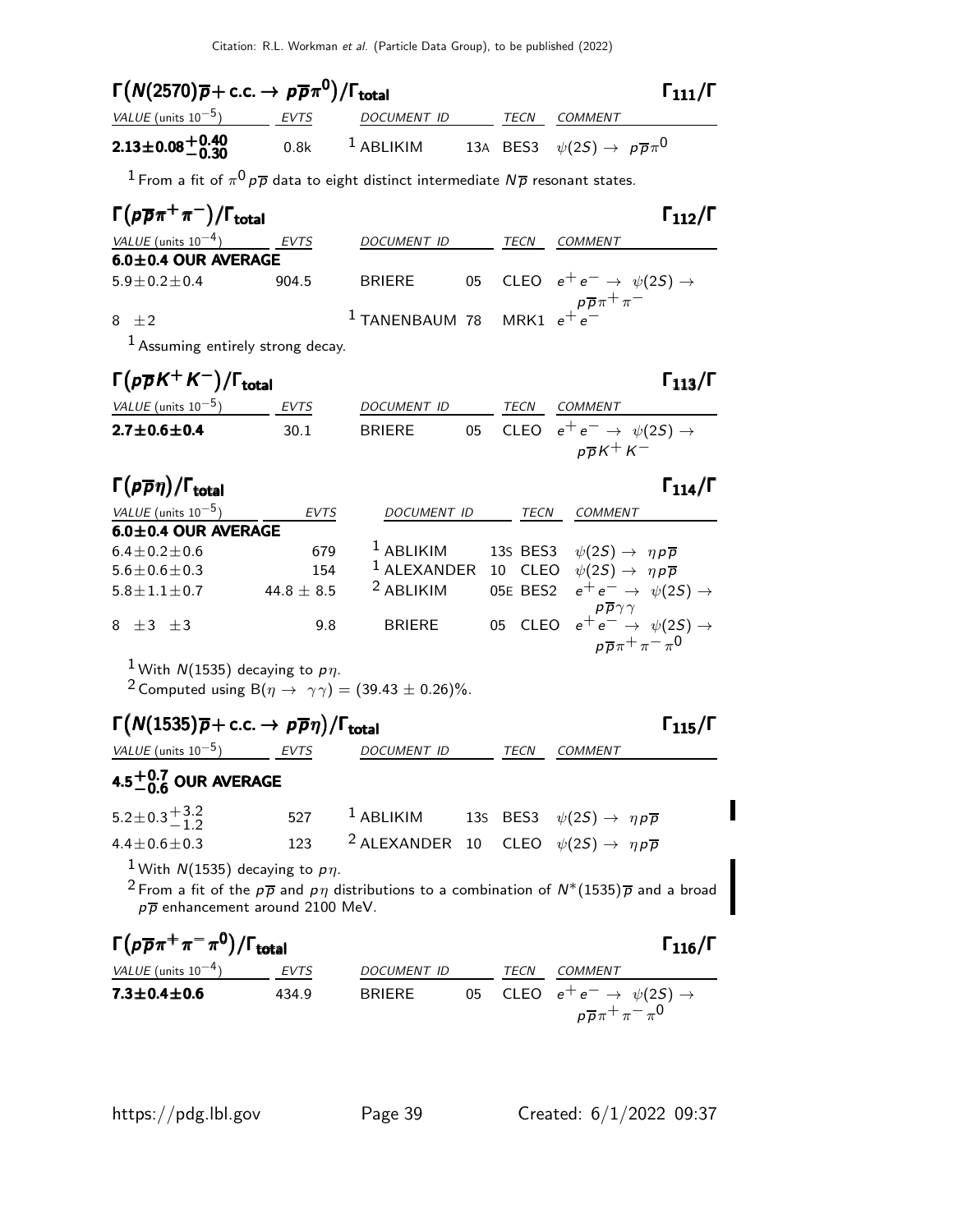| $\Gamma(\rho\overline\rho\rho^0)/\Gamma_{\rm total}$                                                                                                           |             |                                                                           |     |           |                                                                                     | $\Gamma_{117}/\Gamma$ |
|----------------------------------------------------------------------------------------------------------------------------------------------------------------|-------------|---------------------------------------------------------------------------|-----|-----------|-------------------------------------------------------------------------------------|-----------------------|
| VALUE (units $10^{-4}$ ) EVTS                                                                                                                                  |             | <i>DOCUMENT ID</i>                                                        |     |           | TECN COMMENT                                                                        |                       |
| $0.5 \pm 0.1 \pm 0.2$                                                                                                                                          | 61.1        | <b>BRIERE</b>                                                             | 05  |           | CLEO $e^+e^- \rightarrow \psi(2S) \rightarrow$<br>$p\overline{p}\pi^+\pi^-$         |                       |
| $\Gamma(p\overline{\rho}\omega)/\Gamma_{\rm total}$                                                                                                            |             |                                                                           |     |           |                                                                                     | $\Gamma_{118}/\Gamma$ |
| VALUE (units $10^{-4}$ ) EVTS                                                                                                                                  |             | DOCUMENT ID                                                               |     | TECN      | COMMENT                                                                             |                       |
| $0.69 \pm 0.21$ OUR AVERAGE                                                                                                                                    |             |                                                                           |     |           |                                                                                     |                       |
| $0.6 \pm 0.2 \pm 0.2$<br>21.2                                                                                                                                  |             | <b>BRIERE</b>                                                             | 05  |           | CLEO $e^+e^- \rightarrow \psi(2S) \rightarrow$<br>$p\overline{p}\pi^+\pi^-\pi^0$    |                       |
| $0.8 \pm 0.3 \pm 0.1$ 14.9 $\pm$ 0.1 <sup>1</sup> BAI                                                                                                          |             |                                                                           |     |           | 03B BES $\psi(2S) \rightarrow p\overline{p}\pi^{+}\pi^{-}\pi^{0}$                   |                       |
| <sup>1</sup> Normalized to B( $\psi(2S) \to J/\psi \pi^+ \pi^-$ ) = 0.305 $\pm$ 0.016.                                                                         |             |                                                                           |     |           |                                                                                     |                       |
| $\Gamma(p\overline{p}\eta')/\Gamma_{\rm total}$                                                                                                                |             |                                                                           |     |           |                                                                                     | $\Gamma_{119}/\Gamma$ |
| VALUE (units $10^{-5}$ ) EVTS                                                                                                                                  |             | DOCUMENT ID TECN COMMENT                                                  |     |           |                                                                                     |                       |
| $1.10 \pm 0.10 \pm 0.08$                                                                                                                                       | 491         | <sup>1</sup> ABLIKIM 19N BES3 $\psi(2S) \rightarrow \eta' p \overline{p}$ |     |           |                                                                                     |                       |
| <sup>1</sup> From the combination of $p\overline{p}\eta' \to p\overline{p}\pi^+\pi^-\eta$ and $p\overline{p}\eta' \to p\overline{p}\pi^+\pi^-\gamma$ channels. |             |                                                                           |     |           |                                                                                     |                       |
| $\Gamma(p\overline{p}\phi)/\Gamma_{\rm total}$                                                                                                                 |             |                                                                           |     |           |                                                                                     | $\Gamma_{120}/\Gamma$ |
| VALUE (units $10^{-6}$ ) CL% EVTS                                                                                                                              |             |                                                                           |     |           | TECN COMMENT                                                                        |                       |
| $6.06 \pm 0.38 \pm 0.48$                                                                                                                                       | 753         | DOCUMENT ID<br>ABLIKIM                                                    |     |           | 1940 BES3 $e^+e^- \rightarrow \psi(25) \rightarrow$                                 |                       |
|                                                                                                                                                                |             |                                                                           |     |           | $p\overline{p}K^+K^-$                                                               |                       |
| • • • We do not use the following data for averages, fits, limits, etc. • • •                                                                                  |             |                                                                           |     |           |                                                                                     |                       |
| $<$ 24                                                                                                                                                         | 90          | <b>BRIERE</b>                                                             |     | 05        | CLEO $e^+e^- \rightarrow \psi(2S) \rightarrow$                                      |                       |
| ${<}26$                                                                                                                                                        | 90          | $1$ BAI                                                                   |     |           | $p\overline{p}K^+K^-$<br>03B BES $\psi(2S) \rightarrow$<br>$K^+ K^- p \overline{p}$ |                       |
| <sup>1</sup> Normalized to B( $\psi(2S) \rightarrow J/\psi \pi^+ \pi^-) = 0.305 \pm 0.016$ .                                                                   |             |                                                                           |     |           |                                                                                     |                       |
|                                                                                                                                                                |             |                                                                           |     |           |                                                                                     |                       |
| $\Gamma(\phi X(1835) \rightarrow p \overline{p}\phi)/\Gamma_{\rm total}$                                                                                       |             |                                                                           |     |           |                                                                                     | $\Gamma_{121}/\Gamma$ |
| <i><b>VALUE</b></i><br>${<}1.82 \times 10^{-7}$                                                                                                                | CL%<br>90   | DOCUMENT ID TECN COMMENT<br>ABLIKIM                                       |     | 19AO BES3 | $e^+e^- \rightarrow \psi(2S) \rightarrow$                                           |                       |
|                                                                                                                                                                |             |                                                                           |     |           | $p\overline{p}K^+K^-$                                                               |                       |
| $\Gamma(p\overline{n}\pi^-$ or c.c.)/ $\Gamma_{\rm total}$                                                                                                     |             |                                                                           |     |           |                                                                                     | $\Gamma_{122}/\Gamma$ |
| VALUE (units $10^{-4}$ )                                                                                                                                       | <b>EVTS</b> | DOCUMENT ID TECN COMMENT                                                  |     |           |                                                                                     |                       |
| $2.48 \pm 0.17$ OUR AVERAGE                                                                                                                                    |             |                                                                           |     |           |                                                                                     |                       |
| $2.45 \pm 0.11 \pm 0.21$                                                                                                                                       | 851         | ABLIKIM                                                                   |     |           | 061 BES2 $e^+e^- \rightarrow p\pi^- X$                                              |                       |
| $2.52 \pm 0.12 \pm 0.22$                                                                                                                                       | 849         | ABLIKIM                                                                   | 061 |           | BES2 $e^+e^- \rightarrow \overline{p}\pi^+ X$                                       |                       |
| $\Gamma(p\overline{n}\pi^-\pi^0)/\Gamma_{\rm total}$                                                                                                           |             |                                                                           |     |           |                                                                                     | $\Gamma_{123}/\Gamma$ |
| VALUE (units $10^{-4}$ ) EVTS                                                                                                                                  |             | DOCUMENT ID                                                               |     |           | TECN COMMENT                                                                        |                       |
| 3.18 $\pm$ 0.50 $\pm$ 0.50 135 $\pm$ 21                                                                                                                        |             | ABLIKIM                                                                   |     |           | 061 BES2 $e^+e^- \to p\pi^-\pi^0 X$                                                 |                       |
| $\Gamma(\Lambda\overline{\Lambda})/\Gamma_{\rm total}$                                                                                                         |             |                                                                           |     |           |                                                                                     | $\Gamma_{124}/\Gamma$ |
| <u>VALUE (units <math>10^{-4}</math>) CL% EVTS DOCUMENT ID TECN COMMENT</u>                                                                                    |             |                                                                           |     |           |                                                                                     |                       |
| 3.81±0.13 OUR AVERAGE Error includes scale factor of 1.4. See the ideogram below.                                                                              |             |                                                                           |     |           |                                                                                     |                       |
| $3.97 \pm 0.02 \pm 0.12$                                                                                                                                       | 31k         | ABLIKIM 17L BES3 $e^+e^- \rightarrow A\overline{A}$                       |     |           |                                                                                     |                       |
| https://pdg.lbl.gov                                                                                                                                            |             | Page 40                                                                   |     |           | Created: $6/1/2022$ 09:37                                                           |                       |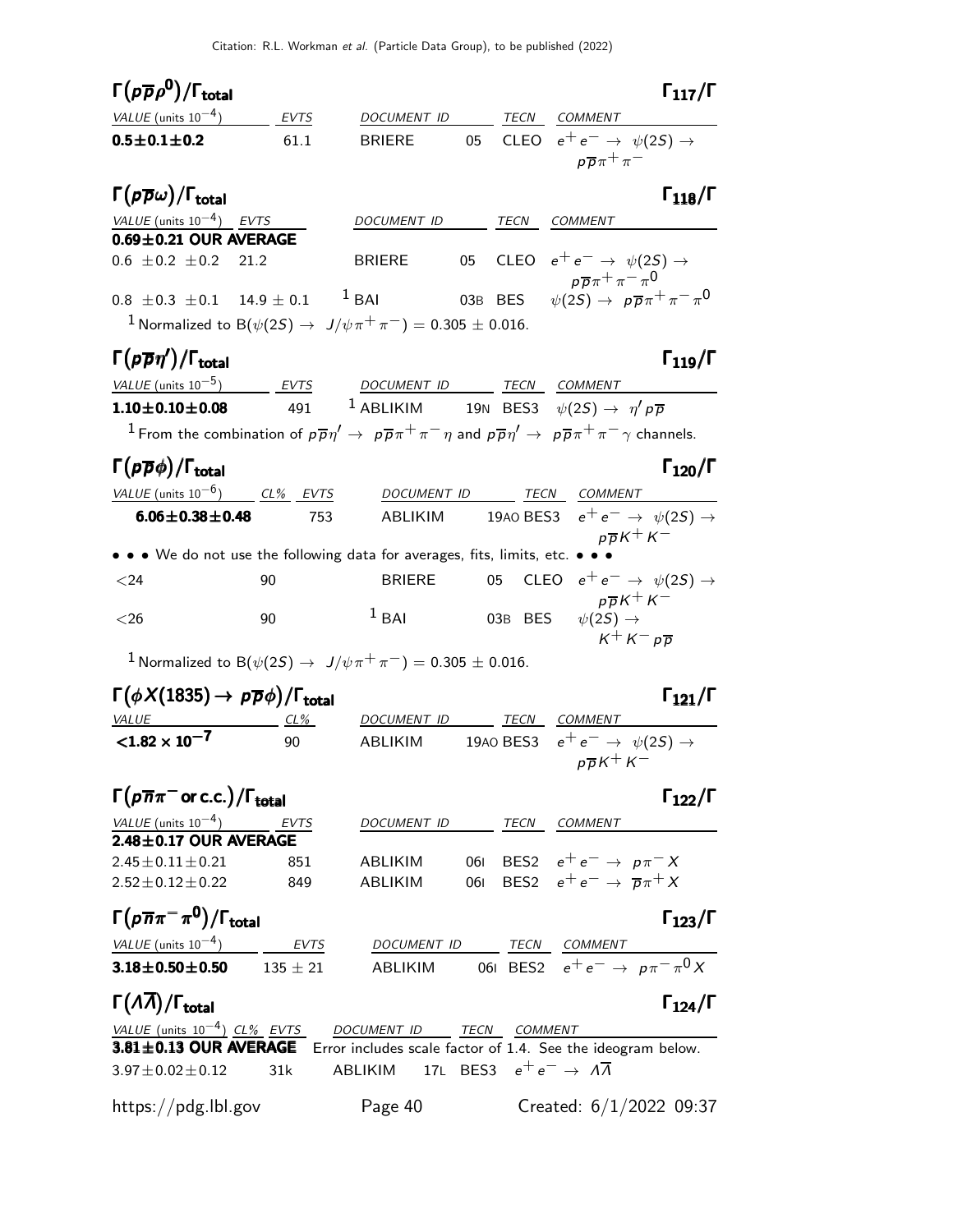



1 Using CLEO-c data but not authored by the CLEO Collaboration.

 $^2$ AUBERT 07BD reports  $[\Gamma(\psi(2S) \to \Lambda \overline{\Lambda})/\Gamma_{\rm total}] \times [\Gamma(\psi(2S) \to \rm e^+ \rm e^-)] = (15 \pm 4 \pm 1)$  $1)\times 10^{-4}$  keV which we divide by our best value  $\Gamma(\psi(2S) \rightarrow~e^+~e^-)=2.33\pm0.04$ keV. Our first error is their experiment's error and our second error is the systematic error from using our best value.

3 Superseded by DOBBS 17.

<sup>4</sup> Estimated using B( $ψ(2S)$  →  $J/ψπ+π^-$ ) = 0.310 ± 0.028. Γ $(\Lambda \overline{\Lambda})$ /Γ<sub>total</sub> (units 10<sup>-4</sup>)

### Γ( $\Lambda \overline{\Lambda} \pi^0$ )/Γ<sub>total</sub> Γ<sub>125</sub>/Γ /Γ $_{\rm total}$  Γ $_{125}$ /Γ

VALUE (units  $10^{-5}$ ) CL% DOCUMENT ID TECN COMMENT  $<$  0.29  $\qquad$  90  $^1$  ABLIKIM  $_1$  13F BES3  $\psi(2S) \rightarrow p \overline{p} \pi^+ \pi^- \gamma \gamma$ • • • We do not use the following data for averages, fits, limits, etc. • • •  $\langle 12$  90 <sup>2</sup> ABLIKIM 07H BES2  $e^+e^- \rightarrow \psi(2S)$  $1$  Using B( $\Lambda \rightarrow \ \pi^{-}p) = 63.9\%$  and B( $\pi^{0} \rightarrow \ \gamma\gamma) = 98.8\%.$ <sup>2</sup>Using B( $\Lambda \rightarrow \pi^- p$ ) = 63.9% and B( $\eta \rightarrow \gamma \gamma$ ) = 39.4%.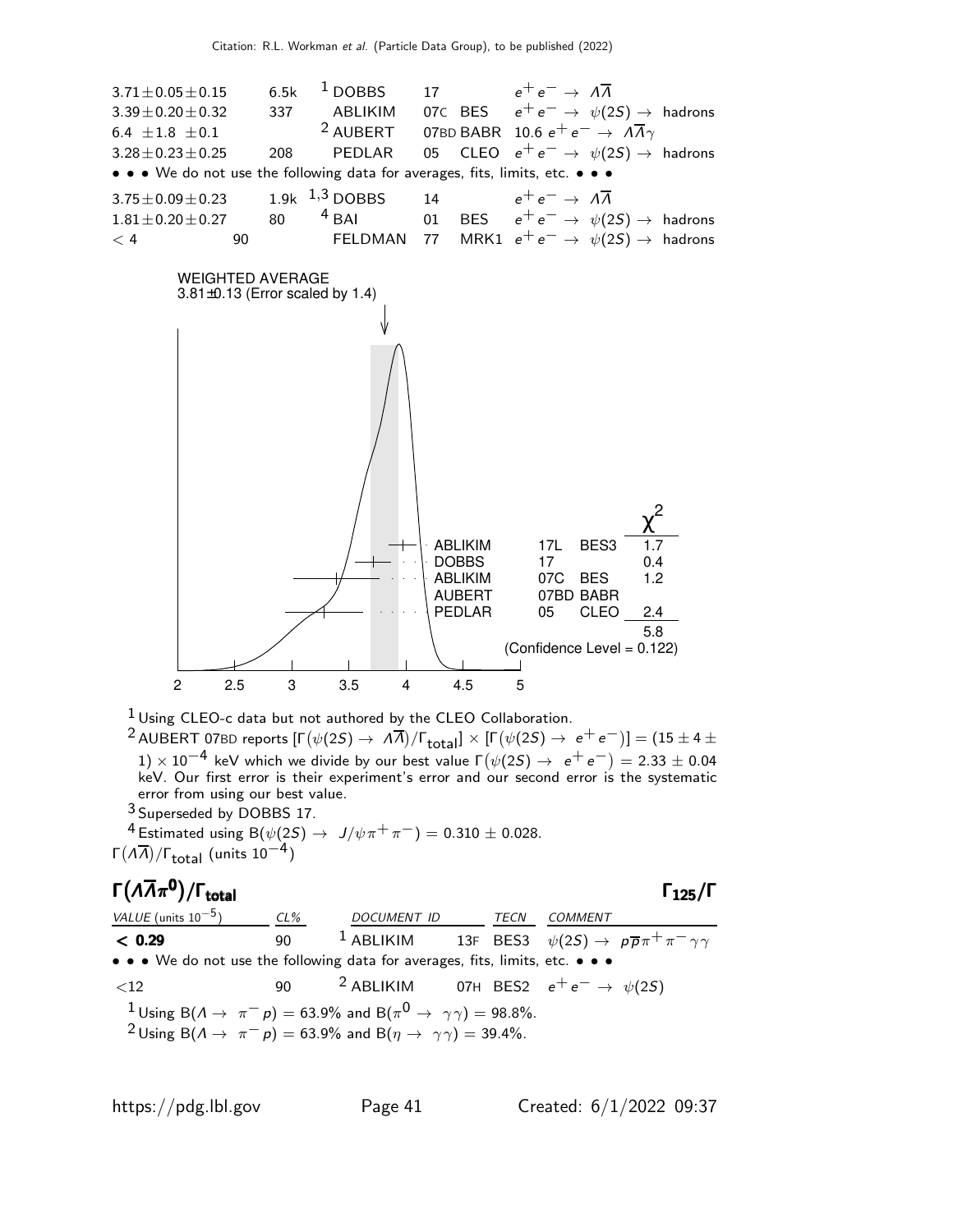# $\Gamma(\Lambda \overline{\Lambda} \eta)$

|                                                                                 |                                                                                                            |                                                                                                                                         |                                                                                                                                  | $\Gamma_{126}/\Gamma$                                                                                                                                                                                                                                                                                                                                                                                                                                                                                                                                                                                                                                                                                                                                            |
|---------------------------------------------------------------------------------|------------------------------------------------------------------------------------------------------------|-----------------------------------------------------------------------------------------------------------------------------------------|----------------------------------------------------------------------------------------------------------------------------------|------------------------------------------------------------------------------------------------------------------------------------------------------------------------------------------------------------------------------------------------------------------------------------------------------------------------------------------------------------------------------------------------------------------------------------------------------------------------------------------------------------------------------------------------------------------------------------------------------------------------------------------------------------------------------------------------------------------------------------------------------------------|
| VALUE (units $10^{-5}$ ) CL% EVTS                                               |                                                                                                            |                                                                                                                                         |                                                                                                                                  |                                                                                                                                                                                                                                                                                                                                                                                                                                                                                                                                                                                                                                                                                                                                                                  |
| $2.48 \pm 0.34 \pm 0.19$<br>60                                                  |                                                                                                            |                                                                                                                                         |                                                                                                                                  |                                                                                                                                                                                                                                                                                                                                                                                                                                                                                                                                                                                                                                                                                                                                                                  |
|                                                                                 |                                                                                                            |                                                                                                                                         |                                                                                                                                  |                                                                                                                                                                                                                                                                                                                                                                                                                                                                                                                                                                                                                                                                                                                                                                  |
| 90                                                                              |                                                                                                            |                                                                                                                                         |                                                                                                                                  |                                                                                                                                                                                                                                                                                                                                                                                                                                                                                                                                                                                                                                                                                                                                                                  |
|                                                                                 |                                                                                                            |                                                                                                                                         |                                                                                                                                  |                                                                                                                                                                                                                                                                                                                                                                                                                                                                                                                                                                                                                                                                                                                                                                  |
| $\Gamma(\Lambda\overline{\Lambda}\pi^+\pi^-)/\Gamma_{\rm total}$                |                                                                                                            |                                                                                                                                         |                                                                                                                                  | $\Gamma_{127}/\Gamma$                                                                                                                                                                                                                                                                                                                                                                                                                                                                                                                                                                                                                                                                                                                                            |
|                                                                                 |                                                                                                            |                                                                                                                                         |                                                                                                                                  |                                                                                                                                                                                                                                                                                                                                                                                                                                                                                                                                                                                                                                                                                                                                                                  |
| 73.4                                                                            |                                                                                                            |                                                                                                                                         |                                                                                                                                  |                                                                                                                                                                                                                                                                                                                                                                                                                                                                                                                                                                                                                                                                                                                                                                  |
| $\Gamma(\Lambda \overline{\rho} K^+) / \Gamma_{\text{total}}$                   |                                                                                                            |                                                                                                                                         |                                                                                                                                  | $\Gamma_{128}/\Gamma$                                                                                                                                                                                                                                                                                                                                                                                                                                                                                                                                                                                                                                                                                                                                            |
| $VALUE (units 10-4)$ <i>EVTS</i>                                                |                                                                                                            |                                                                                                                                         |                                                                                                                                  |                                                                                                                                                                                                                                                                                                                                                                                                                                                                                                                                                                                                                                                                                                                                                                  |
| 74.0                                                                            | <b>BRIERE</b>                                                                                              |                                                                                                                                         |                                                                                                                                  |                                                                                                                                                                                                                                                                                                                                                                                                                                                                                                                                                                                                                                                                                                                                                                  |
|                                                                                 |                                                                                                            |                                                                                                                                         |                                                                                                                                  | $\Gamma_{129}/\Gamma$                                                                                                                                                                                                                                                                                                                                                                                                                                                                                                                                                                                                                                                                                                                                            |
| VALUE (units $10^{-5}$ ) EVTS                                                   |                                                                                                            |                                                                                                                                         |                                                                                                                                  |                                                                                                                                                                                                                                                                                                                                                                                                                                                                                                                                                                                                                                                                                                                                                                  |
| 1011                                                                            |                                                                                                            |                                                                                                                                         |                                                                                                                                  |                                                                                                                                                                                                                                                                                                                                                                                                                                                                                                                                                                                                                                                                                                                                                                  |
| $\Gamma(\Lambda \overline{\rho} K^+\pi^+\pi^-)/\Gamma_{\rm total}$              |                                                                                                            |                                                                                                                                         |                                                                                                                                  | $\Gamma_{130}/\Gamma$                                                                                                                                                                                                                                                                                                                                                                                                                                                                                                                                                                                                                                                                                                                                            |
|                                                                                 |                                                                                                            |                                                                                                                                         |                                                                                                                                  |                                                                                                                                                                                                                                                                                                                                                                                                                                                                                                                                                                                                                                                                                                                                                                  |
| 45.8                                                                            |                                                                                                            |                                                                                                                                         |                                                                                                                                  | $p\overline{p}K^+\pi^+\pi^-\pi^-$                                                                                                                                                                                                                                                                                                                                                                                                                                                                                                                                                                                                                                                                                                                                |
| $\Gamma(\overline{\Lambda}nK_S^0$ + c.c.)/ $\Gamma_{total}$                     |                                                                                                            |                                                                                                                                         |                                                                                                                                  | $\Gamma_{131}/\Gamma$                                                                                                                                                                                                                                                                                                                                                                                                                                                                                                                                                                                                                                                                                                                                            |
| VALUE (units $10^{-4}$ ) EVTS                                                   |                                                                                                            |                                                                                                                                         |                                                                                                                                  |                                                                                                                                                                                                                                                                                                                                                                                                                                                                                                                                                                                                                                                                                                                                                                  |
| 50                                                                              |                                                                                                            |                                                                                                                                         |                                                                                                                                  |                                                                                                                                                                                                                                                                                                                                                                                                                                                                                                                                                                                                                                                                                                                                                                  |
|                                                                                 |                                                                                                            |                                                                                                                                         |                                                                                                                                  |                                                                                                                                                                                                                                                                                                                                                                                                                                                                                                                                                                                                                                                                                                                                                                  |
|                                                                                 | $1$ Using B $(\overline{\Lambda} \to \overline{p}\pi^+) = 63.9\%$ and B $(K^0_S \to \pi^+\pi^-) = 69.2\%.$ |                                                                                                                                         |                                                                                                                                  |                                                                                                                                                                                                                                                                                                                                                                                                                                                                                                                                                                                                                                                                                                                                                                  |
| $\Gamma(\Delta^{++}\overline{\Delta}^{--})/\Gamma_{\rm total}$                  |                                                                                                            |                                                                                                                                         |                                                                                                                                  | $\Gamma_{132}/\Gamma$                                                                                                                                                                                                                                                                                                                                                                                                                                                                                                                                                                                                                                                                                                                                            |
| <b>EVTS</b>                                                                     | DOCUMENT ID TECN COMMENT                                                                                   |                                                                                                                                         |                                                                                                                                  |                                                                                                                                                                                                                                                                                                                                                                                                                                                                                                                                                                                                                                                                                                                                                                  |
| 157                                                                             | $1$ BAI                                                                                                    |                                                                                                                                         | 01 BES $e^+e^- \rightarrow \psi(2S) \rightarrow$<br>hadrons                                                                      |                                                                                                                                                                                                                                                                                                                                                                                                                                                                                                                                                                                                                                                                                                                                                                  |
|                                                                                 | <sup>1</sup> Estimated using B( $\psi(2S) \to J/\psi \pi^+ \pi^-$ ) = 0.310 ± 0.028.                       |                                                                                                                                         |                                                                                                                                  |                                                                                                                                                                                                                                                                                                                                                                                                                                                                                                                                                                                                                                                                                                                                                                  |
| $\Gamma(\Lambda \overline{\Sigma}^+\pi^-+c.c.)/\Gamma_{\rm total}$              |                                                                                                            |                                                                                                                                         |                                                                                                                                  | $\Gamma_{133}/\Gamma$                                                                                                                                                                                                                                                                                                                                                                                                                                                                                                                                                                                                                                                                                                                                            |
| VALUE (units $10^{-4}$ ) EVTS                                                   | DOCUMENT ID TECN COMMENT                                                                                   |                                                                                                                                         |                                                                                                                                  |                                                                                                                                                                                                                                                                                                                                                                                                                                                                                                                                                                                                                                                                                                                                                                  |
| 2.8k                                                                            | ABLIKIM 13W BES3 $\psi(2S) \rightarrow$ hadrons                                                            |                                                                                                                                         |                                                                                                                                  |                                                                                                                                                                                                                                                                                                                                                                                                                                                                                                                                                                                                                                                                                                                                                                  |
| $\Gamma(\Lambda \overline{\Sigma}^- \pi^+ + \text{c.c.})/\Gamma_{\text{total}}$ |                                                                                                            |                                                                                                                                         |                                                                                                                                  | $\Gamma_{134}/\Gamma$                                                                                                                                                                                                                                                                                                                                                                                                                                                                                                                                                                                                                                                                                                                                            |
| $VALUE$ (units $10^{-4}$ ) EVTS                                                 | DOCUMENT ID TECN COMMENT                                                                                   |                                                                                                                                         |                                                                                                                                  |                                                                                                                                                                                                                                                                                                                                                                                                                                                                                                                                                                                                                                                                                                                                                                  |
|                                                                                 | VALUE (units $10^{-4}$ ) EVTS<br>$VALUE$ (units $10^{-4}$ ) EVTS                                           | <sup>2</sup> Using B( $\Lambda \to \pi^- p$ ) = 63.9%.<br>$\Gamma(\Lambda \overline{p} K^*(892)^+ + \text{c.c.})/\Gamma_{\text{total}}$ | <sup>1</sup> Using B( $\Lambda \rightarrow \pi^- p$ ) = 63.9% and B( $\eta \rightarrow \gamma \gamma$ ) = 39.31%.<br>DOCUMENT ID | DOCUMENT ID TECN COMMENT<br><sup>1</sup> ABLIKIM 13F BES3 $\psi(2S) \rightarrow p\overline{p}\pi^{+}\pi^{-}\gamma\gamma$<br>• • • We do not use the following data for averages, fits, limits, etc. • • •<br><sup>2</sup> ABLIKIM 07H BES2 $e^+e^- \rightarrow \psi(2S)$<br>DOCUMENT ID TECN COMMENT<br>BRIERE 05 CLEO $e^+e^- \rightarrow \psi(2S) \rightarrow$<br>$p\overline{p}2(\pi^+\pi^-)$<br>TECN COMMENT<br>05 CLEO $e^+e^- \rightarrow \psi(2S) \rightarrow$<br>$p\overline{p}K^+\pi^-$<br>DOCUMENT ID TECN COMMENT<br>ABLIKIM 19AU BES3 $e^+e^- \rightarrow \psi(2S)$<br>DOCUMENT ID TECN COMMENT<br>BRIERE 05 CLEO $e^+e^- \rightarrow \psi(2S) \rightarrow$<br>DOCUMENT ID TECN COMMENT<br><sup>1</sup> ABLIKIM 08C BES2 $e^+e^- \rightarrow J/\psi$ |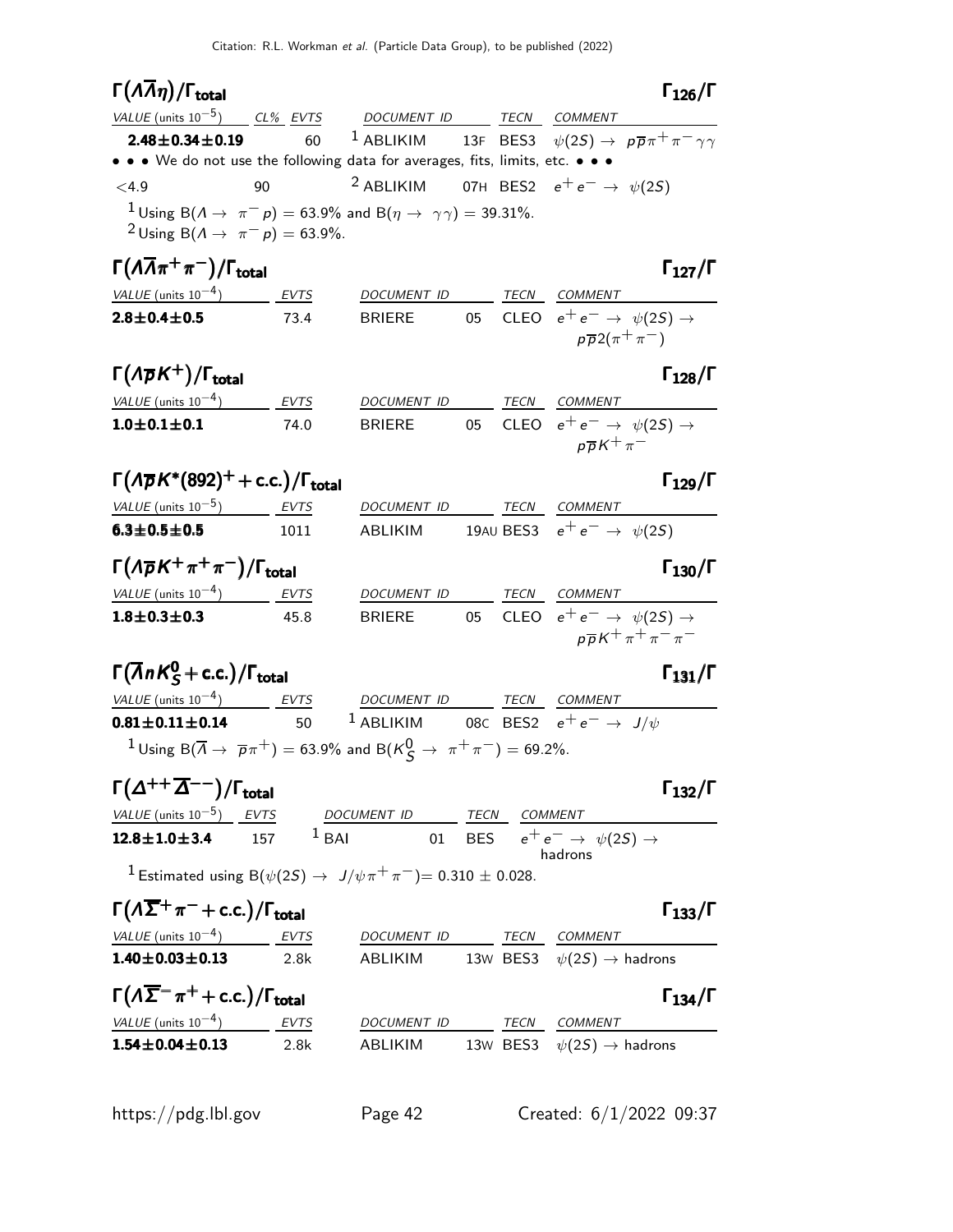| $\Gamma(\Lambda \overline{\Sigma}^0$ + c.c.)/ $\Gamma_{total}$                                                      |                    |                                     |         |                                                                                                                                              | $\Gamma_{135}/\Gamma$ |
|---------------------------------------------------------------------------------------------------------------------|--------------------|-------------------------------------|---------|----------------------------------------------------------------------------------------------------------------------------------------------|-----------------------|
| VALUE $(\text{units } 10^{-6})$ EVTS                                                                                |                    | DOCUMENT ID                         |         | TECN COMMENT                                                                                                                                 |                       |
| $1.60 \pm 0.31 \pm 0.59$                                                                                            | 60                 |                                     |         | ABLIKIM 21L BES3 $e^+e^- \rightarrow \psi(2S) \rightarrow$<br>hadrons                                                                        |                       |
| $\Gamma(\Lambda \overline{\Sigma}{}^0)/\Gamma_{\rm total}$                                                          |                    |                                     |         |                                                                                                                                              | $\Gamma_{136}/\Gamma$ |
| $VALUE$ (units $10^{-5}$ ) EVTS DOCUMENT ID COMMENT                                                                 |                    |                                     |         |                                                                                                                                              |                       |
| • • • We do not use the following data for averages, fits, limits, etc. • • •                                       |                    |                                     |         |                                                                                                                                              |                       |
| $1.23 \pm 0.23 \pm 0.08$                                                                                            |                    |                                     |         | 30 $1$ DOBBS $17$ $e^+e^- \rightarrow \ \psi(2S) \rightarrow$ hadrons                                                                        |                       |
| $1$ Using CLEO-c data but not authored by the CLEO Collaboration.                                                   |                    |                                     |         |                                                                                                                                              |                       |
| $\Gamma(\Sigma^0 \overline{p}K^+ + c.c.)/\Gamma_{\text{total}}$                                                     |                    |                                     |         |                                                                                                                                              | $\Gamma_{137}/\Gamma$ |
| $VALUE (units 10-5)$ EVTS DOCUMENT ID TECN COMMENT                                                                  |                    |                                     |         |                                                                                                                                              |                       |
| <b>1.67±0.13±0.12</b> 276 <sup>1</sup> ABLIKIM 13D BES3 $\psi(2S) \to \gamma A \overline{p} K^+$                    |                    |                                     |         |                                                                                                                                              |                       |
| $1$ Using B( $A \rightarrow p\pi^-$ ) = 63.9%, and B( $\Sigma^0 \rightarrow A\gamma$ ) = 100%.                      |                    |                                     |         |                                                                                                                                              |                       |
| $\Gamma(\Sigma^+\overline{\Sigma}^-)/\Gamma_{\rm total}$                                                            |                    |                                     |         |                                                                                                                                              | $\Gamma_{138}/\Gamma$ |
| VALUE (units $10^{-4}$ ) EVTS DOCUMENT ID TECN COMMENT<br>2.43±0.10 OUR AVERAGE Error includes scale factor of 1.4. |                    |                                     |         |                                                                                                                                              |                       |
| $2.52\pm0.04\pm0.09~~5.4k~~\rm{ABLIKIM}$                                                                            |                    |                                     |         | 21at BES3 $\psi(2S) \rightarrow \; \rho \pi^0 \overline{\rho} \pi^0$                                                                         |                       |
| $2.31 \pm 0.06 \pm 0.10$ 1.9k <sup>1</sup> DOBBS 17 $e^+e^- \rightarrow \psi(2S) \rightarrow$ hadrons               |                    |                                     |         |                                                                                                                                              |                       |
| $2.57 \pm 0.44 \pm 0.68$ 35                                                                                         |                    |                                     |         | $\textsf{PEDLAR} \qquad \textsf{05} \quad \textsf{CLEO} \quad e^+e^- \rightarrow \; \psi(2S) \rightarrow \; \textsf{hadrons}$                |                       |
| • • • We do not use the following data for averages, fits, limits, etc. • • •                                       |                    |                                     |         |                                                                                                                                              |                       |
| $2.51 \pm 0.15 \pm 0.16$                                                                                            | $1,2$ DOBBS<br>281 |                                     |         | 14 $e^+e^- \rightarrow \psi(2S) \rightarrow$ hadrons                                                                                         |                       |
| $1$ Using CLEO-c data but not authored by the CLEO Collaboration.                                                   |                    |                                     |         |                                                                                                                                              |                       |
| <sup>2</sup> Superseded by DOBBS 17.                                                                                |                    |                                     |         |                                                                                                                                              |                       |
| $\Gamma(\Sigma^0\overline{\Sigma}{}^0)/\Gamma_{\rm total}$                                                          |                    |                                     |         |                                                                                                                                              | $\Gamma_{139}/\Gamma$ |
| VALUE (units $10^{-4}$ ) EVTS                                                                                       |                    | DOCUMENT ID TECN COMMENT            |         |                                                                                                                                              |                       |
| $2.35 \pm 0.09$ OUR AVERAGE                                                                                         |                    | Error includes scale factor of 1.1. |         |                                                                                                                                              |                       |
| $2.44 \pm 0.03 \pm 0.11$ 7k                                                                                         |                    |                                     |         | ABLIKIM 17L BES3 $e^+e^- \rightarrow \psi(2S) \rightarrow$ hadrons                                                                           |                       |
| $2.22 \pm 0.05 \pm 0.11$ 2.6k<br>$2.35 \pm 0.36 \pm 0.32$ 59                                                        |                    |                                     |         | <sup>1</sup> DOBBS 17 $e^+e^- \rightarrow \psi(2S) \rightarrow$ hadrons<br>ABLIKIM 07C BES $e^+e^- \rightarrow \psi(2S) \rightarrow$ hadrons |                       |
| $2.63\pm0.35\pm0.21$ 58 PEDLAR 05 CLEO $e^+e^- \rightarrow \psi(2S) \rightarrow$ hadrons                            |                    |                                     |         |                                                                                                                                              |                       |
| • • • We do not use the following data for averages, fits, limits, etc. • •                                         |                    |                                     |         |                                                                                                                                              |                       |
| $2.25 \pm 0.11 \pm 0.16$                                                                                            | 439 $1,2$ DOBBS    |                                     |         | 14 $e^+e^- \rightarrow \psi(2S) \rightarrow$ hadrons                                                                                         |                       |
| $1.2 \pm 0.4 \pm 0.4$                                                                                               | $3$ BAI<br>8       |                                     |         | 01 BES $e^+e^- \rightarrow \psi(2S) \rightarrow$ hadrons                                                                                     |                       |
| $1$ Using CLEO-c data but not authored by the CLEO Collaboration.<br><sup>2</sup> Superseded by DOBBS 17.           |                    |                                     |         |                                                                                                                                              |                       |
| 3 Estimated using B( $\psi(2S) \to J/\psi \pi^+ \pi^-$ ) = 0.310 ± 0.028.                                           |                    |                                     |         |                                                                                                                                              |                       |
| $\Gamma(\Sigma(1385)^+\overline{\Sigma}(1385)^-)/\Gamma_{\rm total}$                                                |                    |                                     |         |                                                                                                                                              | $\Gamma_{140}/\Gamma$ |
| VALUE (units $10^{-5}$ ) EVTS                                                                                       |                    | DOCUMENT ID TECN                    | COMMENT |                                                                                                                                              |                       |
| 8.5±0.7 OUR AVERAGE                                                                                                 |                    |                                     |         |                                                                                                                                              |                       |
| $8.4 \pm 0.5 \pm 0.5$                                                                                               | 1.5k               |                                     |         | ABLIKIM         16L   BES3 $\psi(2S) \rightarrow \ \Sigma(1385)^+ \overline{\Sigma}(1385)^-$                                                 |                       |
| 11 $\pm 3$ $\pm 3$                                                                                                  | $1$ BAI<br>14      | 01                                  |         | BES $e^+e^- \rightarrow \psi(2S) \rightarrow$ hadrons                                                                                        |                       |
| <sup>1</sup> Estimated using B( $\psi(2S) \to J/\psi \pi^+ \pi^-$ ) = 0.310 $\pm$ 0.028.                            |                    |                                     |         |                                                                                                                                              |                       |

 $\blacksquare$ 

 $\blacksquare$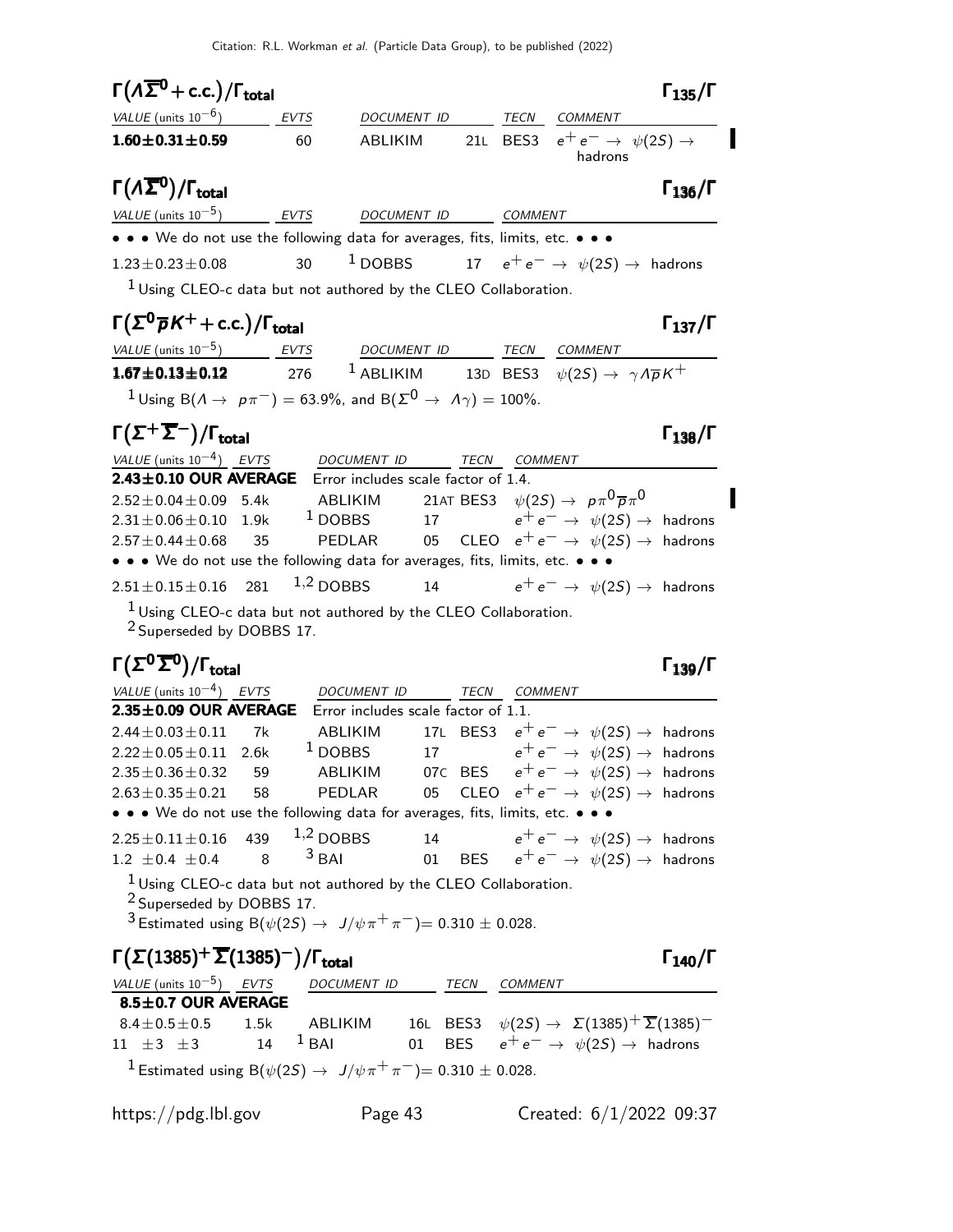| $\Gamma(\Sigma(1385)^{-}\overline{\Sigma}(1385)^{+})/\Gamma_{\text{total}}$                                                     |          |                                                                                                                                                                                        |     |           |                                                                      | $\Gamma_{141}/\Gamma$                     |
|---------------------------------------------------------------------------------------------------------------------------------|----------|----------------------------------------------------------------------------------------------------------------------------------------------------------------------------------------|-----|-----------|----------------------------------------------------------------------|-------------------------------------------|
| VALUE (units $10^{-5}$ ) EVTS                                                                                                   |          | DOCUMENT ID TECN COMMENT                                                                                                                                                               |     |           |                                                                      |                                           |
| $8.5 \pm 0.6 \pm 0.6$                                                                                                           | 1.4k     | ABLIKIM                                                                                                                                                                                |     |           | 16L BES3 $\psi(2S) \to \Sigma(1385)^{-} \overline{\Sigma}(1385)^{+}$ |                                           |
| $\Gamma(\Sigma(1385)^0\overline{\Sigma}(1385)^0)/\Gamma_{\rm total}$                                                            |          |                                                                                                                                                                                        |     |           |                                                                      | $\Gamma_{142}/\Gamma$                     |
| $VALUE$ (units $10^{-4}$ ) EVTS                                                                                                 |          | DOCUMENT ID TECN COMMENT                                                                                                                                                               |     |           |                                                                      |                                           |
| $0.69 \pm 0.05 \pm 0.05$                                                                                                        | 2.2k     | ABLIKIM                                                                                                                                                                                |     |           | 17E BES3 $e^+e^- \rightarrow \psi(2S) \rightarrow$<br>hadrons        |                                           |
| $\Gamma(\bar{z}^-\overline{\bar{z}}{}^+)$ / $\Gamma_{\sf total}$                                                                |          |                                                                                                                                                                                        |     |           |                                                                      | $\Gamma_{143}/\Gamma$                     |
| VALUE (units $10^{-4}$ ) CL% EVTS                                                                                               |          | DOCUMENT ID TECN COMMENT                                                                                                                                                               |     |           |                                                                      |                                           |
| $2.87 \pm 0.11$ OUR AVERAGE                                                                                                     |          | Error includes scale factor of 1.1.                                                                                                                                                    |     |           |                                                                      |                                           |
| $3.03 \pm 0.05 \pm 0.14$                                                                                                        | 3.6k     | $1$ DOBBS                                                                                                                                                                              |     |           | 17 $e^+e^- \rightarrow \psi(2S) \rightarrow$ hadrons                 |                                           |
| $2.78 \pm 0.05 \pm 0.14$<br>$3.03 \pm 0.40 \pm 0.32$                                                                            | 5k<br>67 | ABLIKIM 16L BES3 $\psi(2S) \rightarrow \Xi^{-} \overline{\Xi}^{+}$<br>ABLIKIM $\phantom{0}07$ C BES $\phantom{0}e^+e^-\rightarrow \phantom{0} \psi(2S)\rightarrow \phantom{0}$ hadrons |     |           |                                                                      |                                           |
| $2.38 \pm 0.30 \pm 0.21$                                                                                                        | 63       | PEDLAR<br>05                                                                                                                                                                           |     |           | CLEO $e^+e^- \rightarrow \psi(2S) \rightarrow$ hadrons               |                                           |
| • • • We do not use the following data for averages, fits, limits, etc. • • •                                                   |          |                                                                                                                                                                                        |     |           |                                                                      |                                           |
| $2.66 \pm 0.12 \pm 0.20$                                                                                                        | 548      | $1,2$ DOBBS                                                                                                                                                                            | 14  |           | $e^+ \, e^- \, \rightarrow \, \, \psi(2S) \rightarrow \,$ hadrons    |                                           |
| $0.94 \pm 0.27 \pm 0.15$                                                                                                        | 12       | $3$ BAI                                                                                                                                                                                |     |           | 01 BES $e^+e^- \rightarrow \psi(2S) \rightarrow$ hadrons             |                                           |
| ${<}2$                                                                                                                          | 90       | FELDMAN                                                                                                                                                                                |     |           | 77 MRK1 $e^+e^- \rightarrow \psi(2S) \rightarrow$ hadrons            |                                           |
| $1$ Using CLEO-c data but not authored by the CLEO Collaboration.                                                               |          |                                                                                                                                                                                        |     |           |                                                                      |                                           |
| <sup>2</sup> Superseded by DOBBS 17.<br><sup>3</sup> Estimated using B( $\psi(2S) \to J/\psi \pi^+ \pi^-$ )= 0.310 $\pm$ 0.028. |          |                                                                                                                                                                                        |     |           |                                                                      |                                           |
| $\Gamma(\Xi^0 \overline{\Xi}{}^0)/\Gamma_{\text{total}}$                                                                        |          |                                                                                                                                                                                        |     |           |                                                                      | $\Gamma_{144}/\Gamma$                     |
|                                                                                                                                 |          |                                                                                                                                                                                        |     |           |                                                                      |                                           |
| $VALU E$ (units $10^{-4}$ ) EVTS DOCUMENT ID TECN COMMENT<br>2.3 ±0.4 OUR AVERAGE Error includes scale factor of 4.2.           |          |                                                                                                                                                                                        |     |           |                                                                      |                                           |
| $2.73 \pm 0.03 \pm 0.13$                                                                                                        | 11k      | ABLIKIM                                                                                                                                                                                |     |           | 17E BES3 $e^+e^- \rightarrow \psi(2S) \rightarrow$ hadrons           |                                           |
| $1.97 \pm 0.06 \pm 0.11$ 1.2k                                                                                                   |          | <sup>1</sup> DOBBS 17 $e^+e^- \rightarrow \psi(2S) \rightarrow$ hadrons                                                                                                                |     |           |                                                                      |                                           |
| $2.75 \pm 0.64 \pm 0.61$                                                                                                        | 19       | PEDLAR                                                                                                                                                                                 |     |           | 05 CLEO $e^+e^- \rightarrow \psi(2S) \rightarrow$ hadrons            |                                           |
| • • • We do not use the following data for averages, fits, limits, etc. • • •                                                   |          |                                                                                                                                                                                        |     |           |                                                                      |                                           |
| $2.02 \pm 0.19 \pm 0.15$ 112                                                                                                    |          | $1,2$ DOBBS                                                                                                                                                                            | 14  |           | $e^+e^- \rightarrow \psi(2S) \rightarrow$ hadrons                    |                                           |
| $^1$ Using CLEO-c data but not authored by the CLEO Collaboration.                                                              |          |                                                                                                                                                                                        |     |           |                                                                      |                                           |
| <sup>2</sup> Superseded by DOBBS 17.                                                                                            |          |                                                                                                                                                                                        |     |           |                                                                      |                                           |
| $\Gamma(\Xi(1530)^{0}\overline{\Xi}(1530)^{0})/\Gamma_{\text{total}}$                                                           |          |                                                                                                                                                                                        |     |           |                                                                      | $\Gamma_{145}/\Gamma$                     |
| <u>VALUE</u> (units $10^{-5}$ ) CL% EVTS                                                                                        |          |                                                                                                                                                                                        |     |           | DOCUMENT ID TECN COMMENT                                             |                                           |
| $6.77 \pm 0.14 \pm 0.39$                                                                                                        | 2951     | ABLIKIM                                                                                                                                                                                |     | 21A0 BES3 |                                                                      | $e^+e^- \rightarrow \psi(2S) \rightarrow$ |
| • • • We do not use the following data for averages, fits, limits, etc. •                                                       |          |                                                                                                                                                                                        |     |           | hadrons                                                              |                                           |
| $<$ 32                                                                                                                          | 90       | PEDLAR                                                                                                                                                                                 |     |           | 05 CLEO $e^+e^- \rightarrow \psi(2S) \rightarrow$                    |                                           |
| < 8.1                                                                                                                           | 90       | $1$ BAI                                                                                                                                                                                |     |           | 01 BES $e^+e^- \rightarrow \psi(2S) \rightarrow$<br>hadrons          |                                           |
| <sup>1</sup> Estimated using B( $\psi(2S) \to J/\psi \pi^+ \pi^-$ ) = 0.310 ± 0.028.                                            |          |                                                                                                                                                                                        |     |           |                                                                      |                                           |
| $\Gamma(\Lambda \overline{\Xi}^+ K^- + \text{c.c.})/\Gamma_{\text{total}}$                                                      |          |                                                                                                                                                                                        |     |           |                                                                      | $\Gamma_{146}/\Gamma$                     |
| VALUE (units $10^{-5}$ ) EVTS                                                                                                   |          | DOCUMENT ID TECN COMMENT                                                                                                                                                               |     |           |                                                                      |                                           |
| $3.86 \pm 0.27 \pm 0.32$                                                                                                        | 236      | ABLIKIM                                                                                                                                                                                | 151 |           | BES3 $e^+e^- \rightarrow \psi(2S) \rightarrow$                       |                                           |

https://pdg.lbl.gov Page 44 Created: 6/1/2022 09:37

 $K^- \Lambda \overline{\Xi}^+ +$  c.c.

 $\blacksquare$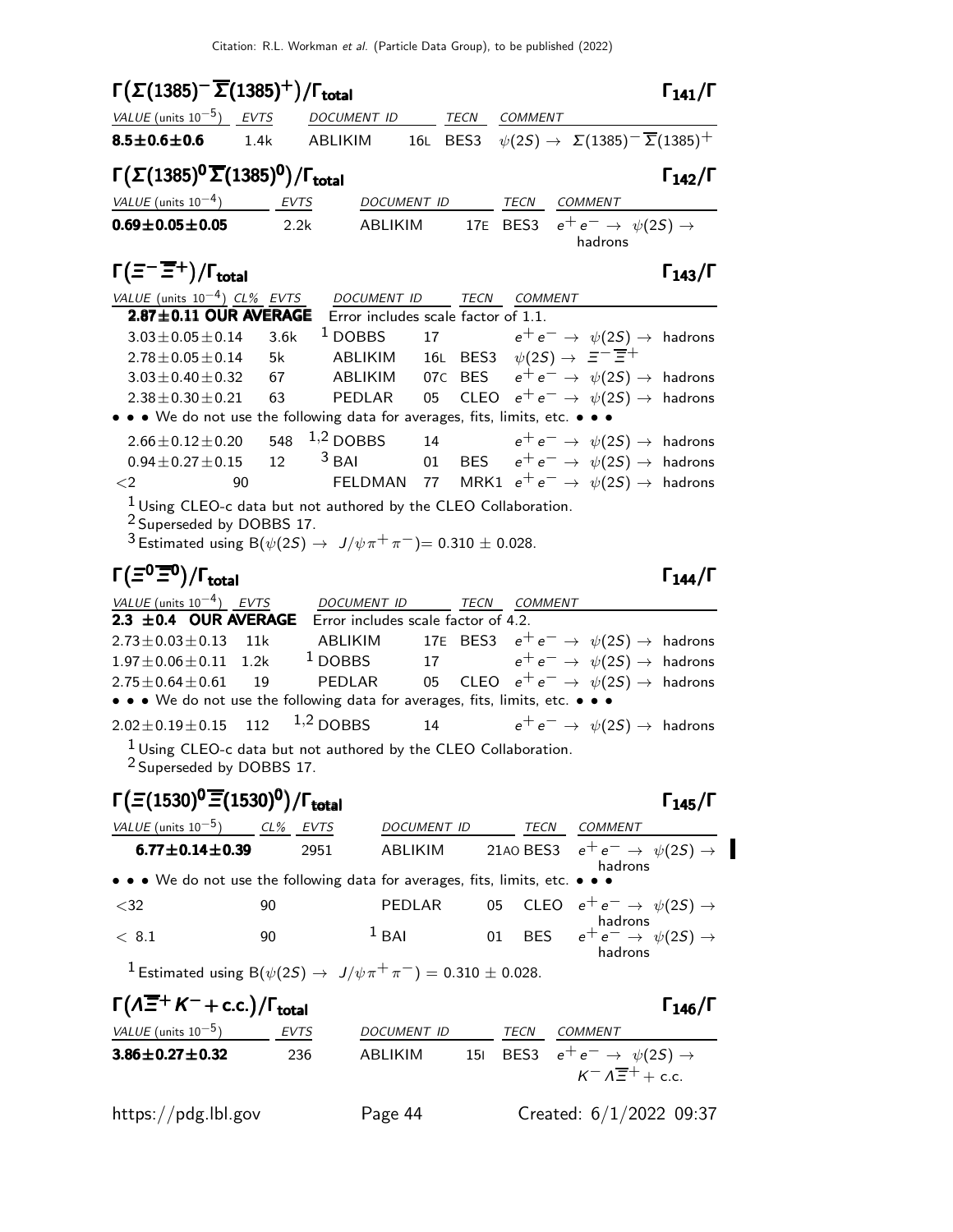| $\Gamma(\Xi(1530)^{-}\overline{\Xi}(1530)^{+})/\Gamma_{\text{total}}$                                   |     |                                                                                                                                                                                                                                                                                      |          |            |                                                                                              | $\Gamma_{147}/\Gamma$                                               |
|---------------------------------------------------------------------------------------------------------|-----|--------------------------------------------------------------------------------------------------------------------------------------------------------------------------------------------------------------------------------------------------------------------------------------|----------|------------|----------------------------------------------------------------------------------------------|---------------------------------------------------------------------|
| VALUE (units $10^{-5}$ ) EVTS                                                                           |     | DOCUMENT ID TECN COMMENT                                                                                                                                                                                                                                                             |          |            |                                                                                              |                                                                     |
| $11.45 \pm 0.40 \pm 0.59$                                                                               | 5k  | ABLIKIM 19AT BES3 $e^+e^- \rightarrow \psi(2S) \rightarrow$                                                                                                                                                                                                                          |          |            | hadrons                                                                                      |                                                                     |
| $\Gamma(\Xi(1530)^{-}\overline{\Xi}{}^{+})/\Gamma_{\text{total}}$<br>VALUE (units $10^{-6}$ ) EVTS      |     | DOCUMENT ID TECN COMMENT                                                                                                                                                                                                                                                             |          |            |                                                                                              | $\Gamma_{148}/\Gamma$                                               |
| $7.0 \pm 1.1 \pm 0.4$                                                                                   | 399 | ABLIKIM                                                                                                                                                                                                                                                                              |          |            | 19AT BES3 $e^+e^- \rightarrow \psi(2S) \rightarrow$ hadrons                                  |                                                                     |
|                                                                                                         |     |                                                                                                                                                                                                                                                                                      |          |            |                                                                                              |                                                                     |
| $\Gamma(\Xi(1530)^{0}\overline{\Xi}^{0})/\Gamma_{\text{total}}$<br>VALUE (units $10^{-5}$ ) EVTS        |     | DOCUMENT ID TECN COMMENT                                                                                                                                                                                                                                                             |          |            |                                                                                              | $\Gamma_{149}/\Gamma$                                               |
| $0.53 \pm 0.04 \pm 0.03$ 278                                                                            |     | ABLIKIM 21AO BES3 $e^+e^- \rightarrow \psi(2S) \rightarrow$ hadrons                                                                                                                                                                                                                  |          |            |                                                                                              |                                                                     |
|                                                                                                         |     |                                                                                                                                                                                                                                                                                      |          |            |                                                                                              |                                                                     |
| $\Gamma(\Xi(1690)^{-}\overline{\Xi}^{+}\to K^{-}\Lambda\overline{\Xi}^{+}+$ c.c.)/ $\Gamma_{\rm total}$ |     |                                                                                                                                                                                                                                                                                      |          |            |                                                                                              | $\Gamma_{150}/\Gamma$                                               |
| $VALUE$ (units $10^{-6}$ ) EVTS DOCUMENT ID TECN COMMENT                                                |     |                                                                                                                                                                                                                                                                                      |          |            |                                                                                              |                                                                     |
| $5.21 \pm 1.48 \pm 0.57$                                                                                | 74  | ABLIKIM 151 BES3 $e^+e^- \rightarrow \psi(2S) \rightarrow$                                                                                                                                                                                                                           |          |            | $K^- \Lambda \overline{\Xi}^+$ + c.c.                                                        |                                                                     |
| $\Gamma(\Xi(1820)^{-}\overline{\Xi}^{+}\to K^{-}\Lambda\overline{\Xi}^{+}+$ c.c.)/ $\Gamma_{\rm total}$ |     |                                                                                                                                                                                                                                                                                      |          |            |                                                                                              | $\Gamma_{151}/\Gamma$                                               |
| VALUE (units $10^{-6}$ ) EVTS                                                                           |     | DOCUMENT ID TECN COMMENT                                                                                                                                                                                                                                                             |          |            |                                                                                              |                                                                     |
| $12.03 \pm 2.94 \pm 1.22$                                                                               | 136 | ABLIKIM                                                                                                                                                                                                                                                                              |          |            | 151 BES3 $e^+e^- \rightarrow \psi(2S) \rightarrow$<br>$K^- \Lambda \overline{\Xi}^+$ + c.c.  |                                                                     |
| $\Gamma(\Sigma^0 \overline{\Xi}^+ K^- + \text{c.c.})/\Gamma_{\text{total}}$                             |     |                                                                                                                                                                                                                                                                                      |          |            |                                                                                              | $\Gamma_{152}/\Gamma$                                               |
| VALUE (units $10^{-5}$ ) EVTS                                                                           |     | DOCUMENT ID TECN COMMENT                                                                                                                                                                                                                                                             |          |            |                                                                                              |                                                                     |
| $3.67 \pm 0.33 \pm 0.28$                                                                                | 142 | ABLIKIM                                                                                                                                                                                                                                                                              |          |            | 151 BES3 $e^+e^- \rightarrow \psi(2S) \rightarrow$<br>$K^- \Sigma^0 \overline{\Xi}^+$ + c.c. |                                                                     |
| $\Gamma(\varOmega^-\overline{\varOmega}{}^+) / \Gamma_{\mathrm{total}}$                                 |     |                                                                                                                                                                                                                                                                                      |          |            |                                                                                              | $\Gamma_{153}/\Gamma$                                               |
| VALUE (units $10^{-5}$ ) CL% EVTS                                                                       |     | <b>DOCUMENT ID</b>                                                                                                                                                                                                                                                                   |          | $-$ TECN   | COMMENT                                                                                      |                                                                     |
| $5.85 \pm 0.12 \pm 0.25$                                                                                | 4k  | 5.66±0.30 OUR AVERAGE Error includes scale factor of 1.3.<br>$1$ ABLIKIM                                                                                                                                                                                                             | 21E BES3 |            |                                                                                              | $\psi(2S) \rightarrow \Omega^{-} \overline{\Omega}^{+} \rightarrow$ |
|                                                                                                         |     |                                                                                                                                                                                                                                                                                      |          |            | $\Lambda K^- \overline{\Lambda} K^+$                                                         |                                                                     |
| 5.2 $\pm$ 0.3 $\pm$ 0.3                                                                                 | 326 | $1,2$ DOBBS                                                                                                                                                                                                                                                                          | 17       |            | $e^+e^- \rightarrow \psi(2S) \rightarrow$<br>hadrons                                         |                                                                     |
|                                                                                                         |     | • • We do not use the following data for averages, fits, limits, etc. • • •                                                                                                                                                                                                          |          |            |                                                                                              |                                                                     |
| 4.7 $\pm 0.9 \pm 0.5$                                                                                   |     | 27 $1,2,3$ DOBBS                                                                                                                                                                                                                                                                     | 14       |            | $e^+e^- \rightarrow \psi(2S) \rightarrow$<br>hadrons                                         |                                                                     |
| $<$ 15                                                                                                  | 90  | ABLIKIM                                                                                                                                                                                                                                                                              |          | 12Q BES2   | $e^+e^- \rightarrow \psi(2S) \rightarrow$<br>hadrons                                         |                                                                     |
| $<$ 16                                                                                                  | 90  | PEDLAR                                                                                                                                                                                                                                                                               | 05       |            | CLEO $e^+e^- \rightarrow \psi(2S) \rightarrow$                                               |                                                                     |
| < 7.3                                                                                                   | 90  | $4$ BAI                                                                                                                                                                                                                                                                              | 01       | <b>BES</b> | hadrons<br>$e^+e^- \rightarrow \psi(2S) \rightarrow$<br>hadrons                              |                                                                     |
| <sup>3</sup> Superseded by DOBBS 17.                                                                    |     | $1 \text{ Using B( } \Omega^- \to \Lambda K^-) = (67.8 \pm 0.7)\%$ and B( $\Lambda \to \rho \pi^-) = (63.9 \pm 0.5)\%.$<br>$2$ Using CLEO-c data but not authored by the CLEO Collaboration.<br><sup>4</sup> Estimated using B( $\psi(2S) \to J/\psi \pi^+ \pi^-$ ) = 0.310 ± 0.028. |          |            |                                                                                              |                                                                     |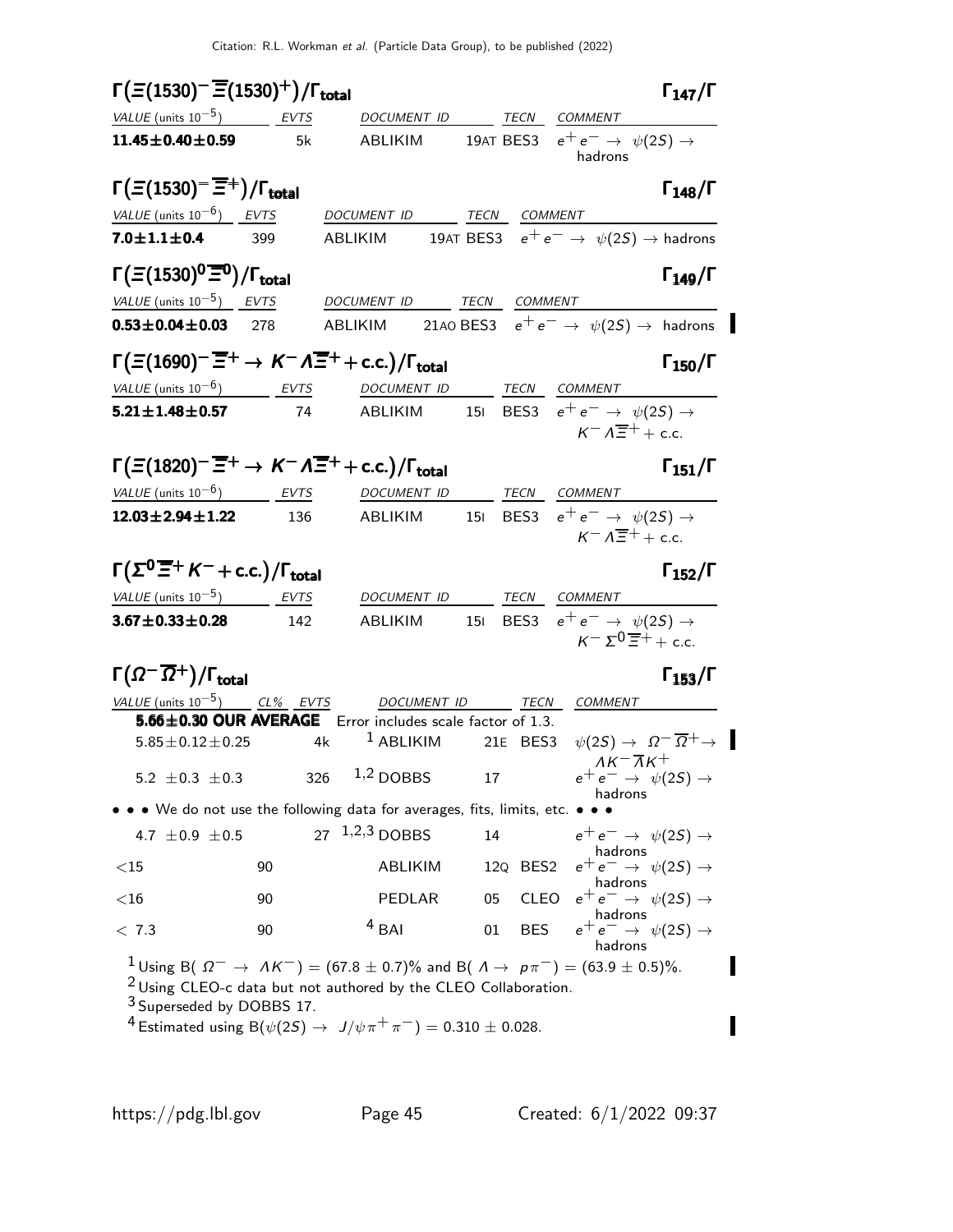| $\Gamma(\eta_c\,\pi^+\,\pi^-\,\pi^{\mathsf{0}})/\Gamma_{\mathsf{total}}$                                                                               |                  |                                                                                                                                                                                                                                                                                        |        |          |                                                     | $\Gamma_{154}/\Gamma$ |
|--------------------------------------------------------------------------------------------------------------------------------------------------------|------------------|----------------------------------------------------------------------------------------------------------------------------------------------------------------------------------------------------------------------------------------------------------------------------------------|--------|----------|-----------------------------------------------------|-----------------------|
| VALUE (units $10^{-3}$ ) CL%                                                                                                                           |                  | <b>DOCUMENT ID</b>                                                                                                                                                                                                                                                                     |        | TECN     | COMMENT                                             |                       |
| < 1.0                                                                                                                                                  | 90               | PEDLAR                                                                                                                                                                                                                                                                                 | 07     |          | CLEO $e^+e^- \rightarrow \psi(2S)$                  |                       |
| $\Gamma(h_c(1P)\pi^0)/\Gamma_{\rm total}$                                                                                                              |                  |                                                                                                                                                                                                                                                                                        |        |          |                                                     | $\Gamma_{155}/\Gamma$ |
| VALUE (units $10^{-4}$ )                                                                                                                               | EVTS             | DOCUMENT ID                                                                                                                                                                                                                                                                            |        | TECN     | COMMENT                                             |                       |
| 8.6±1.3 OUR AVERAGE                                                                                                                                    |                  |                                                                                                                                                                                                                                                                                        |        |          |                                                     |                       |
| $9.0 \pm 1.5 \pm 1.3$                                                                                                                                  | 3k               | $1$ GE                                                                                                                                                                                                                                                                                 | 11     |          | CLEO $\psi(2S) \rightarrow \pi^0$ anything          |                       |
| $8.4 \pm 1.3 \pm 1.0$                                                                                                                                  | 11k              | ABLIKIM                                                                                                                                                                                                                                                                                |        |          | 10B BES3 $\psi(2S) \rightarrow \pi^0 h_c$           |                       |
|                                                                                                                                                        |                  | • • We do not use the following data for averages, fits, limits, etc. • • •                                                                                                                                                                                                            |        |          |                                                     |                       |
| seen                                                                                                                                                   | $92^{+23}_{-22}$ | ADAMS                                                                                                                                                                                                                                                                                  | 09     |          | CLEO $\psi(2S) \to 2\pi^+ 2\pi^- 2\pi^0$            |                       |
| seen                                                                                                                                                   | 1282             | <b>DOBBS</b>                                                                                                                                                                                                                                                                           |        |          | 08A CLEO $\psi(2S) \rightarrow \pi^0 \eta_c \gamma$ |                       |
| seen                                                                                                                                                   | $168 \pm 40$     | <b>ROSNER</b>                                                                                                                                                                                                                                                                          | $05\,$ |          | CLEO $\psi(2S) \rightarrow \pi^0 \eta_c \gamma$     |                       |
|                                                                                                                                                        |                  | $^{-1}$ Assuming a width $\Gamma(h_C(1P)) = 0.86$ MeV $\equiv \Gamma_0$ , a measured dependence of the central<br>value of $B = (7.6 + 1.4 \times \Gamma(h_c(1P)/\Gamma_0) \times 10^{-4}$ , and with a systematic error that<br>accounts for the width variation range 0.43-1.29 MeV. |        |          |                                                     |                       |
| $\Gamma(\Lambda_c^+\overline{p}e^+e^-+c.c.)/\Gamma_{\rm total}$                                                                                        |                  |                                                                                                                                                                                                                                                                                        |        |          |                                                     | $\Gamma_{156}/\Gamma$ |
| <u>VALUE CL% EVTS</u>                                                                                                                                  |                  | DOCUMENT ID TECN COMMENT                                                                                                                                                                                                                                                               |        |          |                                                     |                       |
| $< 1.7 \times 10^{-6}$                                                                                                                                 | 90<br>450M       | ABLIKIM                                                                                                                                                                                                                                                                                |        |          | 18Q BES3 $e^+e^- \rightarrow \psi(2S)$              |                       |
| $\Gamma(\Theta(1540)\overline{\Theta}(1540) \rightarrow K_S^0 pK^-\overline{n} + \text{c.c.})/\Gamma_{\text{total}}$                                   |                  |                                                                                                                                                                                                                                                                                        |        |          |                                                     | $\Gamma_{157}/\Gamma$ |
| VALUE (units $10^{-5}$ ) CL%                                                                                                                           |                  | DOCUMENT ID                                                                                                                                                                                                                                                                            |        | TECN     | <b>COMMENT</b>                                      |                       |
| < 0.88                                                                                                                                                 | 90               | BAI                                                                                                                                                                                                                                                                                    |        |          | 04G BES2 $e^+e^-$                                   |                       |
| $\Gamma(\Theta(1540)K^{-}\overline{n} \rightarrow K_S^0 \rho K^{-}\overline{n})/\Gamma_{\rm total}$                                                    |                  |                                                                                                                                                                                                                                                                                        |        |          |                                                     | $\Gamma_{158}/\Gamma$ |
| VALUE (units $10^{-5}$ )                                                                                                                               | $CL\%$           | DOCUMENT ID                                                                                                                                                                                                                                                                            |        | TECN     | <b>COMMENT</b>                                      |                       |
| < 1.0                                                                                                                                                  | 90               | BAI                                                                                                                                                                                                                                                                                    |        | 04G BES2 | $e^+e^-$                                            |                       |
| $\Gamma(\Theta(1540)K_S^0\overline{p}\rightarrow K_S^0\overline{p}K^+n)/\Gamma_{\rm total}$                                                            |                  |                                                                                                                                                                                                                                                                                        |        |          |                                                     | $\Gamma_{159}/\Gamma$ |
| VALUE (units $10^{-5}$ )                                                                                                                               | $CL\%$           | DOCUMENT ID                                                                                                                                                                                                                                                                            |        | TECN     | <b>COMMENT</b>                                      |                       |
| < 0.70                                                                                                                                                 | 90               | BAI                                                                                                                                                                                                                                                                                    |        | 04G BES2 | $e^+e^-$                                            |                       |
| $\Gamma(\overline{\Theta}(1540)K^+n\to K_S^0\overline{p}K^+n)/\Gamma_{\text{total}}$                                                                   |                  |                                                                                                                                                                                                                                                                                        |        |          |                                                     | $\Gamma_{160}/\Gamma$ |
| $\frac{VALUE \text{ (units 10}^{-5})}{500}$ $\frac{CL\%}{90}$ $\frac{DOCUMENT \text{ ID}}{04 \text{ G}}$ $\frac{TECN}{BES2}$ $\frac{COMMENT}{e^+ e^-}$ |                  |                                                                                                                                                                                                                                                                                        |        |          |                                                     |                       |
|                                                                                                                                                        |                  |                                                                                                                                                                                                                                                                                        |        |          | 04G BES2 $e^+e^-$                                   |                       |
| $\Gamma(\overline{\Theta}(1540)K_S^0 p \to K_S^0 p K^- \overline{n})/\Gamma_{\text{total}}$                                                            |                  |                                                                                                                                                                                                                                                                                        |        |          |                                                     | $\Gamma_{161}/\Gamma$ |
| $VALUE$ (units $10^{-5}$ )                                                                                                                             | $CL\%$           | DOCUMENT ID TECN COMMENT                                                                                                                                                                                                                                                               |        |          |                                                     |                       |
| < 0.60                                                                                                                                                 | 90               | BAI                                                                                                                                                                                                                                                                                    |        |          | 04G BES2 $e^+e^-$                                   |                       |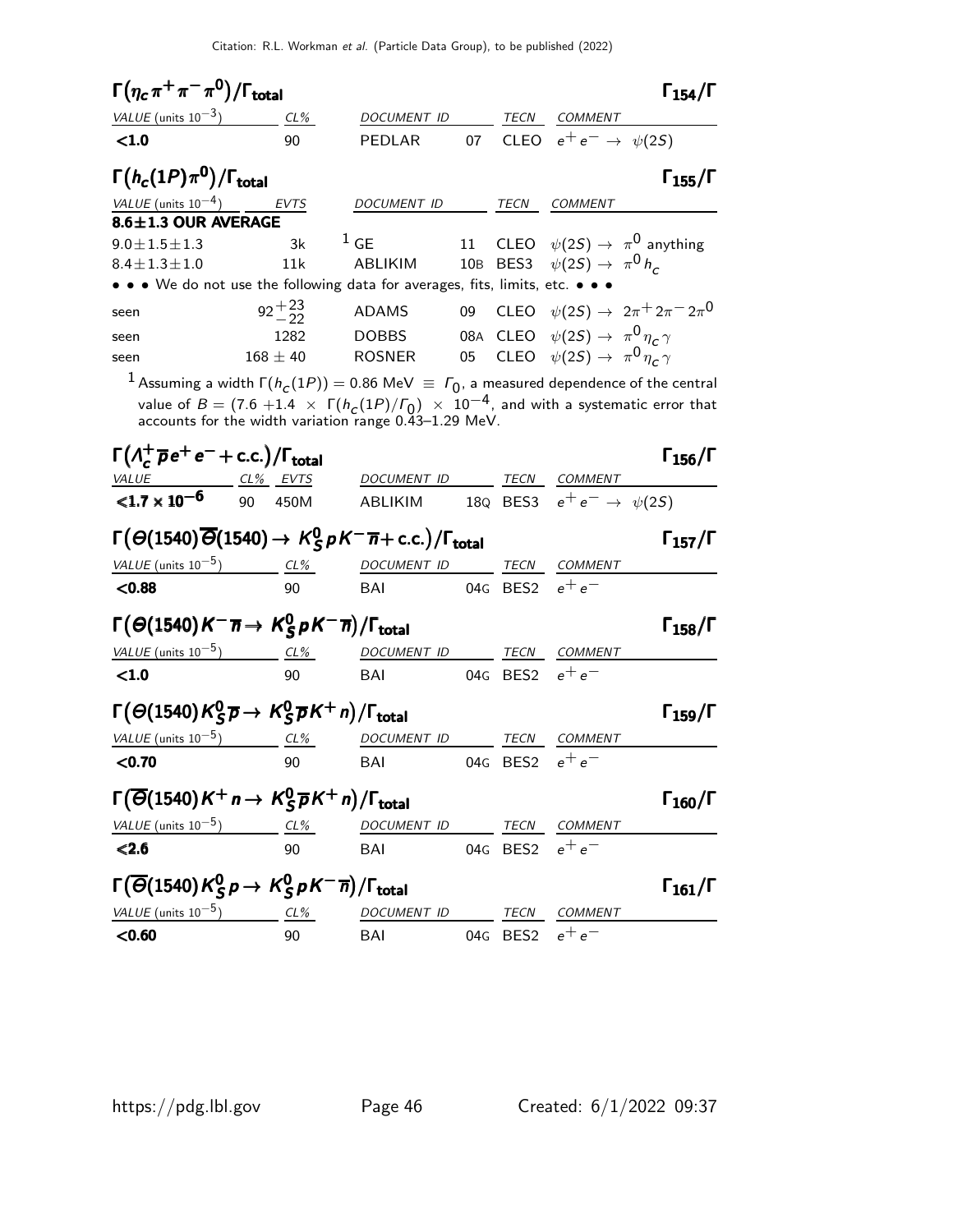### - RADIATIVE DECAYS -

| $\Gamma(\gamma \chi_{c0}(1P))/\Gamma_{\rm total}$ |      |                                                            |      |                                        | $\Gamma_{162}/\Gamma$ |
|---------------------------------------------------|------|------------------------------------------------------------|------|----------------------------------------|-----------------------|
| VALUE (units $10^{-2}$ )                          | EVTS | <i>DOCUMENT ID</i>                                         | TECN | <b>COMMENT</b>                         |                       |
| 9.79 $\pm$ 0.20 OUR FIT                           |      |                                                            |      |                                        |                       |
| 9.33 $\pm$ 0.26 OUR AVERAGE                       |      |                                                            |      |                                        |                       |
| $9.389 \pm 0.014 \pm 0.332$                       | 4.7M | <b>ABLIKIM</b>                                             |      | 170 BES3 $e^+e^- \rightarrow \gamma X$ |                       |
| 9.22 $\pm$ 0.11 $\pm$ 0.46                        | 72k  | ATHAR                                                      |      | 04 CLEO $e^+e^- \rightarrow \gamma X$  |                       |
| 9.9 $\pm 0.5$ $\pm 0.8$                           |      | $^1$ GAISER                                                |      | 86 CBAL $e^+e^- \rightarrow \gamma X$  |                       |
| 7.2 $\pm 2.3$                                     |      | <sup>1</sup> BIDDICK 77 CNTR $e^+e^- \rightarrow \gamma X$ |      |                                        |                       |
| $7.5 + 2.6$                                       |      | <sup>1</sup> WHITAKER 76 MRK1 $e^+e^-$                     |      |                                        |                       |
|                                                   |      |                                                            |      |                                        |                       |

<sup>1</sup> Angular distribution  $(1+\cos^2\theta)$  assumed.

| $\Gamma(\gamma \chi_{c1}(1P))/\Gamma_{\rm total}$ |             |             |             |                                        | $\Gamma_{163}/\Gamma$ |
|---------------------------------------------------|-------------|-------------|-------------|----------------------------------------|-----------------------|
| VALUE (units $10^{-2}$ )                          | <b>EVTS</b> | DOCUMENT ID | <b>TECN</b> | <b>COMMENT</b>                         |                       |
| 9.75 $\pm$ 0.24 OUR FIT                           |             |             |             |                                        |                       |
| 9.54 $\pm$ 0.29 OUR AVERAGE                       |             |             |             |                                        |                       |
| $9.905 \pm 0.011 \pm 0.353$                       | 5.0M        | ABLIKIM     |             | 170 BES3 $e^+e^- \rightarrow \gamma X$ |                       |
| 9.07 $\pm$ 0.11 $\pm$ 0.54                        | 76k         | ATHAR       |             | 04 CLEO $e^+e^- \rightarrow \gamma X$  |                       |
| 9.0 $\pm$ 0.5 $\pm$ 0.7                           |             | $1$ GAISER  |             | 86 CBAL $e^+e^- \rightarrow \gamma X$  |                       |
| 7.1 $\pm 1.9$                                     |             | $2$ BIDDICK |             | 77 CNTR $e^+e^- \rightarrow \gamma X$  |                       |
| $\blacksquare$                                    |             | $\sim$      |             |                                        |                       |

 $^1$  Angular distribution (1−0.189 cos $^2\theta)$  assumed.

 $2$  Valid for isotropic distribution of the photon.

$$
\Gamma(\gamma \chi_{c0}(1P))/\Gamma(\gamma \chi_{c1}(1P))
$$
  $\Gamma_{162}/\Gamma_{163}$ 

 $\overline{\phantom{a}}$ 

| .<br><i>VALUE</i>                                                             | <i>DOCUMENT ID</i> | TECN | <i>COMMENT</i>                        |
|-------------------------------------------------------------------------------|--------------------|------|---------------------------------------|
| • • • We do not use the following data for averages, fits, limits, etc. • • • |                    |      |                                       |
| $1.02 \pm 0.01 \pm 0.07$                                                      | $1$ ATHAR          |      | 04 CLEO $e^+e^- \rightarrow \gamma X$ |

<sup>1</sup> Not independent from ATHAR 04 measurements of B( $\gamma \chi_{cJ}$ ).

|                            | $\Gamma(\gamma \chi_{c2}(1P))/\Gamma_{\text{total}}$ |             |                    |      | $\Gamma_{164}/\Gamma$                                                              |
|----------------------------|------------------------------------------------------|-------------|--------------------|------|------------------------------------------------------------------------------------|
| VALUE (units $10^{-2}$ )   |                                                      | <i>EVTS</i> | <b>DOCUMENT ID</b> | TECN | <b>COMMENT</b>                                                                     |
|                            | 9.52 $\pm$ 0.20 OUR FIT                              |             |                    |      |                                                                                    |
|                            |                                                      |             |                    |      | 9.42 ±0.31 OUR AVERAGE Error includes scale factor of 1.3. See the ideogram below. |
|                            | $9.621 \pm 0.013 \pm 0.272$                          | 4.2M        | ABLIKIM            |      | 170 BES3 $e^+e^- \rightarrow \gamma X$                                             |
| 9.33 $\pm$ 0.14 $\pm$ 0.61 |                                                      | 79k         | ATHAR              |      | 04 CLEO $e^+e^- \rightarrow \gamma X$                                              |
| 8.0 $\pm$ 0.5 $\pm$ 0.7    |                                                      |             | $1$ GAISER         |      | 86 CBAL $e^+e^- \rightarrow \gamma X$                                              |
| 7.0 $\pm 2.0$              |                                                      |             | $2$ BIDDICK        |      | 77 CNTR $e^+e^- \rightarrow \gamma X$                                              |
|                            |                                                      |             |                    |      |                                                                                    |

 $^1$  Angular distribution  $(1{-}0.052\,\cos^2\!\theta)$  assumed.

 $2$  Valid for isotropic distribution of the photon.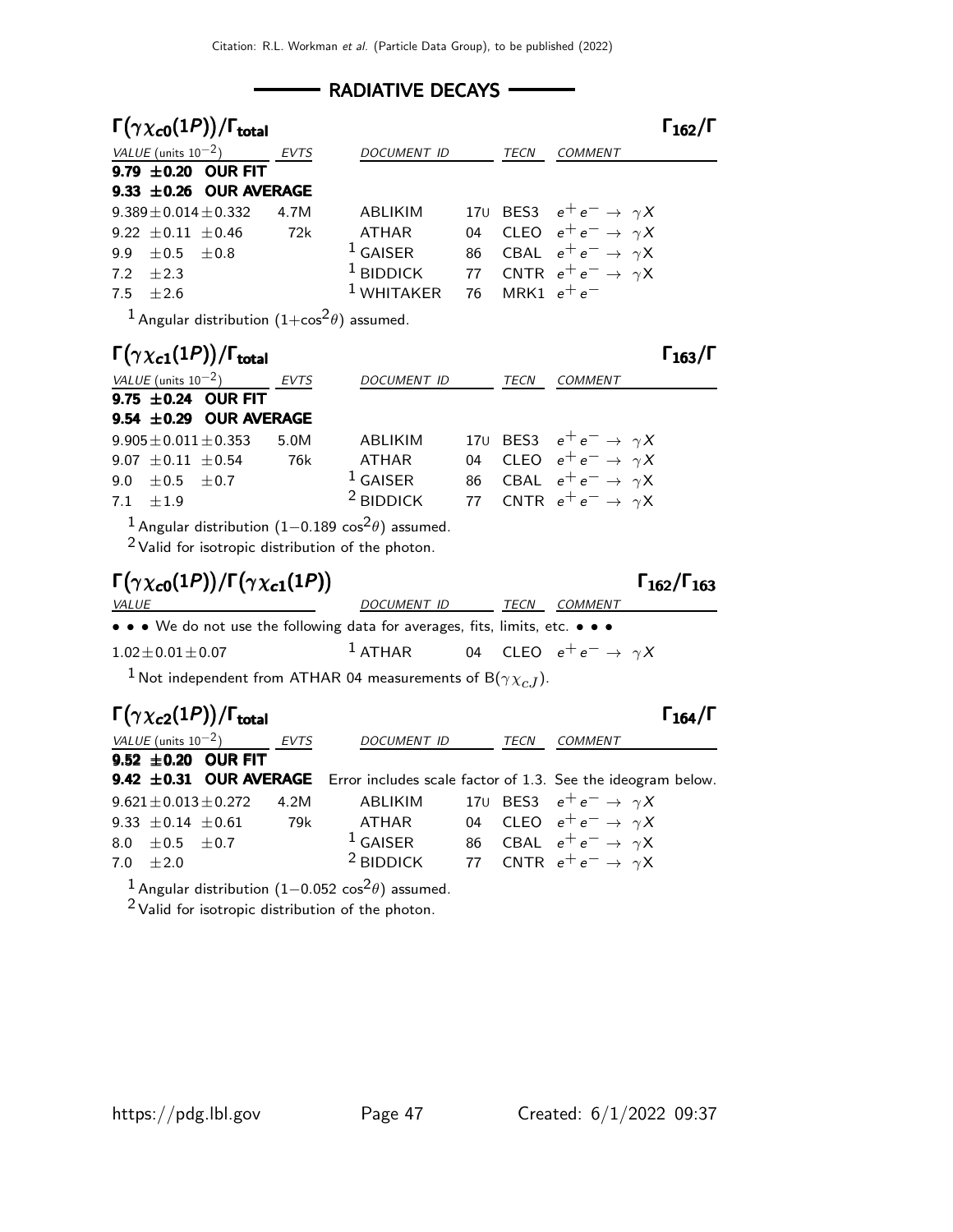

<sup>1</sup> Not independent from ATHAR 04 measurements of B( $\gamma \chi_{cJ}$ ).

# Γ $(\gamma \chi_{c0}(1P))/\Gamma(\gamma \chi_{c2}(1P))$  Γ<sub>162</sub>/Γ<sub>164</sub>

| <i>VALUE</i>                                                                  | DOCUMENT ID | <i>TECN COMMENT</i>                                      |
|-------------------------------------------------------------------------------|-------------|----------------------------------------------------------|
| • • • We do not use the following data for averages, fits, limits, etc. • • • |             |                                                          |
| $0.99 \pm 0.02 \pm 0.08$                                                      |             | <sup>1</sup> ATHAR 04 CLEO $e^+e^- \rightarrow \gamma X$ |
| $\frac{1}{2}$                                                                 |             |                                                          |

<sup>1</sup> Not independent from ATHAR 04 measurements of B( $\gamma \chi_{c,I}$ ).

# Γ $(\gamma \chi_{c2}(1P))/\Gamma(\gamma \chi_{c1}(1P))$  Γ<sub>164</sub>/Γ<sub>163</sub>

|                                                                                                                               |                    |                                       | $+97/$ |
|-------------------------------------------------------------------------------------------------------------------------------|--------------------|---------------------------------------|--------|
| <i>VALUE</i>                                                                                                                  | <i>DOCUMENT ID</i> | TECN<br>COMMENT                       |        |
| $\bullet$ $\bullet$ $\bullet$ We do not use the following data for averages, fits, limits, etc. $\bullet$ $\bullet$ $\bullet$ |                    |                                       |        |
| $1.03\!\pm\!0.02\!\pm\!0.03$                                                                                                  | $1$ ATHAR          | 04 CLEO $e^+e^- \rightarrow \gamma X$ |        |
|                                                                                                                               |                    |                                       |        |

 $^1$  Not independent from ATHAR 04 measurements of B( $\gamma \chi_{cJ}$ ).

# Γ $(\gamma \eta_c(1S))/\Gamma_{\text{total}}$  Γ<sub>165</sub>/Γ

### $VALU E$  (units 10<sup>-2</sup>) EVTS DOCUMENT ID TECN COMMENT **0.34**  $\pm$ **0.05 OUR AVERAGE** Error includes scale factor of 1.3. See the ideogram below.  $0.432 \pm 0.016 \pm 0.060$  MITCHELL 09 CLEO  $e^+ e^- \rightarrow \gamma X$ <br>  $0.32 \pm 0.04 \pm 0.06$  2.5k  $^1$  ATHAR 04 CLEO  $e^+ e^- \rightarrow \gamma X$ 0.32  $\pm$ 0.04  $\pm$ 0.06 2.5k <sup>1</sup> ATHAR 04 CLEO  $e^+e^- \rightarrow \gamma X$

Γ162/Γ<sup>164</sup>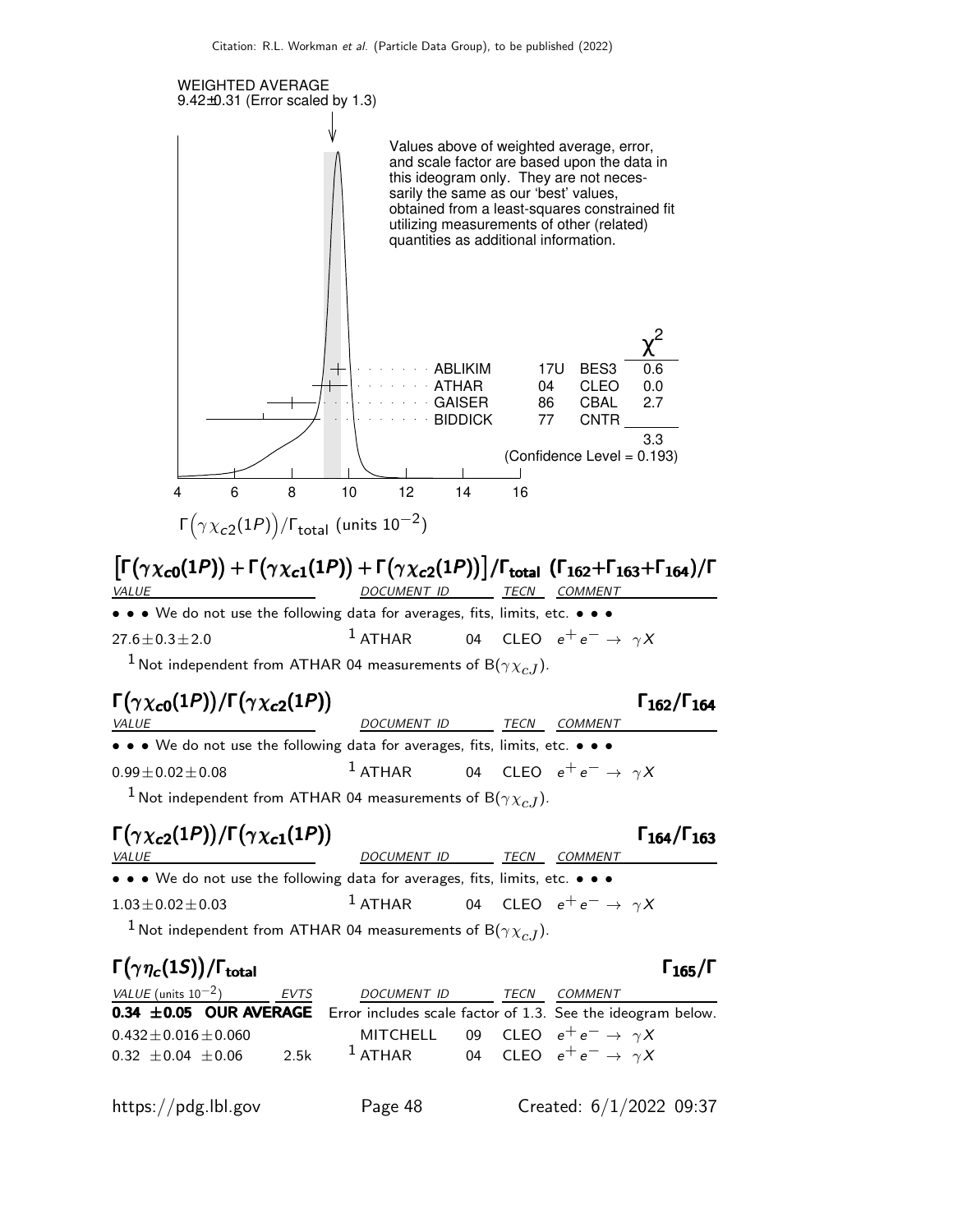0.28  $\pm$ 0.06 <sup>2</sup> GAISER 86 CBAL  $e^+e^- \rightarrow \gamma X$  $^1$  ATHAR 04 used  $\Gamma_{\eta_{_{\mathcal{C}}}}(1S) = 24.8 \pm 4.9$  MeV to obtain this result. <sup>2</sup> GAISER 86 used  $\Gamma_{\eta_c(1S)}^{\text{max}} = 11.5 \pm 4.5$  MeV to obtain this result.



### Γ $(\gamma \eta_c(2S))/\Gamma_{\text{total}}$  Γ $_{166}/\Gamma$

/Γ<sub>total</sub> Γ<sub>166</sub>/Γ

| VALUE (units $10^{-4}$ ) CL%                                                  |    | DOCUMENT ID TECN                               |  | <i>COMMENT</i>                                                                                                                                                   |
|-------------------------------------------------------------------------------|----|------------------------------------------------|--|------------------------------------------------------------------------------------------------------------------------------------------------------------------|
| 7±2±4                                                                         |    |                                                |  | <sup>1</sup> ABLIKIM 12G BES3 $\psi(2S) \rightarrow \gamma K^0 K \pi$ , KK $\pi^0$                                                                               |
| • • • We do not use the following data for averages, fits, limits, etc. • • • |    |                                                |  |                                                                                                                                                                  |
| < 8                                                                           | 90 |                                                |  | <sup>2</sup> CRONIN-HEN10 CLEO $\psi(2S) \rightarrow \gamma K \overline{K} \pi$                                                                                  |
| $<$ 20                                                                        |    | 90 ATHAR 04 CLEO $e^+e^- \rightarrow \gamma X$ |  |                                                                                                                                                                  |
| $20 - 130$                                                                    | 95 | EDWARDS 82C CBAL $e^+e^- \rightarrow \gamma X$ |  |                                                                                                                                                                  |
|                                                                               |    |                                                |  | <sup>1</sup> ABLIKIM 12G reports $[\Gamma(\psi(2S) \rightarrow \gamma \eta_c(2S))/\Gamma_{\text{total}}] \times [B(\eta_c(2S) \rightarrow K \overline{K}\pi)] =$ |
|                                                                               |    |                                                |  | $(1.30 \pm 0.20 \pm 0.30) \times 10^{-5}$ which we divide by our best value $B(\eta_c(2S) \rightarrow K\overline{K}\pi)$                                         |

 $=(1.9\pm1.2)\times10^{-2}$ . Our first error is their experiment's error and our second error is the systematic error from using our best value.

<sup>2</sup> CRONIN-HENNESSY 10 reports  $[\Gamma(\psi(2S) \rightarrow \gamma \eta_c(2S))/\Gamma_{\text{total}}] \times [B(\eta_c(2S) \rightarrow \Gamma_{\text{total}})]$  $K \overline{K} \pi$ ] < 14.5 × 10<sup>-6</sup> which we divide by our best value B $(\eta_c(2S) \rightarrow K \overline{K} \pi)$  =  $1.9\times10^{-2}$ . This measurement assumes  $\Gamma(\eta_c(2S))=14$  MeV. CRONIN-HENNESSY 10 gives the analytic dependence of limits on width.

| $\Gamma(\gamma\pi^{\mathsf{0}})/\Gamma_{\mathsf{total}}$    |          |                    |      | $\Gamma_{167}/\Gamma$                        |
|-------------------------------------------------------------|----------|--------------------|------|----------------------------------------------|
| VALUE (units $10^{-6}$ )                                    | CL% EVTS | <b>DOCUMENT ID</b> | TECN | <b>COMMENT</b>                               |
| 1.04 ± 0.22 OUR AVERAGE Error includes scale factor of 1.4. |          |                    |      |                                              |
| $0.95 + 0.16 + 0.05$                                        | 423      | ABLIKIM            |      | 17X BES3 $\psi(2S) \rightarrow \gamma \pi^0$ |
| $1.58 + 0.40 + 0.13$                                        | -37      | ABI IKIM           |      | 10F BES3 $\psi(2S) \rightarrow \gamma \pi^0$ |
| https://pdg.lbl.gov                                         |          | Page 49            |      | Created: $6/1/2022$ 09:37                    |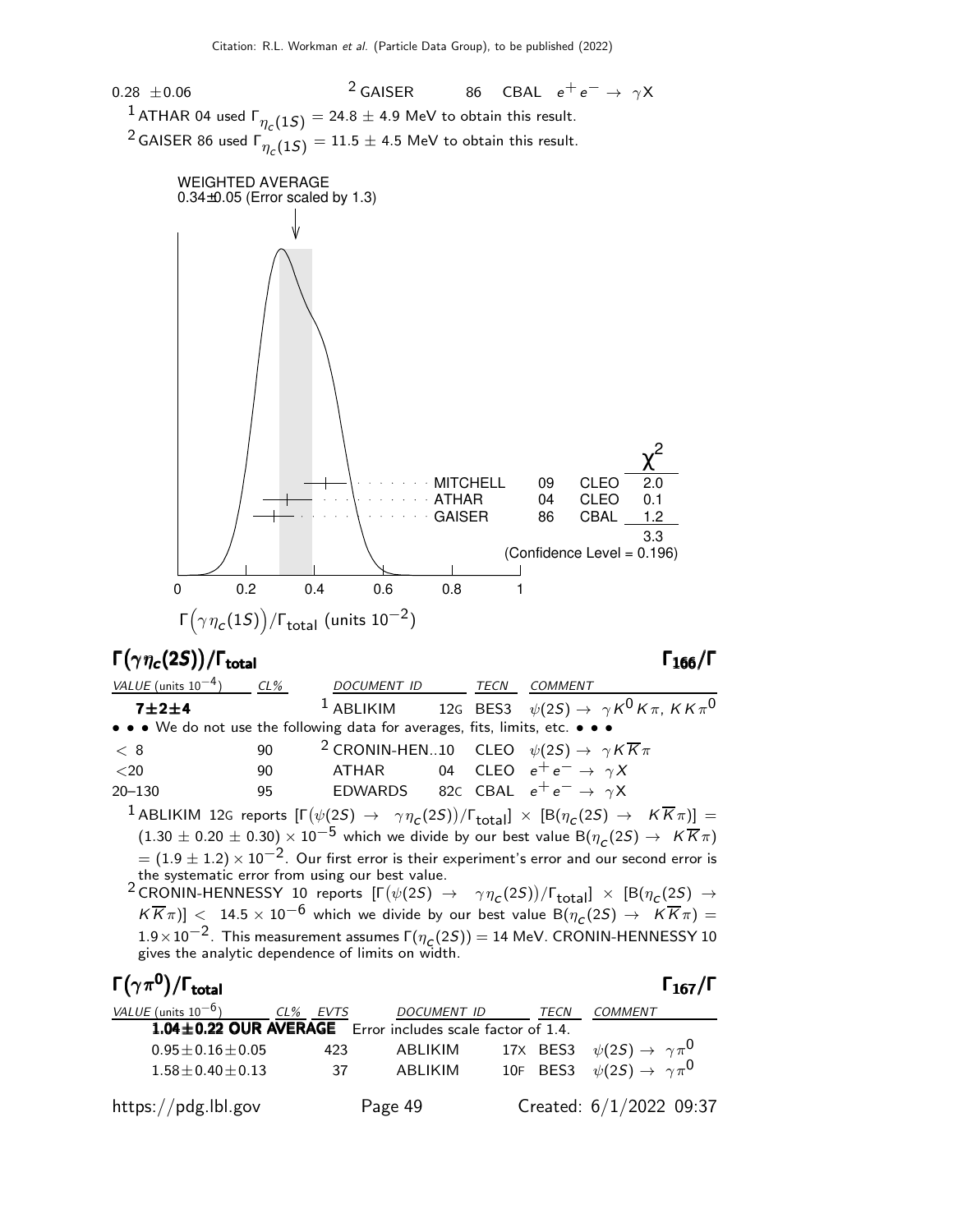• • • We do not use the following data for averages, fits, limits, etc. • • •

| $\lt$ 5           | 90 | PEDLAR                        |                  | 09 CLE3 $\psi(2S) \rightarrow \gamma X$ |
|-------------------|----|-------------------------------|------------------|-----------------------------------------|
| $<$ 5400          | 95 | $1$ LIBERMAN 75 SPEC $e^+e^-$ |                  |                                         |
| $< 1 \times 10^4$ | 90 | <b>WIIK</b>                   | 75 DASP $e^+e^-$ |                                         |
|                   |    |                               |                  |                                         |

<sup>1</sup> Restated by us using B( $\psi(2S) \rightarrow \mu^+ \mu^-$ ) = 0.0077.

| $\Gamma(\gamma 2(\pi^+\pi^-))/\Gamma_{\rm total}$ |      |             |  |             |                                |
|---------------------------------------------------|------|-------------|--|-------------|--------------------------------|
| <i>VALUE</i> (units $10^{-5}$ )                   | EVTS | DOCUMENT ID |  | <b>TFCN</b> | COMMENT                        |
| $39.6 \pm 2.8 \pm 5.0$                            | 583  | ABI IKIM    |  |             | 07D BES2 $e^+e^- \to \psi(2S)$ |

| $\Gamma\big(\gamma3(\pi^+\pi^-)\big)/\Gamma_{\rm total}$ |  | $\Gamma_{169}/\Gamma$ |
|----------------------------------------------------------|--|-----------------------|
|                                                          |  |                       |

| VALUE (units $10^{-5}$ ) | $CL\%$ | DOCUMENT ID |  | <i>TECN COMMENT</i>                    |
|--------------------------|--------|-------------|--|----------------------------------------|
| $<$ 17                   | ۹N     | ABI IKIM    |  | 07D BES2 $e^+e^- \rightarrow \psi(2S)$ |

Γ $(\gamma \eta'$ (958))/Γ<sub>total</sub>Γ

| VALUE (units $10^{-4}$ )    | CL% EVTS  | DOCUMENT ID    |    | TECN | COMMENT                                                   |
|-----------------------------|-----------|----------------|----|------|-----------------------------------------------------------|
| 1.24 $\pm$ 0.04 OUR AVERAGE |           |                |    |      |                                                           |
| $1.251 \pm 0.022 \pm 0.062$ | 56k       | ABLIKIM        |    |      | 17X BES3 $\psi(2S) \rightarrow \gamma \pi^+ \pi^- \eta$ , |
|                             |           |                |    |      | $\gamma \pi^0 \pi^0 \eta$                                 |
| $1.26 \pm 0.03 \pm 0.08$    | 2226      | $1$ ABLIKIM    |    |      | 10F BES3 $\psi(2S) \rightarrow 3\gamma \pi^+ \pi^-.$      |
|                             |           |                |    |      | $2\gamma\pi^+\pi^-$                                       |
| 1.19 $\pm 0.08 \pm 0.03$    |           | PEDLAR         | 09 | CLE3 | $\psi(2S) \rightarrow \gamma X$                           |
| 1.24 $\pm$ 0.27 $\pm$ 0.15  | - 23      | <b>ABLIKIM</b> |    |      | 06R BES2 $e^+e^- \to \psi(2S)$                            |
| $1.54 \pm 0.31 \pm 0.20$    | $\sim$ 43 | BAI            |    |      | 98F BES $\psi(2S) \rightarrow \pi^+ \pi^- 2\gamma$ ,      |
|                             |           |                |    |      | $\pi^+\pi^-3\gamma$                                       |

• • • We do not use the following data for averages, fits, limits, etc. • • •

| < 60 | റെ | <sup>2</sup> BRAUNSCH 77 DASP $e^+e^-$ |  |
|------|----|----------------------------------------|--|
| < 11 | ۹N | $3$ BARTEL 76 CNTR $e^+e^-$            |  |

 $1$  Combining the results from  $\eta' \to \pi^+\pi^-\eta$  and  $\eta' \to \pi^+\pi^-\gamma$  decay modes.

 $\frac{2}{3}$  Restated by us using total decay width 228 keV.

 $^3$  The value is normalized to the branching ratio for  $\Gamma\big(J/\psi(1S)\,\eta\big)/\Gamma_{\rm total}$ .

Γ $(\gamma f_2(1270))/\Gamma_{\text{total}}$ Γ

VALUE (units  $10^{-4}$ ) EVTS

# **2.73** $+0.29$  **OUR AVERAGE** Error includes scale factor of 1.8.

| $2.84 \pm 0.15 \begin{array}{c} +0.03 \\ -0.10 \end{array}$                                                                                                                                | 1.9k             | $1,2$ DOBBS         | 15 | $\psi(2S) \rightarrow \gamma \pi \pi$             |  |  |
|--------------------------------------------------------------------------------------------------------------------------------------------------------------------------------------------|------------------|---------------------|----|---------------------------------------------------|--|--|
| $2.12 \pm 0.19 \pm 0.32$                                                                                                                                                                   |                  | $3,4$ RAI           |    | 03C BES $\psi(2S) \rightarrow \gamma \pi \pi$     |  |  |
| • • • We do not use the following data for averages, fits, limits, etc. • • •                                                                                                              |                  |                     |    |                                                   |  |  |
| $2.08 \pm 0.19 \pm 0.33$                                                                                                                                                                   | $200.6 \pm 18.8$ | $3$ BAI             |    | 03C BES $\psi(2S) \rightarrow \gamma \pi^+ \pi^-$ |  |  |
| $2.90 \pm 1.08 \pm 1.07$                                                                                                                                                                   | $29.9 \pm 11.1$  | $3$ B <sub>AI</sub> |    | 03C BES $\psi(2S) \rightarrow \gamma \pi^0 \pi^0$ |  |  |
| $1$ Using CLEO-c data but not authored by the CLEO Collaboration.<br>2 DODDS 15 reports $[\Gamma(\phi/2S) \rightarrow \phi f(1270)]/\Gamma$ 1 $\vee$ $[\Gamma(f(1270) \rightarrow \pi)]$ – |                  |                     |    |                                                   |  |  |

DOCUMENT ID TECN COMMENT

 $^2$ DOBBS 15 reports  $[\Gamma(\psi(25) \rightarrow \gamma \gamma (1270))/\Gamma_{\rm total}]\times$   $[\rm B(\gamma(1270) \rightarrow \pi \pi)]$  =  $(2.39 \pm 0.09 \pm 0.09) \times 10^{-4}$  which we divide by our best value B( $f_2(1270) \rightarrow \pi \pi$ ) =  $(84.2 + 2.9)$  $^{+2.9}_{-0.9}$ )  $\times$  10 $^{-2}$ . Our first error is their experiment's error and our second error is the systematic error from using our best value.

 $3$  Normalized to B $(\psi(2S) \rightarrow J/\psi \pi^+ \pi^-) = 0.305 \pm 0.016$ .

4 Combining the results from  $\pi^+\pi^-$  and  $\pi^0\pi^0$  decay modes.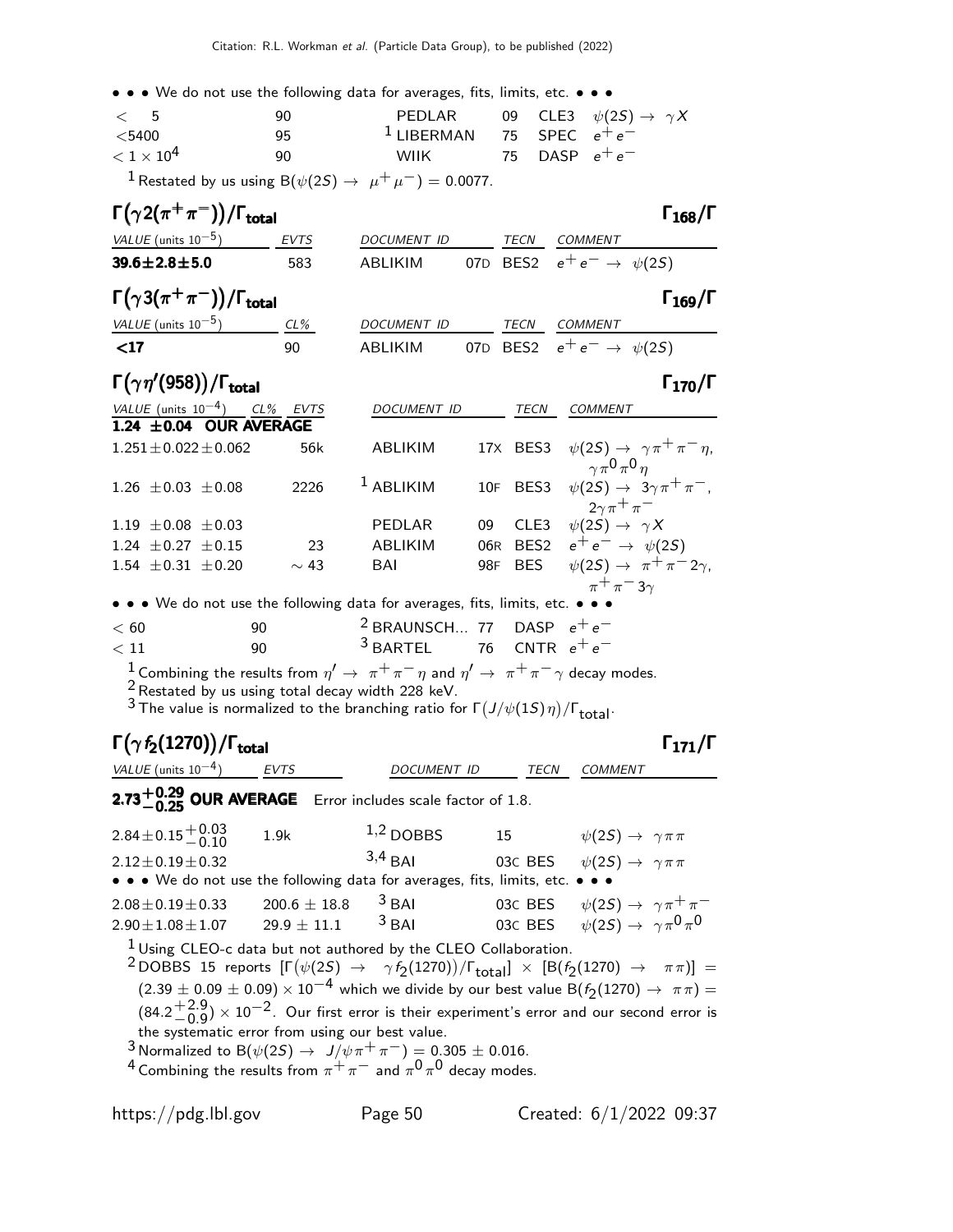## $\Gamma(\gamma f_0(1370) \to \gamma K \overline{K}) / \Gamma_{\text{total}}$  Γ<sub>172</sub>/Γ

| VALUE (units $10^{-5}$ ) | <b>FVTS</b> | <i>DOCUMENT ID</i> | COMMENT                                         |
|--------------------------|-------------|--------------------|-------------------------------------------------|
| $3.1 \pm 1.0 \pm 1.4$    | 175         | $1$ DOBBS          | 15 $\psi(2S) \rightarrow \gamma K \overline{K}$ |

 $1$  Using CLEO-c data but not authored by the CLEO Collaboration.

### Γ $(\gamma f_0(1500))$ /Γ<sub>total</sub> Γ<sub>173</sub>/Γ total 173 VALUE (units  $10^{-5}$ ) EVTS DOCUMENT ID COMMENT 9.3 $\pm$ 1.8 $\pm$ 0.6 274  $^{1,2}$  DOBBS 15  $\psi(2S) \rightarrow$   $\gamma \pi \pi$  $^1$ DOBBS 15 reports  $[\Gamma(\psi(2S) \to \ \gamma\,f_0(1500))/\Gamma_{\rm total}]\times[{\cal B}(f_0(1500) \to \ \pi\pi)]=(3.2\pm 1.0)$  $(0.6\pm0.2)\times10^{-5}$  which we divide by our best value B $(f_0(1500)\rightarrow \pi\pi)=(34.5\pm2.2)\times$ 10−2. Our first error is their experiment's error and our second error is the systematic error from using our best value. 2 Using CLEO-c data but not authored by the CLEO Collaboration.

### Γ $(γf'$ Γ( $\gamma$  f'<sub>2</sub>(1525))/Γ<sub>total</sub> Γ<sub>174</sub>/Γ Γ( $\gamma$  f'<sub>2</sub>(1525))/Γ<sub>total</sub>Γ Γ<sub>174</sub>/Γ

| VALUE (units $10^{-5}$ )                    | EVTS | DOCUMENT ID COMMENT |                                                                                                                                                         |
|---------------------------------------------|------|---------------------|---------------------------------------------------------------------------------------------------------------------------------------------------------|
| $3.3 \pm 0.8 \pm 0.1$                       |      |                     | 136 <sup>1,2</sup> DOBBS 15 $\psi(2S) \rightarrow \gamma K \overline{K}$                                                                                |
|                                             |      |                     | <sup>1</sup> DOBBS 15 reports $[\Gamma(\psi(2S) \to \gamma f_2'(1525))/\Gamma_{\text{total}}] \times [B(f_2'(1525) \to K\overline{K})] = (2.9 \pm 1.0)$ |
|                                             |      |                     | $(0.6 \pm 0.3) \times 10^{-5}$ which we divide by our best value B( $f'_2(1525) \rightarrow K\overline{K}$ ) = (87.6 $\pm$                              |
|                                             |      |                     | $(2.2) \times 10^{-2}$ . Our first error is their experiment's error and our second error is the                                                        |
| systematic error from using our best value. |      |                     |                                                                                                                                                         |

<sup>2</sup> Using CLEO-c data but not authored by the CLEO Collaboration.

# $\Gamma(\gamma f_0(1710) \to \gamma \pi \pi)/\Gamma_{\text{total}}$  Γ<sub>176</sub>/Γ

| <i>VALUE</i> (units $10^{-5}$ ) | EVTS         | DOCUMENT ID | TECN    | COMMENT                                   |
|---------------------------------|--------------|-------------|---------|-------------------------------------------|
| $3.5 \pm 0.6$ OUR AVERAGE       |              |             |         |                                           |
| $3.6 + 0.4 + 0.5$               | 290          | $1$ DOBBS   | 15      | $\psi(2S) \rightarrow \gamma \pi \pi$     |
| $3.01 \pm 0.41 \pm 1.24$        | $35.6 + 4.8$ | $2$ BAI     | 03C BES | $\psi(2S) \rightarrow \gamma \pi^+ \pi^-$ |

1 Using CLEO-c data but not authored by the CLEO Collaboration. 2 Normalized to B( $\psi(2S) \to J/\psi \pi^+ \pi^-$ ) = 0.305 ± 0.016.

# $\Gamma(\gamma f_0(1710) \to \gamma K \overline{K}) / \Gamma_{\text{total}}$  Γ<sub>177</sub>/Γ

| VALUE (units $10^{-5}$ ) CL%                                                  | EVTS | DOCUMENT ID | TECN | COMMENT                                                                   |
|-------------------------------------------------------------------------------|------|-------------|------|---------------------------------------------------------------------------|
| 6.6 $\pm$ 0.7 OUR AVERAGE                                                     |      |             |      |                                                                           |
| 6.7 $\pm$ 0.6 $\pm$ 0.6                                                       |      |             |      | 375 $\frac{1}{2}$ DOBBS 15 $\psi(2S) \rightarrow \gamma K \overline{K}$   |
| $6.04 \pm 0.90 \pm 1.32$                                                      |      |             |      | $39.6 \pm 5.9$ $2.3$ BAI 03C BES $\psi(2S) \rightarrow \gamma K^+ K^-$    |
| • • • We do not use the following data for averages, fits, limits, etc. • • • |      |             |      |                                                                           |
| < 15.6                                                                        |      |             |      | 90 6.8 ± 3.1 <sup>2,3</sup> BAI 03C BES $\psi(2S) \to \gamma K_S^0 K_S^0$ |

 $1$  Using CLEO-c data but not authored by the CLEO Collaboration.

<sup>2</sup> Includes unknown branching fractions to  $K^+K^-$  or  $K^0_S K^0_S$ . We have multiplied the  $K^+K^-$  result by a factor of 2 and the  $K^0_S K^0_S$  result by a factor of 4 to obtain the  $K\overline{K}$ 3 Rormalized to B( $\psi(2S) \rightarrow J/\psi \pi^+ \pi^-$ ) = 0.305  $\pm$  0.016.

## $\Gamma(\gamma f_0(2100) \to \gamma \pi \pi) / \Gamma_{\text{total}}$  Γ<sub>178</sub>/Γ

| VALUE (units $10^{-6}$ )                                                         | EVTS | DOCUMENT ID | COMMENT                                  |
|----------------------------------------------------------------------------------|------|-------------|------------------------------------------|
| $4.8 \pm 0.5 \pm 0.9$                                                            | 373  | $1$ DOBBS   | 15 $\psi(2S) \rightarrow \gamma \pi \pi$ |
| $\mathbf{1}$ and $\mathbf{1}$ and $\mathbf{1}$ and $\mathbf{1}$ and $\mathbf{1}$ |      |             |                                          |

1 Using CLEO-c data but not authored by the CLEO Collaboration.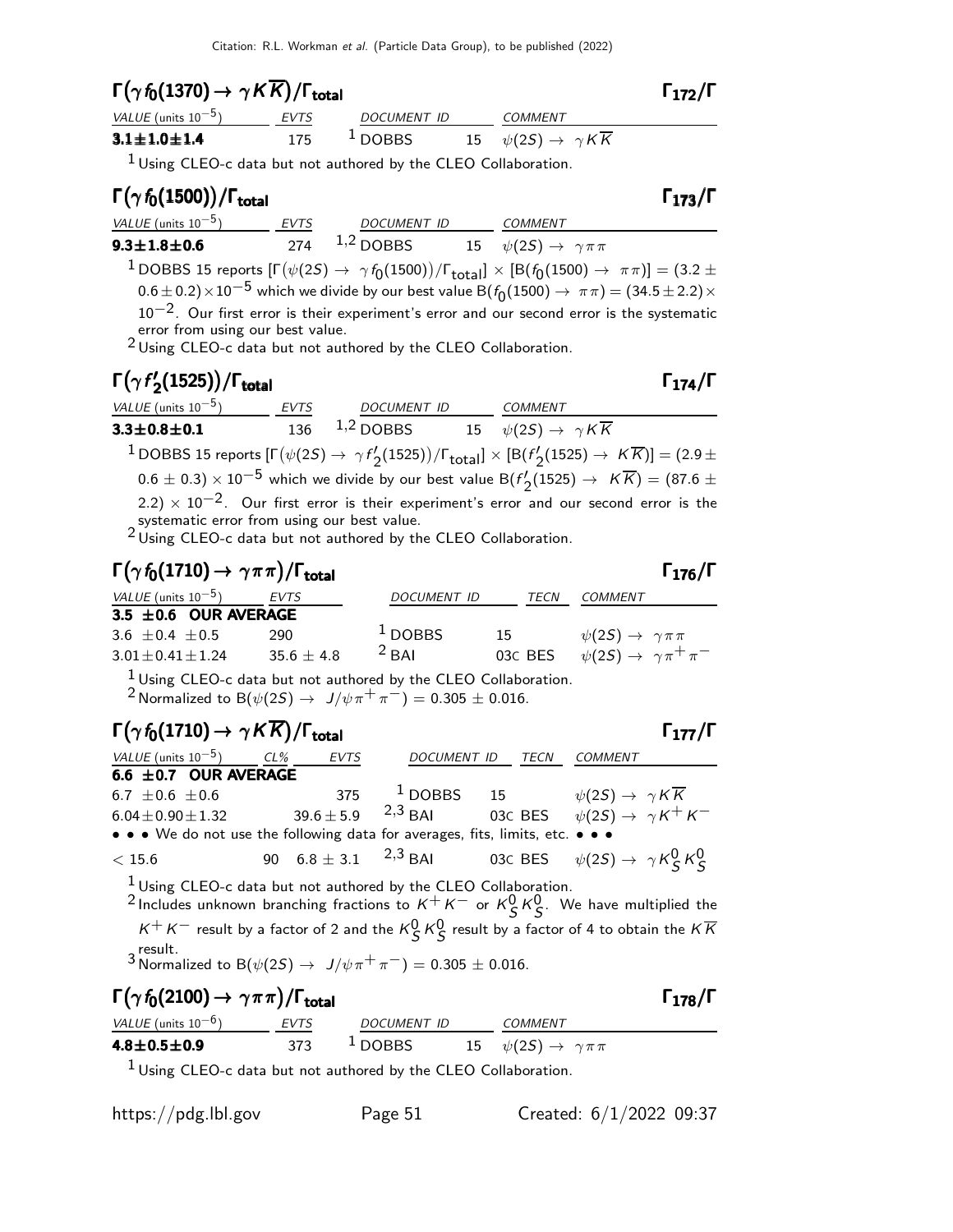| $\Gamma(\gamma\,f_0(2200)\rightarrow \gamma\,K\overline{K})/\Gamma_{\rm total}$                                                                                                                                                              |                             |                                                                                                                                                                                                               |    |      |                                                                                          | $\Gamma_{179}/\Gamma$ |
|----------------------------------------------------------------------------------------------------------------------------------------------------------------------------------------------------------------------------------------------|-----------------------------|---------------------------------------------------------------------------------------------------------------------------------------------------------------------------------------------------------------|----|------|------------------------------------------------------------------------------------------|-----------------------|
| VALUE (units $10^{-6}$ ) EVTS                                                                                                                                                                                                                |                             | DOCUMENT ID COMMENT                                                                                                                                                                                           |    |      |                                                                                          |                       |
| $3.2 \pm 0.6 \pm 0.8$                                                                                                                                                                                                                        | 207                         | $1$ DOBBS                                                                                                                                                                                                     |    |      | 15 $\psi(2S) \rightarrow \gamma K \overline{K}$                                          |                       |
|                                                                                                                                                                                                                                              |                             | <sup>1</sup> Using CLEO-c data but not authored by the CLEO Collaboration.                                                                                                                                    |    |      |                                                                                          |                       |
| $\Gamma(\gamma f_J(2220) \rightarrow \gamma \pi \pi)/\Gamma_{\text{total}}$                                                                                                                                                                  |                             |                                                                                                                                                                                                               |    |      |                                                                                          | $\Gamma_{180}/\Gamma$ |
| <b>VALUE</b><br>$< 5.8 \times 10^{-6}$                                                                                                                                                                                                       | $CL\%$                      | DOCUMENT ID COMMENT                                                                                                                                                                                           |    |      |                                                                                          |                       |
|                                                                                                                                                                                                                                              | 90                          | 1,2 DOBBS 15 $\psi(2S) \rightarrow \gamma \pi \pi$                                                                                                                                                            |    |      |                                                                                          |                       |
| and $2.6/4.0 \times 10^{-6}$ , respectively.                                                                                                                                                                                                 |                             | $1$ Using CLEO-c data but not authored by the CLEO Collaboration.<br><sup>2</sup> For $\Gamma = 20/50$ MeV, the 90% CL upper limits for $\pi^+ \pi^-$ and $\pi^0 \pi^0$ are 3.2/4.3 $\times$ 10 <sup>-6</sup> |    |      |                                                                                          |                       |
| $\Gamma(\gamma\,f_J(2220)\rightarrow\,\gamma\,K\,\overline{K})/\Gamma_{\rm total}$<br><i>VALUE</i>                                                                                                                                           |                             | DOCUMENT ID COMMENT                                                                                                                                                                                           |    |      |                                                                                          | $\Gamma_{181}/\Gamma$ |
| ${<}9.5 \times 10^{-6}$                                                                                                                                                                                                                      |                             | $\frac{CL\%}{90}$ $\frac{DOCUMENT ID}{1,2 DDBBS}$ $\frac{COMMENT}{\psi(2S)} \rightarrow \gamma K\overline{K}$                                                                                                 |    |      |                                                                                          |                       |
|                                                                                                                                                                                                                                              |                             |                                                                                                                                                                                                               |    |      |                                                                                          |                       |
| and 3.7/5.5 $\times$ 10 <sup>-6</sup> , respectively.                                                                                                                                                                                        |                             | $1$ Using CLEO-c data but not authored by the CLEO Collaboration.<br><sup>2</sup> For $\Gamma$ = 20/50 MeV, the 90% CL upper limits for $K^+$ $K^-$ and $K^0_S$ $K^0_S$ are 2.1/4.3 $\times10^{-6}$           |    |      |                                                                                          |                       |
| $\Gamma(\gamma\eta)/\Gamma_{\rm total}$                                                                                                                                                                                                      |                             |                                                                                                                                                                                                               |    |      |                                                                                          | $\Gamma_{182}/\Gamma$ |
| VALUE (units $10^{-6}$ ) CL% EVTS                                                                                                                                                                                                            |                             | DOCUMENT ID                                                                                                                                                                                                   |    | TECN | <b>COMMENT</b>                                                                           |                       |
|                                                                                                                                                                                                                                              | $0.92 \pm 0.18$ OUR AVERAGE |                                                                                                                                                                                                               |    |      |                                                                                          |                       |
| $0.85 \pm 0.18 \pm 0.04$                                                                                                                                                                                                                     | 382                         | $1$ ABLIKIM                                                                                                                                                                                                   |    |      | 17X BES3 $\psi(2S) \rightarrow \gamma \pi^+ \pi^- \pi^0$ ,<br>$\gamma 3\pi$ <sup>0</sup> |                       |
| $1.38 \pm 0.48 \pm 0.09$                                                                                                                                                                                                                     | 13                          | $1$ ABLIKIM                                                                                                                                                                                                   |    |      | 10F BES3 $\psi(2S) \rightarrow \gamma \pi^+ \pi^- \pi^0$ ,                               |                       |
|                                                                                                                                                                                                                                              |                             | $\bullet \bullet \bullet$ We do not use the following data for averages, fits, limits, etc.                                                                                                                   |    |      |                                                                                          |                       |
| $\langle$ 2                                                                                                                                                                                                                                  | 90                          | PEDLAR                                                                                                                                                                                                        | 09 |      | CLE3 $\psi(2S) \rightarrow \gamma X$                                                     |                       |
| < 90                                                                                                                                                                                                                                         | 90                          | BAI                                                                                                                                                                                                           |    |      | 98F BES $\psi(2S) \rightarrow \pi^+ \pi^- 3\gamma$                                       |                       |
| $<$ 200                                                                                                                                                                                                                                      | 90                          |                                                                                                                                                                                                               |    |      | YAMADA 77 DASP $e^+e^- \rightarrow 3\gamma$                                              |                       |
|                                                                                                                                                                                                                                              |                             | <sup>1</sup> Combining the results from $\eta \to \pi^+ \pi^- \pi^0$ and $\eta \to 3\pi^0$ decay modes.                                                                                                       |    |      |                                                                                          |                       |
| $\Gamma(\gamma\eta\pi^+\pi^-)/\Gamma_{\rm total}$                                                                                                                                                                                            |                             |                                                                                                                                                                                                               |    |      |                                                                                          | $\Gamma_{183}/\Gamma$ |
| $VALUE$ (units $10^{-4}$ ) EVTS DOCUMENT ID TECN COMMENT                                                                                                                                                                                     |                             |                                                                                                                                                                                                               |    |      |                                                                                          |                       |
| $8.71 \pm 1.25 \pm 1.64$                                                                                                                                                                                                                     | 418                         | ABLIKIM 06R BES2 $\psi(2S) \rightarrow \gamma \eta \pi^+ \pi^-$                                                                                                                                               |    |      |                                                                                          |                       |
| $\Gamma(\gamma\eta(1405) \to \gamma K \overline{K}\pi)/\Gamma_{\text{total}}$                                                                                                                                                                |                             |                                                                                                                                                                                                               |    |      |                                                                                          | $\Gamma_{185}/\Gamma$ |
|                                                                                                                                                                                                                                              |                             |                                                                                                                                                                                                               |    |      |                                                                                          |                       |
| $\frac{\text{VALU E (units 10}^{-4})}{\text{COL9}}$ $\frac{\text{CL\%}}{\text{ABLIKIM}}$ 06R BES2 $\psi(2S) \rightarrow \gamma K_S^0 K^+ \pi^- + \text{c.c.}$<br>• • • We do not use the following data for averages, fits, limits, etc. • • |                             |                                                                                                                                                                                                               |    |      |                                                                                          |                       |
| ${<}1.3$                                                                                                                                                                                                                                     | 90                          |                                                                                                                                                                                                               |    |      |                                                                                          |                       |
| ${<}1.2$                                                                                                                                                                                                                                     | 90                          |                                                                                                                                                                                                               |    |      |                                                                                          |                       |
|                                                                                                                                                                                                                                              |                             | <sup>1</sup> Includes unknown branching fraction $\eta(1405) \rightarrow K \overline{K} \pi$ .                                                                                                                |    |      |                                                                                          |                       |
| $\Gamma(\gamma\eta(1405) \to \gamma\eta\pi^+\pi^-)/\Gamma_{\text{total}}$                                                                                                                                                                    |                             |                                                                                                                                                                                                               |    |      |                                                                                          | $\Gamma_{186}/\Gamma$ |
| $VALUE$ (units $10^{-4}$ ) EVTS                                                                                                                                                                                                              |                             | DOCUMENT ID TECN COMMENT                                                                                                                                                                                      |    |      |                                                                                          |                       |
|                                                                                                                                                                                                                                              | 10                          | ABLIKIM 06R BES2 $\psi(2S) \rightarrow \ \gamma \eta \pi^+ \pi^-$                                                                                                                                             |    |      |                                                                                          |                       |
| $0.36\pm0.25\pm0.05$                                                                                                                                                                                                                         |                             |                                                                                                                                                                                                               |    |      |                                                                                          |                       |

https://pdg.lbl.gov Page 52 Created: 6/1/2022 09:37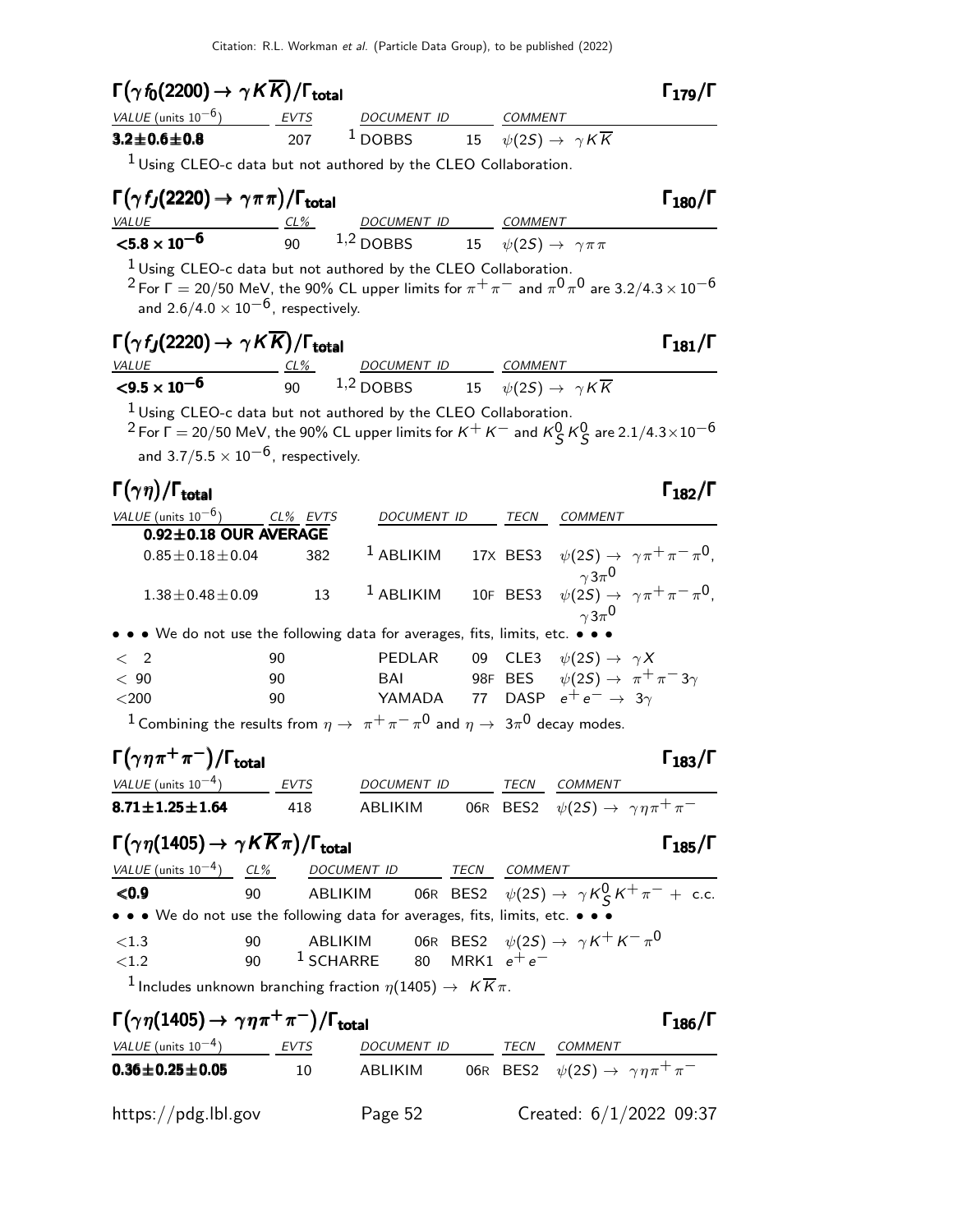| $\Gamma\big(\gamma\,\eta(1405) \to\, \gamma\,f_{\!0}(980)\pi^0 \to\, \gamma\pi^+\pi^-\pi^0\big)/\Gamma_{\rm total}$                                                   |      |                                                                                                                               |    |      |                                                   | $\Gamma_{187}/\Gamma$ |
|-----------------------------------------------------------------------------------------------------------------------------------------------------------------------|------|-------------------------------------------------------------------------------------------------------------------------------|----|------|---------------------------------------------------|-----------------------|
| <u>VALUE CL% DOCUMENT ID TECN COMMENT</u>                                                                                                                             |      |                                                                                                                               |    |      |                                                   |                       |
| $< 5.0 \times 10^{-7}$                                                                                                                                                |      |                                                                                                                               |    |      |                                                   |                       |
| $\Gamma(\gamma\eta(1475) \to \gamma K \overline{K}\pi)/\Gamma_{\rm total}$                                                                                            |      |                                                                                                                               |    |      |                                                   | $\Gamma_{189}/\Gamma$ |
| $VALU E$ (units $10^{-4}$ ) $CL\%$ DOCUMENT ID TECN COMMENT                                                                                                           |      |                                                                                                                               |    |      |                                                   |                       |
| < 1.4                                                                                                                                                                 | 90   | ABLIKIM           06R    BES2 $\psi(2S) \to \ \gamma \, K^+ \, K^- \, \pi^0$                                                  |    |      |                                                   |                       |
| • • • We do not use the following data for averages, fits, limits, etc. • • •                                                                                         |      |                                                                                                                               |    |      |                                                   |                       |
| $<1.5$                                                                                                                                                                | 90   | ABLIKIM 06R BES2 $\psi(2S) \rightarrow \gamma K_S^0 K^+ \pi^- +$ c.c.                                                         |    |      |                                                   |                       |
| $\Gamma\big(\gamma\,\eta(1475)\rightarrow\,\gamma\,\eta\,\pi^{+}\,\pi^{-}\big)/\Gamma_{\rm total}$                                                                    |      |                                                                                                                               |    |      |                                                   | $\Gamma_{190}/\Gamma$ |
| VALUE (units $10^{-4}$ ) CL%                                                                                                                                          |      | DOCUMENT ID TECN COMMENT                                                                                                      |    |      |                                                   |                       |
| < 0.88                                                                                                                                                                | 90   | ABLIKIM 606R BES2 $\psi(2S) \rightarrow \gamma \eta \pi^+ \pi^-$                                                              |    |      |                                                   |                       |
| $\Gamma(\gamma K^{*0} K^+\pi^-+c.c.)/\Gamma_{\rm total}$                                                                                                              |      |                                                                                                                               |    |      |                                                   | $\Gamma_{191}/\Gamma$ |
| VALUE (units $10^{-5}$ ) EVTS                                                                                                                                         |      | DOCUMENT ID TECN COMMENT                                                                                                      |    |      |                                                   |                       |
| $37.0 \pm 6.1 \pm 7.2$ 237                                                                                                                                            |      | ABLIKIM 07D BES2 $e^+e^- \rightarrow \psi(2S)$                                                                                |    |      |                                                   |                       |
| $\Gamma(\gamma K^{*0} \overline{K}{}^{*0})/\Gamma_{\rm total}$                                                                                                        |      |                                                                                                                               |    |      |                                                   | $\Gamma_{192}/\Gamma$ |
| VALUE (units $10^{-5}$ ) EVTS                                                                                                                                         |      | DOCUMENT ID TECN COMMENT                                                                                                      |    |      |                                                   |                       |
| $24.0 \pm 4.5 \pm 5.0$                                                                                                                                                | 41   | ABLIKIM 07D BES2 $e^+e^- \rightarrow \psi(2S)$                                                                                |    |      |                                                   |                       |
| $\Gamma(\gamma K_S^0 K^+\pi^-+$ c.c.)/ $\Gamma_{\text{total}}$                                                                                                        |      |                                                                                                                               |    |      |                                                   | $\Gamma_{193}/\Gamma$ |
| VALUE (units $10^{-5}$ ) EVTS                                                                                                                                         |      | DOCUMENT ID TECN COMMENT                                                                                                      |    |      |                                                   |                       |
| $25.6 \pm 3.6 \pm 3.6$                                                                                                                                                | 115  | ABLIKIM 07D BES2 $e^+e^- \rightarrow \psi(2S)$                                                                                |    |      |                                                   |                       |
| $\Gamma(\gamma K^+ K^- \pi^+ \pi^-)/\Gamma_{\rm total}$                                                                                                               |      |                                                                                                                               |    |      |                                                   | $\Gamma_{194}/\Gamma$ |
| $VALUE$ (units $10^{-5}$ ) EVTS                                                                                                                                       |      | DOCUMENT ID TECN COMMENT                                                                                                      |    |      |                                                   |                       |
| $19.1 \pm 2.7 \pm 4.3$ 132                                                                                                                                            |      | ABLIKIM 07D BES2 $e^+e^- \rightarrow \psi(2S)$                                                                                |    |      |                                                   |                       |
| $\Gamma(\gamma K^+ K^- 2(\pi^+\pi^-))/\Gamma_{\rm total}$                                                                                                             |      |                                                                                                                               |    |      |                                                   | $\Gamma_{195}/\Gamma$ |
| VALUE (units $10^{-5}$ ) CL%                                                                                                                                          |      | DOCUMENT ID                                                                                                                   |    |      | TECN COMMENT                                      |                       |
| $22$                                                                                                                                                                  | 90   | ABLIKIM                                                                                                                       |    |      | 07D BES2 $e^+e^- \to \psi(2S)$                    |                       |
| $\Gamma(\gamma 2(K^+K^-))/\Gamma_{\rm total}$                                                                                                                         |      |                                                                                                                               |    |      |                                                   | $\Gamma_{196}/\Gamma$ |
| VALUE (units $10^{-5}$ )                                                                                                                                              | CL%  | DOCUMENT ID                                                                                                                   |    | TECN | COMMENT                                           |                       |
| $\leq$ 4                                                                                                                                                              | 90   | ABLIKIM                                                                                                                       |    |      | 07D BES2 $e^+e^- \rightarrow \psi(2S)$            |                       |
| $\Gamma(\gamma p \overline{p})/\Gamma_{\text{total}}$                                                                                                                 |      |                                                                                                                               |    |      |                                                   | $\Gamma_{197}/\Gamma$ |
| VALUE (units $10^{-5}$ )                                                                                                                                              | EVTS | DOCUMENT ID                                                                                                                   |    | TECN | <b>COMMENT</b>                                    |                       |
| 3.9 $\pm$ 0.5 OUR AVERAGE                                                                                                                                             |      | Error includes scale factor of 2.0.                                                                                           |    |      |                                                   |                       |
| $4.18 \pm 0.26 \pm 0.18$                                                                                                                                              | 348  | $1$ ALEXANDER                                                                                                                 | 10 |      | CLEO $\psi(2S) \rightarrow \gamma p \overline{p}$ |                       |
| 2.9 $\pm$ 0.4 $\pm$ 0.4                                                                                                                                               | 142  | <b>ABLIKIM</b>                                                                                                                |    |      | 07D BES2 $e^+e^- \to \psi(2S)$                    |                       |
| $^1$ From a fit of the $p\overline{p}$ mass distribution to a combination of $\gamma f_2(1950)$ , $\gamma f_2(2150)$ , and<br>$\pi^{0} p \overline{p}$ and continuum. |      | $\gamma\,p\,\overline{p}$ phase space, for $M(p\,\overline{p} < 2.85$ GeV, and accounting for backgrounds from $\psi(2S) \to$ |    |      |                                                   |                       |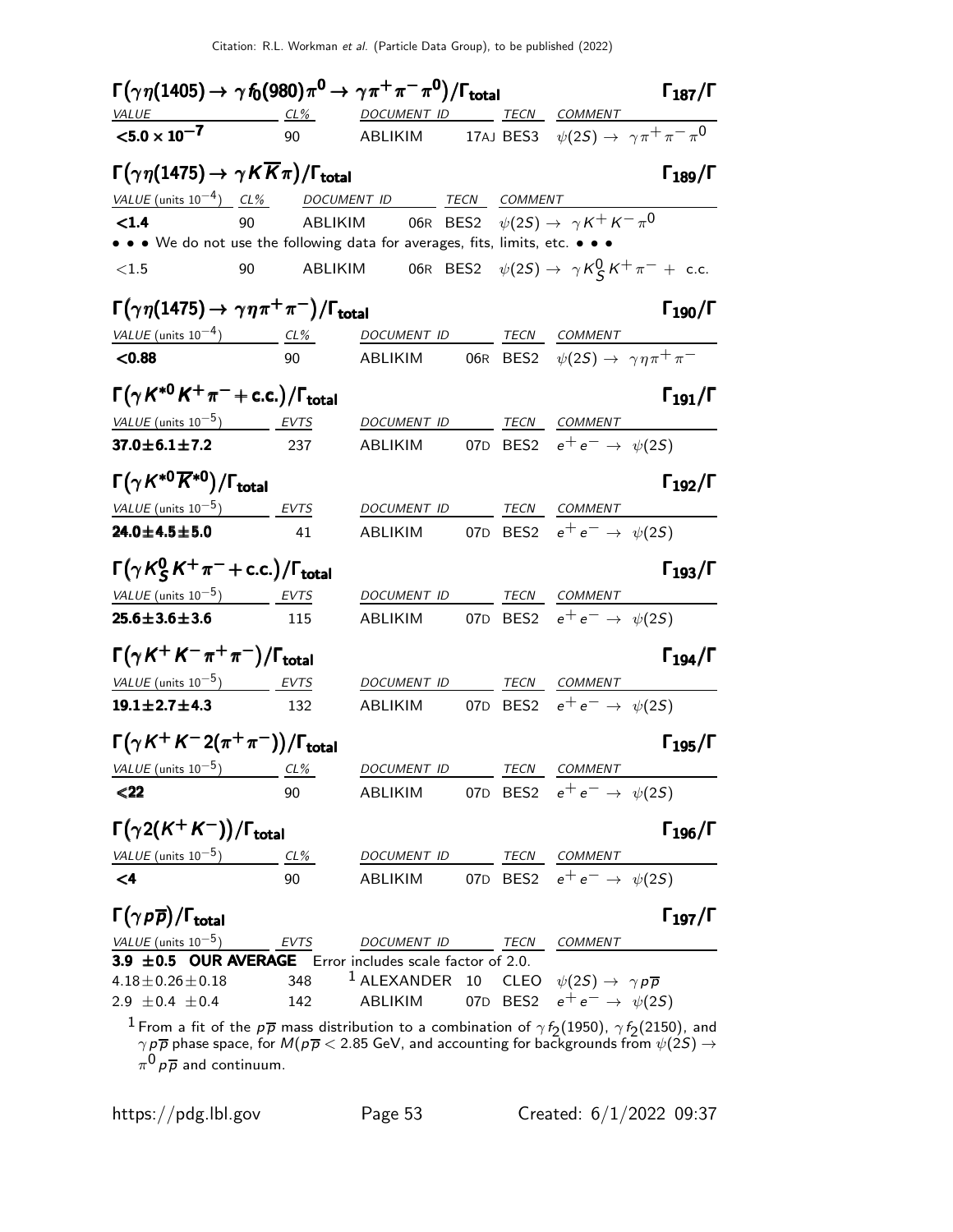| $\Gamma(\gamma f_2(1950) \rightarrow \gamma \rho \overline{\rho})/\Gamma_{\text{total}}$ | $\Gamma_{198}/\Gamma$ |
|------------------------------------------------------------------------------------------|-----------------------|
|                                                                                          |                       |

| VALUE (units $10^{-5}$ ) | EVTS | DOCUMENT ID                                                                    | TFCN | <i>COMMENT</i> |
|--------------------------|------|--------------------------------------------------------------------------------|------|----------------|
| $1.2 \pm 0.2 \pm 0.1$    | 111  | $^{-1}$ ALEXANDER 10 CLEO $\psi(2S) \rightarrow \ \gamma \rho \overline{\rho}$ |      |                |

<sup>1</sup> From a fit of the  $p\overline{p}$  mass distribution to a combination of  $\gamma f_2(1950)$ ,  $\gamma f_2(2150)$ , and  $\gamma\, p \overline{p}$  phase space, for  $M(p \, \overline{\!p}< 2.85$  GeV, and accounting for backgrounds from  $\psi(2S)$   $\rightarrow$  $\pi^0\, \rho \, \overline{\rho}$  and continuum.

# $\Gamma(\gamma f_2(2150) \rightarrow \gamma \rho \overline{\rho}) / \Gamma_{\text{total}}$  Γ<sub>199</sub>/Γ

| VALUE (units $10^{-5}$ ) | <b>FVTS</b> | <i>DOCUMENT ID</i>                                                             | TECN COMMENT |
|--------------------------|-------------|--------------------------------------------------------------------------------|--------------|
| $0.72 \pm 0.18 \pm 0.03$ | 73          | $^{-1}$ ALEXANDER 10 CLEO $\psi(2S) \rightarrow \ \gamma \rho \overline{\rho}$ |              |

<sup>1</sup> From a fit of the  $p\overline{p}$  mass distribution to a combination of  $\gamma f_2(1950)$ ,  $\gamma f_2(2150)$ , and  $\gamma\,p\overline{p}$  phase space, for  $M(p\,\overline{p} < 2.85$  GeV, and accounting for backgrounds from  $\psi(2S) \rightarrow$  $\pi^0\, \rho \, \overline{\rho}$  and continuum.

## $\Gamma(\gamma X(1835) \rightarrow \gamma \rho \overline{\rho}) / \Gamma_{\text{total}}$

| VALUE (units $10^{-6}$ )                                                      | CL% | DOCUMENT ID | <i>TECN</i> | COMMENT                                                        |
|-------------------------------------------------------------------------------|-----|-------------|-------------|----------------------------------------------------------------|
| $4.57 \pm 0.36 \pm 1.77$                                                      |     | ABLIKIM     |             | 12D BES3 $J/\psi \rightarrow \gamma p \overline{p}$            |
| • • • We do not use the following data for averages, fits, limits, etc. • • • |     |             |             |                                                                |
| ${<}1.6$                                                                      | 90  |             |             | ALEXANDER 10 CLEO $\psi(2S) \rightarrow \gamma p \overline{p}$ |
| < 5.4                                                                         | 90  | ABLIKIM     |             | 07D BES $\psi(2S) \rightarrow \gamma p \overline{p}$           |

## $\Gamma(\gamma X \to \gamma \rho \overline{\rho}) / \Gamma_{\text{total}}$   $\Gamma_{201} / \Gamma$

|  |                |           | For a narrow resonance in the range 2.2 $< M(X) < 2.8$ GeV. |                          |              |
|--|----------------|-----------|-------------------------------------------------------------|--------------------------|--------------|
|  | $11151 - 1326$ | $\sim$ 0/ | 0.0011115171710                                             | $T$ $\sim$ $\sim$ $\sim$ | $C$ $0.1111$ |

| VALUE (units $10^{-6}$ ) | $CL\%$ | <i>DOCUMENT ID</i>                                                | <i>TFCN</i> | <i>COMMENT</i> |
|--------------------------|--------|-------------------------------------------------------------------|-------------|----------------|
| - <2                     | 90     | ALEXANDER 10 CLEO $\psi(2S) \rightarrow \gamma \rho \overline{p}$ |             |                |

| $\Gamma(\gamma p \overline{p} \pi^+ \pi^-)/\Gamma_{\rm total}$ |      |             |      | $\Gamma_{202}/\Gamma$          |
|----------------------------------------------------------------|------|-------------|------|--------------------------------|
| <i>VALUE</i> (units $10^{-5}$ )                                | EVTS | DOCUMENT ID | TECN | <i>COMMENT</i>                 |
| $2.8 \pm 1.2 \pm 0.7$                                          | 17   | ABI IKIM    |      | 07D BES2 $e^+e^- \to \psi(2S)$ |

| $\Gamma(\gamma\gamma J/\psi)/\Gamma_{\rm total}$ |      |                    |      | $\Gamma_{204}/\Gamma$          |
|--------------------------------------------------|------|--------------------|------|--------------------------------|
| <i>VALUE</i> (units $10^{-4}$ )                  | EVTS | <i>DOCUMENT ID</i> | TECN | <i>COMMENT</i>                 |
| $3.1 \pm 0.6 + 0.8$<br>-1.0                      | 1.1k | ABI IKIM           |      | 120 BES3 $e^+e^- \to \psi(25)$ |

• • • We do not use the following data for averages, fits, limits, etc. • • •

| $3.2 \pm 0.6$ |  | $\overline{1}$ ABLIKIM | 17N BES3 $\psi(2S) \rightarrow \gamma \gamma J/\psi$ |  |  |
|---------------|--|------------------------|------------------------------------------------------|--|--|
|---------------|--|------------------------|------------------------------------------------------|--|--|

1 Uses B( J/ $\psi \rightarrow e^+e^-$ ) = (5.971 ± 0.032)% and B( J/ $\psi \rightarrow \mu^+\mu^-$ ) = (5.961 ± 0.033)%. No systematic error estimation.

# $\Gamma(e^+e^-\eta')/\Gamma_{\rm total}$  Γ<sub>205</sub>/Γ

|    |                | l 20 |
|----|----------------|------|
| CΝ | <b>COMMENT</b> |      |
|    |                |      |

| <b>EVTS</b> | DOCUMENT ID                 | TECN | COMMENT                                 |
|-------------|-----------------------------|------|-----------------------------------------|
|             |                             |      |                                         |
| 57          | ABI IKIM                    |      | 18Z BES3 $\psi(2S) \to \eta' e^+ e^-$ , |
|             |                             |      | $\eta' \rightarrow \gamma \pi^+ \pi^-$  |
| 20          | ABI IKIM                    |      | 18Z BES3 $\psi(2S) \to \eta' e^+ e^-,$  |
|             |                             |      | $\eta' \rightarrow \eta \pi^+ \pi^-$    |
|             | $1.90 \pm 0.26$ OUR AVERAGE |      |                                         |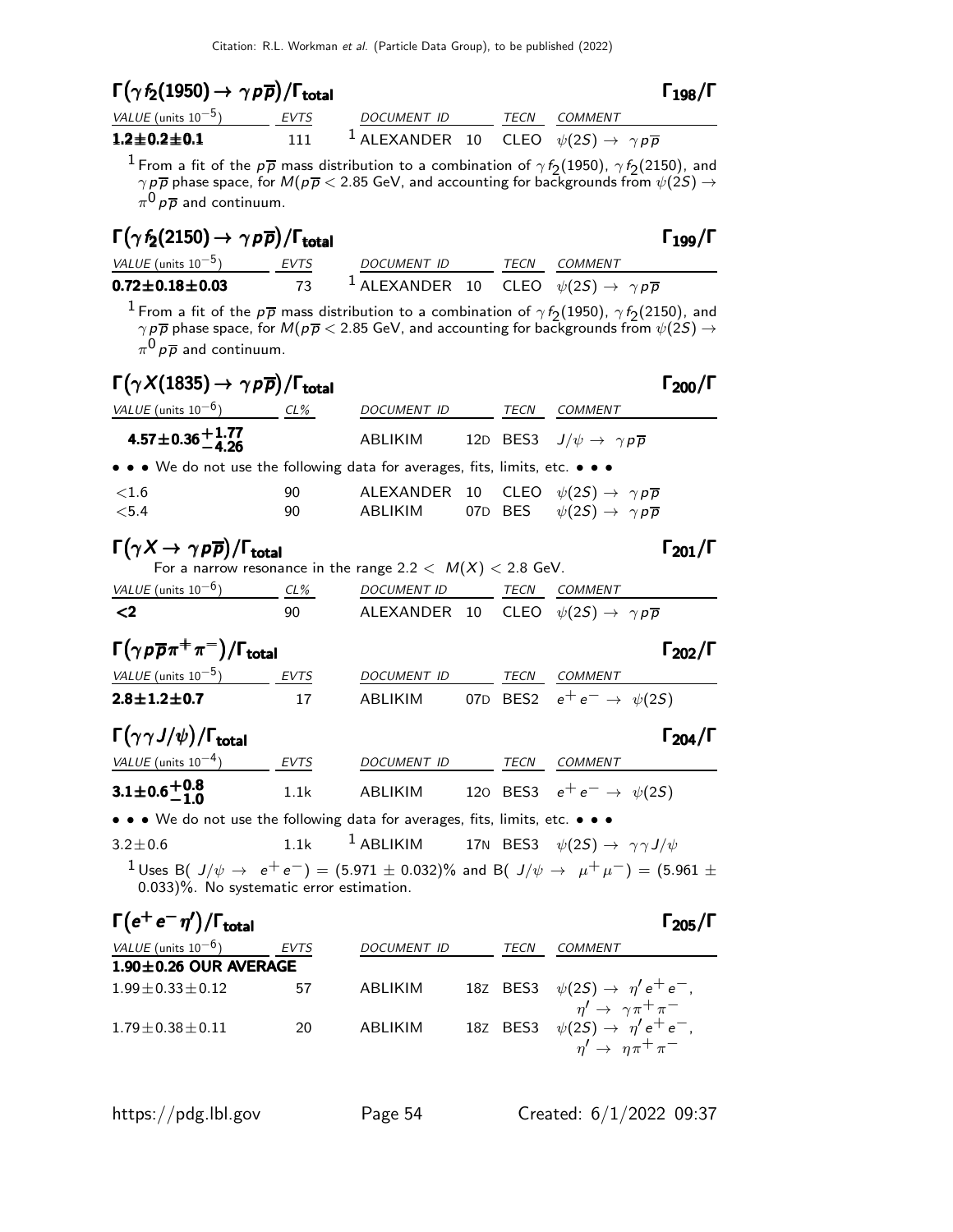### $\Gamma(e^+e^-\chi_{c0}(1P))/\Gamma_{\text{total}}$  Γ<sub>206</sub>/Γ total206

| VALUE (units $10^{-4}$ )                                                                                                                                                                   | EVTS | DOCUMENT ID                                                               |  | TECN COMMENT |  |
|--------------------------------------------------------------------------------------------------------------------------------------------------------------------------------------------|------|---------------------------------------------------------------------------|--|--------------|--|
| $10.6 \pm 2.4 \pm 0.4$                                                                                                                                                                     | 48   | <sup>1</sup> ABLIKIM 171 BES3 $\psi(2S) \rightarrow e^+e^- \gamma J/\psi$ |  |              |  |
| <sup>1</sup> ABLIKIM 171 reports (11.7 $\pm$ 2.5 $\pm$ 1.0) $\times$ 10 <sup>-4</sup> from a measurement of [ $\Gamma(\psi(2S) \rightarrow$                                                |      |                                                                           |  |              |  |
| $e^+e^- \chi_{c0}(1P)/\Gamma_{\text{total}}$ $\times$ [B( $\chi_{c0}(1P)$ $\rightarrow$ $\gamma J/\psi(1S)$ )] assuming B( $\chi_{c0}(1P)$ $\rightarrow$                                   |      |                                                                           |  |              |  |
| $\gamma J/\psi(15)$ = (1.27 ± 0.06) × 10 <sup>-2</sup> , which we rescale to our best value B( $\chi_{c0}(1P) \rightarrow$                                                                 |      |                                                                           |  |              |  |
| $\gamma J/\psi(15)$ = (1.40 $\pm$ 0.05) $\times$ 10 <sup>-2</sup> . Our first error is their experiment's error and our<br>second error is the systematic error from using our best value. |      |                                                                           |  |              |  |

| $\Gamma(e^+e^-\chi_{c0}(1P))/\Gamma(\gamma\chi_{c0}(1P))$                                                                                            |      |              |      |         | $\Gamma_{206}/\Gamma_{162}$                          |
|------------------------------------------------------------------------------------------------------------------------------------------------------|------|--------------|------|---------|------------------------------------------------------|
| VALUE (units $10^{-3}$ )                                                                                                                             | EVTS | DOCUMENT ID  | TECN | COMMENT |                                                      |
| $9.4 \pm 1.9 \pm 0.6$                                                                                                                                | 48   | $^1$ ABLIKIM |      |         | 171 BES3 $\psi(2S) \rightarrow e^+e^- \gamma J/\psi$ |
| <sup>1</sup> Uses B( $\psi(2S) \to \gamma \chi_{c0}(1P)$ ) $\times$ B( $\chi_{c0}(1P) \to \gamma J/\psi(1S)$ ) = (15.8 ± 0.3 ± 0.6) $\times 10^{-4}$ |      |              |      |         |                                                      |

from ABLIKIM 17N and accounts for common systematic errors.

# $\Gamma(e^+e^-\chi_{c1}(1P))/\Gamma_{\text{total}}$ Γ

VALUE (units 10<sup>-4</sup>) EVTS DOCUMENT ID TECN COMMENT **8.5** $\pm$ **0.6** $\pm$ **0.2** 873  $^1$  ABLIKIM 17I BES3  $\psi(2S) \rightarrow$   $e^+e^-\gamma J/\psi$  $^{\text{1}}$  ABLIKIM 171 reports  $(8.6 \pm 0.3 \pm 0.6) \times 10^{-4}$  from a measurement of [Γ $(\psi(2S) \rightarrow$  $e^+e^-\chi_{c1}(1P))/\Gamma_{\text{total}}] \times [\text{B}(\chi_{c1}(1P) \rightarrow \gamma J/\psi(1S))]$  assuming  $\text{B}(\chi_{c1}(1P) \rightarrow \gamma J/\psi(1S))]$  $\gamma J/\psi(15)$  =  $(33.9 \pm 1.2) \times 10^{-2}$ , which we rescale to our best value B $(\chi_{c1}^{-1}(1P) \rightarrow$  $\gamma J/\psi(1S))=(34.3\pm1.0)\times 10^{-2}.$  Our first error is their experiment's error and our second error is the systematic error from using our best value.

# $\Gamma(e^+e^-\chi_{c1}(1P))/\Gamma(\gamma\chi_{c1}(1P))$  Γ<sub>207</sub>/Γ<sub>163</sub>

## $\Gamma$ <sub>207</sub>/Γ<sub>163</sub>

| VALUE (units $10^{-3}$ )                                              | <b>EVTS</b> | <b>DOCUMENT ID</b> | TECN | COMMENT                                                                                                                          |
|-----------------------------------------------------------------------|-------------|--------------------|------|----------------------------------------------------------------------------------------------------------------------------------|
| $8.3 \pm 0.3 \pm 0.4$                                                 | 873         | $^1$ ABLIKIM       |      | 171 BES3 $\psi(2S) \to e^+e^- \gamma J/\psi$                                                                                     |
|                                                                       |             |                    |      | <sup>1</sup> Uses B( $\psi(2S) \to \gamma \chi_{c1}(1P)$ ) × B( $\chi_{c1}(1P) \to \gamma J/\psi(1S)$ ) = (351.8 ± 1.0 ± 12.0) × |
| $10^{-4}$ from ABLIKIM 17N and accounts for common systematic errors. |             |                    |      |                                                                                                                                  |

| $\Gamma(e^+e^-\chi_{c2}(1P))/\Gamma_{\text{total}}$                                                                                                                                       |      |                                                                           |  |      |         | Г <sub>208</sub> /Г |
|-------------------------------------------------------------------------------------------------------------------------------------------------------------------------------------------|------|---------------------------------------------------------------------------|--|------|---------|---------------------|
| VALUE (units $10^{-4}$ )                                                                                                                                                                  | EVTS | DOCUMENT ID                                                               |  | TECN | COMMENT |                     |
| $7.0 \pm 0.7 \pm 0.2$                                                                                                                                                                     | 227  | <sup>1</sup> ABLIKIM 171 BES3 $\psi(2S) \rightarrow e^+e^- \gamma J/\psi$ |  |      |         |                     |
| <sup>1</sup> ABLIKIM 171 reports (6.9 $\pm$ 0.5 $\pm$ 0.6) $\times$ 10 <sup>-4</sup> from a measurement of [ $\Gamma(\psi(2S) \rightarrow$                                                |      |                                                                           |  |      |         |                     |
| $e^+e^- \chi_{c2}(1P))/\Gamma_{\text{total}}$ $\times$ [B( $\chi_{c2}(1P) \rightarrow \gamma J/\psi(1S)$ ] assuming B( $\chi_{c2}(1P) \rightarrow$                                        |      |                                                                           |  |      |         |                     |
| $\gamma J/\psi(15)$ = (19.2 ± 0.7) × 10 <sup>-2</sup> , which we rescale to our best value B( $\chi_{c2}(1P) \rightarrow$                                                                 |      |                                                                           |  |      |         |                     |
| $\gamma J/\psi(15)$ = (19.0 $\pm$ 0.5) $\times$ 10 <sup>-2</sup> . Our first error is their experiment's error and our<br>second error is the systematic error from using our best value. |      |                                                                           |  |      |         |                     |

| $\Gamma(e^+e^-\chi_{c2}(1P))/\Gamma(\gamma\chi_{c2}(1P))$                                                                       |      |                                                                       |  |      |         | $\Gamma_{208}/\Gamma_{164}$                          |
|---------------------------------------------------------------------------------------------------------------------------------|------|-----------------------------------------------------------------------|--|------|---------|------------------------------------------------------|
| VALUE (units $10^{-3}$ )                                                                                                        | EVTS | <b>DOCUMENT ID</b>                                                    |  | TECN | COMMENT |                                                      |
| $6.6 \pm 0.5 \pm 0.4$                                                                                                           | 227  | $^1$ ABLIKIM                                                          |  |      |         | 171 BES3 $\psi(2S) \rightarrow e^+e^- \gamma J/\psi$ |
| <sup>1</sup> Uses B( $\psi(2S) \to \gamma \chi_{c2}(1P)$ ) × B( $\chi_{c2}(1P) \to \gamma J/\psi(1S)$ ) = (199.6 ± 0.8 ± 7.0) × |      | $10^{-4}$ from ABLIKIM 17N and accounts for common systematic errors. |  |      |         |                                                      |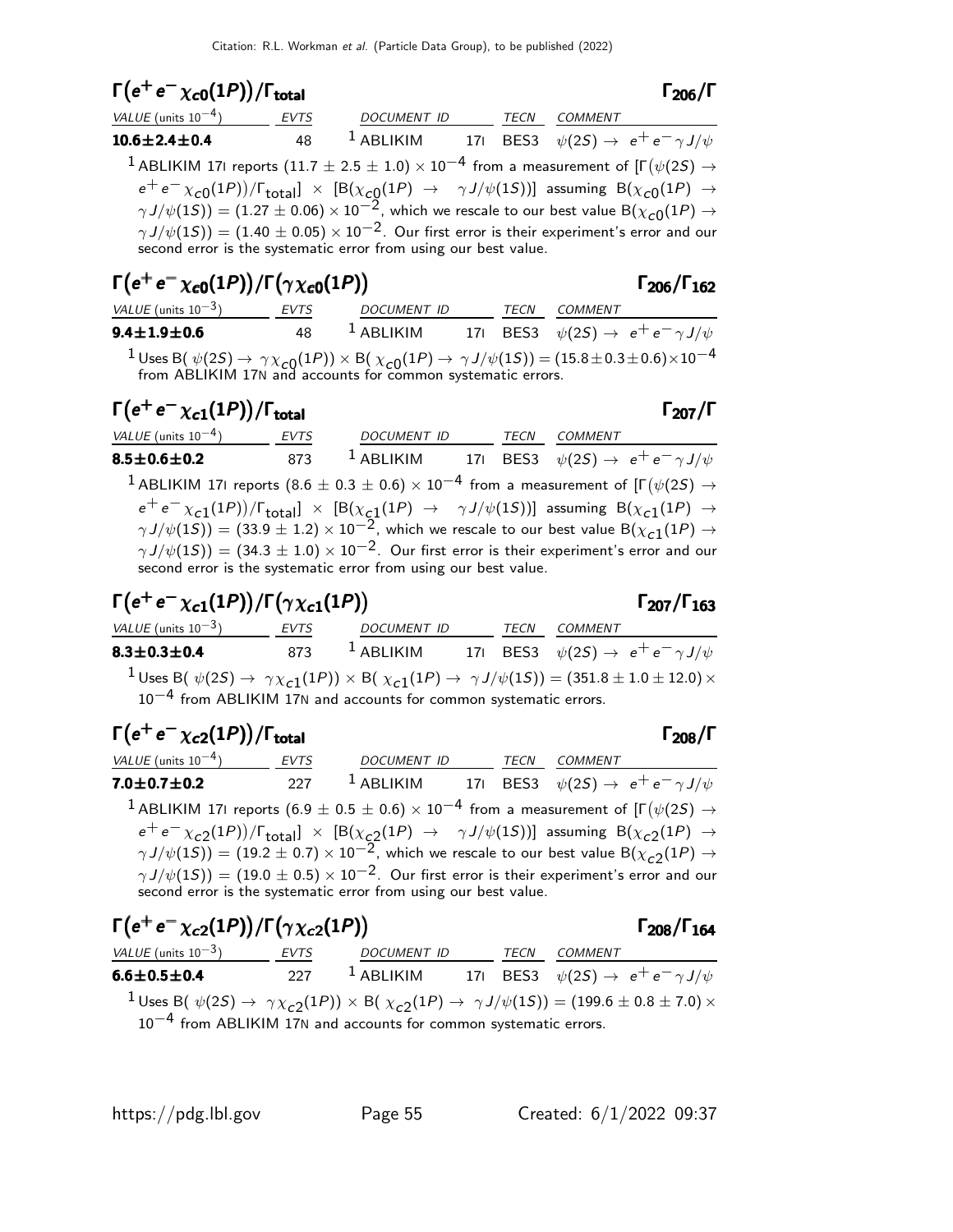

### $\psi$ (2S) CROSS-PARTICLE BRANCHING RATIOS

For measurements involving  $B(\psi(2S) \to \gamma \chi_{cJ}(1P)) \times B(\chi_{cJ}(1P) \to X)$ see the corresponding entries in the  $\chi_{c,J}(1P)$  sections.

### MULTIPOLE AMPLITUDE RATIOS IN RADIATIVE DECAYS  $\psi(2S) \rightarrow \gamma \chi_{cJ}(1P)$  and  $\chi_{cJ} \rightarrow \gamma J/\psi(1S)$

| $a_2(\chi_{c1})/a_2(\chi_{c2})$ Magnetic quadrupole transition amplitude ratio |  |  |  |  |
|--------------------------------------------------------------------------------|--|--|--|--|
|--------------------------------------------------------------------------------|--|--|--|--|

| <i>VALUE</i> (units $10^{-2}$ )              | EVTS | DOCUMENT ID             | TECN | COMMENT                                                     |
|----------------------------------------------|------|-------------------------|------|-------------------------------------------------------------|
| 63 $\pm$ 7 OUR AVERAGE                       |      |                         |      |                                                             |
| 61.7 $\pm$ 8.3                               | 253k | $^1$ ABLIKIM            |      | 17N BES3 $\psi(2S) \rightarrow \gamma \gamma \ell^+ \ell^-$ |
| 67 $\begin{array}{c} +19 \\ -13 \end{array}$ |      | 59k <sup>2</sup> ARTUSO |      | 09 CLEO $\psi(2S) \rightarrow \gamma \gamma \ell^+ \ell^-$  |

<sup>1</sup> Statistical and systematic errors combined.

<sup>2</sup> Statistical and systematic errors combined. Using values from fits with floating M2 amplitudes  $a_2(\chi_{c1})$ ,  $a_2(\chi_{c2})$ ,  $b_2(\chi_{c1})$ ,  $b_2(\chi_{c2})$  and fixed E3 amplitudes of  $a_3(\chi_{c2})$  $= b_3(\chi_{c2}) = 0$ . Not independent of values for  $a_2(\chi_{c1}(1P))$  and  $a_2(\chi_{c2}(1P))$  from ARTUSO 09.

### $b_2(\chi_{c2})/b_2(\chi_{c1})$  Magnetic quadrupole transition amplitude ratio

| <i>VALUE</i> (units $10^{-2}$ ) | EVTS | <b>DOCUMENT ID</b>      | TECN | COMMENT                                                     |
|---------------------------------|------|-------------------------|------|-------------------------------------------------------------|
| $60 \pm 31$ OUR AVERAGE         |      |                         |      |                                                             |
| $74 + 40$                       | 253k | $1$ ABLIKIM             |      | 17N BES3 $\psi(2S) \rightarrow \gamma \gamma \ell^+ \ell^-$ |
| $37 + 53$                       |      | 59k <sup>2</sup> ARTUSO |      | 09 CLEO $\psi(2S) \rightarrow \gamma \gamma \ell^+ \ell^-$  |

<sup>1</sup> Statistical and systematic errors combined. Derived from the reported measurement of  $b_2(\chi_{c1})/b_2(\chi_{c2}) = 1.35 \pm 0.72.$ 

<sup>2</sup> Statistical and systematic errors combined. Using values from fits with floating M2 amplitudes  $a_2(\chi_{c1}), a_2(\chi_{c2}), b_2(\chi_{c1}), b_2(\chi_{c2})$  and fixed E3 amplitudes of  $a_3(\chi_{c2})$  $= b_3(\chi_{c2}) = 0$ . Not independent of values for  $b_2(\chi_{c1}(1P))$  and  $b_2(\chi_{c2}(1P))$  from ARTUSO 09.

### $\psi$ (2S) REFERENCES

| ABLIKIM | 21AL PR D104 092003 | M. Ablikim <i>et al.</i> | (BESIII Collab.) |
|---------|---------------------|--------------------------|------------------|
| ABLIKIM | 21AO PR D104 092012 | M. Ablikim <i>et al.</i> | (BESIII Collab.) |
| ABLIKIM | 21AT JHEP 2111 226  | M. Ablikim et al.        | (BESIII Collab.) |
| ABLIKIM | 21E PRL 126 092002  | M. Ablikim <i>et al.</i> | (BESIII Collab.) |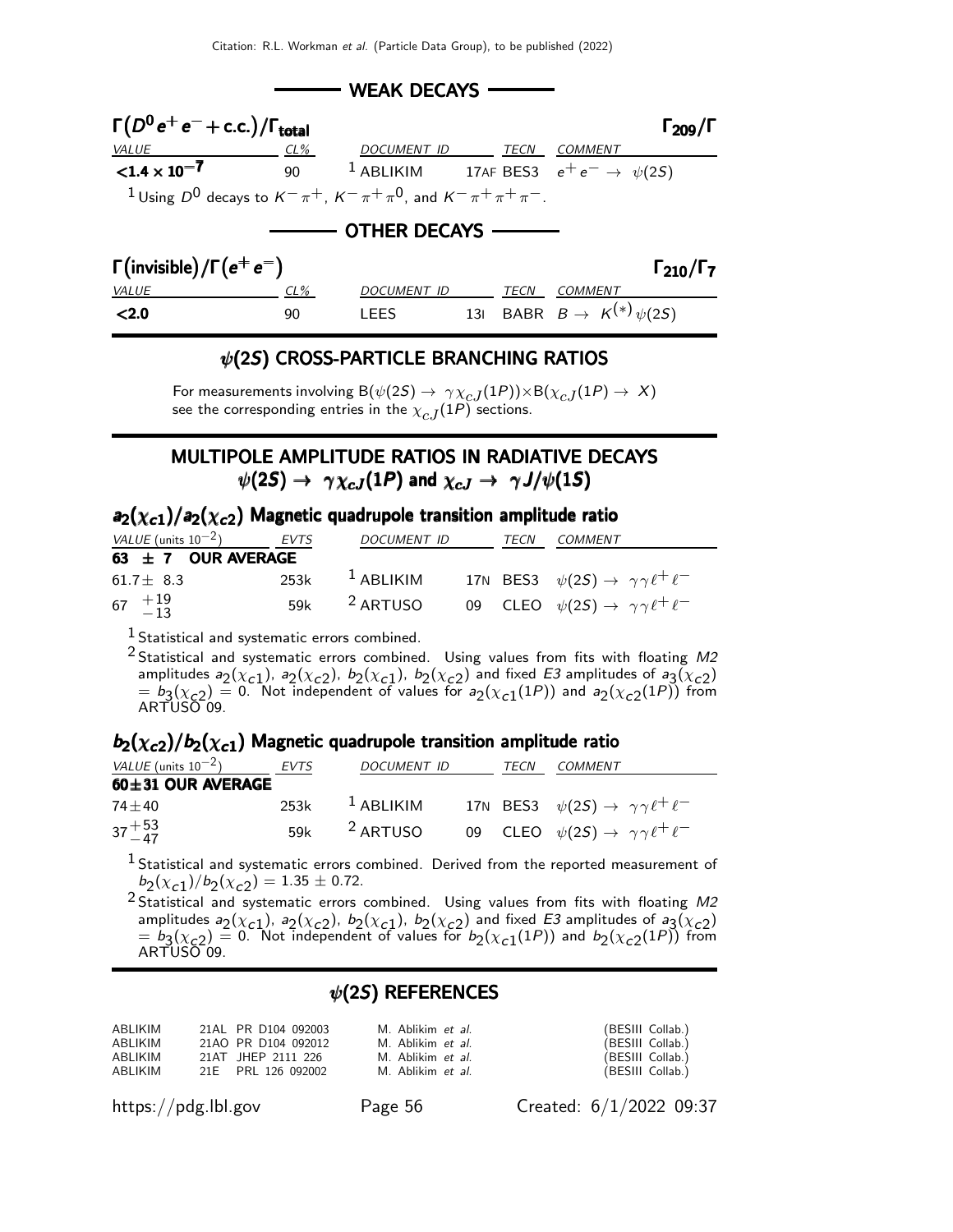| ABLIKIM       | 21 L | PR D103 112004      | M. Ablikim et al.          | (BESIII Collab.)    |
|---------------|------|---------------------|----------------------------|---------------------|
|               |      |                     |                            |                     |
| ABLIKIM       | 21S  | PL B820 136576      | M. Ablikim <i>et al.</i>   | (BESIII Collab.)    |
| ABLIKIM       | 21Z  | PRL 127 082002      | M. Ablikim et al.          | (BESIII Collab.)    |
| <b>LEES</b>   | 21   | PR D103 092001      | J.P. Lees et al.           | (BABAR Collab.)     |
| LEES          | 21 C | PR D104 112004      | J.P. Lees et al.           | (BABAR Collab.)     |
| ABLIKIM       | 20F  | PR D101 032008      | M. Ablikim et al.          | (BESIII Collab.)    |
| <b>PDG</b>    | 20   | PTEP 2020 083C01    | P.A. Zyla et al.           | (PDG Collab.)       |
|               |      |                     |                            |                     |
| ABLIKIM       |      | 19AO PR D99 112010  | M. Ablikim et al.          | (BESIII Collab.)    |
| ABLIKIM       |      | 19AT PR D100 051101 | M. Ablikim et al.          | (BESIII Collab.)    |
| ABLIKIM       |      | 19AU PR D100 052010 | M. Ablikim et al.          | (BESIII Collab.)    |
| ABLIKIM       |      | 19BA PR D100 092003 | M. Ablikim et al.          | (BESIII Collab.)    |
| ABLIKIM       | 191  | PR D99 012014       | M. Ablikim et al.          | (BESIII Collab.)    |
| ABLIKIM       | 19N  | PR D99 032006       | M. Ablikim et al.          | (BESIII Collab.)    |
|               |      |                     |                            |                     |
| ABLIKIM       | 18Q  | PR D97 091102       | M. Ablikim et al.          | (BESIII Collab.)    |
| ABLIKIM       | 18T  | PR D98 032006       | M. Ablikim et al.          | (BESIII Collab.)    |
| ABLIKIM       | 18Z  | PL B783 452         | M. Ablikim et al.          | (BESIII Collab.)    |
| ANASHIN       | 18   | PL B781 174         | V.V. Anashin et al.        | (KEDR Collab.)      |
| <b>LEES</b>   | 18E  | PR D98 112015       | J.P. Lees et al.           | (BABAR Collab.)     |
| ABLIKIM       |      | 17AF PR D96 111101  | M. Ablikim et al.          | (BESIII Collab.)    |
|               |      |                     |                            |                     |
| ABLIKIM       |      | 17AJ PR D96 112008  | M. Ablikim et al.          | (BESIII Collab.)    |
| ABLIKIM       |      | 17AK PR D96 112012  | M. Ablikim et al.          | (BESIII Collab.)    |
| ABLIKIM       | 17E  | PL B770 217         | M. Ablikim et al.          | (BESIII Collab.)    |
| ABLIKIM       | 171  | PRL 118 221802      | M. Ablikim et al.          | (BESIII Collab.)    |
| ABLIKIM       | 17L  | PR D95 052003       | M. Ablikim et al.          | (BESIII Collab.)    |
|               | 17N  |                     | M. Ablikim et al.          |                     |
| ABLIKIM       |      | PR D95 072004       |                            | (BESIII Collab.)    |
| ABLIKIM       | 17U  | PR D96 032001       | M. Ablikim et al.          | (BESIII Collab.)    |
| ABLIKIM       | 17X  | PR D96 052003       | M. Ablikim et al.          | (BESIII Collab.)    |
| <b>DOBBS</b>  | 17   | PR D96 092004       | S. Dobbs et al.            | (NWES, WAYN)        |
| LEES          | 17A  | PR D95 052001       | J.P. Lees et al.           | (BABAR Collab.)     |
| AAIJ          | 16Y  | JHEP 1605 132       | R. Aaij et al.             | (LHCb Collab.)      |
| ABLIKIM       | 16L  | PR D93 072003       | M. Ablikim et al.          |                     |
|               |      |                     |                            | (BESIII Collab.)    |
| ABLIKIM       | 15I  | PR D91 092006       | M. Ablikim et al.          | (BESIII Collab.)    |
| ABLIKIM       | 15V  | PL B749 414         | M. Ablikim et al.          | (BESIII Collab.)    |
| ANASHIN       | 15   | PL B749 50          | V.V. Anashin et al.        | (KEDR Collab.)      |
| <b>DOBBS</b>  | 15   | PR D91 052006       | S. Dobbs et al.            | (NWES)              |
| LEES          | 15J  | PR D92 072008       | J.P. Lees et al.           | (BABAR Collab.)     |
| ABLIKIM       | 14G  | PR D89 112006       | M. Ablikim et al.          | (BESIII Collab.)    |
|               |      |                     |                            |                     |
| <b>DOBBS</b>  | 14   | PL B739 90          | S. Dobbs et al.            | (NWES, WAYN)        |
| ABLIKIM       | 13A  | PRL 110 022001      | M. Ablikim et al.          | (BESIII Collab.)    |
| ABLIKIM       | 13D  | PR D87 012007       | M. Ablikim et al.          | (BESIII Collab.)    |
| ABLIKIM       | 13F  | PR D87 052007       | M. Ablikim et al.          | (BESIII Collab.)    |
| ABLIKIM       | 13M  | PR D87 092006       | M. Ablikim et al.          | (BESIII Collab.)    |
| ABLIKIM       | 13R  | PR D88 032007       | M. Ablikim et al.          | (BESIII Collab.)    |
|               |      |                     |                            |                     |
| ABLIKIM       | 13S  | PR D88 032010       | M. Ablikim et al.          | (BESIII Collab.)    |
| ABLIKIM       | 13W  | PR D88 112007       | M. Ablikim et al.          | (BESIII Collab.)    |
| LEES          | 13I  | PR D87 112005       | J.P. Lees et al.           | (BABAR Collab.)     |
| LEES          | 130  | PR D87 092005       | J.P. Lees et al.           | (BABAR Collab.)     |
| LEES          | 13Q  | PR D88 032013       | J.P. Lees et al.           | (BABAR Collab.)     |
| LEES          | 13Y  | PR D88 072009       | J.P. Lees et al.           | (BABAR Collab.)     |
|               |      |                     | R. Aaij et al.             |                     |
| AAIJ          | 12H  | EPJ C72 1972        |                            | (LHCb Collab.)      |
| ABLIKIM       | 12D  | PRL 108 112003      | M. Ablikim et al.          | (BESIII Collab.)    |
| ABLIKIM       | 12G  | PRL 109 042003      | M. Ablikim <i>et al.</i>   | (BESIII Collab.)    |
| ABLIKIM       | 12H  | PL B710 594         | M. Ablikim <i>et al.</i>   | (BESIII Collab.)    |
| ABLIKIM       | 12L  | PR D86 072011       | M. Ablikim et al.          | (BESIII Collab.)    |
| ABLIKIM       | 12M  | PR D86 092008       | M. Ablikim et al.          | (BESIII Collab.)    |
|               |      | PRL 109 172002      | M. Ablikim et al.          |                     |
| ABLIKIM       | 120  |                     |                            | (BESIII Collab.)    |
| ABLIKIM       | 12Q  | CP C36 1040         | M. Ablikim et al.          | (BES II Collab.)    |
| ANASHIN       | 12   | PL B711 280         | V.V. Anashin et al.        | (KEDR Collab.)      |
| LEES          | 12E  | PR D85 112009       | J.P. Lees et al.           | (BABAR Collab.)     |
| LEES          | 12F  | PR D86 012008       | J.P. Lees et al.           | (BABAR Collab.)     |
| METREVELI     | 12   | PR D85 092007       | Z. Metreveli et al.        | (NWES, FLOR, WAYN+) |
| GE            | 11   | PR D84 032008       | J.Y. Ge et al.             | (CLEO Collab.)      |
|               |      |                     |                            |                     |
| ABLIKIM       | 10B  | PRL 104 132002      | M. Ablikim <i>et al.</i>   | (BESIII Collab.)    |
| ABLIKIM       | 10F  | PRL 105 261801      | M. Ablikim <i>et al.</i>   | (BESIII Collab.)    |
| ALEXANDER     | 10   | PR D82 092002       | J.P. Alexander et al.      | (CLEO Collab.)      |
| CRONIN-HEN 10 |      | PR D81 052002       | D. Cronin-Hennessey et al. | (CLEO Collab.)      |
| ADAMS         | 09   | PR D80 051106       | G.S. Adams et al.          | (CLEO Collab.)      |
| ARTUSO        | 09   | PR D80 112003       | M. Artuso et al.           | (CLEO Collab.)      |
|               |      |                     |                            |                     |
| LIBBY         | 09   | PR D80 072002       | J. Libby et al.            | (CLEO Collab.)      |
| MITCHELL      | 09   | PRL 102 011801      | R.E. Mitchell et al.       | (CLEO Collab.)      |
| PEDLAR        | 09   | PR D79 111101       | T.K. Pedlar <i>et al.</i>  | (CLEO Collab.)      |

https://pdg.lbl.gov Page 57 Created: 6/1/2022 09:37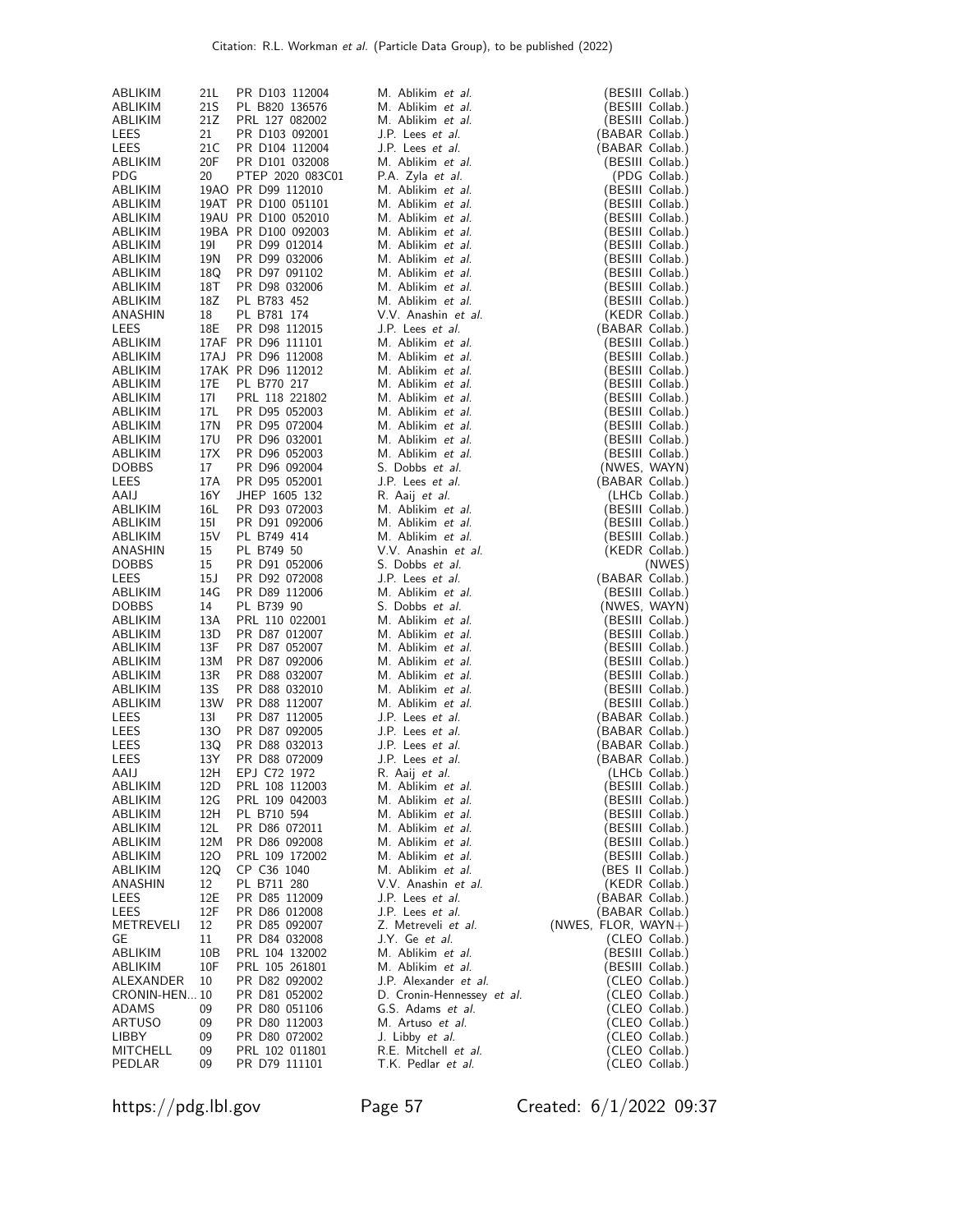| ABLIKIM<br>ABLIKIM<br><b>DOBBS</b><br>MENDEZ<br>PDG<br>ABLIKIM<br>ABLIKIM<br>ABLIKIM<br>ANASHIN | 08B<br>08C<br>08A<br>08<br>08<br>07C<br>07D<br>07H<br>07 | PL B659 74<br>PL B659 789<br>PRL 101 182003<br>PR D78 011102<br>PL B667 1<br>PL B648 149<br>PRL 99 011802<br>PR D76 092003<br>JETPL 85 347   | M. Ablikim et al.<br>M. Ablikim et al.<br>S. Dobbs et al.<br>H. Mendez et al.<br>C. Amsler et al.<br>M. Ablikim et al.<br>M. Ablikim et al.<br>M. Ablikim et al.<br>V.V. Anashin et al. | (BES Collab.)<br>(BES Collab.)<br>(CLEO Collab.)<br>(CLEO Collab.)<br>(PDG Collab.)<br>(BES Collab.)<br>(BES II Collab.)<br>(BES Collab.)<br>(KEDR Collab.) |
|-------------------------------------------------------------------------------------------------|----------------------------------------------------------|----------------------------------------------------------------------------------------------------------------------------------------------|-----------------------------------------------------------------------------------------------------------------------------------------------------------------------------------------|-------------------------------------------------------------------------------------------------------------------------------------------------------------|
| ANDREOTTI<br>AUBERT<br>AUBERT<br>Also<br>AUBERT<br>PDG                                          | 07<br>07                                                 | Translated from ZETFP 85 429.<br>PL B654 74<br>07AK PR D76 012008<br>07AU PR D76 092005<br>07BD PR D76 092006<br>Unofficial 2007 WWW edition | M. Andreotti et al.<br>B. Aubert et al.<br>B. Aubert et al.<br>PR D77 119902E (errat.) B. Aubert et al.<br>B. Aubert et al.                                                             | (Femilab E835 Collab.)<br>(BABAR Collab.)<br>(BABAR Collab.)<br>(BABAR Collab.)<br>(BABAR Collab.)<br>(PDG Collab.)                                         |
| PEDLAR<br>ABLIKIM<br>ABLIKIM<br>ABLIKIM<br>ABLIKIM<br>ABLIKIM                                   | 07<br>06G<br>06I<br>06L<br>06R<br>06W                    | PR D75 011102<br>PR D73 052004<br>PR D74 012004<br>PRL 97 121801<br>PR D74 072001<br>PR D74 112003                                           | T.K. Pedlar et al.<br>M. Ablikim et al.<br>M. Ablikim et al.<br>M. Ablikim et al.<br>M. Ablikim et al.<br>M. Ablikim et al.                                                             | (CLEO Collab.)<br>(BES Collab.)<br>(BES Collab.)<br>(BES Collab.)<br>(BES Collab.)<br>(BES Collab.)                                                         |
| ADAM<br>AUBERT<br>AUBERT<br>AUBERT, BE<br><b>DOBBS</b><br>ABLIKIM                               | 06<br>06B<br>06D<br>06D<br>06A<br>05E                    | PRL 96 082004<br>PR D73 012005<br>PR D73 052003<br>PR D74 091103<br>PR D74 011105<br>PR D71 072006<br>PR D72 012002                          | N.E. Adam et al.<br>B. Aubert et al.<br>B. Aubert et al.<br>B. Aubert et al.<br>S. Dobbs <i>et al.</i><br>M. Ablikim et al.                                                             | (CLEO Collab.)<br>(BABAR Collab.)<br>(BABAR Collab.)<br>(BABAR Collab.)<br>(CLEO Collab.)<br>(BES Collab.)                                                  |
| ABLIKIM<br>ABLIKIM<br>ABLIKIM<br>ABLIKIM<br>ADAM<br>ADAM<br>ANDREOTTI                           | 05H<br>051<br>05J<br>050<br>05<br>05A<br>05              | PL B614 37<br>PL B619 247<br>PL B630 21<br>PRL 94 012005<br>PRL 94 232002<br>PR D71 032006                                                   | M. Ablikim et al.<br>M. Ablikim et al.<br>M. Ablikim et al.<br>M. Ablikim et al.<br>N.E. Adam et al.<br>N.E. Adam et al.<br>M. Andreotti et al.                                         | (BES Collab.)<br>(BES Collab.)<br>(BES Collab.)<br>(BES Collab.)<br>(CLEO Collab.)<br>(CLEO Collab.)<br>(FNAL E835 Collab.)                                 |
| AUBERT<br><b>BRIERE</b><br>PEDLAR<br><b>ROSNER</b><br>ABLIKIM<br>ABLIKIM                        | 05D<br>05<br>05<br>05<br>04B<br>04K                      | PR D71 052001<br>PRL 95 062001<br>PR D72 051108<br>PRL 95 102003<br>PR D70 012003<br>PR D70 112003                                           | B. Aubert <i>et al.</i><br>R.A. Briere <i>et al.</i><br>T.K. Pedlar <i>et al.</i><br>J.L. Rosner et al.<br>M. Ablikim et al.<br>M. Ablikim et al.                                       | (BABAR Collab.)<br>(CLEO Collab.)<br>(CLEO Collab.)<br>(CLEO Collab.)<br>(BES Collab.)<br>(BES Collab.)                                                     |
| ABLIKIM<br>ATHAR<br>BAI<br>BAI<br>BAI<br>BAI                                                    | 04L<br>04<br>04B<br>04C<br>04D<br>04G                    | PR D70 112007<br>PR D70 112002<br>PRL 92 052001<br>PR D69 072001<br>PL B589 7<br>PR D70 012004                                               | M. Ablikim et al.<br>S.B. Athar et al.<br>J.Z. Bai et al.<br>J.Z. Bai et al.<br>J.Z. Bai et al.<br>J.Z. Bai et al.                                                                      | BES Collab.)<br>(CLEO Collab.)<br>(BES Collab.)<br>(BES Collab.)<br>(BES Collab.)<br>(BES Collab.)                                                          |
| BAI<br>PDG<br>SETH<br>AULCHENKO<br>BAI<br>BAI                                                   | 04I<br>04<br>04<br>03<br>03B<br>03C                      | PR D70 012006<br>PL B592 1<br>PR D69 097503<br>PL B573 63<br>PR D67 052002<br>PR D67 032004                                                  | J.Z. Bai et al.<br>S. Eidelman et al.<br>K.K. Seth<br>V.M. Aulchenko <i>et al.</i><br>J.Z. Bai <i>et al.</i><br>J.Z. Bai <i>et al.</i>                                                  | (BES Collab.)<br>(PDG Collab.)<br>(KEDR Collab.)<br>(BES Collab.)<br>(BES Collab.)                                                                          |
| AUBERT<br>BAI<br>BAI<br>BAI<br>PDG<br>BAI                                                       | 02B<br>02<br>02B<br>02C<br>02<br>01                      | PR D65 031101<br>PR D65 052004<br>PL B550 24<br>PRL 88 101802<br>PR D66 010001<br>PR D63 032002                                              | B. Aubert et al.<br>J.Z. Bai <i>et al.</i><br>J.Z. Bai <i>et al.</i><br>J.Z. Bai <i>et al.</i><br>K. Hagiwara <i>et al.</i><br>J.Z. Bai et al.                                          | (BABAR Collab.)<br>(BES Collab.)<br>(BES Collab.)<br>(BES Collab.)<br>(PDG Collab.)<br>(BES Collab.)                                                        |
| AMBROGIANI<br>ARTAMONOV<br>BAI<br>BAI<br>BAI<br>BAI<br>BAI                                      | 00A<br>00<br>00<br>99C<br>98E<br>98F                     | PR D62 032004<br>PL B474 427<br>PRL 84 594<br>PRL 83 1918<br>PR D57 3854<br>PR D58 097101                                                    | M. Ambrogiani et al.<br>A.S. Artamonov <i>et al.</i><br>J.Z. Bai et al.<br>J.Z. Bai et al.<br>J.Z. Bai et al.<br>J.Z. Bai et al.                                                        | (FNAL E835 Collab.)<br>(BES Collab.)<br>(BES Collab.)<br>(BES Collab.)<br>(BES Collab.)                                                                     |
| ARMSTRONG<br>GRIBUSHIN<br>ARMSTRONG<br>ALEXANDER<br><b>COHEN</b>                                | 98 J<br>97<br>96<br>93B<br>89<br>87                      | PRL 81 5080<br>PR D55 1153<br>PR D53 4723<br>PR D47 772<br>NP B320 45<br>RMP 59 1121                                                         | J.Z. Bai <i>et al.</i><br>T.A. Armstrong et al.<br>A. Gribushin <i>et al.</i><br>T.A. Armstrong et al.<br>J.P. Alexander et al.<br>E.R. Cohen, B.N. Taylor                              | (BES Collab.)<br>(E760 Collab.)<br>(E672 and E706 Collab.)<br>(FNAL E760 Collab.)<br>(LBL, MICH, SLAC)<br>(RISC, NBS)                                       |

https://pdg.lbl.gov Page 58 Created: 6/1/2022 09:37